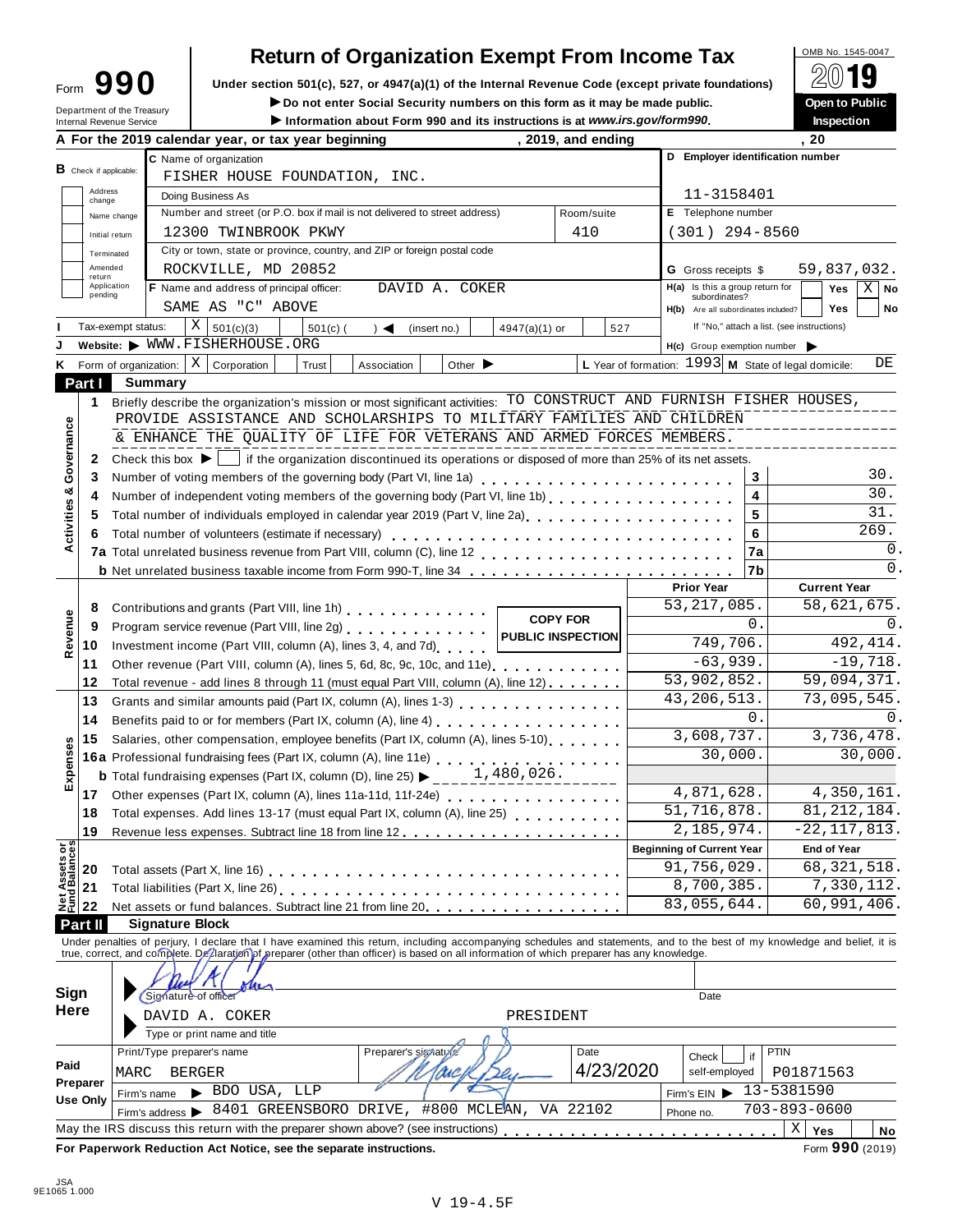|   | Form 990 (2019)                                                                                                                                                      | Page 2          |
|---|----------------------------------------------------------------------------------------------------------------------------------------------------------------------|-----------------|
|   | Part III<br><b>Statement of Program Service Accomplishments</b>                                                                                                      |                 |
| 1 | Briefly describe the organization's mission:                                                                                                                         | $\mathbf{X}$    |
|   | ATTACHMENT 1                                                                                                                                                         |                 |
|   |                                                                                                                                                                      |                 |
|   |                                                                                                                                                                      |                 |
|   |                                                                                                                                                                      |                 |
| 2 | Did the organization undertake any significant program services during the year which were not listed on the                                                         |                 |
|   | Yes                                                                                                                                                                  | $ X $ No        |
|   | If "Yes," describe these new services on Schedule O.                                                                                                                 |                 |
|   | Did the organization cease conducting, or make significant changes in how it conducts, any program<br>Yes                                                            | $ X $ No        |
|   | If "Yes," describe these changes on Schedule O.                                                                                                                      |                 |
|   | Describe the organization's program service accomplishments for each of its three largest program services, as measured by                                           |                 |
|   | expenses. Section $501(c)(3)$ and $501(c)(4)$ organizations are required to report the amount of grants and allocations to others,                                   |                 |
|   | the total expenses, and revenue, if any, for each program service reported.                                                                                          |                 |
|   |                                                                                                                                                                      |                 |
|   | 77, 299, 570. including grants of \$<br>4a (Code:<br>) (Expenses \$<br>73,095,545. ) (Revenue \$<br>TO PROMOTE AND ENHANCE THE PUBLIC PERCEPTION AND IMAGE OF FISHER |                 |
|   | HOUSES AND THE UNITED STATES ARMED FORCES; TO CONSTRUCT AND                                                                                                          |                 |
|   | FURNISH FISHER HOUSES TO TEMPORARILY HOUSE FAMILIES AND LOVED ONES                                                                                                   |                 |
|   | VISITING MILITARY PERSONNEL IN HOSPITALS AND TO PROVIDE THE SAME                                                                                                     |                 |
|   | FOR OTHER PERSONS QUALIFIED TO USE SUCH FACILITIES; TO PROVIDE                                                                                                       |                 |
|   | FINANCIAL ASSISTANCE TO CURRENT MEMBERS OF THE UNITED STATES ARMED                                                                                                   |                 |
|   | FORCES, VETERANS AND THEIR FAMILIES; AND TO MAKE SCHOLARSHIPS                                                                                                        |                 |
|   | AVAILABLE TO MEMBERS OF MILITARY FAMILIES RECOGNIZING THE<br>READINESS OF THE MILITARY AND THE ROLE OF THE COMMISSARY IN THE                                         |                 |
|   | MILITARY COMMUNITY.                                                                                                                                                  |                 |
|   |                                                                                                                                                                      |                 |
|   |                                                                                                                                                                      |                 |
|   | 4b (Code: ) (Expenses \$ including grants of \$ ) (Revenue \$                                                                                                        |                 |
|   |                                                                                                                                                                      |                 |
|   |                                                                                                                                                                      |                 |
|   |                                                                                                                                                                      |                 |
|   |                                                                                                                                                                      |                 |
|   |                                                                                                                                                                      |                 |
|   |                                                                                                                                                                      |                 |
|   |                                                                                                                                                                      |                 |
|   |                                                                                                                                                                      |                 |
|   |                                                                                                                                                                      |                 |
|   |                                                                                                                                                                      |                 |
|   | including grants of \$ (Revenue \$)<br>) (Expenses \$<br>4c (Code:                                                                                                   |                 |
|   |                                                                                                                                                                      |                 |
|   |                                                                                                                                                                      |                 |
|   |                                                                                                                                                                      |                 |
|   |                                                                                                                                                                      |                 |
|   |                                                                                                                                                                      |                 |
|   |                                                                                                                                                                      |                 |
|   |                                                                                                                                                                      |                 |
|   |                                                                                                                                                                      |                 |
|   |                                                                                                                                                                      |                 |
|   |                                                                                                                                                                      |                 |
|   | 4d Other program services (Describe on Schedule O.)                                                                                                                  |                 |
|   | (Expenses \$<br>including grants of \$<br>) (Revenue \$                                                                                                              |                 |
|   | 77,299,570.<br>4e Total program service expenses >                                                                                                                   |                 |
|   | 9E1020 2.000                                                                                                                                                         | Form 990 (2019) |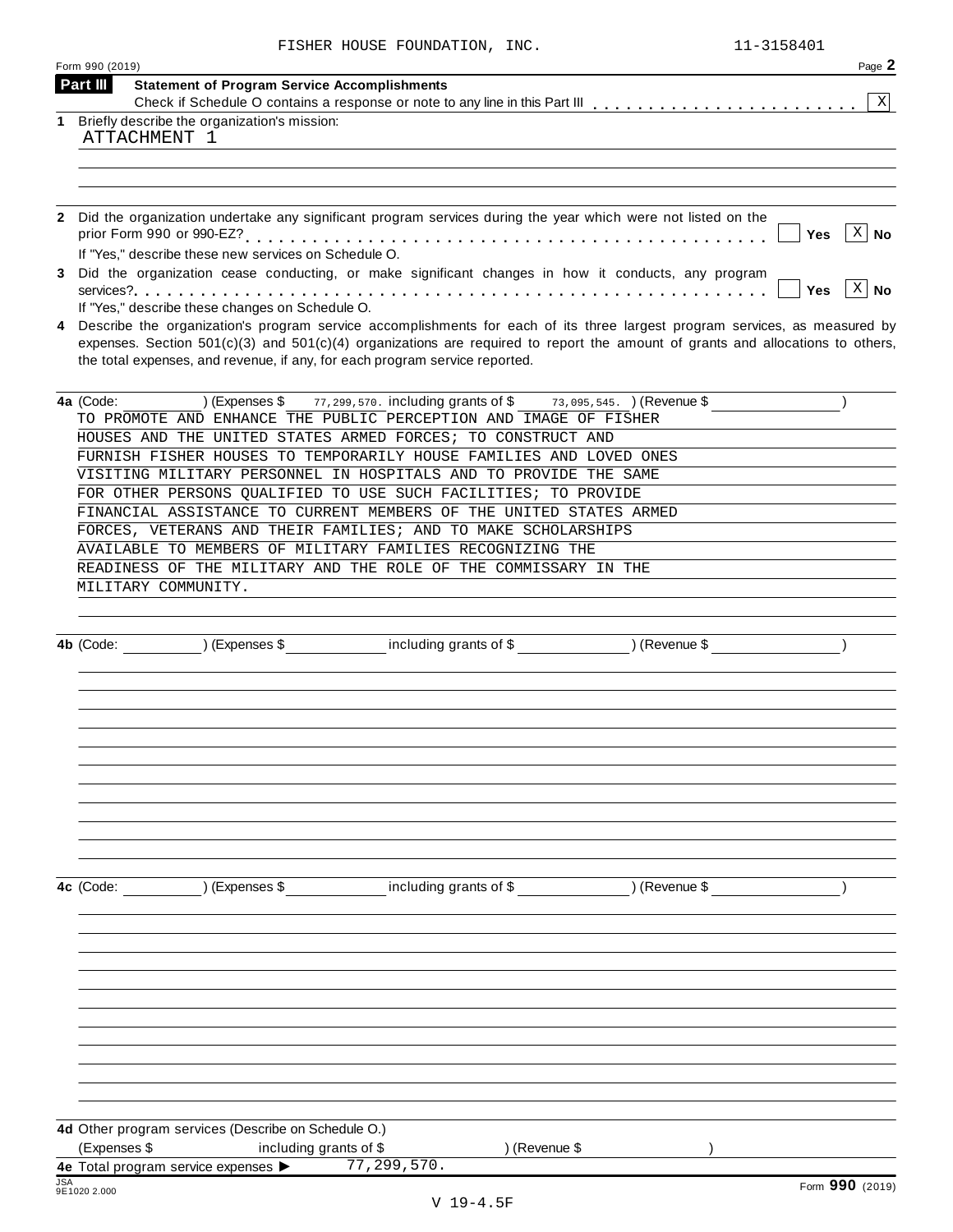**Part IV Checklist of Required Schedules**

Form 990 (2019)

|                     | <b>18</b> Did the organization report more than \$15,000 total of fundraising event gross income and contril         |
|---------------------|----------------------------------------------------------------------------------------------------------------------|
|                     |                                                                                                                      |
| 19                  | Did the organization report more than \$15,000 of gross income from gaming activities on Part VI                     |
|                     |                                                                                                                      |
|                     | 20 a Did the organization operate one or more hospital facilities? If "Yes," complete Schedule H                     |
|                     | <b>b</b> If "Yes" to line 20a, did the organization attach a copy of its audited financial statements to this return |
| 21                  | Did the organization report more than \$5,000 of grants or other assistance to any domestic org                      |
|                     | domestic government on Part IX, column (A), line 1? If "Yes," complete Schedule I, Parts I and II                    |
| JSA<br>9E1021 2.000 |                                                                                                                      |
|                     | $V$ 19-4.5F                                                                                                          |
|                     |                                                                                                                      |
|                     |                                                                                                                      |

|        |                                                                                                                                                                                                                                                                                                                                                                                               |                        | Yes         | No     |
|--------|-----------------------------------------------------------------------------------------------------------------------------------------------------------------------------------------------------------------------------------------------------------------------------------------------------------------------------------------------------------------------------------------------|------------------------|-------------|--------|
| 1      | Is the organization described in section $501(c)(3)$ or $4947(a)(1)$ (other than a private foundation)? If "Yes,"                                                                                                                                                                                                                                                                             |                        | Χ           |        |
|        | Is the organization required to complete Schedule B, Schedule of Contributors (see instructions)?                                                                                                                                                                                                                                                                                             | 1<br>$\overline{2}$    | $\mathbf X$ |        |
| 2<br>3 | Did the organization engage in direct or indirect political campaign activities on behalf of or in opposition to                                                                                                                                                                                                                                                                              |                        |             |        |
|        | candidates for public office? If "Yes," complete Schedule C, Part I                                                                                                                                                                                                                                                                                                                           | 3                      |             | Χ      |
| 4      | Section 501(c)(3) organizations. Did the organization engage in lobbying activities, or have a section 501(h)                                                                                                                                                                                                                                                                                 | 4                      |             | X      |
| 5      | Is the organization a section $501(c)(4)$ , $501(c)(5)$ , or $501(c)(6)$ organization that receives membership dues,                                                                                                                                                                                                                                                                          |                        |             |        |
|        | assessments, or similar amounts as defined in Revenue Procedure 98-19? If "Yes," complete Schedule C, Part III                                                                                                                                                                                                                                                                                | 5                      |             | X      |
| 6      | Did the organization maintain any donor advised funds or any similar funds or accounts for which donors                                                                                                                                                                                                                                                                                       |                        |             |        |
|        | have the right to provide advice on the distribution or investment of amounts in such funds or accounts? If                                                                                                                                                                                                                                                                                   |                        |             |        |
|        | "Yes," complete Schedule D, Part $l_1, \ldots, l_k, \ldots, l_k, \ldots, l_k, \ldots, l_k, \ldots, l_k, \ldots, l_k, \ldots, l_k, \ldots, l_k, \ldots, l_k, \ldots, l_k, \ldots, l_k, \ldots, l_k, \ldots, l_k, \ldots, l_k, \ldots, l_k, \ldots, l_k, \ldots, l_k, \ldots, l_k, \ldots, l_k, \ldots, l_k, \ldots, l_k, \ldots, l_k, \ldots, l_k, \ldots, l_k, \ldots, l_k, \ldots, l_k, \ld$ | 6                      |             | X      |
| 7      | Did the organization receive or hold a conservation easement, including easements to preserve open space,<br>the environment, historic land areas, or historic structures? If "Yes," complete Schedule D, Part II.                                                                                                                                                                            | 7                      |             | X      |
| 8      | Did the organization maintain collections of works of art, historical treasures, or other similar assets? If "Yes,"                                                                                                                                                                                                                                                                           |                        |             |        |
|        |                                                                                                                                                                                                                                                                                                                                                                                               | 8                      |             | Χ      |
| 9      | Did the organization report an amount in Part X, line 21, for escrow or custodial account liability, serve as a                                                                                                                                                                                                                                                                               |                        |             |        |
|        | custodian for amounts not listed in Part X; or provide credit counseling, debt management, credit repair, or                                                                                                                                                                                                                                                                                  |                        |             |        |
|        |                                                                                                                                                                                                                                                                                                                                                                                               | 9                      |             | Χ      |
| 10     | Did the organization, directly or through a related organization, hold assets in donor-restricted endowments                                                                                                                                                                                                                                                                                  |                        |             |        |
|        |                                                                                                                                                                                                                                                                                                                                                                                               | 10                     | Χ           |        |
| 11     | If the organization's answer to any of the following questions is "Yes," then complete Schedule D, Parts VI,                                                                                                                                                                                                                                                                                  |                        |             |        |
|        | VII, VIII, IX, or X as applicable.                                                                                                                                                                                                                                                                                                                                                            |                        |             |        |
|        | a Did the organization report an amount for land, buildings, and equipment in Part X, line 10? If "Yes,"                                                                                                                                                                                                                                                                                      |                        | Χ           |        |
|        |                                                                                                                                                                                                                                                                                                                                                                                               | 11a                    |             |        |
|        | <b>b</b> Did the organization report an amount for investments-other securities in Part X, line 12 that is 5% or more<br>of its total assets reported in Part X, line 16? If "Yes," complete Schedule D, Part VII                                                                                                                                                                             | 11 <sub>b</sub>        |             | Χ      |
|        | c Did the organization report an amount for investments-program related in Part X, line 13 that is 5% or more                                                                                                                                                                                                                                                                                 |                        |             |        |
|        | of its total assets reported in Part X, line 16? If "Yes," complete Schedule D, Part VIII                                                                                                                                                                                                                                                                                                     | 11c                    |             | Χ      |
|        | d Did the organization report an amount for other assets in Part X, line 15, that is 5% or more of its total assets                                                                                                                                                                                                                                                                           |                        |             |        |
|        |                                                                                                                                                                                                                                                                                                                                                                                               | 11d                    | Х           |        |
|        | e Did the organization report an amount for other liabilities in Part X, line 25? If "Yes," complete Schedule D, Part X                                                                                                                                                                                                                                                                       | 11e                    | Χ           |        |
|        | f Did the organization's separate or consolidated financial statements for the tax year include a footnote that addresses                                                                                                                                                                                                                                                                     |                        |             |        |
|        | the organization's liability for uncertain tax positions under FIN 48 (ASC 740)? If "Yes," complete Schedule D, Part X                                                                                                                                                                                                                                                                        | 11f                    | Χ           |        |
|        | 12a Did the organization obtain separate, independent audited financial statements for the tax year? If "Yes," complete                                                                                                                                                                                                                                                                       |                        |             |        |
|        |                                                                                                                                                                                                                                                                                                                                                                                               | 12a                    | Χ           |        |
|        | <b>b</b> Was the organization included in consolidated, independent audited financial statements for the tax year? If                                                                                                                                                                                                                                                                         |                        |             |        |
|        | "Yes," and if the organization answered "No" to line 12a, then completing Schedule D, Parts XI and XII is optional                                                                                                                                                                                                                                                                            | 12 <sub>b</sub>        |             | Χ      |
| 13     | Is the organization a school described in section $170(b)(1)(A)(ii)$ ? If "Yes," complete Schedule E.<br>14a Did the organization maintain an office, employees, or agents outside of the United States?.                                                                                                                                                                                     | 13                     |             | Χ<br>X |
|        | <b>b</b> Did the organization have aggregate revenues or expenses of more than \$10,000 from grantmaking,                                                                                                                                                                                                                                                                                     | 14a                    |             |        |
|        | fundraising, business, investment, and program service activities outside the United States, or aggregate                                                                                                                                                                                                                                                                                     |                        |             |        |
|        | foreign investments valued at \$100,000 or more? If "Yes," complete Schedule F, Parts I and IV                                                                                                                                                                                                                                                                                                | 14b                    | Χ           |        |
| 15     | Did the organization report on Part IX, column (A), line 3, more than \$5,000 of grants or other assistance to or                                                                                                                                                                                                                                                                             |                        |             |        |
|        |                                                                                                                                                                                                                                                                                                                                                                                               | 15                     | Χ           |        |
| 16     | Did the organization report on Part IX, column (A), line 3, more than \$5,000 of aggregate grants or other                                                                                                                                                                                                                                                                                    |                        |             |        |
|        | assistance to or for foreign individuals? If "Yes," complete Schedule F, Parts III and IV                                                                                                                                                                                                                                                                                                     | 16                     |             | Χ      |
| 17     | Did the organization report a total of more than \$15,000 of expenses for professional fundraising services on                                                                                                                                                                                                                                                                                |                        |             |        |
|        | Part IX, column (A), lines 6 and 11e? If "Yes," complete Schedule G, Part I (see instructions)                                                                                                                                                                                                                                                                                                | 17                     | Χ           |        |
| 18     | Did the organization report more than \$15,000 total of fundraising event gross income and contributions on                                                                                                                                                                                                                                                                                   |                        |             |        |
|        |                                                                                                                                                                                                                                                                                                                                                                                               | 18                     | Χ           |        |
| 19     | Did the organization report more than \$15,000 of gross income from gaming activities on Part VIII, line 9a?                                                                                                                                                                                                                                                                                  |                        |             |        |
|        |                                                                                                                                                                                                                                                                                                                                                                                               | 19                     |             | Χ<br>X |
|        | 20a Did the organization operate one or more hospital facilities? If "Yes," complete Schedule H<br><b>b</b> If "Yes" to line 20a, did the organization attach a copy of its audited financial statements to this return?                                                                                                                                                                      | 20a<br>20 <sub>b</sub> |             |        |
| 21     | Did the organization report more than \$5,000 of grants or other assistance to any domestic organization or                                                                                                                                                                                                                                                                                   |                        |             |        |
|        |                                                                                                                                                                                                                                                                                                                                                                                               |                        |             |        |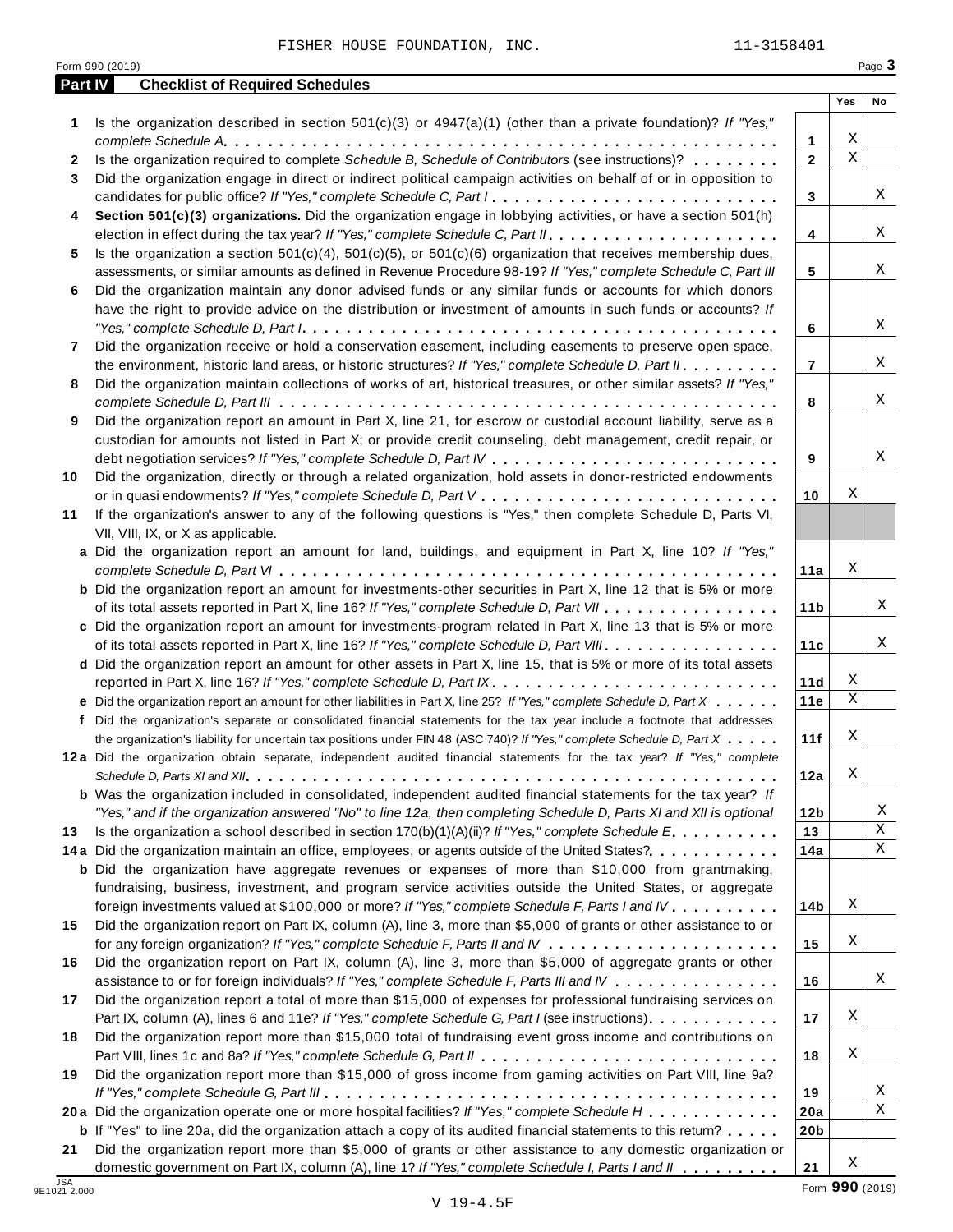| Page 4<br>Form 990 (2019)<br><b>Part IV</b><br><b>Checklist of Required Schedules (continued)</b><br>Yes<br>No<br>Did the organization report more than \$5,000 of grants or other assistance to or for domestic individuals on<br>22<br>Χ<br>Part IX, column (A), line 2? If "Yes," complete Schedule I, Parts I and III<br>22<br>Did the organization answer "Yes" to Part VII, Section A, line 3, 4, or 5 about compensation of the<br>23<br>organization's current and former officers, directors, trustees, key employees, and highest compensated<br>Χ<br>23<br>24a Did the organization have a tax-exempt bond issue with an outstanding principal amount of more than<br>\$100,000 as of the last day of the year, that was issued after December 31, 2002? If "Yes," answer lines 24b<br>Χ<br>through 24d and complete Schedule K. If "No," go to line 25a<br>24a<br><b>b</b> Did the organization invest any proceeds of tax-exempt bonds beyond a temporary period exception?<br>24 <sub>b</sub><br>c Did the organization maintain an escrow account other than a refunding escrow at any time during the year<br>24c<br>d Did the organization act as an "on behalf of" issuer for bonds outstanding at any time during the year?<br>24d<br>25a Section 501(c)(3), 501(c)(4), and 501(c)(29) organizations. Did the organization engage in an excess benefit<br>X<br>transaction with a disqualified person during the year? If "Yes," complete Schedule L, Part I<br>25a<br><b>b</b> Is the organization aware that it engaged in an excess benefit transaction with a disqualified person in a prior<br>year, and that the transaction has not been reported on any of the organization's prior Forms 990 or 990-EZ?<br>Χ<br>25 <sub>b</sub><br>Did the organization report any amount on Part X, line 5 or 22, for receivables from or payables to any current<br>26<br>or former officer, director, trustee, key employee, creator or founder, substantial contributor, or 35%<br>Χ<br>controlled entity or family member of any of these persons? If "Yes," complete Schedule L, Part II.<br>26<br>Did the organization provide a grant or other assistance to any current or former officer, director, trustee, key<br>27<br>employee, creator or founder, substantial contributor or employee thereof, a grant selection committee<br>member, or to a 35% controlled entity (including an employee thereof) or family member of any of these<br>Χ<br>27<br>Was the organization a party to a business transaction with one of the following parties (see Schedule L,<br>28<br>Part IV instructions, for applicable filing thresholds, conditions, and exceptions):<br>a A current or former officer, director, trustee, key employee, creator or founder, or substantial contributor? If<br>Χ<br>28a<br>$\mathbf X$<br><b>b</b> A family member of any individual described in line 28a? If "Yes," complete Schedule L, Part IV.<br>28 <sub>b</sub><br>c A 35% controlled entity of one or more individuals and/or organizations described in lines 28a or 28b? If<br>Χ<br>28c<br>$\mathbf X$<br>Did the organization receive more than \$25,000 in non-cash contributions? If "Yes," complete Schedule M<br>29<br>29<br>Did the organization receive contributions of art, historical treasures, or other similar assets, or qualified<br>30<br>Χ<br>30<br>$\mathbf X$<br>Did the organization liquidate, terminate, or dissolve and cease operations? If "Yes," complete Schedule N, Part I<br>31<br>31<br>Did the organization sell, exchange, dispose of, or transfer more than 25% of its net assets? If "Yes,"<br>32<br>X<br>32<br>Did the organization own 100% of an entity disregarded as separate from the organization under Regulations<br>33<br>Χ<br>33<br>Was the organization related to any tax-exempt or taxable entity? If "Yes," complete Schedule R, Part II, III,<br>34<br>Χ<br>34<br>X<br>35a Did the organization have a controlled entity within the meaning of section 512(b)(13)?<br>35a<br><b>b</b> If "Yes" to line 35a, did the organization receive any payment from or engage in any transaction with a<br>controlled entity within the meaning of section 512(b)(13)? If "Yes," complete Schedule R, Part V, line 2<br>35 <sub>b</sub><br>Section 501(c)(3) organizations. Did the organization make any transfers to an exempt non-charitable<br>36<br>Χ<br>36<br>Did the organization conduct more than 5% of its activities through an entity that is not a related organization<br>37<br>Χ<br>and that is treated as a partnership for federal income tax purposes? If "Yes," complete Schedule R, Part VI<br>37<br>Did the organization complete Schedule O and provide explanations in Schedule O for Part VI, lines 11b and<br>38<br>19? Note: All Form 990 filers are required to complete Schedule O.<br>Χ<br>38<br>Part V<br><b>Statements Regarding Other IRS Filings and Tax Compliance</b><br>Check if Schedule O contains a response or note to any line in this Part V<br>Yes<br>No<br>24<br>1a<br>$0$ .<br><b>b</b> Enter the number of Forms W-2G included in line 1a. Enter -0- if not applicable $\ldots$ ,,,,,<br>1 <sub>b</sub><br>c Did the organization comply with backup withholding rules for reportable payments to vendors and<br>Χ<br>1c<br>Form 990 (2019)<br>9E1030 2.000 |            | 11-3158401<br>FISHER HOUSE FOUNDATION, INC. |  |  |
|--------------------------------------------------------------------------------------------------------------------------------------------------------------------------------------------------------------------------------------------------------------------------------------------------------------------------------------------------------------------------------------------------------------------------------------------------------------------------------------------------------------------------------------------------------------------------------------------------------------------------------------------------------------------------------------------------------------------------------------------------------------------------------------------------------------------------------------------------------------------------------------------------------------------------------------------------------------------------------------------------------------------------------------------------------------------------------------------------------------------------------------------------------------------------------------------------------------------------------------------------------------------------------------------------------------------------------------------------------------------------------------------------------------------------------------------------------------------------------------------------------------------------------------------------------------------------------------------------------------------------------------------------------------------------------------------------------------------------------------------------------------------------------------------------------------------------------------------------------------------------------------------------------------------------------------------------------------------------------------------------------------------------------------------------------------------------------------------------------------------------------------------------------------------------------------------------------------------------------------------------------------------------------------------------------------------------------------------------------------------------------------------------------------------------------------------------------------------------------------------------------------------------------------------------------------------------------------------------------------------------------------------------------------------------------------------------------------------------------------------------------------------------------------------------------------------------------------------------------------------------------------------------------------------------------------------------------------------------------------------------------------------------------------------------------------------------------------------------------------------------------------------------------------------------------------------------------------------------------------------------------------------------------------------------------------------------------------------------------------------------------------------------------------------------------------------------------------------------------------------------------------------------------------------------------------------------------------------------------------------------------------------------------------------------------------------------------------------------------------------------------------------------------------------------------------------------------------------------------------------------------------------------------------------------------------------------------------------------------------------------------------------------------------------------------------------------------------------------------------------------------------------------------------------------------------------------------------------------------------------------------------------------------------------------------------------------------------------------------------------------------------------------------------------------------------------------------------------------------------------------------------------------------------------------------------------------------------------------------------------------------------------------------------------------------------------------------------------------------------------------------------------------------------------------------------------------------------------------------------------------------------------------------------------------------------------------------------------------------------------------------------------------------------------------------------------------------------------------------------------------------------------------------------------------------------------------------------------------------------------------------------------------------------------------------------------------------------------------------------|------------|---------------------------------------------|--|--|
|                                                                                                                                                                                                                                                                                                                                                                                                                                                                                                                                                                                                                                                                                                                                                                                                                                                                                                                                                                                                                                                                                                                                                                                                                                                                                                                                                                                                                                                                                                                                                                                                                                                                                                                                                                                                                                                                                                                                                                                                                                                                                                                                                                                                                                                                                                                                                                                                                                                                                                                                                                                                                                                                                                                                                                                                                                                                                                                                                                                                                                                                                                                                                                                                                                                                                                                                                                                                                                                                                                                                                                                                                                                                                                                                                                                                                                                                                                                                                                                                                                                                                                                                                                                                                                                                                                                                                                                                                                                                                                                                                                                                                                                                                                                                                                                                                                                                                                                                                                                                                                                                                                                                                                                                                                                                                                                                                              |            |                                             |  |  |
|                                                                                                                                                                                                                                                                                                                                                                                                                                                                                                                                                                                                                                                                                                                                                                                                                                                                                                                                                                                                                                                                                                                                                                                                                                                                                                                                                                                                                                                                                                                                                                                                                                                                                                                                                                                                                                                                                                                                                                                                                                                                                                                                                                                                                                                                                                                                                                                                                                                                                                                                                                                                                                                                                                                                                                                                                                                                                                                                                                                                                                                                                                                                                                                                                                                                                                                                                                                                                                                                                                                                                                                                                                                                                                                                                                                                                                                                                                                                                                                                                                                                                                                                                                                                                                                                                                                                                                                                                                                                                                                                                                                                                                                                                                                                                                                                                                                                                                                                                                                                                                                                                                                                                                                                                                                                                                                                                              |            |                                             |  |  |
|                                                                                                                                                                                                                                                                                                                                                                                                                                                                                                                                                                                                                                                                                                                                                                                                                                                                                                                                                                                                                                                                                                                                                                                                                                                                                                                                                                                                                                                                                                                                                                                                                                                                                                                                                                                                                                                                                                                                                                                                                                                                                                                                                                                                                                                                                                                                                                                                                                                                                                                                                                                                                                                                                                                                                                                                                                                                                                                                                                                                                                                                                                                                                                                                                                                                                                                                                                                                                                                                                                                                                                                                                                                                                                                                                                                                                                                                                                                                                                                                                                                                                                                                                                                                                                                                                                                                                                                                                                                                                                                                                                                                                                                                                                                                                                                                                                                                                                                                                                                                                                                                                                                                                                                                                                                                                                                                                              |            |                                             |  |  |
|                                                                                                                                                                                                                                                                                                                                                                                                                                                                                                                                                                                                                                                                                                                                                                                                                                                                                                                                                                                                                                                                                                                                                                                                                                                                                                                                                                                                                                                                                                                                                                                                                                                                                                                                                                                                                                                                                                                                                                                                                                                                                                                                                                                                                                                                                                                                                                                                                                                                                                                                                                                                                                                                                                                                                                                                                                                                                                                                                                                                                                                                                                                                                                                                                                                                                                                                                                                                                                                                                                                                                                                                                                                                                                                                                                                                                                                                                                                                                                                                                                                                                                                                                                                                                                                                                                                                                                                                                                                                                                                                                                                                                                                                                                                                                                                                                                                                                                                                                                                                                                                                                                                                                                                                                                                                                                                                                              |            |                                             |  |  |
|                                                                                                                                                                                                                                                                                                                                                                                                                                                                                                                                                                                                                                                                                                                                                                                                                                                                                                                                                                                                                                                                                                                                                                                                                                                                                                                                                                                                                                                                                                                                                                                                                                                                                                                                                                                                                                                                                                                                                                                                                                                                                                                                                                                                                                                                                                                                                                                                                                                                                                                                                                                                                                                                                                                                                                                                                                                                                                                                                                                                                                                                                                                                                                                                                                                                                                                                                                                                                                                                                                                                                                                                                                                                                                                                                                                                                                                                                                                                                                                                                                                                                                                                                                                                                                                                                                                                                                                                                                                                                                                                                                                                                                                                                                                                                                                                                                                                                                                                                                                                                                                                                                                                                                                                                                                                                                                                                              |            |                                             |  |  |
|                                                                                                                                                                                                                                                                                                                                                                                                                                                                                                                                                                                                                                                                                                                                                                                                                                                                                                                                                                                                                                                                                                                                                                                                                                                                                                                                                                                                                                                                                                                                                                                                                                                                                                                                                                                                                                                                                                                                                                                                                                                                                                                                                                                                                                                                                                                                                                                                                                                                                                                                                                                                                                                                                                                                                                                                                                                                                                                                                                                                                                                                                                                                                                                                                                                                                                                                                                                                                                                                                                                                                                                                                                                                                                                                                                                                                                                                                                                                                                                                                                                                                                                                                                                                                                                                                                                                                                                                                                                                                                                                                                                                                                                                                                                                                                                                                                                                                                                                                                                                                                                                                                                                                                                                                                                                                                                                                              |            |                                             |  |  |
|                                                                                                                                                                                                                                                                                                                                                                                                                                                                                                                                                                                                                                                                                                                                                                                                                                                                                                                                                                                                                                                                                                                                                                                                                                                                                                                                                                                                                                                                                                                                                                                                                                                                                                                                                                                                                                                                                                                                                                                                                                                                                                                                                                                                                                                                                                                                                                                                                                                                                                                                                                                                                                                                                                                                                                                                                                                                                                                                                                                                                                                                                                                                                                                                                                                                                                                                                                                                                                                                                                                                                                                                                                                                                                                                                                                                                                                                                                                                                                                                                                                                                                                                                                                                                                                                                                                                                                                                                                                                                                                                                                                                                                                                                                                                                                                                                                                                                                                                                                                                                                                                                                                                                                                                                                                                                                                                                              |            |                                             |  |  |
|                                                                                                                                                                                                                                                                                                                                                                                                                                                                                                                                                                                                                                                                                                                                                                                                                                                                                                                                                                                                                                                                                                                                                                                                                                                                                                                                                                                                                                                                                                                                                                                                                                                                                                                                                                                                                                                                                                                                                                                                                                                                                                                                                                                                                                                                                                                                                                                                                                                                                                                                                                                                                                                                                                                                                                                                                                                                                                                                                                                                                                                                                                                                                                                                                                                                                                                                                                                                                                                                                                                                                                                                                                                                                                                                                                                                                                                                                                                                                                                                                                                                                                                                                                                                                                                                                                                                                                                                                                                                                                                                                                                                                                                                                                                                                                                                                                                                                                                                                                                                                                                                                                                                                                                                                                                                                                                                                              |            |                                             |  |  |
|                                                                                                                                                                                                                                                                                                                                                                                                                                                                                                                                                                                                                                                                                                                                                                                                                                                                                                                                                                                                                                                                                                                                                                                                                                                                                                                                                                                                                                                                                                                                                                                                                                                                                                                                                                                                                                                                                                                                                                                                                                                                                                                                                                                                                                                                                                                                                                                                                                                                                                                                                                                                                                                                                                                                                                                                                                                                                                                                                                                                                                                                                                                                                                                                                                                                                                                                                                                                                                                                                                                                                                                                                                                                                                                                                                                                                                                                                                                                                                                                                                                                                                                                                                                                                                                                                                                                                                                                                                                                                                                                                                                                                                                                                                                                                                                                                                                                                                                                                                                                                                                                                                                                                                                                                                                                                                                                                              |            |                                             |  |  |
|                                                                                                                                                                                                                                                                                                                                                                                                                                                                                                                                                                                                                                                                                                                                                                                                                                                                                                                                                                                                                                                                                                                                                                                                                                                                                                                                                                                                                                                                                                                                                                                                                                                                                                                                                                                                                                                                                                                                                                                                                                                                                                                                                                                                                                                                                                                                                                                                                                                                                                                                                                                                                                                                                                                                                                                                                                                                                                                                                                                                                                                                                                                                                                                                                                                                                                                                                                                                                                                                                                                                                                                                                                                                                                                                                                                                                                                                                                                                                                                                                                                                                                                                                                                                                                                                                                                                                                                                                                                                                                                                                                                                                                                                                                                                                                                                                                                                                                                                                                                                                                                                                                                                                                                                                                                                                                                                                              |            |                                             |  |  |
|                                                                                                                                                                                                                                                                                                                                                                                                                                                                                                                                                                                                                                                                                                                                                                                                                                                                                                                                                                                                                                                                                                                                                                                                                                                                                                                                                                                                                                                                                                                                                                                                                                                                                                                                                                                                                                                                                                                                                                                                                                                                                                                                                                                                                                                                                                                                                                                                                                                                                                                                                                                                                                                                                                                                                                                                                                                                                                                                                                                                                                                                                                                                                                                                                                                                                                                                                                                                                                                                                                                                                                                                                                                                                                                                                                                                                                                                                                                                                                                                                                                                                                                                                                                                                                                                                                                                                                                                                                                                                                                                                                                                                                                                                                                                                                                                                                                                                                                                                                                                                                                                                                                                                                                                                                                                                                                                                              |            |                                             |  |  |
|                                                                                                                                                                                                                                                                                                                                                                                                                                                                                                                                                                                                                                                                                                                                                                                                                                                                                                                                                                                                                                                                                                                                                                                                                                                                                                                                                                                                                                                                                                                                                                                                                                                                                                                                                                                                                                                                                                                                                                                                                                                                                                                                                                                                                                                                                                                                                                                                                                                                                                                                                                                                                                                                                                                                                                                                                                                                                                                                                                                                                                                                                                                                                                                                                                                                                                                                                                                                                                                                                                                                                                                                                                                                                                                                                                                                                                                                                                                                                                                                                                                                                                                                                                                                                                                                                                                                                                                                                                                                                                                                                                                                                                                                                                                                                                                                                                                                                                                                                                                                                                                                                                                                                                                                                                                                                                                                                              |            |                                             |  |  |
|                                                                                                                                                                                                                                                                                                                                                                                                                                                                                                                                                                                                                                                                                                                                                                                                                                                                                                                                                                                                                                                                                                                                                                                                                                                                                                                                                                                                                                                                                                                                                                                                                                                                                                                                                                                                                                                                                                                                                                                                                                                                                                                                                                                                                                                                                                                                                                                                                                                                                                                                                                                                                                                                                                                                                                                                                                                                                                                                                                                                                                                                                                                                                                                                                                                                                                                                                                                                                                                                                                                                                                                                                                                                                                                                                                                                                                                                                                                                                                                                                                                                                                                                                                                                                                                                                                                                                                                                                                                                                                                                                                                                                                                                                                                                                                                                                                                                                                                                                                                                                                                                                                                                                                                                                                                                                                                                                              |            |                                             |  |  |
|                                                                                                                                                                                                                                                                                                                                                                                                                                                                                                                                                                                                                                                                                                                                                                                                                                                                                                                                                                                                                                                                                                                                                                                                                                                                                                                                                                                                                                                                                                                                                                                                                                                                                                                                                                                                                                                                                                                                                                                                                                                                                                                                                                                                                                                                                                                                                                                                                                                                                                                                                                                                                                                                                                                                                                                                                                                                                                                                                                                                                                                                                                                                                                                                                                                                                                                                                                                                                                                                                                                                                                                                                                                                                                                                                                                                                                                                                                                                                                                                                                                                                                                                                                                                                                                                                                                                                                                                                                                                                                                                                                                                                                                                                                                                                                                                                                                                                                                                                                                                                                                                                                                                                                                                                                                                                                                                                              |            |                                             |  |  |
|                                                                                                                                                                                                                                                                                                                                                                                                                                                                                                                                                                                                                                                                                                                                                                                                                                                                                                                                                                                                                                                                                                                                                                                                                                                                                                                                                                                                                                                                                                                                                                                                                                                                                                                                                                                                                                                                                                                                                                                                                                                                                                                                                                                                                                                                                                                                                                                                                                                                                                                                                                                                                                                                                                                                                                                                                                                                                                                                                                                                                                                                                                                                                                                                                                                                                                                                                                                                                                                                                                                                                                                                                                                                                                                                                                                                                                                                                                                                                                                                                                                                                                                                                                                                                                                                                                                                                                                                                                                                                                                                                                                                                                                                                                                                                                                                                                                                                                                                                                                                                                                                                                                                                                                                                                                                                                                                                              |            |                                             |  |  |
|                                                                                                                                                                                                                                                                                                                                                                                                                                                                                                                                                                                                                                                                                                                                                                                                                                                                                                                                                                                                                                                                                                                                                                                                                                                                                                                                                                                                                                                                                                                                                                                                                                                                                                                                                                                                                                                                                                                                                                                                                                                                                                                                                                                                                                                                                                                                                                                                                                                                                                                                                                                                                                                                                                                                                                                                                                                                                                                                                                                                                                                                                                                                                                                                                                                                                                                                                                                                                                                                                                                                                                                                                                                                                                                                                                                                                                                                                                                                                                                                                                                                                                                                                                                                                                                                                                                                                                                                                                                                                                                                                                                                                                                                                                                                                                                                                                                                                                                                                                                                                                                                                                                                                                                                                                                                                                                                                              |            |                                             |  |  |
|                                                                                                                                                                                                                                                                                                                                                                                                                                                                                                                                                                                                                                                                                                                                                                                                                                                                                                                                                                                                                                                                                                                                                                                                                                                                                                                                                                                                                                                                                                                                                                                                                                                                                                                                                                                                                                                                                                                                                                                                                                                                                                                                                                                                                                                                                                                                                                                                                                                                                                                                                                                                                                                                                                                                                                                                                                                                                                                                                                                                                                                                                                                                                                                                                                                                                                                                                                                                                                                                                                                                                                                                                                                                                                                                                                                                                                                                                                                                                                                                                                                                                                                                                                                                                                                                                                                                                                                                                                                                                                                                                                                                                                                                                                                                                                                                                                                                                                                                                                                                                                                                                                                                                                                                                                                                                                                                                              |            |                                             |  |  |
|                                                                                                                                                                                                                                                                                                                                                                                                                                                                                                                                                                                                                                                                                                                                                                                                                                                                                                                                                                                                                                                                                                                                                                                                                                                                                                                                                                                                                                                                                                                                                                                                                                                                                                                                                                                                                                                                                                                                                                                                                                                                                                                                                                                                                                                                                                                                                                                                                                                                                                                                                                                                                                                                                                                                                                                                                                                                                                                                                                                                                                                                                                                                                                                                                                                                                                                                                                                                                                                                                                                                                                                                                                                                                                                                                                                                                                                                                                                                                                                                                                                                                                                                                                                                                                                                                                                                                                                                                                                                                                                                                                                                                                                                                                                                                                                                                                                                                                                                                                                                                                                                                                                                                                                                                                                                                                                                                              |            |                                             |  |  |
|                                                                                                                                                                                                                                                                                                                                                                                                                                                                                                                                                                                                                                                                                                                                                                                                                                                                                                                                                                                                                                                                                                                                                                                                                                                                                                                                                                                                                                                                                                                                                                                                                                                                                                                                                                                                                                                                                                                                                                                                                                                                                                                                                                                                                                                                                                                                                                                                                                                                                                                                                                                                                                                                                                                                                                                                                                                                                                                                                                                                                                                                                                                                                                                                                                                                                                                                                                                                                                                                                                                                                                                                                                                                                                                                                                                                                                                                                                                                                                                                                                                                                                                                                                                                                                                                                                                                                                                                                                                                                                                                                                                                                                                                                                                                                                                                                                                                                                                                                                                                                                                                                                                                                                                                                                                                                                                                                              |            |                                             |  |  |
|                                                                                                                                                                                                                                                                                                                                                                                                                                                                                                                                                                                                                                                                                                                                                                                                                                                                                                                                                                                                                                                                                                                                                                                                                                                                                                                                                                                                                                                                                                                                                                                                                                                                                                                                                                                                                                                                                                                                                                                                                                                                                                                                                                                                                                                                                                                                                                                                                                                                                                                                                                                                                                                                                                                                                                                                                                                                                                                                                                                                                                                                                                                                                                                                                                                                                                                                                                                                                                                                                                                                                                                                                                                                                                                                                                                                                                                                                                                                                                                                                                                                                                                                                                                                                                                                                                                                                                                                                                                                                                                                                                                                                                                                                                                                                                                                                                                                                                                                                                                                                                                                                                                                                                                                                                                                                                                                                              |            |                                             |  |  |
|                                                                                                                                                                                                                                                                                                                                                                                                                                                                                                                                                                                                                                                                                                                                                                                                                                                                                                                                                                                                                                                                                                                                                                                                                                                                                                                                                                                                                                                                                                                                                                                                                                                                                                                                                                                                                                                                                                                                                                                                                                                                                                                                                                                                                                                                                                                                                                                                                                                                                                                                                                                                                                                                                                                                                                                                                                                                                                                                                                                                                                                                                                                                                                                                                                                                                                                                                                                                                                                                                                                                                                                                                                                                                                                                                                                                                                                                                                                                                                                                                                                                                                                                                                                                                                                                                                                                                                                                                                                                                                                                                                                                                                                                                                                                                                                                                                                                                                                                                                                                                                                                                                                                                                                                                                                                                                                                                              |            |                                             |  |  |
|                                                                                                                                                                                                                                                                                                                                                                                                                                                                                                                                                                                                                                                                                                                                                                                                                                                                                                                                                                                                                                                                                                                                                                                                                                                                                                                                                                                                                                                                                                                                                                                                                                                                                                                                                                                                                                                                                                                                                                                                                                                                                                                                                                                                                                                                                                                                                                                                                                                                                                                                                                                                                                                                                                                                                                                                                                                                                                                                                                                                                                                                                                                                                                                                                                                                                                                                                                                                                                                                                                                                                                                                                                                                                                                                                                                                                                                                                                                                                                                                                                                                                                                                                                                                                                                                                                                                                                                                                                                                                                                                                                                                                                                                                                                                                                                                                                                                                                                                                                                                                                                                                                                                                                                                                                                                                                                                                              |            |                                             |  |  |
|                                                                                                                                                                                                                                                                                                                                                                                                                                                                                                                                                                                                                                                                                                                                                                                                                                                                                                                                                                                                                                                                                                                                                                                                                                                                                                                                                                                                                                                                                                                                                                                                                                                                                                                                                                                                                                                                                                                                                                                                                                                                                                                                                                                                                                                                                                                                                                                                                                                                                                                                                                                                                                                                                                                                                                                                                                                                                                                                                                                                                                                                                                                                                                                                                                                                                                                                                                                                                                                                                                                                                                                                                                                                                                                                                                                                                                                                                                                                                                                                                                                                                                                                                                                                                                                                                                                                                                                                                                                                                                                                                                                                                                                                                                                                                                                                                                                                                                                                                                                                                                                                                                                                                                                                                                                                                                                                                              |            |                                             |  |  |
|                                                                                                                                                                                                                                                                                                                                                                                                                                                                                                                                                                                                                                                                                                                                                                                                                                                                                                                                                                                                                                                                                                                                                                                                                                                                                                                                                                                                                                                                                                                                                                                                                                                                                                                                                                                                                                                                                                                                                                                                                                                                                                                                                                                                                                                                                                                                                                                                                                                                                                                                                                                                                                                                                                                                                                                                                                                                                                                                                                                                                                                                                                                                                                                                                                                                                                                                                                                                                                                                                                                                                                                                                                                                                                                                                                                                                                                                                                                                                                                                                                                                                                                                                                                                                                                                                                                                                                                                                                                                                                                                                                                                                                                                                                                                                                                                                                                                                                                                                                                                                                                                                                                                                                                                                                                                                                                                                              |            |                                             |  |  |
|                                                                                                                                                                                                                                                                                                                                                                                                                                                                                                                                                                                                                                                                                                                                                                                                                                                                                                                                                                                                                                                                                                                                                                                                                                                                                                                                                                                                                                                                                                                                                                                                                                                                                                                                                                                                                                                                                                                                                                                                                                                                                                                                                                                                                                                                                                                                                                                                                                                                                                                                                                                                                                                                                                                                                                                                                                                                                                                                                                                                                                                                                                                                                                                                                                                                                                                                                                                                                                                                                                                                                                                                                                                                                                                                                                                                                                                                                                                                                                                                                                                                                                                                                                                                                                                                                                                                                                                                                                                                                                                                                                                                                                                                                                                                                                                                                                                                                                                                                                                                                                                                                                                                                                                                                                                                                                                                                              |            |                                             |  |  |
|                                                                                                                                                                                                                                                                                                                                                                                                                                                                                                                                                                                                                                                                                                                                                                                                                                                                                                                                                                                                                                                                                                                                                                                                                                                                                                                                                                                                                                                                                                                                                                                                                                                                                                                                                                                                                                                                                                                                                                                                                                                                                                                                                                                                                                                                                                                                                                                                                                                                                                                                                                                                                                                                                                                                                                                                                                                                                                                                                                                                                                                                                                                                                                                                                                                                                                                                                                                                                                                                                                                                                                                                                                                                                                                                                                                                                                                                                                                                                                                                                                                                                                                                                                                                                                                                                                                                                                                                                                                                                                                                                                                                                                                                                                                                                                                                                                                                                                                                                                                                                                                                                                                                                                                                                                                                                                                                                              |            |                                             |  |  |
|                                                                                                                                                                                                                                                                                                                                                                                                                                                                                                                                                                                                                                                                                                                                                                                                                                                                                                                                                                                                                                                                                                                                                                                                                                                                                                                                                                                                                                                                                                                                                                                                                                                                                                                                                                                                                                                                                                                                                                                                                                                                                                                                                                                                                                                                                                                                                                                                                                                                                                                                                                                                                                                                                                                                                                                                                                                                                                                                                                                                                                                                                                                                                                                                                                                                                                                                                                                                                                                                                                                                                                                                                                                                                                                                                                                                                                                                                                                                                                                                                                                                                                                                                                                                                                                                                                                                                                                                                                                                                                                                                                                                                                                                                                                                                                                                                                                                                                                                                                                                                                                                                                                                                                                                                                                                                                                                                              |            |                                             |  |  |
|                                                                                                                                                                                                                                                                                                                                                                                                                                                                                                                                                                                                                                                                                                                                                                                                                                                                                                                                                                                                                                                                                                                                                                                                                                                                                                                                                                                                                                                                                                                                                                                                                                                                                                                                                                                                                                                                                                                                                                                                                                                                                                                                                                                                                                                                                                                                                                                                                                                                                                                                                                                                                                                                                                                                                                                                                                                                                                                                                                                                                                                                                                                                                                                                                                                                                                                                                                                                                                                                                                                                                                                                                                                                                                                                                                                                                                                                                                                                                                                                                                                                                                                                                                                                                                                                                                                                                                                                                                                                                                                                                                                                                                                                                                                                                                                                                                                                                                                                                                                                                                                                                                                                                                                                                                                                                                                                                              |            |                                             |  |  |
|                                                                                                                                                                                                                                                                                                                                                                                                                                                                                                                                                                                                                                                                                                                                                                                                                                                                                                                                                                                                                                                                                                                                                                                                                                                                                                                                                                                                                                                                                                                                                                                                                                                                                                                                                                                                                                                                                                                                                                                                                                                                                                                                                                                                                                                                                                                                                                                                                                                                                                                                                                                                                                                                                                                                                                                                                                                                                                                                                                                                                                                                                                                                                                                                                                                                                                                                                                                                                                                                                                                                                                                                                                                                                                                                                                                                                                                                                                                                                                                                                                                                                                                                                                                                                                                                                                                                                                                                                                                                                                                                                                                                                                                                                                                                                                                                                                                                                                                                                                                                                                                                                                                                                                                                                                                                                                                                                              |            |                                             |  |  |
|                                                                                                                                                                                                                                                                                                                                                                                                                                                                                                                                                                                                                                                                                                                                                                                                                                                                                                                                                                                                                                                                                                                                                                                                                                                                                                                                                                                                                                                                                                                                                                                                                                                                                                                                                                                                                                                                                                                                                                                                                                                                                                                                                                                                                                                                                                                                                                                                                                                                                                                                                                                                                                                                                                                                                                                                                                                                                                                                                                                                                                                                                                                                                                                                                                                                                                                                                                                                                                                                                                                                                                                                                                                                                                                                                                                                                                                                                                                                                                                                                                                                                                                                                                                                                                                                                                                                                                                                                                                                                                                                                                                                                                                                                                                                                                                                                                                                                                                                                                                                                                                                                                                                                                                                                                                                                                                                                              |            |                                             |  |  |
|                                                                                                                                                                                                                                                                                                                                                                                                                                                                                                                                                                                                                                                                                                                                                                                                                                                                                                                                                                                                                                                                                                                                                                                                                                                                                                                                                                                                                                                                                                                                                                                                                                                                                                                                                                                                                                                                                                                                                                                                                                                                                                                                                                                                                                                                                                                                                                                                                                                                                                                                                                                                                                                                                                                                                                                                                                                                                                                                                                                                                                                                                                                                                                                                                                                                                                                                                                                                                                                                                                                                                                                                                                                                                                                                                                                                                                                                                                                                                                                                                                                                                                                                                                                                                                                                                                                                                                                                                                                                                                                                                                                                                                                                                                                                                                                                                                                                                                                                                                                                                                                                                                                                                                                                                                                                                                                                                              |            |                                             |  |  |
|                                                                                                                                                                                                                                                                                                                                                                                                                                                                                                                                                                                                                                                                                                                                                                                                                                                                                                                                                                                                                                                                                                                                                                                                                                                                                                                                                                                                                                                                                                                                                                                                                                                                                                                                                                                                                                                                                                                                                                                                                                                                                                                                                                                                                                                                                                                                                                                                                                                                                                                                                                                                                                                                                                                                                                                                                                                                                                                                                                                                                                                                                                                                                                                                                                                                                                                                                                                                                                                                                                                                                                                                                                                                                                                                                                                                                                                                                                                                                                                                                                                                                                                                                                                                                                                                                                                                                                                                                                                                                                                                                                                                                                                                                                                                                                                                                                                                                                                                                                                                                                                                                                                                                                                                                                                                                                                                                              |            |                                             |  |  |
|                                                                                                                                                                                                                                                                                                                                                                                                                                                                                                                                                                                                                                                                                                                                                                                                                                                                                                                                                                                                                                                                                                                                                                                                                                                                                                                                                                                                                                                                                                                                                                                                                                                                                                                                                                                                                                                                                                                                                                                                                                                                                                                                                                                                                                                                                                                                                                                                                                                                                                                                                                                                                                                                                                                                                                                                                                                                                                                                                                                                                                                                                                                                                                                                                                                                                                                                                                                                                                                                                                                                                                                                                                                                                                                                                                                                                                                                                                                                                                                                                                                                                                                                                                                                                                                                                                                                                                                                                                                                                                                                                                                                                                                                                                                                                                                                                                                                                                                                                                                                                                                                                                                                                                                                                                                                                                                                                              |            |                                             |  |  |
|                                                                                                                                                                                                                                                                                                                                                                                                                                                                                                                                                                                                                                                                                                                                                                                                                                                                                                                                                                                                                                                                                                                                                                                                                                                                                                                                                                                                                                                                                                                                                                                                                                                                                                                                                                                                                                                                                                                                                                                                                                                                                                                                                                                                                                                                                                                                                                                                                                                                                                                                                                                                                                                                                                                                                                                                                                                                                                                                                                                                                                                                                                                                                                                                                                                                                                                                                                                                                                                                                                                                                                                                                                                                                                                                                                                                                                                                                                                                                                                                                                                                                                                                                                                                                                                                                                                                                                                                                                                                                                                                                                                                                                                                                                                                                                                                                                                                                                                                                                                                                                                                                                                                                                                                                                                                                                                                                              |            |                                             |  |  |
|                                                                                                                                                                                                                                                                                                                                                                                                                                                                                                                                                                                                                                                                                                                                                                                                                                                                                                                                                                                                                                                                                                                                                                                                                                                                                                                                                                                                                                                                                                                                                                                                                                                                                                                                                                                                                                                                                                                                                                                                                                                                                                                                                                                                                                                                                                                                                                                                                                                                                                                                                                                                                                                                                                                                                                                                                                                                                                                                                                                                                                                                                                                                                                                                                                                                                                                                                                                                                                                                                                                                                                                                                                                                                                                                                                                                                                                                                                                                                                                                                                                                                                                                                                                                                                                                                                                                                                                                                                                                                                                                                                                                                                                                                                                                                                                                                                                                                                                                                                                                                                                                                                                                                                                                                                                                                                                                                              |            |                                             |  |  |
|                                                                                                                                                                                                                                                                                                                                                                                                                                                                                                                                                                                                                                                                                                                                                                                                                                                                                                                                                                                                                                                                                                                                                                                                                                                                                                                                                                                                                                                                                                                                                                                                                                                                                                                                                                                                                                                                                                                                                                                                                                                                                                                                                                                                                                                                                                                                                                                                                                                                                                                                                                                                                                                                                                                                                                                                                                                                                                                                                                                                                                                                                                                                                                                                                                                                                                                                                                                                                                                                                                                                                                                                                                                                                                                                                                                                                                                                                                                                                                                                                                                                                                                                                                                                                                                                                                                                                                                                                                                                                                                                                                                                                                                                                                                                                                                                                                                                                                                                                                                                                                                                                                                                                                                                                                                                                                                                                              |            |                                             |  |  |
|                                                                                                                                                                                                                                                                                                                                                                                                                                                                                                                                                                                                                                                                                                                                                                                                                                                                                                                                                                                                                                                                                                                                                                                                                                                                                                                                                                                                                                                                                                                                                                                                                                                                                                                                                                                                                                                                                                                                                                                                                                                                                                                                                                                                                                                                                                                                                                                                                                                                                                                                                                                                                                                                                                                                                                                                                                                                                                                                                                                                                                                                                                                                                                                                                                                                                                                                                                                                                                                                                                                                                                                                                                                                                                                                                                                                                                                                                                                                                                                                                                                                                                                                                                                                                                                                                                                                                                                                                                                                                                                                                                                                                                                                                                                                                                                                                                                                                                                                                                                                                                                                                                                                                                                                                                                                                                                                                              |            |                                             |  |  |
|                                                                                                                                                                                                                                                                                                                                                                                                                                                                                                                                                                                                                                                                                                                                                                                                                                                                                                                                                                                                                                                                                                                                                                                                                                                                                                                                                                                                                                                                                                                                                                                                                                                                                                                                                                                                                                                                                                                                                                                                                                                                                                                                                                                                                                                                                                                                                                                                                                                                                                                                                                                                                                                                                                                                                                                                                                                                                                                                                                                                                                                                                                                                                                                                                                                                                                                                                                                                                                                                                                                                                                                                                                                                                                                                                                                                                                                                                                                                                                                                                                                                                                                                                                                                                                                                                                                                                                                                                                                                                                                                                                                                                                                                                                                                                                                                                                                                                                                                                                                                                                                                                                                                                                                                                                                                                                                                                              |            |                                             |  |  |
|                                                                                                                                                                                                                                                                                                                                                                                                                                                                                                                                                                                                                                                                                                                                                                                                                                                                                                                                                                                                                                                                                                                                                                                                                                                                                                                                                                                                                                                                                                                                                                                                                                                                                                                                                                                                                                                                                                                                                                                                                                                                                                                                                                                                                                                                                                                                                                                                                                                                                                                                                                                                                                                                                                                                                                                                                                                                                                                                                                                                                                                                                                                                                                                                                                                                                                                                                                                                                                                                                                                                                                                                                                                                                                                                                                                                                                                                                                                                                                                                                                                                                                                                                                                                                                                                                                                                                                                                                                                                                                                                                                                                                                                                                                                                                                                                                                                                                                                                                                                                                                                                                                                                                                                                                                                                                                                                                              |            |                                             |  |  |
|                                                                                                                                                                                                                                                                                                                                                                                                                                                                                                                                                                                                                                                                                                                                                                                                                                                                                                                                                                                                                                                                                                                                                                                                                                                                                                                                                                                                                                                                                                                                                                                                                                                                                                                                                                                                                                                                                                                                                                                                                                                                                                                                                                                                                                                                                                                                                                                                                                                                                                                                                                                                                                                                                                                                                                                                                                                                                                                                                                                                                                                                                                                                                                                                                                                                                                                                                                                                                                                                                                                                                                                                                                                                                                                                                                                                                                                                                                                                                                                                                                                                                                                                                                                                                                                                                                                                                                                                                                                                                                                                                                                                                                                                                                                                                                                                                                                                                                                                                                                                                                                                                                                                                                                                                                                                                                                                                              |            |                                             |  |  |
|                                                                                                                                                                                                                                                                                                                                                                                                                                                                                                                                                                                                                                                                                                                                                                                                                                                                                                                                                                                                                                                                                                                                                                                                                                                                                                                                                                                                                                                                                                                                                                                                                                                                                                                                                                                                                                                                                                                                                                                                                                                                                                                                                                                                                                                                                                                                                                                                                                                                                                                                                                                                                                                                                                                                                                                                                                                                                                                                                                                                                                                                                                                                                                                                                                                                                                                                                                                                                                                                                                                                                                                                                                                                                                                                                                                                                                                                                                                                                                                                                                                                                                                                                                                                                                                                                                                                                                                                                                                                                                                                                                                                                                                                                                                                                                                                                                                                                                                                                                                                                                                                                                                                                                                                                                                                                                                                                              |            |                                             |  |  |
|                                                                                                                                                                                                                                                                                                                                                                                                                                                                                                                                                                                                                                                                                                                                                                                                                                                                                                                                                                                                                                                                                                                                                                                                                                                                                                                                                                                                                                                                                                                                                                                                                                                                                                                                                                                                                                                                                                                                                                                                                                                                                                                                                                                                                                                                                                                                                                                                                                                                                                                                                                                                                                                                                                                                                                                                                                                                                                                                                                                                                                                                                                                                                                                                                                                                                                                                                                                                                                                                                                                                                                                                                                                                                                                                                                                                                                                                                                                                                                                                                                                                                                                                                                                                                                                                                                                                                                                                                                                                                                                                                                                                                                                                                                                                                                                                                                                                                                                                                                                                                                                                                                                                                                                                                                                                                                                                                              |            |                                             |  |  |
|                                                                                                                                                                                                                                                                                                                                                                                                                                                                                                                                                                                                                                                                                                                                                                                                                                                                                                                                                                                                                                                                                                                                                                                                                                                                                                                                                                                                                                                                                                                                                                                                                                                                                                                                                                                                                                                                                                                                                                                                                                                                                                                                                                                                                                                                                                                                                                                                                                                                                                                                                                                                                                                                                                                                                                                                                                                                                                                                                                                                                                                                                                                                                                                                                                                                                                                                                                                                                                                                                                                                                                                                                                                                                                                                                                                                                                                                                                                                                                                                                                                                                                                                                                                                                                                                                                                                                                                                                                                                                                                                                                                                                                                                                                                                                                                                                                                                                                                                                                                                                                                                                                                                                                                                                                                                                                                                                              |            |                                             |  |  |
|                                                                                                                                                                                                                                                                                                                                                                                                                                                                                                                                                                                                                                                                                                                                                                                                                                                                                                                                                                                                                                                                                                                                                                                                                                                                                                                                                                                                                                                                                                                                                                                                                                                                                                                                                                                                                                                                                                                                                                                                                                                                                                                                                                                                                                                                                                                                                                                                                                                                                                                                                                                                                                                                                                                                                                                                                                                                                                                                                                                                                                                                                                                                                                                                                                                                                                                                                                                                                                                                                                                                                                                                                                                                                                                                                                                                                                                                                                                                                                                                                                                                                                                                                                                                                                                                                                                                                                                                                                                                                                                                                                                                                                                                                                                                                                                                                                                                                                                                                                                                                                                                                                                                                                                                                                                                                                                                                              |            |                                             |  |  |
|                                                                                                                                                                                                                                                                                                                                                                                                                                                                                                                                                                                                                                                                                                                                                                                                                                                                                                                                                                                                                                                                                                                                                                                                                                                                                                                                                                                                                                                                                                                                                                                                                                                                                                                                                                                                                                                                                                                                                                                                                                                                                                                                                                                                                                                                                                                                                                                                                                                                                                                                                                                                                                                                                                                                                                                                                                                                                                                                                                                                                                                                                                                                                                                                                                                                                                                                                                                                                                                                                                                                                                                                                                                                                                                                                                                                                                                                                                                                                                                                                                                                                                                                                                                                                                                                                                                                                                                                                                                                                                                                                                                                                                                                                                                                                                                                                                                                                                                                                                                                                                                                                                                                                                                                                                                                                                                                                              |            |                                             |  |  |
|                                                                                                                                                                                                                                                                                                                                                                                                                                                                                                                                                                                                                                                                                                                                                                                                                                                                                                                                                                                                                                                                                                                                                                                                                                                                                                                                                                                                                                                                                                                                                                                                                                                                                                                                                                                                                                                                                                                                                                                                                                                                                                                                                                                                                                                                                                                                                                                                                                                                                                                                                                                                                                                                                                                                                                                                                                                                                                                                                                                                                                                                                                                                                                                                                                                                                                                                                                                                                                                                                                                                                                                                                                                                                                                                                                                                                                                                                                                                                                                                                                                                                                                                                                                                                                                                                                                                                                                                                                                                                                                                                                                                                                                                                                                                                                                                                                                                                                                                                                                                                                                                                                                                                                                                                                                                                                                                                              |            |                                             |  |  |
|                                                                                                                                                                                                                                                                                                                                                                                                                                                                                                                                                                                                                                                                                                                                                                                                                                                                                                                                                                                                                                                                                                                                                                                                                                                                                                                                                                                                                                                                                                                                                                                                                                                                                                                                                                                                                                                                                                                                                                                                                                                                                                                                                                                                                                                                                                                                                                                                                                                                                                                                                                                                                                                                                                                                                                                                                                                                                                                                                                                                                                                                                                                                                                                                                                                                                                                                                                                                                                                                                                                                                                                                                                                                                                                                                                                                                                                                                                                                                                                                                                                                                                                                                                                                                                                                                                                                                                                                                                                                                                                                                                                                                                                                                                                                                                                                                                                                                                                                                                                                                                                                                                                                                                                                                                                                                                                                                              |            |                                             |  |  |
|                                                                                                                                                                                                                                                                                                                                                                                                                                                                                                                                                                                                                                                                                                                                                                                                                                                                                                                                                                                                                                                                                                                                                                                                                                                                                                                                                                                                                                                                                                                                                                                                                                                                                                                                                                                                                                                                                                                                                                                                                                                                                                                                                                                                                                                                                                                                                                                                                                                                                                                                                                                                                                                                                                                                                                                                                                                                                                                                                                                                                                                                                                                                                                                                                                                                                                                                                                                                                                                                                                                                                                                                                                                                                                                                                                                                                                                                                                                                                                                                                                                                                                                                                                                                                                                                                                                                                                                                                                                                                                                                                                                                                                                                                                                                                                                                                                                                                                                                                                                                                                                                                                                                                                                                                                                                                                                                                              |            |                                             |  |  |
|                                                                                                                                                                                                                                                                                                                                                                                                                                                                                                                                                                                                                                                                                                                                                                                                                                                                                                                                                                                                                                                                                                                                                                                                                                                                                                                                                                                                                                                                                                                                                                                                                                                                                                                                                                                                                                                                                                                                                                                                                                                                                                                                                                                                                                                                                                                                                                                                                                                                                                                                                                                                                                                                                                                                                                                                                                                                                                                                                                                                                                                                                                                                                                                                                                                                                                                                                                                                                                                                                                                                                                                                                                                                                                                                                                                                                                                                                                                                                                                                                                                                                                                                                                                                                                                                                                                                                                                                                                                                                                                                                                                                                                                                                                                                                                                                                                                                                                                                                                                                                                                                                                                                                                                                                                                                                                                                                              |            |                                             |  |  |
|                                                                                                                                                                                                                                                                                                                                                                                                                                                                                                                                                                                                                                                                                                                                                                                                                                                                                                                                                                                                                                                                                                                                                                                                                                                                                                                                                                                                                                                                                                                                                                                                                                                                                                                                                                                                                                                                                                                                                                                                                                                                                                                                                                                                                                                                                                                                                                                                                                                                                                                                                                                                                                                                                                                                                                                                                                                                                                                                                                                                                                                                                                                                                                                                                                                                                                                                                                                                                                                                                                                                                                                                                                                                                                                                                                                                                                                                                                                                                                                                                                                                                                                                                                                                                                                                                                                                                                                                                                                                                                                                                                                                                                                                                                                                                                                                                                                                                                                                                                                                                                                                                                                                                                                                                                                                                                                                                              |            |                                             |  |  |
|                                                                                                                                                                                                                                                                                                                                                                                                                                                                                                                                                                                                                                                                                                                                                                                                                                                                                                                                                                                                                                                                                                                                                                                                                                                                                                                                                                                                                                                                                                                                                                                                                                                                                                                                                                                                                                                                                                                                                                                                                                                                                                                                                                                                                                                                                                                                                                                                                                                                                                                                                                                                                                                                                                                                                                                                                                                                                                                                                                                                                                                                                                                                                                                                                                                                                                                                                                                                                                                                                                                                                                                                                                                                                                                                                                                                                                                                                                                                                                                                                                                                                                                                                                                                                                                                                                                                                                                                                                                                                                                                                                                                                                                                                                                                                                                                                                                                                                                                                                                                                                                                                                                                                                                                                                                                                                                                                              |            |                                             |  |  |
|                                                                                                                                                                                                                                                                                                                                                                                                                                                                                                                                                                                                                                                                                                                                                                                                                                                                                                                                                                                                                                                                                                                                                                                                                                                                                                                                                                                                                                                                                                                                                                                                                                                                                                                                                                                                                                                                                                                                                                                                                                                                                                                                                                                                                                                                                                                                                                                                                                                                                                                                                                                                                                                                                                                                                                                                                                                                                                                                                                                                                                                                                                                                                                                                                                                                                                                                                                                                                                                                                                                                                                                                                                                                                                                                                                                                                                                                                                                                                                                                                                                                                                                                                                                                                                                                                                                                                                                                                                                                                                                                                                                                                                                                                                                                                                                                                                                                                                                                                                                                                                                                                                                                                                                                                                                                                                                                                              |            |                                             |  |  |
|                                                                                                                                                                                                                                                                                                                                                                                                                                                                                                                                                                                                                                                                                                                                                                                                                                                                                                                                                                                                                                                                                                                                                                                                                                                                                                                                                                                                                                                                                                                                                                                                                                                                                                                                                                                                                                                                                                                                                                                                                                                                                                                                                                                                                                                                                                                                                                                                                                                                                                                                                                                                                                                                                                                                                                                                                                                                                                                                                                                                                                                                                                                                                                                                                                                                                                                                                                                                                                                                                                                                                                                                                                                                                                                                                                                                                                                                                                                                                                                                                                                                                                                                                                                                                                                                                                                                                                                                                                                                                                                                                                                                                                                                                                                                                                                                                                                                                                                                                                                                                                                                                                                                                                                                                                                                                                                                                              |            |                                             |  |  |
|                                                                                                                                                                                                                                                                                                                                                                                                                                                                                                                                                                                                                                                                                                                                                                                                                                                                                                                                                                                                                                                                                                                                                                                                                                                                                                                                                                                                                                                                                                                                                                                                                                                                                                                                                                                                                                                                                                                                                                                                                                                                                                                                                                                                                                                                                                                                                                                                                                                                                                                                                                                                                                                                                                                                                                                                                                                                                                                                                                                                                                                                                                                                                                                                                                                                                                                                                                                                                                                                                                                                                                                                                                                                                                                                                                                                                                                                                                                                                                                                                                                                                                                                                                                                                                                                                                                                                                                                                                                                                                                                                                                                                                                                                                                                                                                                                                                                                                                                                                                                                                                                                                                                                                                                                                                                                                                                                              |            |                                             |  |  |
|                                                                                                                                                                                                                                                                                                                                                                                                                                                                                                                                                                                                                                                                                                                                                                                                                                                                                                                                                                                                                                                                                                                                                                                                                                                                                                                                                                                                                                                                                                                                                                                                                                                                                                                                                                                                                                                                                                                                                                                                                                                                                                                                                                                                                                                                                                                                                                                                                                                                                                                                                                                                                                                                                                                                                                                                                                                                                                                                                                                                                                                                                                                                                                                                                                                                                                                                                                                                                                                                                                                                                                                                                                                                                                                                                                                                                                                                                                                                                                                                                                                                                                                                                                                                                                                                                                                                                                                                                                                                                                                                                                                                                                                                                                                                                                                                                                                                                                                                                                                                                                                                                                                                                                                                                                                                                                                                                              |            |                                             |  |  |
|                                                                                                                                                                                                                                                                                                                                                                                                                                                                                                                                                                                                                                                                                                                                                                                                                                                                                                                                                                                                                                                                                                                                                                                                                                                                                                                                                                                                                                                                                                                                                                                                                                                                                                                                                                                                                                                                                                                                                                                                                                                                                                                                                                                                                                                                                                                                                                                                                                                                                                                                                                                                                                                                                                                                                                                                                                                                                                                                                                                                                                                                                                                                                                                                                                                                                                                                                                                                                                                                                                                                                                                                                                                                                                                                                                                                                                                                                                                                                                                                                                                                                                                                                                                                                                                                                                                                                                                                                                                                                                                                                                                                                                                                                                                                                                                                                                                                                                                                                                                                                                                                                                                                                                                                                                                                                                                                                              |            |                                             |  |  |
|                                                                                                                                                                                                                                                                                                                                                                                                                                                                                                                                                                                                                                                                                                                                                                                                                                                                                                                                                                                                                                                                                                                                                                                                                                                                                                                                                                                                                                                                                                                                                                                                                                                                                                                                                                                                                                                                                                                                                                                                                                                                                                                                                                                                                                                                                                                                                                                                                                                                                                                                                                                                                                                                                                                                                                                                                                                                                                                                                                                                                                                                                                                                                                                                                                                                                                                                                                                                                                                                                                                                                                                                                                                                                                                                                                                                                                                                                                                                                                                                                                                                                                                                                                                                                                                                                                                                                                                                                                                                                                                                                                                                                                                                                                                                                                                                                                                                                                                                                                                                                                                                                                                                                                                                                                                                                                                                                              | <b>JSA</b> |                                             |  |  |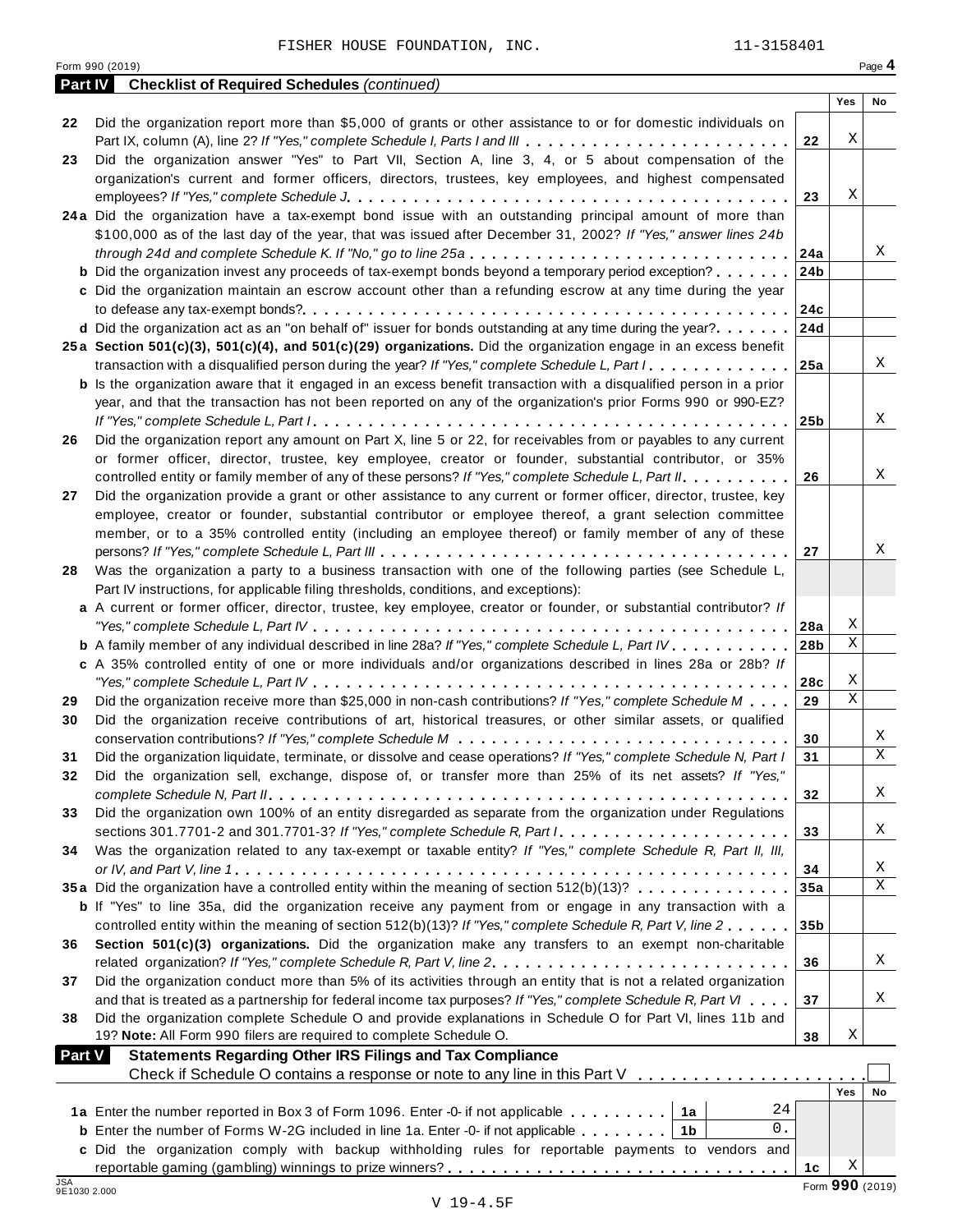|        | Form 990 (2019)                                                                                                                              |     |     | Page 5 |
|--------|----------------------------------------------------------------------------------------------------------------------------------------------|-----|-----|--------|
| Part V | Statements Regarding Other IRS Filings and Tax Compliance (continued)                                                                        |     |     |        |
|        |                                                                                                                                              |     | Yes | No     |
|        | 2a Enter the number of employees reported on Form W-3, Transmittal of Wage and Tax                                                           |     |     |        |
|        | 31<br>Statements, filed for the calendar year ending with or within the year covered by this return. [2a                                     |     |     |        |
|        | <b>b</b> If at least one is reported on line 2a, did the organization file all required federal employment tax returns?                      | 2b  | Χ   |        |
|        | <b>Note:</b> If the sum of lines 1a and 2a is greater than 250, you may be required to e-file (see instructions).                            |     |     |        |
|        | 3a Did the organization have unrelated business gross income of \$1,000 or more during the year?                                             | 3a  |     | Χ      |
|        | <b>b</b> If "Yes," has it filed a Form 990-T for this year? If "No" to line 3b, provide an explanation on Schedule O                         | 3b  |     |        |
|        | 4a At any time during the calendar year, did the organization have an interest in, or a signature or other authority over,                   |     |     |        |
|        | a financial account in a foreign country (such as a bank account, securities account, or other financial account)?                           | 4a  |     | Χ      |
|        | <b>b</b> If "Yes," enter the name of the foreign country $\blacktriangleright$                                                               |     |     |        |
|        | See instructions for filing requirements for FinCEN Form 114, Report of Foreign Bank and Financial Accounts (FBAR).                          |     |     |        |
|        | 5a Was the organization a party to a prohibited tax shelter transaction at any time during the tax year?                                     | 5a  |     | Χ      |
|        | <b>b</b> Did any taxable party notify the organization that it was or is a party to a prohibited tax shelter transaction?                    | 5b  |     | Χ      |
|        |                                                                                                                                              | 5c  |     |        |
|        | 6a Does the organization have annual gross receipts that are normally greater than \$100,000, and did the                                    |     |     |        |
|        | organization solicit any contributions that were not tax deductible as charitable contributions?                                             | 6a  |     | Χ      |
|        | <b>b</b> If "Yes," did the organization include with every solicitation an express statement that such contributions or                      |     |     |        |
|        |                                                                                                                                              | 6b  |     |        |
| 7      | Organizations that may receive deductible contributions under section 170(c).                                                                |     |     |        |
|        | a Did the organization receive a payment in excess of \$75 made partly as a contribution and partly for goods                                |     |     |        |
|        |                                                                                                                                              | 7а  | Χ   |        |
|        | <b>b</b> If "Yes," did the organization notify the donor of the value of the goods or services provided?                                     | 7b  | Χ   |        |
|        | c Did the organization sell, exchange, or otherwise dispose of tangible personal property for which it was                                   |     |     |        |
|        |                                                                                                                                              | 7с  |     | Χ      |
|        | 7d                                                                                                                                           |     |     |        |
|        | e Did the organization receive any funds, directly or indirectly, to pay premiums on a personal benefit contract?                            | 7е  |     | Χ      |
|        | f Did the organization, during the year, pay premiums, directly or indirectly, on a personal benefit contract?                               | 7f  |     | Χ      |
|        | If the organization received a contribution of qualified intellectual property, did the organization file Form 8899 as required?             | 7g  |     |        |
|        | h If the organization received a contribution of cars, boats, airplanes, or other vehicles, did the organization file a Form 1098-C?         | 7h  |     |        |
| 8      | Sponsoring organizations maintaining donor advised funds. Did a donor advised fund maintained by the                                         |     |     |        |
|        | sponsoring organization have excess business holdings at any time during the year?                                                           | 8   |     |        |
| 9      | Sponsoring organizations maintaining donor advised funds.                                                                                    |     |     |        |
|        | <b>a</b> Did the sponsoring organization make any taxable distributions under section 4966?                                                  | 9а  |     |        |
|        | <b>b</b> Did the sponsoring organization make a distribution to a donor, donor advisor, or related person?                                   | 9b  |     |        |
|        | 10 Section 501(c)(7) organizations. Enter:                                                                                                   |     |     |        |
|        | 10a <br>a Initiation fees and capital contributions included on Part VIII, line 12                                                           |     |     |        |
|        | 10b<br><b>b</b> Gross receipts, included on Form 990, Part VIII, line 12, for public use of club facilities                                  |     |     |        |
| 11     | Section 501(c)(12) organizations. Enter:                                                                                                     |     |     |        |
|        | 11a                                                                                                                                          |     |     |        |
|        | b Gross income from other sources (Do not net amounts due or paid to other sources                                                           |     |     |        |
|        | 11b                                                                                                                                          |     |     |        |
|        | 12a Section 4947(a)(1) non-exempt charitable trusts. Is the organization filing Form 990 in lieu of Form 1041?                               | 12a |     |        |
|        | 12b<br><b>b</b> If "Yes," enter the amount of tax-exempt interest received or accrued during the year                                        |     |     |        |
| 13.    | Section 501(c)(29) qualified nonprofit health insurance issuers.                                                                             |     |     |        |
|        | <b>a</b> Is the organization licensed to issue qualified health plans in more than one state?                                                | 13а |     |        |
|        | Note: See the instructions for additional information the organization must report on Schedule O.                                            |     |     |        |
|        | <b>b</b> Enter the amount of reserves the organization is required to maintain by the states in which                                        |     |     |        |
|        | 13b<br>the organization is licensed to issue qualified health plans $\dots \dots \dots \dots \dots \dots \dots$                              |     |     |        |
|        | 13c                                                                                                                                          |     |     |        |
|        | 14a Did the organization receive any payments for indoor tanning services during the tax year?                                               | 14a |     | Χ      |
|        | <b>b</b> If "Yes," has it filed a Form 720 to report these payments? If "No," provide an explanation on Schedule $0 \cdot \cdot \cdot \cdot$ | 14b |     |        |
| 15     | Is the organization subject to the section 4960 tax on payment(s) of more than \$1,000,000 in remuneration or                                |     |     |        |
|        |                                                                                                                                              | 15  |     | Χ      |
|        | If "Yes," see instructions and file Form 4720, Schedule N.                                                                                   |     |     |        |
| 16     | Is the organization an educational institution subject to the section 4968 excise tax on net investment income?                              | 16  |     | Χ      |
|        | If "Yes," complete Form 4720, Schedule O.                                                                                                    |     |     |        |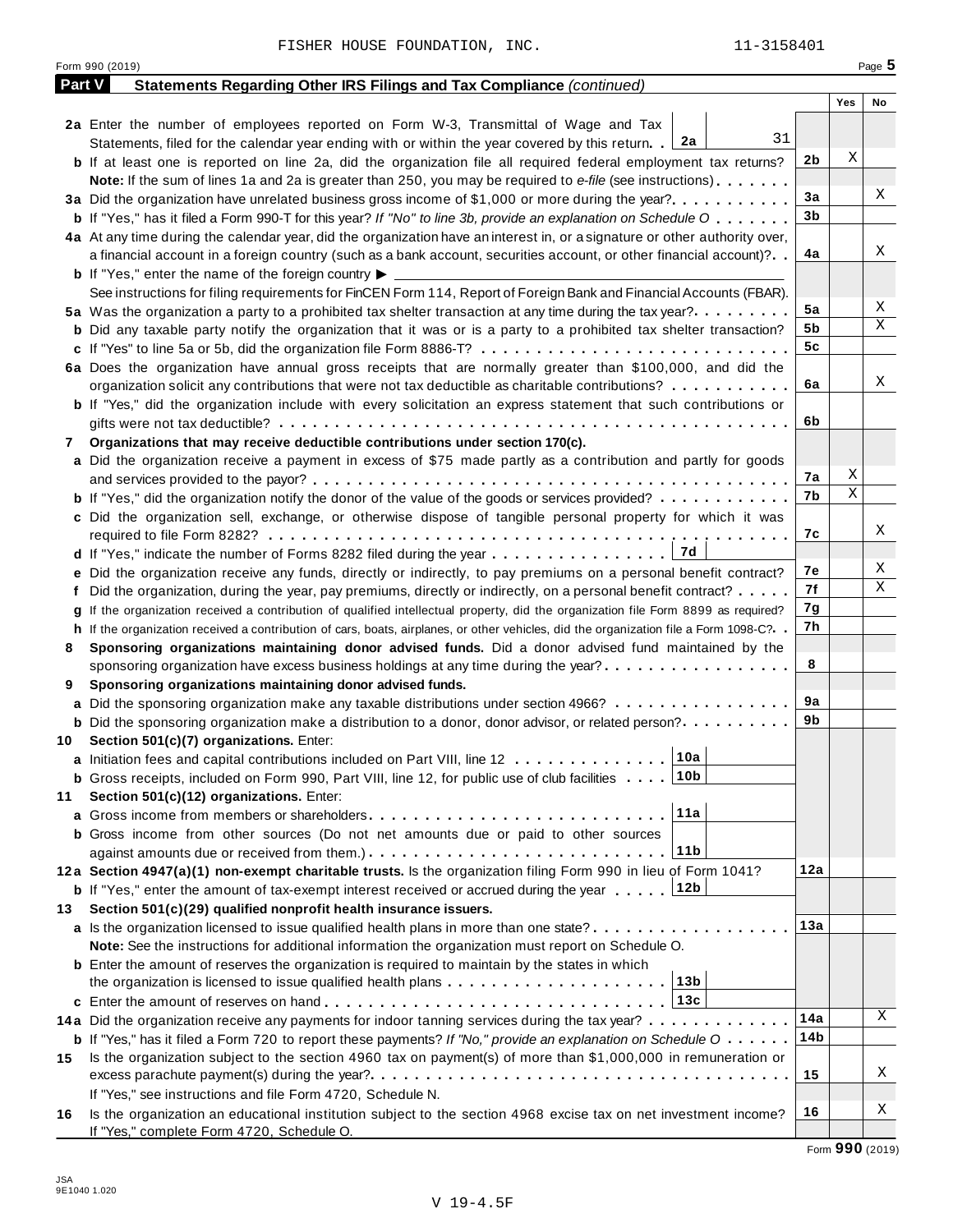|                | FISHER HOUSE FOUNDATION, INC.<br>11-3158401<br>Form 990 (2019)                                                                                                                                                   |              |            | Page $6$    |
|----------------|------------------------------------------------------------------------------------------------------------------------------------------------------------------------------------------------------------------|--------------|------------|-------------|
| <b>Part VI</b> | Governance, Management, and Disclosure For each "Yes" response to lines 2 through 7b below, and for a "No"                                                                                                       |              |            |             |
|                | response to line 8a, 8b, or 10b below, describe the circumstances, processes, or changes on Schedule O. See instructions.                                                                                        |              |            |             |
|                |                                                                                                                                                                                                                  |              |            | $\mathbf X$ |
|                | <b>Section A. Governing Body and Management</b>                                                                                                                                                                  |              |            |             |
|                |                                                                                                                                                                                                                  |              | <b>Yes</b> | No          |
|                | 30<br>1a<br>1a Enter the number of voting members of the governing body at the end of the tax year                                                                                                               |              |            |             |
|                | If there are material differences in voting rights among members of the governing body, or                                                                                                                       |              |            |             |
|                | if the governing body delegated broad authority to an executive committee or similar                                                                                                                             |              |            |             |
|                | committée, explain on Schedule O.<br>30<br>1b<br>Enter the number of voting members included on line 1a, above, who are independent                                                                              |              |            |             |
| b<br>2         | Did any officer, director, trustee, or key employee have a family relationship or a business relationship with                                                                                                   |              |            |             |
|                |                                                                                                                                                                                                                  | $\mathbf{2}$ | Χ          |             |
| 3              | Did the organization delegate control over management duties customarily performed by or under the direct                                                                                                        |              |            |             |
|                | supervision of officers, directors, trustees, or key employees to a management company or other person?                                                                                                          | 3            |            | Χ           |
| 4              | Did the organization make any significant changes to its governing documents since the prior Form 990 was filed?                                                                                                 | 4            |            | X           |
| 5              | Did the organization become aware during the year of a significant diversion of the organization's assets?                                                                                                       | 5            |            | X           |
|                |                                                                                                                                                                                                                  | 6            |            | X           |
| 6              | Did the organization have members, stockholders, or other persons who had the power to elect or appoint                                                                                                          |              |            |             |
| 7a             |                                                                                                                                                                                                                  | 7a           |            | Χ           |
|                |                                                                                                                                                                                                                  |              |            |             |
|                | b Are any governance decisions of the organization reserved to (or subject to approval by) members,                                                                                                              | 7b           |            | Χ           |
|                |                                                                                                                                                                                                                  |              |            |             |
| 8              | Did the organization contemporaneously document the meetings held or written actions undertaken during                                                                                                           |              |            |             |
|                | the year by the following:                                                                                                                                                                                       | 8a           | X          |             |
| a              |                                                                                                                                                                                                                  | 8b           | Χ          |             |
| b              | Each committee with authority to act on behalf of the governing body?                                                                                                                                            |              |            |             |
| 9              | Is there any officer, director, trustee, or key employee listed in Part VII, Section A, who cannot be reached at<br>the organization's mailing address? If "Yes," provide the names and addresses on Schedule O. | 9            |            | X           |
|                | Section B. Policies (This Section B requests information about policies not required by the Internal Revenue Code.)                                                                                              |              |            |             |
|                |                                                                                                                                                                                                                  |              | Yes        | No          |
|                |                                                                                                                                                                                                                  | 10a          |            | X           |
|                | 10a Did the organization have local chapters, branches, or affiliates?                                                                                                                                           |              |            |             |
|                | <b>b</b> If "Yes," did the organization have written policies and procedures governing the activities of such chapters,                                                                                          |              |            |             |
|                | affiliates, and branches to ensure their operations are consistent with the organization's exempt purposes?                                                                                                      | 10b          | X          |             |
| 11 a           | Has the organization provided a complete copy of this Form 990 to all members of its governing body before filing the form?                                                                                      | 11a          |            |             |
| b              | Describe in Schedule O the process, if any, used by the organization to review this Form 990.                                                                                                                    | 12a          | Χ          |             |
|                | 12a Did the organization have a written conflict of interest policy? If "No," go to line 13                                                                                                                      |              |            |             |
|                | <b>b</b> Were officers, directors, or trustees, and key employees required to disclose annually interests that could give                                                                                        |              | X          |             |
|                |                                                                                                                                                                                                                  | 12b          |            |             |
| C              | Did the organization regularly and consistently monitor and enforce compliance with the policy? If "Yes,"                                                                                                        |              | X          |             |
|                |                                                                                                                                                                                                                  | 12c          |            |             |
| 13             | Did the organization have a written whistleblower policy?                                                                                                                                                        | 13           | Χ<br>Χ     |             |
| 14             |                                                                                                                                                                                                                  | 14           |            |             |
| 15             | Did the process for determining compensation of the following persons include a review and approval by                                                                                                           |              |            |             |
|                | independent persons, comparability data, and contemporaneous substantiation of the deliberation and decision?                                                                                                    |              |            |             |
| a              |                                                                                                                                                                                                                  | 15a          | X          |             |
| b              |                                                                                                                                                                                                                  | 15b          | Χ          |             |
|                | If "Yes" to line 15a or 15b, describe the process in Schedule O (see instructions).                                                                                                                              |              |            |             |
|                | 16a Did the organization invest in, contribute assets to, or participate in a joint venture or similar arrangement                                                                                               |              |            |             |
|                |                                                                                                                                                                                                                  | 16a          |            | Χ           |
|                | <b>b</b> If "Yes," did the organization follow a written policy or procedure requiring the organization to evaluate its                                                                                          |              |            |             |
|                | participation in joint venture arrangements under applicable federal tax law, and take steps to safeguard the                                                                                                    |              |            |             |
|                |                                                                                                                                                                                                                  | 16b          |            |             |
|                | <b>Section C. Disclosure</b>                                                                                                                                                                                     |              |            |             |
| 17             | List the states with which a copy of this Form 990 is required to be filed $\blacktriangleright$ $\overline{\text{ATTACHMENT}}$ 2                                                                                |              |            |             |
| 18             | Section 6104 requires an organization to make its Forms 1023 (1024 or 1024-A, if applicable), 990, and 990-T (Section 501(c)                                                                                     |              |            |             |
|                | (3)s only) available for public inspection. Indicate how you made these available. Check all that apply.                                                                                                         |              |            |             |
|                | X<br>Own website<br>Another's website<br>$\mathbf{X}$<br>Upon request<br>$\vert$ X $\vert$<br>Other (explain on Schedule O)                                                                                      |              |            |             |
| 19             | Describe on Schedule O whether (and if so, how) the organization made its governing documents, conflict of interest policy,                                                                                      |              |            |             |
|                | and financial statements available to the public during the tax year.                                                                                                                                            |              |            |             |

**20** and infancial statements available to the public during the tax year.<br>State the name, address, and telephone number of the person who possesses the organization's books and records<br>DAVID A. COKER 12300 TWINBROOK PKWY, STE

| FISHER HOUSE |
|--------------|
|--------------|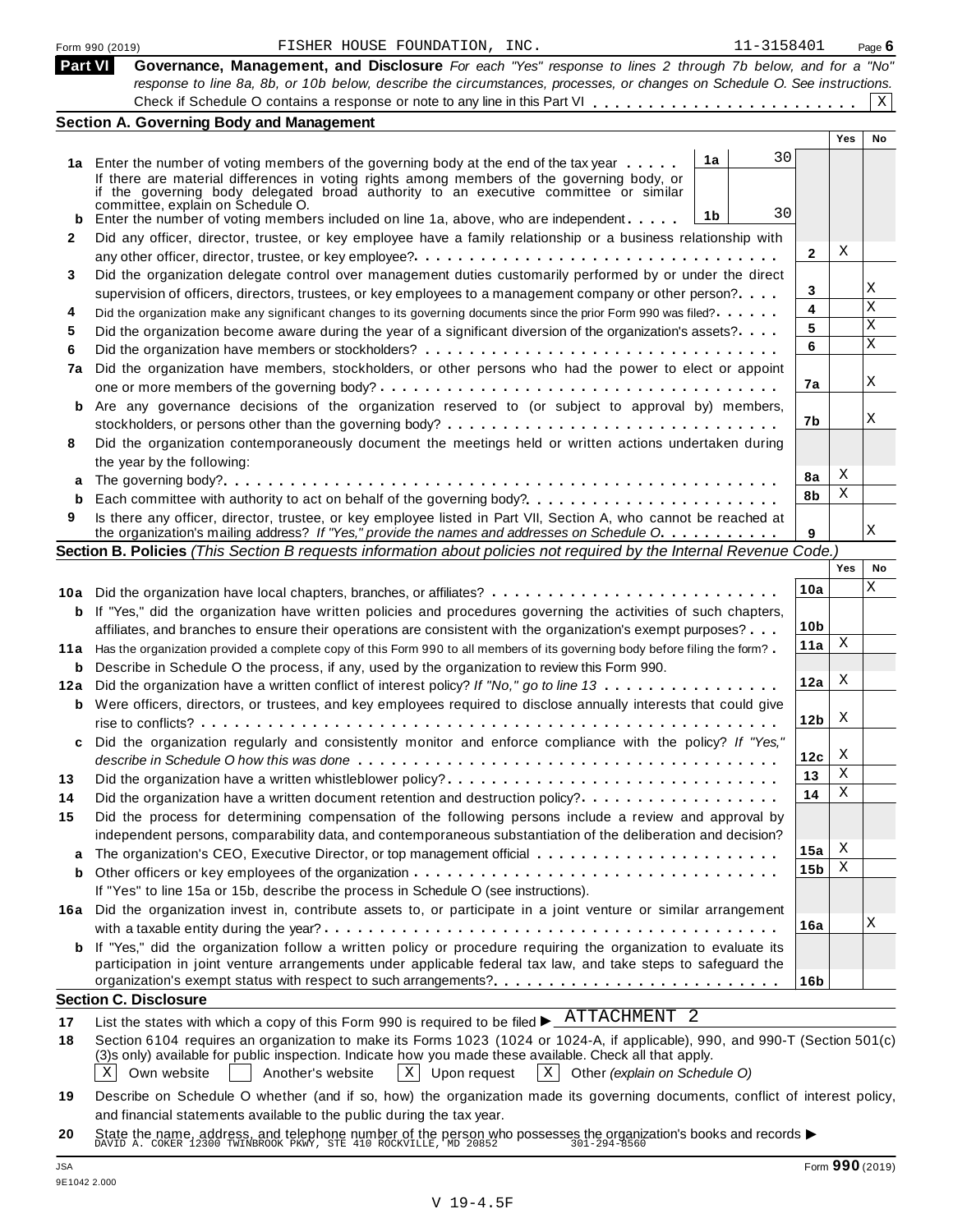|  | <b>Part VII</b> Compensation of Officers, Directors, Trustees, Key Employees, Highest Compensated Employees, and<br><b>Independent Contractors</b> |  |  |  |  |  |  |  |
|--|----------------------------------------------------------------------------------------------------------------------------------------------------|--|--|--|--|--|--|--|
|  |                                                                                                                                                    |  |  |  |  |  |  |  |
|  | Section A. Officers, Directors, Trustees, Key Employees, and Highest Compensated Employees                                                         |  |  |  |  |  |  |  |

**1a** Complete this table for all persons required to be listed. Report compensation for the calendar year ending with or within the organization's tax year.

anization's lax year.<br>● List all of the organization's **current** officers, directors, trustees (whether individuals or organizations), regardless of amount of<br>nnensation Enter -0- in columns (D) (E) and (E) if no compensa compensation. Enter -0- in columns (D), (E), and (F) if no compensation was paid.

■ List all of the organization's **current** key employees, if any. See instructions for definition of "key employee."<br>■ List the experientials five event highert expressed employees (other than an efficer director of

**Example in the organization's current** key employees, if any. See instructions for definition of key employee.<br>• List the organization's five **current** highest compensated employees (other than an officer, director, trust who received reportable compensation (Box 5 of Form W-2 and/or Box 7 of Form 1099-MISC) of more than \$100,000 from the

organization and any related organizations.<br>• List all of the organization's **former** officers, key employees, and highest compensated employees who received more than<br>\$1.00.000 of reportable componention from the erganiza \$100,000 of reportable compensation from the organization and any related organizations.

% List all of the organization's **former directors or trustees** that received, in the capacity as a former director or trustee of the organization, more than \$10,000 of reportable compensation from the organization and any related organizations. See instructions for the order in which to list the persons above.

Check this box if neither the organization nor any related organization compensated any current officer, director, or trustee.

| (A)<br>Name and title        | (B)<br>Average                                                              |                                   |                                                                  |         | (C)<br>Position<br>(do not check more than one |                                 |        | (D)<br>Reportable               | (E)<br>Reportable                | (F)<br><b>Estimated amount</b>                        |
|------------------------------|-----------------------------------------------------------------------------|-----------------------------------|------------------------------------------------------------------|---------|------------------------------------------------|---------------------------------|--------|---------------------------------|----------------------------------|-------------------------------------------------------|
|                              | hours<br>per week                                                           |                                   | box, unless person is both an<br>officer and a director/trustee) |         |                                                |                                 |        | compensation<br>from the        | compensation<br>from related     | of other<br>compensation                              |
|                              | (list any<br>hours for<br>related<br>organizations<br>below<br>dotted line) | Individual trustee<br>or director | Institutional trustee                                            | Officer | Key employee                                   | Highest compensated<br>employee | Former | organization<br>(W-2/1099-MISC) | organizations<br>(W-2/1099-MISC) | from the<br>organization and<br>related organizations |
| (1) MR. DAVID A. COKER       | 40.00                                                                       |                                   |                                                                  |         |                                                |                                 |        |                                 |                                  |                                                       |
| PRESIDENT                    | 0.                                                                          |                                   |                                                                  | Χ       |                                                |                                 |        | 487,202.                        | 0.                               | 37,056.                                               |
| (2) MS. MARY B. CONSIDINE    | 40.00                                                                       |                                   |                                                                  |         |                                                |                                 |        |                                 |                                  |                                                       |
| CHIEF OF STAFF               | 0.                                                                          |                                   |                                                                  | Χ       |                                                |                                 |        | 207,018.                        | 0.                               | 16,736.                                               |
| (3) MRS. LETICIA STROPES     | 40.00                                                                       |                                   |                                                                  |         |                                                |                                 |        |                                 |                                  |                                                       |
| VP, STRATEGIC INITIATIVES    | 0.                                                                          |                                   |                                                                  | X       |                                                |                                 |        | 185,917.                        | 0.                               | 33,736.                                               |
| (4) MRS. DENISE DOLAN        | 40.00                                                                       |                                   |                                                                  |         |                                                |                                 |        |                                 |                                  |                                                       |
| VP, DEVELOPMENT              | 0.                                                                          |                                   |                                                                  | Χ       |                                                |                                 |        | 171,337.                        | 0.                               | 40,173.                                               |
| (5) MR. BRIAN GAWNE          | 40.00                                                                       |                                   |                                                                  |         |                                                |                                 |        |                                 |                                  |                                                       |
| VP, COMMUNITY RELATIONS      | 0.                                                                          |                                   |                                                                  | Χ       |                                                |                                 |        | 171,781.                        | 0.                               | 10,002.                                               |
| (6) MRS. KERRI CHILDRESS     | 40.00                                                                       |                                   |                                                                  |         |                                                |                                 |        |                                 |                                  |                                                       |
| VP, COMMUNICATIONS (FORMER)  | 0.                                                                          |                                   |                                                                  | Χ       |                                                |                                 |        | 144,822.                        | 0.                               | 19,792.                                               |
| (7) MR. BRUCE PHILLIPS       | 40.00                                                                       |                                   |                                                                  |         |                                                |                                 |        |                                 |                                  |                                                       |
| DIRECTOR, OPERATIONS         | 0.                                                                          |                                   |                                                                  |         |                                                | Χ                               |        | 123,261.                        | 0.                               | 32,288.                                               |
| (8) MRS. ANGELA RANERO       | 40.00                                                                       |                                   |                                                                  |         |                                                |                                 |        |                                 |                                  |                                                       |
| CHIEF ACCOUNTANT             | 0.                                                                          |                                   |                                                                  |         |                                                | Χ                               |        | 125,844.                        | 0.                               | 25,584.                                               |
| (9) MRS. STACY THOMAS        | 40.00                                                                       |                                   |                                                                  |         |                                                |                                 |        |                                 |                                  |                                                       |
| DIRECTOR, CORP/FDN RELATIONS | 0.                                                                          |                                   |                                                                  |         |                                                | Χ                               |        | 123,820.                        | 0.                               | 26,741.                                               |
| (10) MR. ANDREW KAYTON       | 40.00                                                                       |                                   |                                                                  |         |                                                |                                 |        |                                 |                                  |                                                       |
| DIRECTOR, DONATIONS          | 0.                                                                          |                                   |                                                                  |         |                                                | Χ                               |        | 123,220.                        | 0.                               | 26,382.                                               |
| (11) MS. GILLIAN GONZALEZ    | 40.00                                                                       |                                   |                                                                  |         |                                                |                                 |        |                                 |                                  |                                                       |
| DIRECTOR, TFH (FORMER)       | 0.                                                                          |                                   |                                                                  |         |                                                | Χ                               |        | 111,241.                        | 0.                               | 29,972.                                               |
| (12) MRS. MICHELLE BALDANZA  | 40.00                                                                       |                                   |                                                                  |         |                                                |                                 |        |                                 |                                  |                                                       |
| VP, COMMUNICATIONS           | 0.                                                                          |                                   |                                                                  | Χ       |                                                |                                 |        | 46,804.                         | 0.                               | 9,224.                                                |
| (13) MR. PAUL BUCHA          | 1.00                                                                        |                                   |                                                                  |         |                                                |                                 |        |                                 |                                  |                                                       |
| TRUSTEE                      | 0.                                                                          | Χ                                 |                                                                  |         |                                                |                                 |        | 0                               | $0$ .                            | 0.                                                    |
| (14) MR. GERRY BYRNE         | 1.00                                                                        |                                   |                                                                  |         |                                                |                                 |        |                                 |                                  |                                                       |
| TRUSTEE                      | 0.                                                                          | X                                 |                                                                  |         |                                                |                                 |        | 0.                              | 0.                               | 0.                                                    |

JSA Form **990** (2019)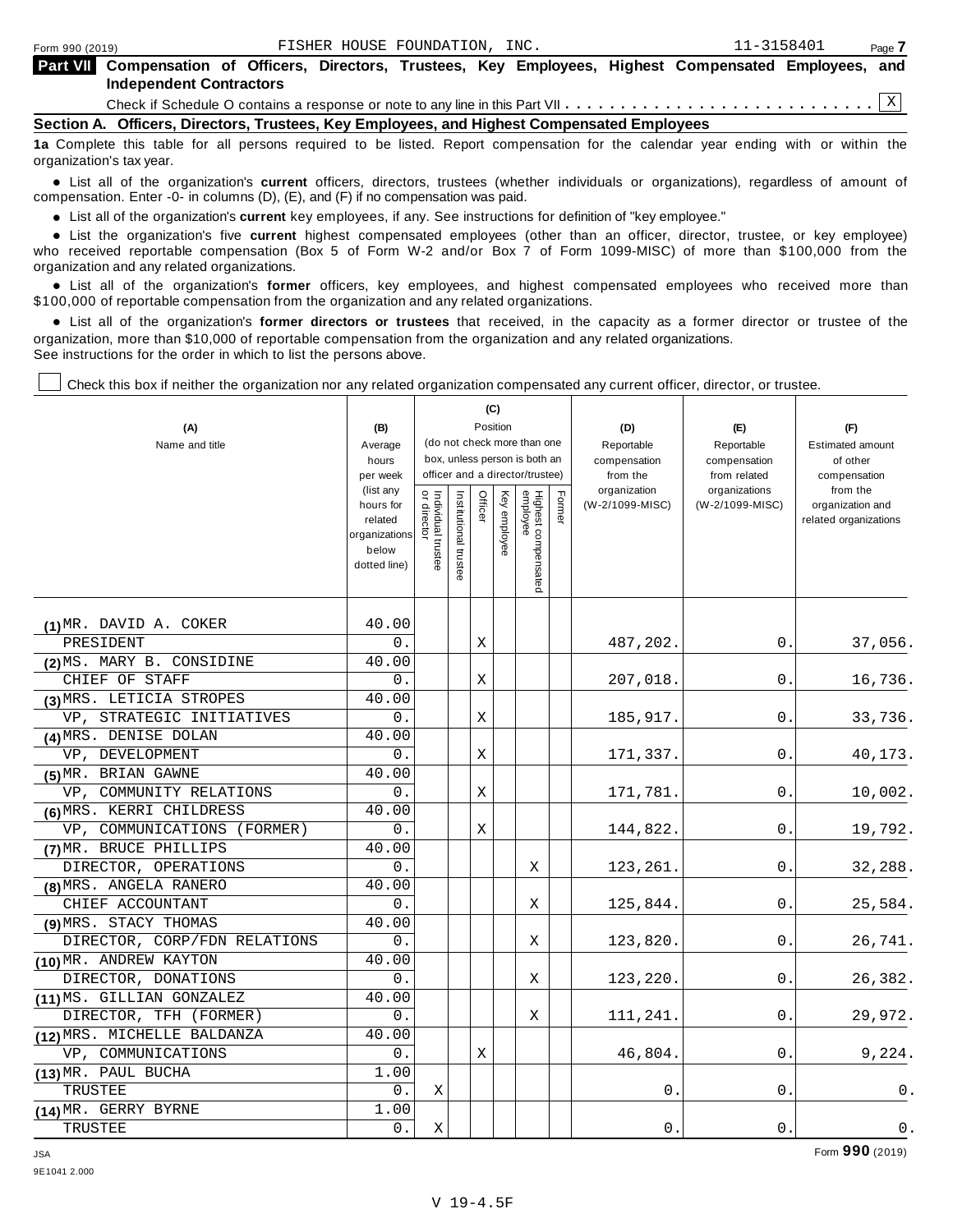|  | Form 990 (2019) |  |
|--|-----------------|--|
|  |                 |  |

|    | (A)                                                                                                                                                                                                                                                                                                                                                          | (B)                                                 |                                           |                       |         | (C)          |                                                                                                 |        | (D)                                        | (E)                                                         | (F)                                                      |
|----|--------------------------------------------------------------------------------------------------------------------------------------------------------------------------------------------------------------------------------------------------------------------------------------------------------------------------------------------------------------|-----------------------------------------------------|-------------------------------------------|-----------------------|---------|--------------|-------------------------------------------------------------------------------------------------|--------|--------------------------------------------|-------------------------------------------------------------|----------------------------------------------------------|
|    | Name and title                                                                                                                                                                                                                                                                                                                                               | Average<br>hours per<br>week (list any<br>hours for |                                           |                       |         | Position     | (do not check more than one<br>box, unless person is both an<br>officer and a director/trustee) |        | Reportable<br>compensation<br>from<br>the  | Reportable<br>compensation from<br>related<br>organizations | Estimated<br>amount of<br>other<br>compensation          |
|    |                                                                                                                                                                                                                                                                                                                                                              | related<br>organizations<br>below dotted<br>line)   | <br>  Individual trustee<br>  or director | Institutional trustee | Officer | Key employee | Highest compensated<br>employee                                                                 | Former | organization<br>(W-2/1099-MISC)            | (W-2/1099-MISC)                                             | from the<br>organization<br>and related<br>organizations |
|    | (15) GEN. MICHAEL CARNS, USAF (RET)<br>TRUSTEE                                                                                                                                                                                                                                                                                                               | 1.00<br>$0$ .                                       | Χ                                         |                       |         |              |                                                                                                 |        | 0                                          | 0.                                                          |                                                          |
|    | (16) MR. JAMES W. CARRIER<br>TRUSTEE (RESIGNED 11.19)                                                                                                                                                                                                                                                                                                        | 1.00<br>0.                                          | Χ                                         |                       |         |              |                                                                                                 |        | 0                                          | 0.                                                          |                                                          |
|    | (17) MS. CECILY CARSON<br>TRUSTEE                                                                                                                                                                                                                                                                                                                            | 1.00<br>0.                                          | Χ                                         |                       |         |              |                                                                                                 |        | 0                                          | 0.                                                          |                                                          |
|    | (18) MRS. PATRICIA COURTER<br>TRUSTEE                                                                                                                                                                                                                                                                                                                        | 1.00<br>0.                                          | Χ                                         |                       |         |              |                                                                                                 |        | 0                                          | 0.                                                          |                                                          |
|    | (19) LTGEN. JOHN DUBIA, USA (RET)<br>TRUSTEE                                                                                                                                                                                                                                                                                                                 | 1.00<br>0.                                          | Χ                                         |                       |         |              |                                                                                                 |        | 0                                          | 0.                                                          |                                                          |
|    | (20) MR. MARTIN L. EDELMAN, ESQUIRE<br>TRUSTEE                                                                                                                                                                                                                                                                                                               | 1.00<br>$0$ .                                       | Χ                                         |                       |         |              |                                                                                                 |        | 0                                          | 0.                                                          |                                                          |
|    | (21) MRS. NANCY EDELMAN<br>VICE CHAIRMAN/TRUSTEE                                                                                                                                                                                                                                                                                                             | 1.00<br>0.                                          | Χ                                         |                       | Χ       |              |                                                                                                 |        | 0                                          | 0.                                                          |                                                          |
|    | (22) MR. ARNOLD FISHER<br>VICE CHAIRMAN/TRUSTEE                                                                                                                                                                                                                                                                                                              | 1.00<br>0.                                          | Χ                                         |                       | Χ       |              |                                                                                                 |        | 0                                          | 0.                                                          |                                                          |
|    | (23) MRS. AUDREY FISHER<br>VICE CHAIRMAN/TRUSTEE                                                                                                                                                                                                                                                                                                             | 1.00<br>$0$ .                                       | Χ                                         |                       | Χ       |              |                                                                                                 |        | 0                                          | 0.                                                          |                                                          |
|    | (24) MRS. CRYSTAL FISHER<br>TRUSTEE                                                                                                                                                                                                                                                                                                                          | 1.00<br>$0$ .                                       | Χ                                         |                       |         |              |                                                                                                 |        | 0                                          | 0.                                                          |                                                          |
|    | 25) MR. KENNETH FISHER<br>CHAIRMAN/CEO/TRUSTEE                                                                                                                                                                                                                                                                                                               | 10.00<br>0.                                         | Χ                                         |                       | Χ       |              |                                                                                                 |        | $\Omega$                                   | 0.                                                          |                                                          |
|    | 1b Sub-total<br>c Total from continuation sheets to Part VII, Section A                                                                                                                                                                                                                                                                                      |                                                     |                                           |                       |         |              |                                                                                                 |        | 2,022,267.<br>$\mathbf{0}$ .<br>2,022,267. | 0<br>0<br>$\mathsf{O}$ .                                    | 307,686.<br>0.<br>307,686.                               |
| 3  | 2 Total number of individuals (including but not limited to those listed above) who received more than \$100,000 of<br>reportable compensation from the organization ▶<br>Did the organization list any former officer, director, or trustee, key employee, or highest compensated<br>employee on line 1a? If "Yes," complete Schedule J for such individual |                                                     | 11                                        |                       |         |              |                                                                                                 |        |                                            |                                                             | <b>Yes</b><br>No.<br>X                                   |
| 4  | For any individual listed on line 1a, is the sum of reportable compensation and other compensation from the<br>organization and related organizations greater than \$150,000? If "Yes," complete Schedule J for such                                                                                                                                         |                                                     |                                           |                       |         |              |                                                                                                 |        |                                            |                                                             | 3<br>Χ<br>4                                              |
| 5. | Did any person listed on line 1a receive or accrue compensation from any unrelated organization or individual<br>for services rendered to the organization? If "Yes," complete Schedule J for such person<br><b>Section B. Independent Contractors</b>                                                                                                       |                                                     |                                           |                       |         |              |                                                                                                 |        |                                            |                                                             | X<br>5                                                   |
| 1. | Complete this table for your five highest compensated independent contractors that received more than \$100,000 of<br>compensation from the organization. Report compensation for the calendar year ending with or within the organization's tax<br>year.                                                                                                    |                                                     |                                           |                       |         |              |                                                                                                 |        |                                            |                                                             |                                                          |
|    | (A)<br>Name and business address<br>ATTACHMENT 3                                                                                                                                                                                                                                                                                                             |                                                     |                                           |                       |         |              |                                                                                                 |        | (B)<br>Description of services             |                                                             | (C)<br>Compensation                                      |
|    |                                                                                                                                                                                                                                                                                                                                                              |                                                     |                                           |                       |         |              |                                                                                                 |        |                                            |                                                             |                                                          |

**2** Total number of independent contractors (including but not limited to those listed above) who received more than \$100,000 in compensation from the organization  $\blacktriangleright$  14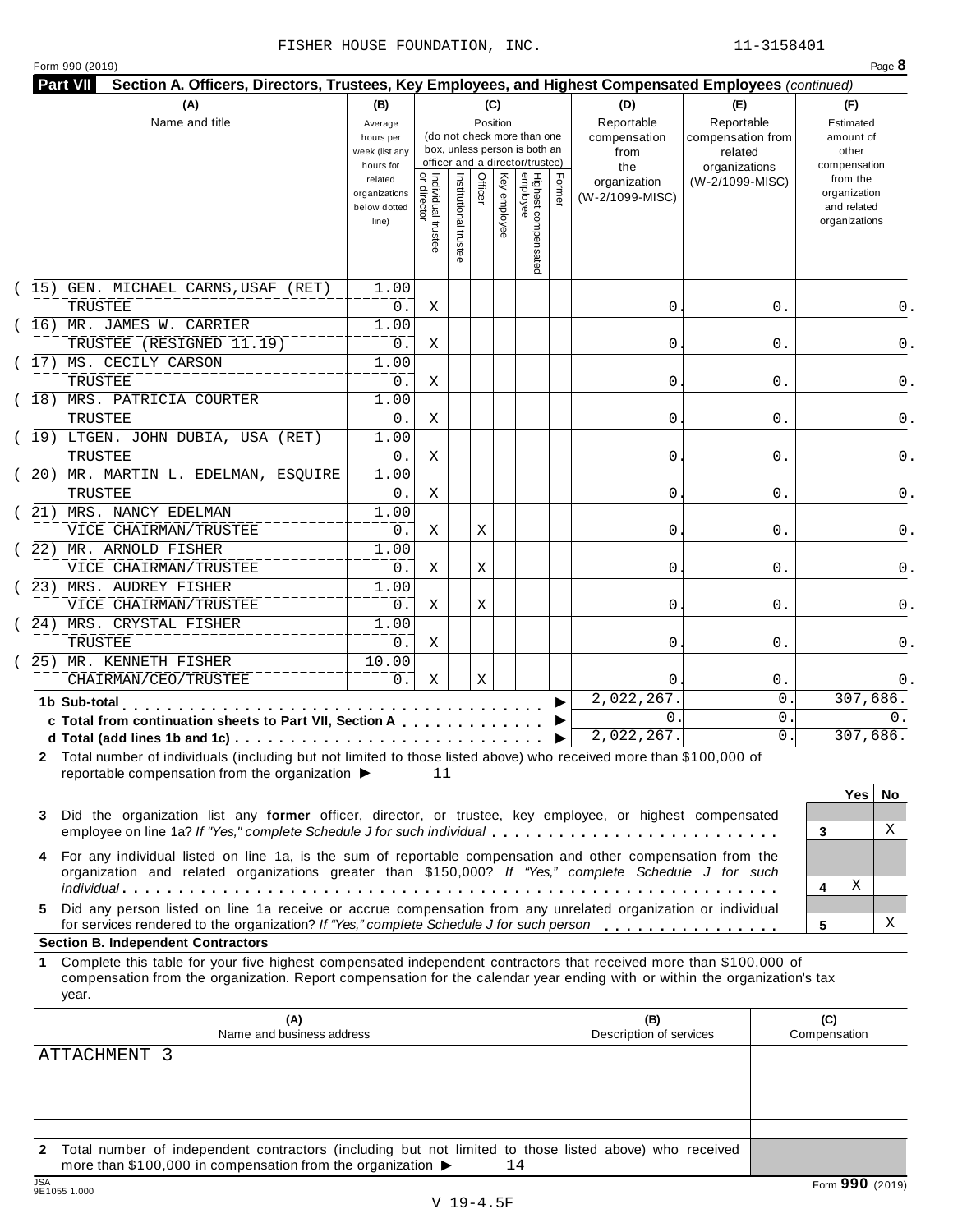|  | Form 990 (2019) |  |
|--|-----------------|--|

| (A)                                                                                                                                                                                                                                                             | (B)                                                 |                                     |                       | (C)                     |                                                                                                 |        | (D)                                       | (E)                                                         |                     | (F)                                                      |     |
|-----------------------------------------------------------------------------------------------------------------------------------------------------------------------------------------------------------------------------------------------------------------|-----------------------------------------------------|-------------------------------------|-----------------------|-------------------------|-------------------------------------------------------------------------------------------------|--------|-------------------------------------------|-------------------------------------------------------------|---------------------|----------------------------------------------------------|-----|
| Name and title                                                                                                                                                                                                                                                  | Average<br>hours per<br>week (list any<br>hours for |                                     |                       | Position                | (do not check more than one<br>box, unless person is both an<br>officer and a director/trustee) |        | Reportable<br>compensation<br>from<br>the | Reportable<br>compensation from<br>related<br>organizations |                     | Estimated<br>amount of<br>other<br>compensation          |     |
|                                                                                                                                                                                                                                                                 | related<br>organizations<br>below dotted<br>line)   | Individual trustee<br>  or director | Institutional trustee | Officer<br>Key employee | Highest compensated<br>employee                                                                 | Former | organization<br>(W-2/1099-MISC)           | (W-2/1099-MISC)                                             |                     | from the<br>organization<br>and related<br>organizations |     |
| 26) MRS. TAMMY FISHER<br>TRUSTEE                                                                                                                                                                                                                                | 1.00<br>0.                                          | Χ                                   |                       |                         |                                                                                                 |        | 0                                         |                                                             | 0.                  |                                                          | 0.  |
| 27) MR. WINSTON C. FISHER<br>VICE CHAIRMAN/TRUSTEE                                                                                                                                                                                                              | 1.00<br>0.                                          | Χ                                   |                       | Χ                       |                                                                                                 |        | 0                                         |                                                             | 0.                  |                                                          | 0.  |
| 28) MR. DAVID FOX                                                                                                                                                                                                                                               | 1.00                                                |                                     |                       |                         |                                                                                                 |        |                                           |                                                             |                     |                                                          |     |
| TREASURER/CFO/TRUSTEE<br>29) MRS. BARBARA B. GENTRY                                                                                                                                                                                                             | 0.<br>1.00                                          | Χ                                   |                       | Χ                       |                                                                                                 |        | 0                                         |                                                             | 0.                  |                                                          |     |
| TRUSTEE<br>30) MR. MARK "RANGER" JONES                                                                                                                                                                                                                          | 0.<br>1.00                                          | Χ                                   |                       |                         |                                                                                                 |        | 0                                         |                                                             | 0.                  |                                                          |     |
| TRUSTEE<br>(31) MR. JOHN LOWE                                                                                                                                                                                                                                   | 0.<br>1.00                                          | Χ                                   |                       |                         |                                                                                                 |        | 0                                         |                                                             | 0.                  |                                                          |     |
| VP/SECRETARY/TRUSTEE                                                                                                                                                                                                                                            | 0.                                                  | Χ                                   |                       | Χ                       |                                                                                                 |        | 0                                         |                                                             | 0.                  |                                                          |     |
| (32) LTGEN. CHARLES MAHAN, JR., USA<br>TRUSTEE                                                                                                                                                                                                                  | 1.00<br>0.                                          | Χ                                   |                       |                         |                                                                                                 |        | 0                                         |                                                             | 0.                  |                                                          |     |
| 33) MR. DAVID MCINTYRE<br>TRUSTEE                                                                                                                                                                                                                               | 1.00<br>0.                                          | Χ                                   |                       |                         |                                                                                                 |        | 0                                         |                                                             | 0.                  |                                                          |     |
| 34) MR. BRUCE MOSLER<br>TRUSTEE                                                                                                                                                                                                                                 | 1.00<br>0.                                          | Χ                                   |                       |                         |                                                                                                 |        | 0                                         |                                                             | 0.                  |                                                          |     |
| 35) MRS. MARY JO MYERS<br>TRUSTEE                                                                                                                                                                                                                               | 1.00<br>0.                                          |                                     |                       |                         |                                                                                                 |        |                                           |                                                             |                     |                                                          |     |
| 36) GEN RICHARD B. MYERS, USAF (RET)                                                                                                                                                                                                                            | 1.00                                                | Χ                                   |                       |                         |                                                                                                 |        | 0                                         |                                                             | 0.                  |                                                          |     |
| TRUSTEE<br>1b Sub-total<br><b>The Commission Commission</b>                                                                                                                                                                                                     | 0.                                                  | Χ                                   |                       |                         |                                                                                                 |        | 0<br>$\Omega$                             |                                                             | 0.<br>0             |                                                          | 0.  |
| c Total from continuation sheets to Part VII, Section A<br>d Total (add lines 1b and 1c) $\ldots \ldots \ldots \ldots \ldots \ldots \ldots \ldots \ldots \ldots$                                                                                                |                                                     |                                     |                       |                         |                                                                                                 |        |                                           |                                                             |                     |                                                          |     |
| 2 Total number of individuals (including but not limited to those listed above) who received more than \$100,000 of<br>reportable compensation from the organization ▶                                                                                          |                                                     | 11                                  |                       |                         |                                                                                                 |        |                                           |                                                             |                     |                                                          |     |
|                                                                                                                                                                                                                                                                 |                                                     |                                     |                       |                         |                                                                                                 |        |                                           |                                                             |                     | <b>Yes</b>                                               | No. |
| Did the organization list any former officer, director, or trustee, key employee, or highest compensated<br>3<br>employee on line 1a? If "Yes," complete Schedule J for such individual                                                                         |                                                     |                                     |                       |                         |                                                                                                 |        |                                           |                                                             | 3                   |                                                          | X   |
| For any individual listed on line 1a, is the sum of reportable compensation and other compensation from the<br>4<br>organization and related organizations greater than \$150,000? If "Yes," complete Schedule J for such                                       |                                                     |                                     |                       |                         |                                                                                                 |        |                                           |                                                             |                     |                                                          |     |
| Did any person listed on line 1a receive or accrue compensation from any unrelated organization or individual<br>5.                                                                                                                                             |                                                     |                                     |                       |                         |                                                                                                 |        |                                           |                                                             | 4                   | Χ                                                        |     |
| for services rendered to the organization? If "Yes," complete Schedule J for such person<br><b>Section B. Independent Contractors</b>                                                                                                                           |                                                     |                                     |                       |                         |                                                                                                 |        |                                           |                                                             | 5                   |                                                          | X   |
| Complete this table for your five highest compensated independent contractors that received more than \$100,000 of<br>1.<br>compensation from the organization. Report compensation for the calendar year ending with or within the organization's tax<br>year. |                                                     |                                     |                       |                         |                                                                                                 |        |                                           |                                                             |                     |                                                          |     |
| (A)<br>Name and business address                                                                                                                                                                                                                                |                                                     |                                     |                       |                         |                                                                                                 |        | (B)<br>Description of services            |                                                             | (C)<br>Compensation |                                                          |     |
|                                                                                                                                                                                                                                                                 |                                                     |                                     |                       |                         |                                                                                                 |        |                                           |                                                             |                     |                                                          |     |
|                                                                                                                                                                                                                                                                 |                                                     |                                     |                       |                         |                                                                                                 |        |                                           |                                                             |                     |                                                          |     |

**2** Total number of independent contractors (including but not limited to those listed above) who received more than \$100,000 in compensation from the organization  $\blacktriangleright$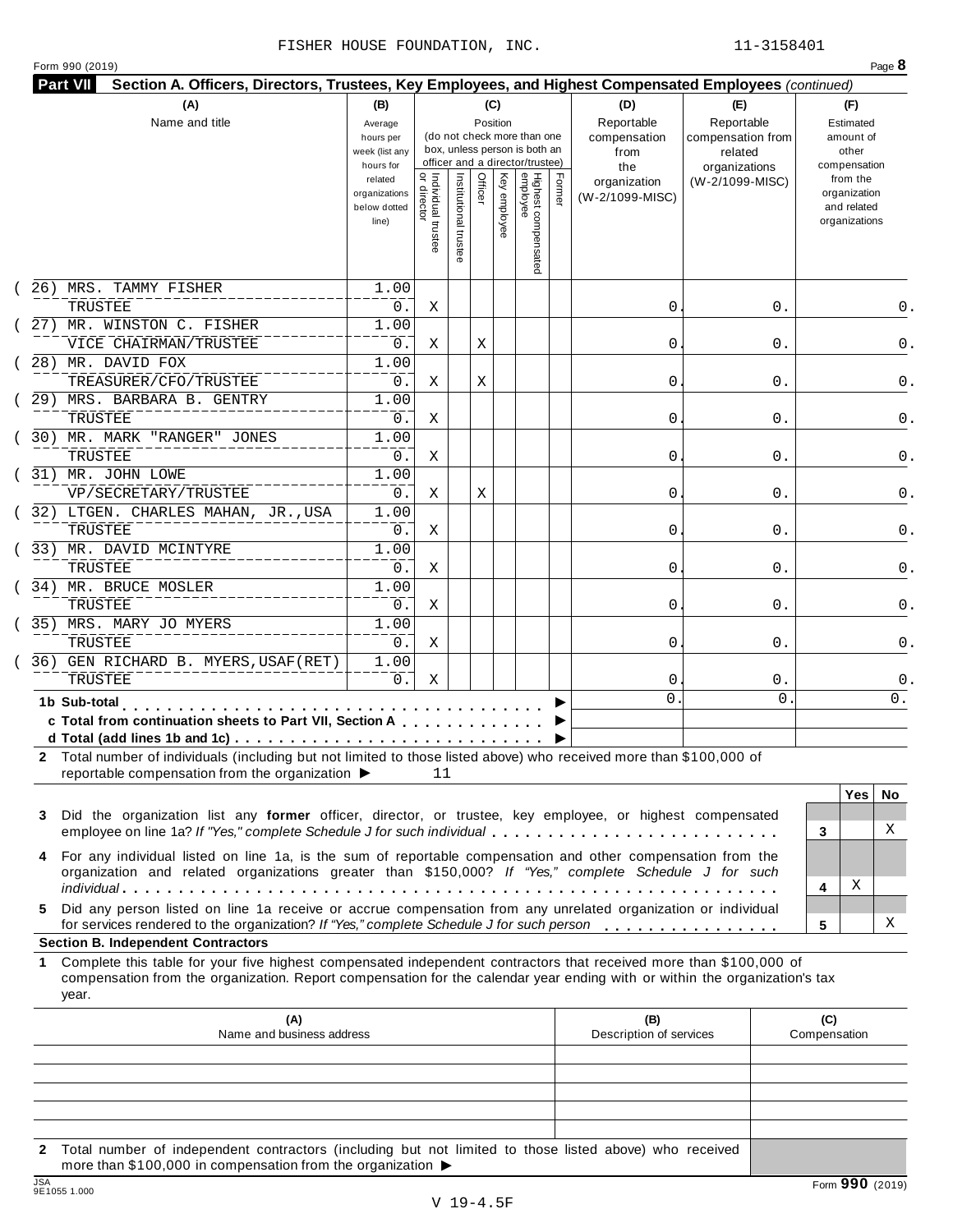|  | Form 990 (2019) |  |
|--|-----------------|--|

| (A)<br>Name and title                                                                                                                                                                                                                                 | (B)<br>Average<br>hours per<br>week (list any<br>hours for |                                     |                       |         | (C)<br>Position | (do not check more than one<br>box, unless person is both an<br>officer and a director/trustee) |        | (D)<br>Reportable<br>compensation<br>from<br>the | (E)<br>Reportable<br>compensation from<br>related<br>organizations | (F)<br>Estimated<br>amount of<br>other<br>compensation   |
|-------------------------------------------------------------------------------------------------------------------------------------------------------------------------------------------------------------------------------------------------------|------------------------------------------------------------|-------------------------------------|-----------------------|---------|-----------------|-------------------------------------------------------------------------------------------------|--------|--------------------------------------------------|--------------------------------------------------------------------|----------------------------------------------------------|
|                                                                                                                                                                                                                                                       | related<br>organizations<br>below dotted<br>line)          | Individual trustee<br>  or director | Institutional trustee | Officer | Key employee    | Highest compensated<br>employee                                                                 | Former | organization<br>(W-2/1099-MISC)                  | (W-2/1099-MISC)                                                    | from the<br>organization<br>and related<br>organizations |
| 37) MRS. LYNNE PACE<br>TRUSTEE                                                                                                                                                                                                                        | 1.00                                                       |                                     |                       |         |                 |                                                                                                 |        | 0                                                |                                                                    | 0.                                                       |
| 38) MS. KYRA PHILLIPS                                                                                                                                                                                                                                 | $0$ .<br>1.00                                              | Χ                                   |                       |         |                 |                                                                                                 |        |                                                  | 0.                                                                 |                                                          |
| TRUSTEE                                                                                                                                                                                                                                               | $0$ .                                                      | Χ                                   |                       |         |                 |                                                                                                 |        | 0                                                | 0.                                                                 | 0.                                                       |
| 39) MRS. SUZIE SCHWARTZ                                                                                                                                                                                                                               | 1.00                                                       |                                     |                       |         |                 |                                                                                                 |        |                                                  |                                                                    |                                                          |
| TRUSTEE                                                                                                                                                                                                                                               | $0$ .                                                      | Χ                                   |                       |         |                 |                                                                                                 |        | 0                                                | 0.                                                                 | 0.                                                       |
| 40) LTGEN MARTIN STEELE, USMC (RET)<br>TRUSTEE                                                                                                                                                                                                        | 1.00<br>$0$ .                                              | Χ                                   |                       |         |                 |                                                                                                 |        | 0                                                | 0.                                                                 | 0.                                                       |
| 41) CPT WILL REYNOLDS, USA (RET)<br>TRUSTEE                                                                                                                                                                                                           | 1.00<br>0.                                                 | Χ                                   |                       |         |                 |                                                                                                 |        | 0                                                | 0.                                                                 | 0.                                                       |
| 42) MR. MONTEL WILLIAMS                                                                                                                                                                                                                               | 1.00                                                       |                                     |                       |         |                 |                                                                                                 |        |                                                  |                                                                    |                                                          |
| TRUSTEE                                                                                                                                                                                                                                               | 0.                                                         | Χ                                   |                       |         |                 |                                                                                                 |        | 0                                                | 0.                                                                 | 0.                                                       |
|                                                                                                                                                                                                                                                       |                                                            |                                     |                       |         |                 |                                                                                                 |        |                                                  |                                                                    |                                                          |
|                                                                                                                                                                                                                                                       |                                                            |                                     |                       |         |                 |                                                                                                 |        |                                                  |                                                                    |                                                          |
|                                                                                                                                                                                                                                                       |                                                            |                                     |                       |         |                 |                                                                                                 |        |                                                  |                                                                    |                                                          |
|                                                                                                                                                                                                                                                       |                                                            |                                     |                       |         |                 |                                                                                                 |        |                                                  |                                                                    |                                                          |
|                                                                                                                                                                                                                                                       |                                                            |                                     |                       |         |                 |                                                                                                 |        |                                                  |                                                                    |                                                          |
| 1b Sub-total<br>c Total from continuation sheets to Part VII, Section A<br>2 Total number of individuals (including but not limited to those listed above) who received more than \$100,000 of                                                        |                                                            |                                     |                       |         |                 |                                                                                                 |        | $\Omega$                                         | 0                                                                  | 0.                                                       |
| reportable compensation from the organization ▶                                                                                                                                                                                                       |                                                            | 11                                  |                       |         |                 |                                                                                                 |        |                                                  |                                                                    |                                                          |
|                                                                                                                                                                                                                                                       |                                                            |                                     |                       |         |                 |                                                                                                 |        |                                                  |                                                                    | <b>Yes</b><br>No.                                        |
| Did the organization list any former officer, director, or trustee, key employee, or highest compensated<br>3<br>employee on line 1a? If "Yes," complete Schedule J for such individual                                                               |                                                            |                                     |                       |         |                 |                                                                                                 |        |                                                  |                                                                    | X<br>3                                                   |
| For any individual listed on line 1a, is the sum of reportable compensation and other compensation from the<br>4<br>organization and related organizations greater than \$150,000? If "Yes," complete Schedule J for such                             |                                                            |                                     |                       |         |                 |                                                                                                 |        |                                                  |                                                                    |                                                          |
|                                                                                                                                                                                                                                                       |                                                            |                                     |                       |         |                 |                                                                                                 |        |                                                  |                                                                    | Χ<br>4                                                   |
| Did any person listed on line 1a receive or accrue compensation from any unrelated organization or individual<br>5.<br>for services rendered to the organization? If "Yes," complete Schedule J for such person                                       |                                                            |                                     |                       |         |                 |                                                                                                 |        |                                                  |                                                                    | х<br>5                                                   |
| <b>Section B. Independent Contractors</b>                                                                                                                                                                                                             |                                                            |                                     |                       |         |                 |                                                                                                 |        |                                                  |                                                                    |                                                          |
| Complete this table for your five highest compensated independent contractors that received more than \$100,000 of<br>1<br>compensation from the organization. Report compensation for the calendar year ending with or within the organization's tax |                                                            |                                     |                       |         |                 |                                                                                                 |        |                                                  |                                                                    |                                                          |
| year.                                                                                                                                                                                                                                                 |                                                            |                                     |                       |         |                 |                                                                                                 |        | (B)                                              |                                                                    | (C)                                                      |
| (A)<br>Name and business address                                                                                                                                                                                                                      |                                                            |                                     |                       |         |                 |                                                                                                 |        | Description of services                          |                                                                    | Compensation                                             |
|                                                                                                                                                                                                                                                       |                                                            |                                     |                       |         |                 |                                                                                                 |        |                                                  |                                                                    |                                                          |
|                                                                                                                                                                                                                                                       |                                                            |                                     |                       |         |                 |                                                                                                 |        |                                                  |                                                                    |                                                          |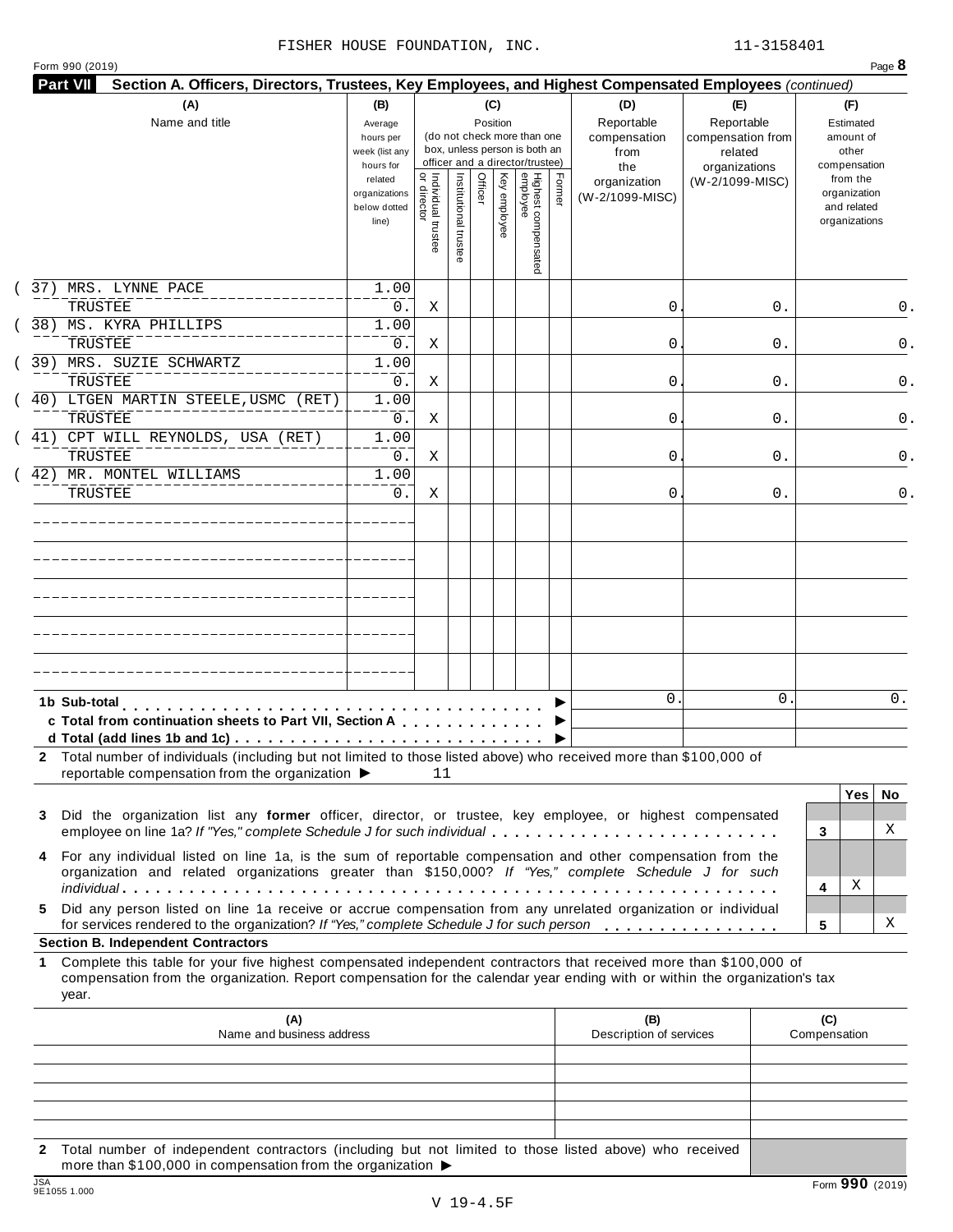**Part VIII Statement of Revenue**

|                                                                                         |              | Check if Schedule O contains a response or note to any line in this Part VIII                                                                                                                                                  |                 |                      |                      |                                              |                                      |                                                               |
|-----------------------------------------------------------------------------------------|--------------|--------------------------------------------------------------------------------------------------------------------------------------------------------------------------------------------------------------------------------|-----------------|----------------------|----------------------|----------------------------------------------|--------------------------------------|---------------------------------------------------------------|
|                                                                                         |              |                                                                                                                                                                                                                                |                 |                      | (A)<br>Total revenue | (B)<br>Related or exempt<br>function revenue | (C)<br>Unrelated<br>business revenue | (D)<br>Revenue excluded<br>from tax under<br>sections 512-514 |
|                                                                                         | 1a           | Federated campaigns [19]                                                                                                                                                                                                       | 1a              | 524,181.             |                      |                                              |                                      |                                                               |
|                                                                                         | b            | Membership dues                                                                                                                                                                                                                | 1b              |                      |                      |                                              |                                      |                                                               |
| Contributions, Gifts, Grants<br>and Other Similar Amounts<br>Program Service<br>Revenue | с            | Fundraising events <b>Fundraising</b>                                                                                                                                                                                          | 1c              | 1,332,737.           |                      |                                              |                                      |                                                               |
|                                                                                         | d            | Related organizations <b>contains</b> a matter of the Related organizations and a matter                                                                                                                                       | 1d              |                      |                      |                                              |                                      |                                                               |
|                                                                                         | е            | Government grants (contributions)                                                                                                                                                                                              | 1e              | 16, 253, 949.        |                      |                                              |                                      |                                                               |
|                                                                                         | $^{\dagger}$ | All other contributions, gifts, grants,                                                                                                                                                                                        |                 |                      |                      |                                              |                                      |                                                               |
|                                                                                         |              | and similar amounts not included above                                                                                                                                                                                         | 1f              | 40,510,808.          |                      |                                              |                                      |                                                               |
|                                                                                         | g            | Noncash contributions included in                                                                                                                                                                                              |                 |                      |                      |                                              |                                      |                                                               |
|                                                                                         |              | $lines 1a-1f$                                                                                                                                                                                                                  | $1g$ \$         | 2,188,101.           |                      |                                              |                                      |                                                               |
|                                                                                         |              |                                                                                                                                                                                                                                |                 |                      | 58,621,675           |                                              |                                      |                                                               |
|                                                                                         |              |                                                                                                                                                                                                                                |                 | <b>Business Code</b> |                      |                                              |                                      |                                                               |
|                                                                                         | 2a           |                                                                                                                                                                                                                                |                 |                      |                      |                                              |                                      |                                                               |
|                                                                                         | b            |                                                                                                                                                                                                                                |                 |                      |                      |                                              |                                      |                                                               |
|                                                                                         | c            |                                                                                                                                                                                                                                |                 |                      |                      |                                              |                                      |                                                               |
|                                                                                         | d            |                                                                                                                                                                                                                                |                 |                      |                      |                                              |                                      |                                                               |
|                                                                                         |              |                                                                                                                                                                                                                                |                 |                      |                      |                                              |                                      |                                                               |
|                                                                                         | f            | All other program service revenue                                                                                                                                                                                              |                 |                      |                      |                                              |                                      |                                                               |
|                                                                                         | g            |                                                                                                                                                                                                                                |                 |                      | 0.                   |                                              |                                      |                                                               |
|                                                                                         | 3            | Investment income (including dividends, interest, and                                                                                                                                                                          |                 |                      |                      |                                              |                                      |                                                               |
|                                                                                         |              |                                                                                                                                                                                                                                |                 |                      | 491,046.             |                                              |                                      | 491,046.                                                      |
|                                                                                         | 4            | Income from investment of tax-exempt bond proceeds $\blacktriangleright$                                                                                                                                                       |                 |                      | 0.                   |                                              |                                      |                                                               |
|                                                                                         | 5            |                                                                                                                                                                                                                                |                 |                      | 0.                   |                                              |                                      |                                                               |
|                                                                                         |              |                                                                                                                                                                                                                                | (i) Real        | (ii) Personal        |                      |                                              |                                      |                                                               |
|                                                                                         | 6a           | Gross rents<br>6а                                                                                                                                                                                                              |                 |                      |                      |                                              |                                      |                                                               |
|                                                                                         | b            | Less: rental expenses<br>6b                                                                                                                                                                                                    |                 |                      |                      |                                              |                                      |                                                               |
|                                                                                         | c            | Rental income or (loss) 6c                                                                                                                                                                                                     |                 |                      |                      |                                              |                                      |                                                               |
|                                                                                         | d            | Net rental income or (loss) $\ldots$ , $\ldots$ , $\ldots$ , $\blacktriangleright$                                                                                                                                             |                 |                      | 0.                   |                                              |                                      |                                                               |
|                                                                                         | 7a           | Gross amount from                                                                                                                                                                                                              | (i) Securities  | (ii) Other           |                      |                                              |                                      |                                                               |
|                                                                                         |              | sales<br>of<br>assets                                                                                                                                                                                                          |                 |                      |                      |                                              |                                      |                                                               |
|                                                                                         |              | other than inventory<br>7a                                                                                                                                                                                                     | 559,136.        |                      |                      |                                              |                                      |                                                               |
|                                                                                         | b            | Less: cost or other basis                                                                                                                                                                                                      |                 |                      |                      |                                              |                                      |                                                               |
| evenue                                                                                  |              | 7b<br>and sales expenses                                                                                                                                                                                                       | 557,768.        |                      |                      |                                              |                                      |                                                               |
|                                                                                         |              | 7c<br><b>c</b> Gain or (loss) and a                                                                                                                                                                                            | 1,368.          |                      |                      |                                              |                                      |                                                               |
|                                                                                         | d            | Net gain or (loss) $\cdots$ $\cdots$ $\cdots$ $\cdots$ $\cdots$ $\cdots$ $\cdots$                                                                                                                                              |                 |                      | 1,368.               |                                              |                                      | 1,368.                                                        |
| Other <sub>R</sub>                                                                      | 8а           | income from fundraising<br>Gross                                                                                                                                                                                               |                 |                      |                      |                                              |                                      |                                                               |
|                                                                                         |              | events (not including \$                                                                                                                                                                                                       | 1,332,737.      |                      |                      |                                              |                                      |                                                               |
|                                                                                         |              | of contributions reported on line                                                                                                                                                                                              |                 |                      |                      |                                              |                                      |                                                               |
|                                                                                         |              | 1c). See Part IV, line 18                                                                                                                                                                                                      | 8a              | 165, 175.            |                      |                                              |                                      |                                                               |
|                                                                                         | $\mathbf b$  | Less: direct expenses extending the state of the state of the state of the state of the state of the state of the state of the state of the state of the state of the state of the state of the state of the state of the stat | 8b              | 184,893.             |                      |                                              |                                      |                                                               |
|                                                                                         | c            | Net income or (loss) from fundraising events ▶                                                                                                                                                                                 |                 |                      | $-19,718.$           |                                              |                                      | $-19,718.$                                                    |
|                                                                                         | 9а           | income<br>from<br>Gross                                                                                                                                                                                                        | gaming          |                      |                      |                                              |                                      |                                                               |
|                                                                                         |              | activities. See Part IV, line 19                                                                                                                                                                                               | 9а              | 0.                   |                      |                                              |                                      |                                                               |
|                                                                                         | $\mathbf b$  | Less: direct expenses                                                                                                                                                                                                          | 9b              | $0$ .                |                      |                                              |                                      |                                                               |
|                                                                                         | c            | Net income or (loss) from gaming activities.                                                                                                                                                                                   |                 | ▸                    | $\mathbf{0}$ .       |                                              |                                      |                                                               |
|                                                                                         | 10a          | Gross sales<br>of inventory,                                                                                                                                                                                                   | less            |                      |                      |                                              |                                      |                                                               |
|                                                                                         |              | returns and allowances 10a                                                                                                                                                                                                     |                 | 0.                   |                      |                                              |                                      |                                                               |
|                                                                                         | b            | Less: cost of goods sold                                                                                                                                                                                                       | 10 <sub>b</sub> | $0$ .                |                      |                                              |                                      |                                                               |
|                                                                                         |              | Net income or (loss) from sales of inventory                                                                                                                                                                                   |                 | ▸                    | $0$ .                |                                              |                                      |                                                               |
|                                                                                         |              |                                                                                                                                                                                                                                |                 | <b>Business Code</b> |                      |                                              |                                      |                                                               |
| Miscellaneous<br>Revenue                                                                | 11a          |                                                                                                                                                                                                                                |                 |                      |                      |                                              |                                      |                                                               |
|                                                                                         | b            |                                                                                                                                                                                                                                |                 |                      |                      |                                              |                                      |                                                               |
|                                                                                         | c            |                                                                                                                                                                                                                                |                 |                      |                      |                                              |                                      |                                                               |
|                                                                                         |              | All other revenue example and the state of the state of the state of the state of the state of the state of the state of the state of the state of the state of the state of the state of the state of the state of the state  |                 |                      |                      |                                              |                                      |                                                               |
|                                                                                         | е            |                                                                                                                                                                                                                                |                 |                      | $0$ .                |                                              |                                      |                                                               |
|                                                                                         | 12           | Total revenue. See instructions                                                                                                                                                                                                |                 |                      | 59,094,371.          |                                              |                                      | 472,696.                                                      |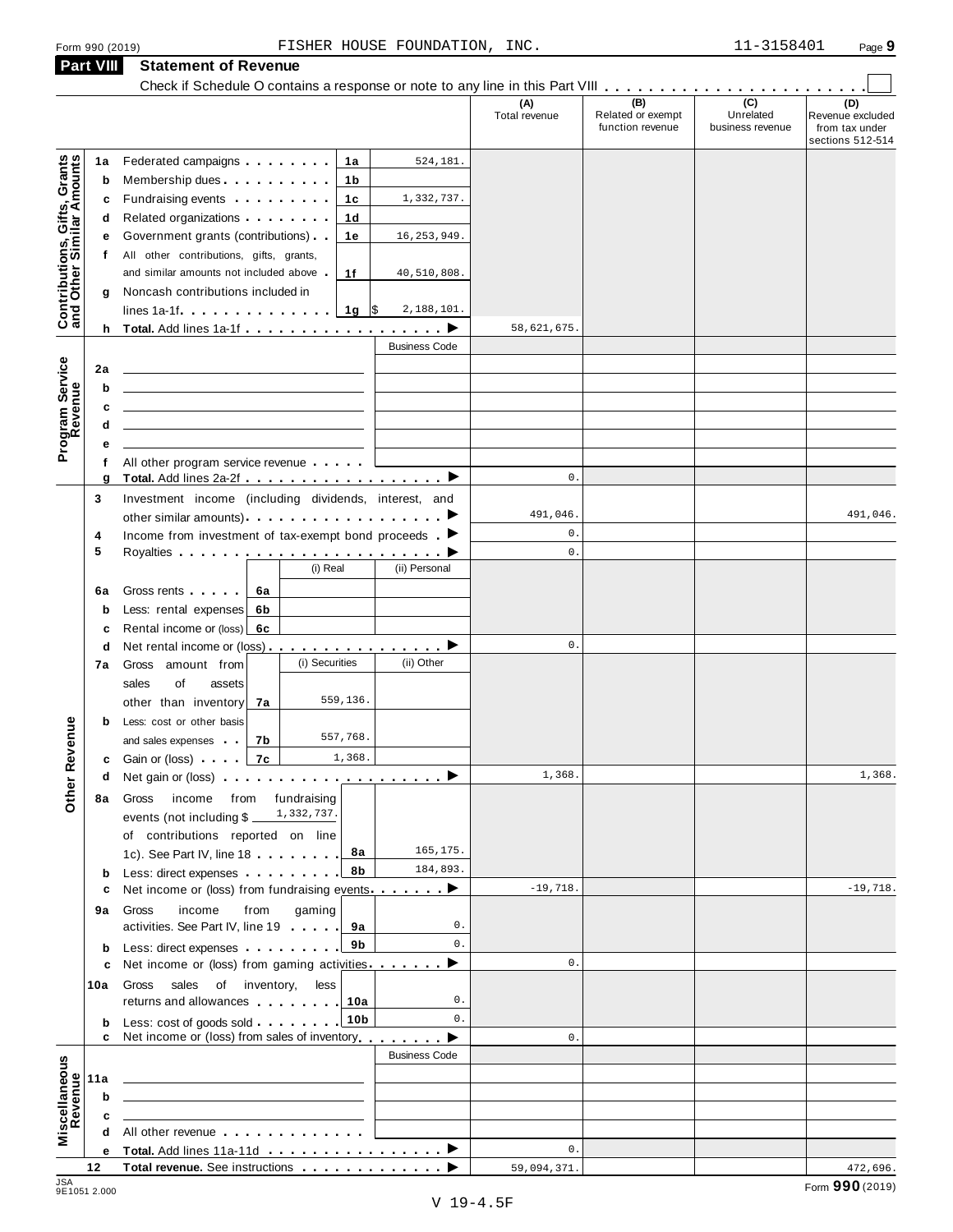| Section 501(c)(3) and 501(c)(4) organizations must complete all columns. All other organizations must complete column (A).<br>(A)<br>(B)<br>(D)<br>Do not include amounts reported on lines 6b, 7b,<br>Management and<br>Total expenses<br>Program service<br>Fundraising<br>8b, 9b, and 10b of Part VIII.<br>expenses<br>general expenses<br>expenses<br>1 Grants and other assistance to domestic organizations<br>66,035,066.<br>66,035,066.<br>and domestic governments. See Part IV, line 21<br>2 Grants and other assistance to domestic<br>6, 277, 683.<br>6, 277, 683.<br>individuals. See Part IV, line 22<br>3 Grants and other assistance to foreign<br>organizations, foreign governments, and foreign<br>782,796.<br>782,796.<br>individuals. See Part IV, lines 15 and 16<br>$\Omega$<br>4 Benefits paid to or for members<br>5 Compensation of current officers, directors,<br>1,581,599.<br>718,366.<br>637,594.<br>225,639.<br>trustees, and key employees<br>6 Compensation not included above to disqualified<br>persons (as defined under section 4958(f)(1)) and<br>0<br>persons described in section 4958(c)(3)(B)<br>1,548,245.<br>703, 217.<br>624,148.<br>220,880.<br>7 Other salaries and wages<br>8 Pension plan accruals and contributions (include<br>26,340.<br>8,273.<br>57,991.<br>23,378.<br>section 401(k) and 403(b) employer contributions)<br>362,394.<br>164,600.<br>146,093.<br>51,701.<br>9 Other employee benefits<br>186,249.<br>75,083.<br>26,571.<br>84,595.<br>10<br>Fees for services (nonemployees):<br>11<br>0<br>a Management<br>194,028.<br>110,039.<br>54,804.<br>29,185.<br>$b$ Legal $\ldots \ldots \ldots \ldots \ldots \ldots$<br>70,004.<br>34,865.<br>18,567.<br>123,436.<br>c Accounting<br>0<br>d Lobbying entering the state of the state of the state of the state of the state of the state of the state of<br>30,000<br>30,000.<br>e Professional fundraising services. See Part IV, line 17<br>$\Omega$<br>f Investment management fees<br>9 Other. (If line 11g amount exceeds 10% of line 25, column<br>511,302.<br>907,985.<br>278,416.<br>118,267.<br>(A) amount, list line 11g expenses on Schedule O.)<br>$\Omega$<br>12 Advertising and promotion<br>304, 157.<br>119,159.<br>604,422.<br>181,106.<br>Office expenses expenses<br>13<br>719,299.<br>361,966.<br>215,527.<br>141,806.<br>Information technology<br>14<br>0<br>15<br>117,501.<br>256,903.<br>104,400.<br>35,002.<br>16 Occupancy<br>785,553.<br>674,916.<br>14,828.<br>95,809.<br>18 Payments of travel or entertainment expenses<br>0<br>for any federal, state, or local public officials<br>0<br>Conferences, conventions, and meetings<br>19<br>0<br>20<br>Interest $\cdots$ , $\cdots$ , $\cdots$ , $\cdots$ , $\cdots$<br>0<br>Payments to affiliates expansion of the set of the set of the set of the set of the set of the set of the set o<br>21<br>54,269.<br>7,359.<br>24,817.<br>22,093.<br>Depreciation, depletion, and amortization<br>22<br>2,683.<br>13,607.<br>6,847.<br>4,077.<br>23<br>Insurance <b>All Accounts</b> in the set of the set of the set of the set of the set of the set of the set of the set of the set of the set of the set of the set of the set of the set of the set of the set of the set of the set<br>24<br>Other expenses. Itemize expenses not covered<br>above (List miscellaneous expenses on line 24e. If<br>line 24e amount exceeds 10% of line 25, column<br>(A) amount, list line 24e expenses on Schedule O.)<br>209,140.<br>3,733.<br>205,407.<br>a EDUCATION AND PROMOTION<br>57,651.<br>251,997.<br>183,610.<br>10,736.<br><b>b</b> PRINTING AND PUBLICATIONS<br>223,825.<br>84,944.<br><b>cOTHER EVENT COSTS</b><br>138,881.<br>5,697.<br>2,867.<br>1,707.<br>1,123.<br>$d$ TAXES<br>e All other expenses<br>81, 212, 184.<br>77,299,570.<br>2,432,588.<br>1,480,026.<br>25 Total functional expenses. Add lines 1 through 24e<br>26 Joint costs. Complete this line only if the<br>organization reported in column (B) joint costs<br>from a combined educational campaign and<br>fundraising solicitation. Check here<br>if<br>following SOP 98-2 (ASC 958-720)<br>$0$ . | <b>Part IX</b> Statement of Functional Expenses |  |  |
|--------------------------------------------------------------------------------------------------------------------------------------------------------------------------------------------------------------------------------------------------------------------------------------------------------------------------------------------------------------------------------------------------------------------------------------------------------------------------------------------------------------------------------------------------------------------------------------------------------------------------------------------------------------------------------------------------------------------------------------------------------------------------------------------------------------------------------------------------------------------------------------------------------------------------------------------------------------------------------------------------------------------------------------------------------------------------------------------------------------------------------------------------------------------------------------------------------------------------------------------------------------------------------------------------------------------------------------------------------------------------------------------------------------------------------------------------------------------------------------------------------------------------------------------------------------------------------------------------------------------------------------------------------------------------------------------------------------------------------------------------------------------------------------------------------------------------------------------------------------------------------------------------------------------------------------------------------------------------------------------------------------------------------------------------------------------------------------------------------------------------------------------------------------------------------------------------------------------------------------------------------------------------------------------------------------------------------------------------------------------------------------------------------------------------------------------------------------------------------------------------------------------------------------------------------------------------------------------------------------------------------------------------------------------------------------------------------------------------------------------------------------------------------------------------------------------------------------------------------------------------------------------------------------------------------------------------------------------------------------------------------------------------------------------------------------------------------------------------------------------------------------------------------------------------------------------------------------------------------------------------------------------------------------------------------------------------------------------------------------------------------------------------------------------------------------------------------------------------------------------------------------------------------------------------------------------------------------------------------------------------------------------------------------------------------------------------------------------------------------------------------------------------------------------------------------------------------------------------------------------------------------------------------------------------------------------------------------------------------------------------------------------------------------------------------------------------------------------------------------------------------------------------------------------------|-------------------------------------------------|--|--|
|                                                                                                                                                                                                                                                                                                                                                                                                                                                                                                                                                                                                                                                                                                                                                                                                                                                                                                                                                                                                                                                                                                                                                                                                                                                                                                                                                                                                                                                                                                                                                                                                                                                                                                                                                                                                                                                                                                                                                                                                                                                                                                                                                                                                                                                                                                                                                                                                                                                                                                                                                                                                                                                                                                                                                                                                                                                                                                                                                                                                                                                                                                                                                                                                                                                                                                                                                                                                                                                                                                                                                                                                                                                                                                                                                                                                                                                                                                                                                                                                                                                                                                                                                                          |                                                 |  |  |
|                                                                                                                                                                                                                                                                                                                                                                                                                                                                                                                                                                                                                                                                                                                                                                                                                                                                                                                                                                                                                                                                                                                                                                                                                                                                                                                                                                                                                                                                                                                                                                                                                                                                                                                                                                                                                                                                                                                                                                                                                                                                                                                                                                                                                                                                                                                                                                                                                                                                                                                                                                                                                                                                                                                                                                                                                                                                                                                                                                                                                                                                                                                                                                                                                                                                                                                                                                                                                                                                                                                                                                                                                                                                                                                                                                                                                                                                                                                                                                                                                                                                                                                                                                          |                                                 |  |  |
|                                                                                                                                                                                                                                                                                                                                                                                                                                                                                                                                                                                                                                                                                                                                                                                                                                                                                                                                                                                                                                                                                                                                                                                                                                                                                                                                                                                                                                                                                                                                                                                                                                                                                                                                                                                                                                                                                                                                                                                                                                                                                                                                                                                                                                                                                                                                                                                                                                                                                                                                                                                                                                                                                                                                                                                                                                                                                                                                                                                                                                                                                                                                                                                                                                                                                                                                                                                                                                                                                                                                                                                                                                                                                                                                                                                                                                                                                                                                                                                                                                                                                                                                                                          |                                                 |  |  |
|                                                                                                                                                                                                                                                                                                                                                                                                                                                                                                                                                                                                                                                                                                                                                                                                                                                                                                                                                                                                                                                                                                                                                                                                                                                                                                                                                                                                                                                                                                                                                                                                                                                                                                                                                                                                                                                                                                                                                                                                                                                                                                                                                                                                                                                                                                                                                                                                                                                                                                                                                                                                                                                                                                                                                                                                                                                                                                                                                                                                                                                                                                                                                                                                                                                                                                                                                                                                                                                                                                                                                                                                                                                                                                                                                                                                                                                                                                                                                                                                                                                                                                                                                                          |                                                 |  |  |
|                                                                                                                                                                                                                                                                                                                                                                                                                                                                                                                                                                                                                                                                                                                                                                                                                                                                                                                                                                                                                                                                                                                                                                                                                                                                                                                                                                                                                                                                                                                                                                                                                                                                                                                                                                                                                                                                                                                                                                                                                                                                                                                                                                                                                                                                                                                                                                                                                                                                                                                                                                                                                                                                                                                                                                                                                                                                                                                                                                                                                                                                                                                                                                                                                                                                                                                                                                                                                                                                                                                                                                                                                                                                                                                                                                                                                                                                                                                                                                                                                                                                                                                                                                          |                                                 |  |  |
|                                                                                                                                                                                                                                                                                                                                                                                                                                                                                                                                                                                                                                                                                                                                                                                                                                                                                                                                                                                                                                                                                                                                                                                                                                                                                                                                                                                                                                                                                                                                                                                                                                                                                                                                                                                                                                                                                                                                                                                                                                                                                                                                                                                                                                                                                                                                                                                                                                                                                                                                                                                                                                                                                                                                                                                                                                                                                                                                                                                                                                                                                                                                                                                                                                                                                                                                                                                                                                                                                                                                                                                                                                                                                                                                                                                                                                                                                                                                                                                                                                                                                                                                                                          |                                                 |  |  |
|                                                                                                                                                                                                                                                                                                                                                                                                                                                                                                                                                                                                                                                                                                                                                                                                                                                                                                                                                                                                                                                                                                                                                                                                                                                                                                                                                                                                                                                                                                                                                                                                                                                                                                                                                                                                                                                                                                                                                                                                                                                                                                                                                                                                                                                                                                                                                                                                                                                                                                                                                                                                                                                                                                                                                                                                                                                                                                                                                                                                                                                                                                                                                                                                                                                                                                                                                                                                                                                                                                                                                                                                                                                                                                                                                                                                                                                                                                                                                                                                                                                                                                                                                                          |                                                 |  |  |
|                                                                                                                                                                                                                                                                                                                                                                                                                                                                                                                                                                                                                                                                                                                                                                                                                                                                                                                                                                                                                                                                                                                                                                                                                                                                                                                                                                                                                                                                                                                                                                                                                                                                                                                                                                                                                                                                                                                                                                                                                                                                                                                                                                                                                                                                                                                                                                                                                                                                                                                                                                                                                                                                                                                                                                                                                                                                                                                                                                                                                                                                                                                                                                                                                                                                                                                                                                                                                                                                                                                                                                                                                                                                                                                                                                                                                                                                                                                                                                                                                                                                                                                                                                          |                                                 |  |  |
|                                                                                                                                                                                                                                                                                                                                                                                                                                                                                                                                                                                                                                                                                                                                                                                                                                                                                                                                                                                                                                                                                                                                                                                                                                                                                                                                                                                                                                                                                                                                                                                                                                                                                                                                                                                                                                                                                                                                                                                                                                                                                                                                                                                                                                                                                                                                                                                                                                                                                                                                                                                                                                                                                                                                                                                                                                                                                                                                                                                                                                                                                                                                                                                                                                                                                                                                                                                                                                                                                                                                                                                                                                                                                                                                                                                                                                                                                                                                                                                                                                                                                                                                                                          |                                                 |  |  |
|                                                                                                                                                                                                                                                                                                                                                                                                                                                                                                                                                                                                                                                                                                                                                                                                                                                                                                                                                                                                                                                                                                                                                                                                                                                                                                                                                                                                                                                                                                                                                                                                                                                                                                                                                                                                                                                                                                                                                                                                                                                                                                                                                                                                                                                                                                                                                                                                                                                                                                                                                                                                                                                                                                                                                                                                                                                                                                                                                                                                                                                                                                                                                                                                                                                                                                                                                                                                                                                                                                                                                                                                                                                                                                                                                                                                                                                                                                                                                                                                                                                                                                                                                                          |                                                 |  |  |
|                                                                                                                                                                                                                                                                                                                                                                                                                                                                                                                                                                                                                                                                                                                                                                                                                                                                                                                                                                                                                                                                                                                                                                                                                                                                                                                                                                                                                                                                                                                                                                                                                                                                                                                                                                                                                                                                                                                                                                                                                                                                                                                                                                                                                                                                                                                                                                                                                                                                                                                                                                                                                                                                                                                                                                                                                                                                                                                                                                                                                                                                                                                                                                                                                                                                                                                                                                                                                                                                                                                                                                                                                                                                                                                                                                                                                                                                                                                                                                                                                                                                                                                                                                          |                                                 |  |  |
|                                                                                                                                                                                                                                                                                                                                                                                                                                                                                                                                                                                                                                                                                                                                                                                                                                                                                                                                                                                                                                                                                                                                                                                                                                                                                                                                                                                                                                                                                                                                                                                                                                                                                                                                                                                                                                                                                                                                                                                                                                                                                                                                                                                                                                                                                                                                                                                                                                                                                                                                                                                                                                                                                                                                                                                                                                                                                                                                                                                                                                                                                                                                                                                                                                                                                                                                                                                                                                                                                                                                                                                                                                                                                                                                                                                                                                                                                                                                                                                                                                                                                                                                                                          |                                                 |  |  |
|                                                                                                                                                                                                                                                                                                                                                                                                                                                                                                                                                                                                                                                                                                                                                                                                                                                                                                                                                                                                                                                                                                                                                                                                                                                                                                                                                                                                                                                                                                                                                                                                                                                                                                                                                                                                                                                                                                                                                                                                                                                                                                                                                                                                                                                                                                                                                                                                                                                                                                                                                                                                                                                                                                                                                                                                                                                                                                                                                                                                                                                                                                                                                                                                                                                                                                                                                                                                                                                                                                                                                                                                                                                                                                                                                                                                                                                                                                                                                                                                                                                                                                                                                                          |                                                 |  |  |
|                                                                                                                                                                                                                                                                                                                                                                                                                                                                                                                                                                                                                                                                                                                                                                                                                                                                                                                                                                                                                                                                                                                                                                                                                                                                                                                                                                                                                                                                                                                                                                                                                                                                                                                                                                                                                                                                                                                                                                                                                                                                                                                                                                                                                                                                                                                                                                                                                                                                                                                                                                                                                                                                                                                                                                                                                                                                                                                                                                                                                                                                                                                                                                                                                                                                                                                                                                                                                                                                                                                                                                                                                                                                                                                                                                                                                                                                                                                                                                                                                                                                                                                                                                          |                                                 |  |  |
|                                                                                                                                                                                                                                                                                                                                                                                                                                                                                                                                                                                                                                                                                                                                                                                                                                                                                                                                                                                                                                                                                                                                                                                                                                                                                                                                                                                                                                                                                                                                                                                                                                                                                                                                                                                                                                                                                                                                                                                                                                                                                                                                                                                                                                                                                                                                                                                                                                                                                                                                                                                                                                                                                                                                                                                                                                                                                                                                                                                                                                                                                                                                                                                                                                                                                                                                                                                                                                                                                                                                                                                                                                                                                                                                                                                                                                                                                                                                                                                                                                                                                                                                                                          |                                                 |  |  |
|                                                                                                                                                                                                                                                                                                                                                                                                                                                                                                                                                                                                                                                                                                                                                                                                                                                                                                                                                                                                                                                                                                                                                                                                                                                                                                                                                                                                                                                                                                                                                                                                                                                                                                                                                                                                                                                                                                                                                                                                                                                                                                                                                                                                                                                                                                                                                                                                                                                                                                                                                                                                                                                                                                                                                                                                                                                                                                                                                                                                                                                                                                                                                                                                                                                                                                                                                                                                                                                                                                                                                                                                                                                                                                                                                                                                                                                                                                                                                                                                                                                                                                                                                                          |                                                 |  |  |
|                                                                                                                                                                                                                                                                                                                                                                                                                                                                                                                                                                                                                                                                                                                                                                                                                                                                                                                                                                                                                                                                                                                                                                                                                                                                                                                                                                                                                                                                                                                                                                                                                                                                                                                                                                                                                                                                                                                                                                                                                                                                                                                                                                                                                                                                                                                                                                                                                                                                                                                                                                                                                                                                                                                                                                                                                                                                                                                                                                                                                                                                                                                                                                                                                                                                                                                                                                                                                                                                                                                                                                                                                                                                                                                                                                                                                                                                                                                                                                                                                                                                                                                                                                          |                                                 |  |  |
|                                                                                                                                                                                                                                                                                                                                                                                                                                                                                                                                                                                                                                                                                                                                                                                                                                                                                                                                                                                                                                                                                                                                                                                                                                                                                                                                                                                                                                                                                                                                                                                                                                                                                                                                                                                                                                                                                                                                                                                                                                                                                                                                                                                                                                                                                                                                                                                                                                                                                                                                                                                                                                                                                                                                                                                                                                                                                                                                                                                                                                                                                                                                                                                                                                                                                                                                                                                                                                                                                                                                                                                                                                                                                                                                                                                                                                                                                                                                                                                                                                                                                                                                                                          |                                                 |  |  |
|                                                                                                                                                                                                                                                                                                                                                                                                                                                                                                                                                                                                                                                                                                                                                                                                                                                                                                                                                                                                                                                                                                                                                                                                                                                                                                                                                                                                                                                                                                                                                                                                                                                                                                                                                                                                                                                                                                                                                                                                                                                                                                                                                                                                                                                                                                                                                                                                                                                                                                                                                                                                                                                                                                                                                                                                                                                                                                                                                                                                                                                                                                                                                                                                                                                                                                                                                                                                                                                                                                                                                                                                                                                                                                                                                                                                                                                                                                                                                                                                                                                                                                                                                                          |                                                 |  |  |
|                                                                                                                                                                                                                                                                                                                                                                                                                                                                                                                                                                                                                                                                                                                                                                                                                                                                                                                                                                                                                                                                                                                                                                                                                                                                                                                                                                                                                                                                                                                                                                                                                                                                                                                                                                                                                                                                                                                                                                                                                                                                                                                                                                                                                                                                                                                                                                                                                                                                                                                                                                                                                                                                                                                                                                                                                                                                                                                                                                                                                                                                                                                                                                                                                                                                                                                                                                                                                                                                                                                                                                                                                                                                                                                                                                                                                                                                                                                                                                                                                                                                                                                                                                          |                                                 |  |  |
|                                                                                                                                                                                                                                                                                                                                                                                                                                                                                                                                                                                                                                                                                                                                                                                                                                                                                                                                                                                                                                                                                                                                                                                                                                                                                                                                                                                                                                                                                                                                                                                                                                                                                                                                                                                                                                                                                                                                                                                                                                                                                                                                                                                                                                                                                                                                                                                                                                                                                                                                                                                                                                                                                                                                                                                                                                                                                                                                                                                                                                                                                                                                                                                                                                                                                                                                                                                                                                                                                                                                                                                                                                                                                                                                                                                                                                                                                                                                                                                                                                                                                                                                                                          |                                                 |  |  |
|                                                                                                                                                                                                                                                                                                                                                                                                                                                                                                                                                                                                                                                                                                                                                                                                                                                                                                                                                                                                                                                                                                                                                                                                                                                                                                                                                                                                                                                                                                                                                                                                                                                                                                                                                                                                                                                                                                                                                                                                                                                                                                                                                                                                                                                                                                                                                                                                                                                                                                                                                                                                                                                                                                                                                                                                                                                                                                                                                                                                                                                                                                                                                                                                                                                                                                                                                                                                                                                                                                                                                                                                                                                                                                                                                                                                                                                                                                                                                                                                                                                                                                                                                                          |                                                 |  |  |
|                                                                                                                                                                                                                                                                                                                                                                                                                                                                                                                                                                                                                                                                                                                                                                                                                                                                                                                                                                                                                                                                                                                                                                                                                                                                                                                                                                                                                                                                                                                                                                                                                                                                                                                                                                                                                                                                                                                                                                                                                                                                                                                                                                                                                                                                                                                                                                                                                                                                                                                                                                                                                                                                                                                                                                                                                                                                                                                                                                                                                                                                                                                                                                                                                                                                                                                                                                                                                                                                                                                                                                                                                                                                                                                                                                                                                                                                                                                                                                                                                                                                                                                                                                          |                                                 |  |  |
|                                                                                                                                                                                                                                                                                                                                                                                                                                                                                                                                                                                                                                                                                                                                                                                                                                                                                                                                                                                                                                                                                                                                                                                                                                                                                                                                                                                                                                                                                                                                                                                                                                                                                                                                                                                                                                                                                                                                                                                                                                                                                                                                                                                                                                                                                                                                                                                                                                                                                                                                                                                                                                                                                                                                                                                                                                                                                                                                                                                                                                                                                                                                                                                                                                                                                                                                                                                                                                                                                                                                                                                                                                                                                                                                                                                                                                                                                                                                                                                                                                                                                                                                                                          |                                                 |  |  |
|                                                                                                                                                                                                                                                                                                                                                                                                                                                                                                                                                                                                                                                                                                                                                                                                                                                                                                                                                                                                                                                                                                                                                                                                                                                                                                                                                                                                                                                                                                                                                                                                                                                                                                                                                                                                                                                                                                                                                                                                                                                                                                                                                                                                                                                                                                                                                                                                                                                                                                                                                                                                                                                                                                                                                                                                                                                                                                                                                                                                                                                                                                                                                                                                                                                                                                                                                                                                                                                                                                                                                                                                                                                                                                                                                                                                                                                                                                                                                                                                                                                                                                                                                                          |                                                 |  |  |
|                                                                                                                                                                                                                                                                                                                                                                                                                                                                                                                                                                                                                                                                                                                                                                                                                                                                                                                                                                                                                                                                                                                                                                                                                                                                                                                                                                                                                                                                                                                                                                                                                                                                                                                                                                                                                                                                                                                                                                                                                                                                                                                                                                                                                                                                                                                                                                                                                                                                                                                                                                                                                                                                                                                                                                                                                                                                                                                                                                                                                                                                                                                                                                                                                                                                                                                                                                                                                                                                                                                                                                                                                                                                                                                                                                                                                                                                                                                                                                                                                                                                                                                                                                          |                                                 |  |  |
|                                                                                                                                                                                                                                                                                                                                                                                                                                                                                                                                                                                                                                                                                                                                                                                                                                                                                                                                                                                                                                                                                                                                                                                                                                                                                                                                                                                                                                                                                                                                                                                                                                                                                                                                                                                                                                                                                                                                                                                                                                                                                                                                                                                                                                                                                                                                                                                                                                                                                                                                                                                                                                                                                                                                                                                                                                                                                                                                                                                                                                                                                                                                                                                                                                                                                                                                                                                                                                                                                                                                                                                                                                                                                                                                                                                                                                                                                                                                                                                                                                                                                                                                                                          |                                                 |  |  |
|                                                                                                                                                                                                                                                                                                                                                                                                                                                                                                                                                                                                                                                                                                                                                                                                                                                                                                                                                                                                                                                                                                                                                                                                                                                                                                                                                                                                                                                                                                                                                                                                                                                                                                                                                                                                                                                                                                                                                                                                                                                                                                                                                                                                                                                                                                                                                                                                                                                                                                                                                                                                                                                                                                                                                                                                                                                                                                                                                                                                                                                                                                                                                                                                                                                                                                                                                                                                                                                                                                                                                                                                                                                                                                                                                                                                                                                                                                                                                                                                                                                                                                                                                                          |                                                 |  |  |
|                                                                                                                                                                                                                                                                                                                                                                                                                                                                                                                                                                                                                                                                                                                                                                                                                                                                                                                                                                                                                                                                                                                                                                                                                                                                                                                                                                                                                                                                                                                                                                                                                                                                                                                                                                                                                                                                                                                                                                                                                                                                                                                                                                                                                                                                                                                                                                                                                                                                                                                                                                                                                                                                                                                                                                                                                                                                                                                                                                                                                                                                                                                                                                                                                                                                                                                                                                                                                                                                                                                                                                                                                                                                                                                                                                                                                                                                                                                                                                                                                                                                                                                                                                          |                                                 |  |  |
|                                                                                                                                                                                                                                                                                                                                                                                                                                                                                                                                                                                                                                                                                                                                                                                                                                                                                                                                                                                                                                                                                                                                                                                                                                                                                                                                                                                                                                                                                                                                                                                                                                                                                                                                                                                                                                                                                                                                                                                                                                                                                                                                                                                                                                                                                                                                                                                                                                                                                                                                                                                                                                                                                                                                                                                                                                                                                                                                                                                                                                                                                                                                                                                                                                                                                                                                                                                                                                                                                                                                                                                                                                                                                                                                                                                                                                                                                                                                                                                                                                                                                                                                                                          |                                                 |  |  |
|                                                                                                                                                                                                                                                                                                                                                                                                                                                                                                                                                                                                                                                                                                                                                                                                                                                                                                                                                                                                                                                                                                                                                                                                                                                                                                                                                                                                                                                                                                                                                                                                                                                                                                                                                                                                                                                                                                                                                                                                                                                                                                                                                                                                                                                                                                                                                                                                                                                                                                                                                                                                                                                                                                                                                                                                                                                                                                                                                                                                                                                                                                                                                                                                                                                                                                                                                                                                                                                                                                                                                                                                                                                                                                                                                                                                                                                                                                                                                                                                                                                                                                                                                                          |                                                 |  |  |
|                                                                                                                                                                                                                                                                                                                                                                                                                                                                                                                                                                                                                                                                                                                                                                                                                                                                                                                                                                                                                                                                                                                                                                                                                                                                                                                                                                                                                                                                                                                                                                                                                                                                                                                                                                                                                                                                                                                                                                                                                                                                                                                                                                                                                                                                                                                                                                                                                                                                                                                                                                                                                                                                                                                                                                                                                                                                                                                                                                                                                                                                                                                                                                                                                                                                                                                                                                                                                                                                                                                                                                                                                                                                                                                                                                                                                                                                                                                                                                                                                                                                                                                                                                          |                                                 |  |  |
|                                                                                                                                                                                                                                                                                                                                                                                                                                                                                                                                                                                                                                                                                                                                                                                                                                                                                                                                                                                                                                                                                                                                                                                                                                                                                                                                                                                                                                                                                                                                                                                                                                                                                                                                                                                                                                                                                                                                                                                                                                                                                                                                                                                                                                                                                                                                                                                                                                                                                                                                                                                                                                                                                                                                                                                                                                                                                                                                                                                                                                                                                                                                                                                                                                                                                                                                                                                                                                                                                                                                                                                                                                                                                                                                                                                                                                                                                                                                                                                                                                                                                                                                                                          |                                                 |  |  |
|                                                                                                                                                                                                                                                                                                                                                                                                                                                                                                                                                                                                                                                                                                                                                                                                                                                                                                                                                                                                                                                                                                                                                                                                                                                                                                                                                                                                                                                                                                                                                                                                                                                                                                                                                                                                                                                                                                                                                                                                                                                                                                                                                                                                                                                                                                                                                                                                                                                                                                                                                                                                                                                                                                                                                                                                                                                                                                                                                                                                                                                                                                                                                                                                                                                                                                                                                                                                                                                                                                                                                                                                                                                                                                                                                                                                                                                                                                                                                                                                                                                                                                                                                                          |                                                 |  |  |
|                                                                                                                                                                                                                                                                                                                                                                                                                                                                                                                                                                                                                                                                                                                                                                                                                                                                                                                                                                                                                                                                                                                                                                                                                                                                                                                                                                                                                                                                                                                                                                                                                                                                                                                                                                                                                                                                                                                                                                                                                                                                                                                                                                                                                                                                                                                                                                                                                                                                                                                                                                                                                                                                                                                                                                                                                                                                                                                                                                                                                                                                                                                                                                                                                                                                                                                                                                                                                                                                                                                                                                                                                                                                                                                                                                                                                                                                                                                                                                                                                                                                                                                                                                          |                                                 |  |  |
|                                                                                                                                                                                                                                                                                                                                                                                                                                                                                                                                                                                                                                                                                                                                                                                                                                                                                                                                                                                                                                                                                                                                                                                                                                                                                                                                                                                                                                                                                                                                                                                                                                                                                                                                                                                                                                                                                                                                                                                                                                                                                                                                                                                                                                                                                                                                                                                                                                                                                                                                                                                                                                                                                                                                                                                                                                                                                                                                                                                                                                                                                                                                                                                                                                                                                                                                                                                                                                                                                                                                                                                                                                                                                                                                                                                                                                                                                                                                                                                                                                                                                                                                                                          |                                                 |  |  |
|                                                                                                                                                                                                                                                                                                                                                                                                                                                                                                                                                                                                                                                                                                                                                                                                                                                                                                                                                                                                                                                                                                                                                                                                                                                                                                                                                                                                                                                                                                                                                                                                                                                                                                                                                                                                                                                                                                                                                                                                                                                                                                                                                                                                                                                                                                                                                                                                                                                                                                                                                                                                                                                                                                                                                                                                                                                                                                                                                                                                                                                                                                                                                                                                                                                                                                                                                                                                                                                                                                                                                                                                                                                                                                                                                                                                                                                                                                                                                                                                                                                                                                                                                                          |                                                 |  |  |
|                                                                                                                                                                                                                                                                                                                                                                                                                                                                                                                                                                                                                                                                                                                                                                                                                                                                                                                                                                                                                                                                                                                                                                                                                                                                                                                                                                                                                                                                                                                                                                                                                                                                                                                                                                                                                                                                                                                                                                                                                                                                                                                                                                                                                                                                                                                                                                                                                                                                                                                                                                                                                                                                                                                                                                                                                                                                                                                                                                                                                                                                                                                                                                                                                                                                                                                                                                                                                                                                                                                                                                                                                                                                                                                                                                                                                                                                                                                                                                                                                                                                                                                                                                          |                                                 |  |  |
|                                                                                                                                                                                                                                                                                                                                                                                                                                                                                                                                                                                                                                                                                                                                                                                                                                                                                                                                                                                                                                                                                                                                                                                                                                                                                                                                                                                                                                                                                                                                                                                                                                                                                                                                                                                                                                                                                                                                                                                                                                                                                                                                                                                                                                                                                                                                                                                                                                                                                                                                                                                                                                                                                                                                                                                                                                                                                                                                                                                                                                                                                                                                                                                                                                                                                                                                                                                                                                                                                                                                                                                                                                                                                                                                                                                                                                                                                                                                                                                                                                                                                                                                                                          |                                                 |  |  |
|                                                                                                                                                                                                                                                                                                                                                                                                                                                                                                                                                                                                                                                                                                                                                                                                                                                                                                                                                                                                                                                                                                                                                                                                                                                                                                                                                                                                                                                                                                                                                                                                                                                                                                                                                                                                                                                                                                                                                                                                                                                                                                                                                                                                                                                                                                                                                                                                                                                                                                                                                                                                                                                                                                                                                                                                                                                                                                                                                                                                                                                                                                                                                                                                                                                                                                                                                                                                                                                                                                                                                                                                                                                                                                                                                                                                                                                                                                                                                                                                                                                                                                                                                                          |                                                 |  |  |
|                                                                                                                                                                                                                                                                                                                                                                                                                                                                                                                                                                                                                                                                                                                                                                                                                                                                                                                                                                                                                                                                                                                                                                                                                                                                                                                                                                                                                                                                                                                                                                                                                                                                                                                                                                                                                                                                                                                                                                                                                                                                                                                                                                                                                                                                                                                                                                                                                                                                                                                                                                                                                                                                                                                                                                                                                                                                                                                                                                                                                                                                                                                                                                                                                                                                                                                                                                                                                                                                                                                                                                                                                                                                                                                                                                                                                                                                                                                                                                                                                                                                                                                                                                          |                                                 |  |  |
|                                                                                                                                                                                                                                                                                                                                                                                                                                                                                                                                                                                                                                                                                                                                                                                                                                                                                                                                                                                                                                                                                                                                                                                                                                                                                                                                                                                                                                                                                                                                                                                                                                                                                                                                                                                                                                                                                                                                                                                                                                                                                                                                                                                                                                                                                                                                                                                                                                                                                                                                                                                                                                                                                                                                                                                                                                                                                                                                                                                                                                                                                                                                                                                                                                                                                                                                                                                                                                                                                                                                                                                                                                                                                                                                                                                                                                                                                                                                                                                                                                                                                                                                                                          |                                                 |  |  |
|                                                                                                                                                                                                                                                                                                                                                                                                                                                                                                                                                                                                                                                                                                                                                                                                                                                                                                                                                                                                                                                                                                                                                                                                                                                                                                                                                                                                                                                                                                                                                                                                                                                                                                                                                                                                                                                                                                                                                                                                                                                                                                                                                                                                                                                                                                                                                                                                                                                                                                                                                                                                                                                                                                                                                                                                                                                                                                                                                                                                                                                                                                                                                                                                                                                                                                                                                                                                                                                                                                                                                                                                                                                                                                                                                                                                                                                                                                                                                                                                                                                                                                                                                                          |                                                 |  |  |
|                                                                                                                                                                                                                                                                                                                                                                                                                                                                                                                                                                                                                                                                                                                                                                                                                                                                                                                                                                                                                                                                                                                                                                                                                                                                                                                                                                                                                                                                                                                                                                                                                                                                                                                                                                                                                                                                                                                                                                                                                                                                                                                                                                                                                                                                                                                                                                                                                                                                                                                                                                                                                                                                                                                                                                                                                                                                                                                                                                                                                                                                                                                                                                                                                                                                                                                                                                                                                                                                                                                                                                                                                                                                                                                                                                                                                                                                                                                                                                                                                                                                                                                                                                          |                                                 |  |  |
|                                                                                                                                                                                                                                                                                                                                                                                                                                                                                                                                                                                                                                                                                                                                                                                                                                                                                                                                                                                                                                                                                                                                                                                                                                                                                                                                                                                                                                                                                                                                                                                                                                                                                                                                                                                                                                                                                                                                                                                                                                                                                                                                                                                                                                                                                                                                                                                                                                                                                                                                                                                                                                                                                                                                                                                                                                                                                                                                                                                                                                                                                                                                                                                                                                                                                                                                                                                                                                                                                                                                                                                                                                                                                                                                                                                                                                                                                                                                                                                                                                                                                                                                                                          |                                                 |  |  |
|                                                                                                                                                                                                                                                                                                                                                                                                                                                                                                                                                                                                                                                                                                                                                                                                                                                                                                                                                                                                                                                                                                                                                                                                                                                                                                                                                                                                                                                                                                                                                                                                                                                                                                                                                                                                                                                                                                                                                                                                                                                                                                                                                                                                                                                                                                                                                                                                                                                                                                                                                                                                                                                                                                                                                                                                                                                                                                                                                                                                                                                                                                                                                                                                                                                                                                                                                                                                                                                                                                                                                                                                                                                                                                                                                                                                                                                                                                                                                                                                                                                                                                                                                                          |                                                 |  |  |
|                                                                                                                                                                                                                                                                                                                                                                                                                                                                                                                                                                                                                                                                                                                                                                                                                                                                                                                                                                                                                                                                                                                                                                                                                                                                                                                                                                                                                                                                                                                                                                                                                                                                                                                                                                                                                                                                                                                                                                                                                                                                                                                                                                                                                                                                                                                                                                                                                                                                                                                                                                                                                                                                                                                                                                                                                                                                                                                                                                                                                                                                                                                                                                                                                                                                                                                                                                                                                                                                                                                                                                                                                                                                                                                                                                                                                                                                                                                                                                                                                                                                                                                                                                          |                                                 |  |  |
|                                                                                                                                                                                                                                                                                                                                                                                                                                                                                                                                                                                                                                                                                                                                                                                                                                                                                                                                                                                                                                                                                                                                                                                                                                                                                                                                                                                                                                                                                                                                                                                                                                                                                                                                                                                                                                                                                                                                                                                                                                                                                                                                                                                                                                                                                                                                                                                                                                                                                                                                                                                                                                                                                                                                                                                                                                                                                                                                                                                                                                                                                                                                                                                                                                                                                                                                                                                                                                                                                                                                                                                                                                                                                                                                                                                                                                                                                                                                                                                                                                                                                                                                                                          |                                                 |  |  |
|                                                                                                                                                                                                                                                                                                                                                                                                                                                                                                                                                                                                                                                                                                                                                                                                                                                                                                                                                                                                                                                                                                                                                                                                                                                                                                                                                                                                                                                                                                                                                                                                                                                                                                                                                                                                                                                                                                                                                                                                                                                                                                                                                                                                                                                                                                                                                                                                                                                                                                                                                                                                                                                                                                                                                                                                                                                                                                                                                                                                                                                                                                                                                                                                                                                                                                                                                                                                                                                                                                                                                                                                                                                                                                                                                                                                                                                                                                                                                                                                                                                                                                                                                                          |                                                 |  |  |
|                                                                                                                                                                                                                                                                                                                                                                                                                                                                                                                                                                                                                                                                                                                                                                                                                                                                                                                                                                                                                                                                                                                                                                                                                                                                                                                                                                                                                                                                                                                                                                                                                                                                                                                                                                                                                                                                                                                                                                                                                                                                                                                                                                                                                                                                                                                                                                                                                                                                                                                                                                                                                                                                                                                                                                                                                                                                                                                                                                                                                                                                                                                                                                                                                                                                                                                                                                                                                                                                                                                                                                                                                                                                                                                                                                                                                                                                                                                                                                                                                                                                                                                                                                          |                                                 |  |  |
|                                                                                                                                                                                                                                                                                                                                                                                                                                                                                                                                                                                                                                                                                                                                                                                                                                                                                                                                                                                                                                                                                                                                                                                                                                                                                                                                                                                                                                                                                                                                                                                                                                                                                                                                                                                                                                                                                                                                                                                                                                                                                                                                                                                                                                                                                                                                                                                                                                                                                                                                                                                                                                                                                                                                                                                                                                                                                                                                                                                                                                                                                                                                                                                                                                                                                                                                                                                                                                                                                                                                                                                                                                                                                                                                                                                                                                                                                                                                                                                                                                                                                                                                                                          |                                                 |  |  |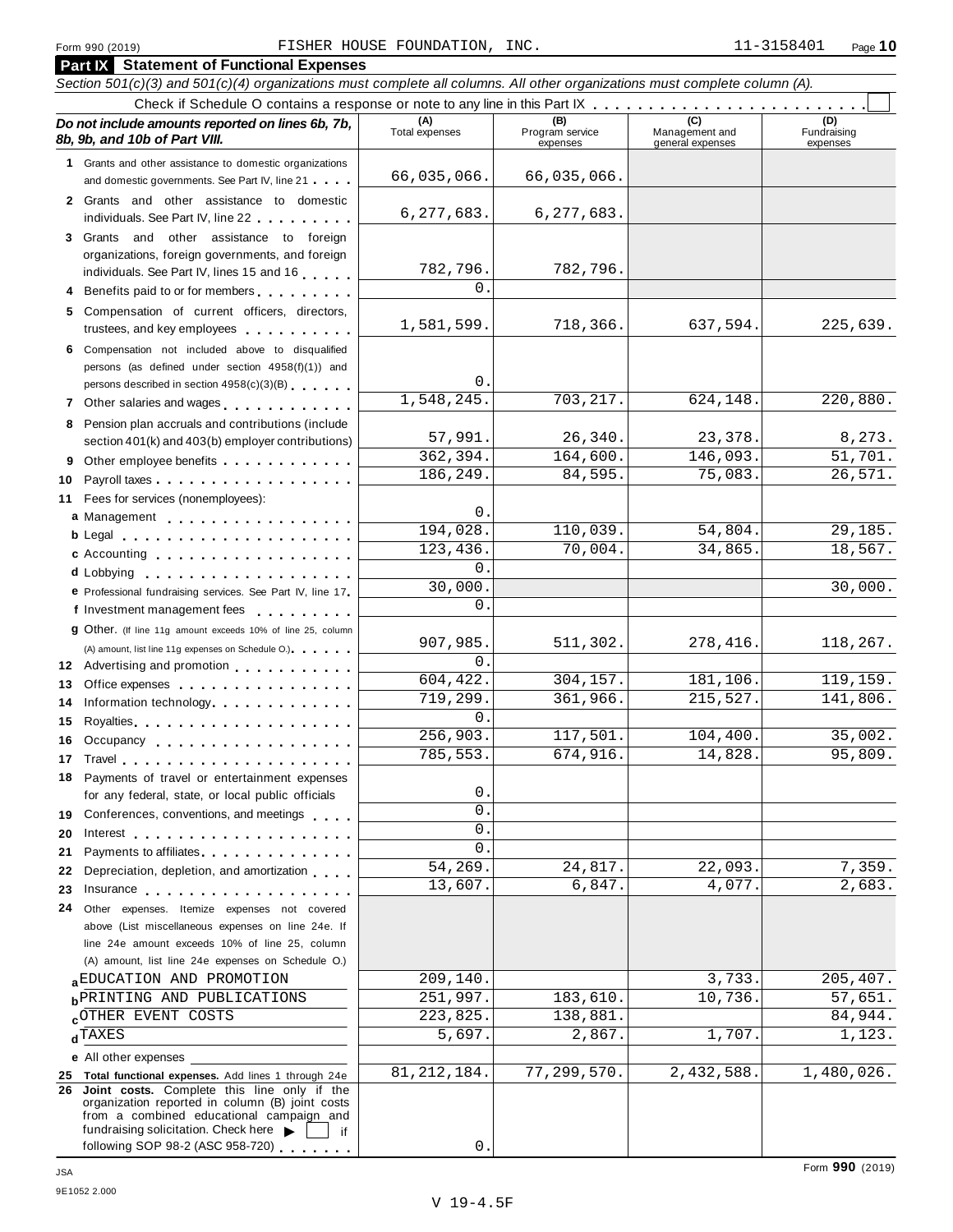FISHER HOUSE FOUNDATION, INC. 11-3158401

| Check if Schedule O contains a response or note to any line in this Part X<br>(A)<br>(B)<br>Beginning of year<br>End of year<br>$\mathbf 0$<br>0.<br>$\mathbf{1}$<br>1<br>36,629,009.<br>16, 153, 213.<br>$\overline{2}$<br>2<br>3, 323, 856.<br>11,071,016.<br>$\overline{3}$<br>3<br>0<br>0.<br>$\overline{\mathbf{4}}$<br>4<br>Loans and other receivables from any current or former officer, director,<br>5<br>trustee, key employee, creator or founder, substantial contributor, or 35%<br>0<br>0.<br>5<br>controlled entity or family member of any of these persons<br>Loans and other receivables from other disqualified persons (as defined<br>6<br>$\mathbf 0$<br>0.<br>$\bf 6$<br>under section $4958(f)(1)$ , and persons described in section $4958(c)(3)(B)$<br>$\mathbf 0$<br>$\overline{7}$<br>$0$ .<br>Assets<br>Notes and loans receivable, net<br>7<br>$\mathsf{O}$<br>0.<br>8<br>8<br>419,286.<br>495,955.<br>9<br>9<br>10a Land, buildings, and equipment: cost or other<br>249,033.<br>basis. Complete Part VI of Schedule D 10a<br>120,782.<br>$171, 367.$ 10c<br>128, 251.<br>0<br>0.<br>11<br>11<br>0<br>0.<br>12<br>12<br>Investments - other securities. See Part IV, line 11<br>0<br>0.<br>13<br>13<br>Investments - program-related. See Part IV, line 11<br>$\mathsf{O}$<br>0.<br>14<br>14<br>51, 212, 511.<br>40, 473, 083.<br>15<br>15<br>91,756,029.<br>68, 321, 518.<br>16<br>16<br>Total assets. Add lines 1 through 15 (must equal line 33)<br>$\overline{5,209,611}.$<br>6,106,646.<br>17<br>17<br>0<br>0.<br>18<br>18<br>220,700<br>0.<br>19<br>19<br>0.<br>0<br>20<br>20<br>0<br>0.<br>21<br>21<br>Escrow or custodial account liability. Complete Part IV of Schedule D.<br>22<br>Loans and other payables to any current or former officer, director,<br>Liabilities<br>trustee, key employee, creator or founder, substantial contributor, or 35%<br>0.<br>0.<br>22<br>controlled entity or family member of any of these persons<br>$\mathsf{O}$<br>0.<br>23<br>23<br>Secured mortgages and notes payable to unrelated third parties<br>$0$ .<br>0.<br>24<br>24<br>Unsecured notes and loans payable to unrelated third parties.<br>25<br>Other liabilities (including federal income tax, payables to related third<br>parties, and other liabilities not included on lines 17-24). Complete Part X<br>$2,373,039.$ 25<br>2,120,501.<br>8,700,385.<br>7,330,112.<br>26<br>26<br>$\vert X \vert$<br>Organizations that follow FASB ASC 958, check here ▶<br><b>Fund Balances</b><br>and complete lines 27, 28, 32, and 33.<br>71, 225, 234.<br>51, 175, 648.<br>Net assets without donor restrictions entitled and according to the set of the set of the set of the set of the<br>27<br>27<br>11,830,410.<br>9,815,758.<br>28<br>28<br>Organizations that do not follow FASB ASC 958, check here ▶<br>and complete lines 29 through 33.<br>Net Assets or<br>29<br>Capital stock or trust principal, or current funds<br>29<br>Paid-in or capital surplus, or land, building, or equipment fund.<br>30<br>30<br>Retained earnings, endowment, accumulated income, or other funds<br>31<br>31<br>83,055,644.<br>60,991,406.<br>32<br>32<br>91,756,029.<br>68, 321, 518.<br>33<br>Total liabilities and net assets/fund balances<br>33 | Part X | <b>Balance Sheet</b> |  |  |
|------------------------------------------------------------------------------------------------------------------------------------------------------------------------------------------------------------------------------------------------------------------------------------------------------------------------------------------------------------------------------------------------------------------------------------------------------------------------------------------------------------------------------------------------------------------------------------------------------------------------------------------------------------------------------------------------------------------------------------------------------------------------------------------------------------------------------------------------------------------------------------------------------------------------------------------------------------------------------------------------------------------------------------------------------------------------------------------------------------------------------------------------------------------------------------------------------------------------------------------------------------------------------------------------------------------------------------------------------------------------------------------------------------------------------------------------------------------------------------------------------------------------------------------------------------------------------------------------------------------------------------------------------------------------------------------------------------------------------------------------------------------------------------------------------------------------------------------------------------------------------------------------------------------------------------------------------------------------------------------------------------------------------------------------------------------------------------------------------------------------------------------------------------------------------------------------------------------------------------------------------------------------------------------------------------------------------------------------------------------------------------------------------------------------------------------------------------------------------------------------------------------------------------------------------------------------------------------------------------------------------------------------------------------------------------------------------------------------------------------------------------------------------------------------------------------------------------------------------------------------------------------------------------------------------------------------------------------------------------------------------------------------------------------------------------------------------------------------------------------------------------------------------------------------------------------------------------------------------------------------------------------------------------|--------|----------------------|--|--|
|                                                                                                                                                                                                                                                                                                                                                                                                                                                                                                                                                                                                                                                                                                                                                                                                                                                                                                                                                                                                                                                                                                                                                                                                                                                                                                                                                                                                                                                                                                                                                                                                                                                                                                                                                                                                                                                                                                                                                                                                                                                                                                                                                                                                                                                                                                                                                                                                                                                                                                                                                                                                                                                                                                                                                                                                                                                                                                                                                                                                                                                                                                                                                                                                                                                                                    |        |                      |  |  |
|                                                                                                                                                                                                                                                                                                                                                                                                                                                                                                                                                                                                                                                                                                                                                                                                                                                                                                                                                                                                                                                                                                                                                                                                                                                                                                                                                                                                                                                                                                                                                                                                                                                                                                                                                                                                                                                                                                                                                                                                                                                                                                                                                                                                                                                                                                                                                                                                                                                                                                                                                                                                                                                                                                                                                                                                                                                                                                                                                                                                                                                                                                                                                                                                                                                                                    |        |                      |  |  |
|                                                                                                                                                                                                                                                                                                                                                                                                                                                                                                                                                                                                                                                                                                                                                                                                                                                                                                                                                                                                                                                                                                                                                                                                                                                                                                                                                                                                                                                                                                                                                                                                                                                                                                                                                                                                                                                                                                                                                                                                                                                                                                                                                                                                                                                                                                                                                                                                                                                                                                                                                                                                                                                                                                                                                                                                                                                                                                                                                                                                                                                                                                                                                                                                                                                                                    |        |                      |  |  |
|                                                                                                                                                                                                                                                                                                                                                                                                                                                                                                                                                                                                                                                                                                                                                                                                                                                                                                                                                                                                                                                                                                                                                                                                                                                                                                                                                                                                                                                                                                                                                                                                                                                                                                                                                                                                                                                                                                                                                                                                                                                                                                                                                                                                                                                                                                                                                                                                                                                                                                                                                                                                                                                                                                                                                                                                                                                                                                                                                                                                                                                                                                                                                                                                                                                                                    |        |                      |  |  |
|                                                                                                                                                                                                                                                                                                                                                                                                                                                                                                                                                                                                                                                                                                                                                                                                                                                                                                                                                                                                                                                                                                                                                                                                                                                                                                                                                                                                                                                                                                                                                                                                                                                                                                                                                                                                                                                                                                                                                                                                                                                                                                                                                                                                                                                                                                                                                                                                                                                                                                                                                                                                                                                                                                                                                                                                                                                                                                                                                                                                                                                                                                                                                                                                                                                                                    |        |                      |  |  |
|                                                                                                                                                                                                                                                                                                                                                                                                                                                                                                                                                                                                                                                                                                                                                                                                                                                                                                                                                                                                                                                                                                                                                                                                                                                                                                                                                                                                                                                                                                                                                                                                                                                                                                                                                                                                                                                                                                                                                                                                                                                                                                                                                                                                                                                                                                                                                                                                                                                                                                                                                                                                                                                                                                                                                                                                                                                                                                                                                                                                                                                                                                                                                                                                                                                                                    |        |                      |  |  |
|                                                                                                                                                                                                                                                                                                                                                                                                                                                                                                                                                                                                                                                                                                                                                                                                                                                                                                                                                                                                                                                                                                                                                                                                                                                                                                                                                                                                                                                                                                                                                                                                                                                                                                                                                                                                                                                                                                                                                                                                                                                                                                                                                                                                                                                                                                                                                                                                                                                                                                                                                                                                                                                                                                                                                                                                                                                                                                                                                                                                                                                                                                                                                                                                                                                                                    |        |                      |  |  |
|                                                                                                                                                                                                                                                                                                                                                                                                                                                                                                                                                                                                                                                                                                                                                                                                                                                                                                                                                                                                                                                                                                                                                                                                                                                                                                                                                                                                                                                                                                                                                                                                                                                                                                                                                                                                                                                                                                                                                                                                                                                                                                                                                                                                                                                                                                                                                                                                                                                                                                                                                                                                                                                                                                                                                                                                                                                                                                                                                                                                                                                                                                                                                                                                                                                                                    |        |                      |  |  |
|                                                                                                                                                                                                                                                                                                                                                                                                                                                                                                                                                                                                                                                                                                                                                                                                                                                                                                                                                                                                                                                                                                                                                                                                                                                                                                                                                                                                                                                                                                                                                                                                                                                                                                                                                                                                                                                                                                                                                                                                                                                                                                                                                                                                                                                                                                                                                                                                                                                                                                                                                                                                                                                                                                                                                                                                                                                                                                                                                                                                                                                                                                                                                                                                                                                                                    |        |                      |  |  |
|                                                                                                                                                                                                                                                                                                                                                                                                                                                                                                                                                                                                                                                                                                                                                                                                                                                                                                                                                                                                                                                                                                                                                                                                                                                                                                                                                                                                                                                                                                                                                                                                                                                                                                                                                                                                                                                                                                                                                                                                                                                                                                                                                                                                                                                                                                                                                                                                                                                                                                                                                                                                                                                                                                                                                                                                                                                                                                                                                                                                                                                                                                                                                                                                                                                                                    |        |                      |  |  |
|                                                                                                                                                                                                                                                                                                                                                                                                                                                                                                                                                                                                                                                                                                                                                                                                                                                                                                                                                                                                                                                                                                                                                                                                                                                                                                                                                                                                                                                                                                                                                                                                                                                                                                                                                                                                                                                                                                                                                                                                                                                                                                                                                                                                                                                                                                                                                                                                                                                                                                                                                                                                                                                                                                                                                                                                                                                                                                                                                                                                                                                                                                                                                                                                                                                                                    |        |                      |  |  |
|                                                                                                                                                                                                                                                                                                                                                                                                                                                                                                                                                                                                                                                                                                                                                                                                                                                                                                                                                                                                                                                                                                                                                                                                                                                                                                                                                                                                                                                                                                                                                                                                                                                                                                                                                                                                                                                                                                                                                                                                                                                                                                                                                                                                                                                                                                                                                                                                                                                                                                                                                                                                                                                                                                                                                                                                                                                                                                                                                                                                                                                                                                                                                                                                                                                                                    |        |                      |  |  |
|                                                                                                                                                                                                                                                                                                                                                                                                                                                                                                                                                                                                                                                                                                                                                                                                                                                                                                                                                                                                                                                                                                                                                                                                                                                                                                                                                                                                                                                                                                                                                                                                                                                                                                                                                                                                                                                                                                                                                                                                                                                                                                                                                                                                                                                                                                                                                                                                                                                                                                                                                                                                                                                                                                                                                                                                                                                                                                                                                                                                                                                                                                                                                                                                                                                                                    |        |                      |  |  |
|                                                                                                                                                                                                                                                                                                                                                                                                                                                                                                                                                                                                                                                                                                                                                                                                                                                                                                                                                                                                                                                                                                                                                                                                                                                                                                                                                                                                                                                                                                                                                                                                                                                                                                                                                                                                                                                                                                                                                                                                                                                                                                                                                                                                                                                                                                                                                                                                                                                                                                                                                                                                                                                                                                                                                                                                                                                                                                                                                                                                                                                                                                                                                                                                                                                                                    |        |                      |  |  |
|                                                                                                                                                                                                                                                                                                                                                                                                                                                                                                                                                                                                                                                                                                                                                                                                                                                                                                                                                                                                                                                                                                                                                                                                                                                                                                                                                                                                                                                                                                                                                                                                                                                                                                                                                                                                                                                                                                                                                                                                                                                                                                                                                                                                                                                                                                                                                                                                                                                                                                                                                                                                                                                                                                                                                                                                                                                                                                                                                                                                                                                                                                                                                                                                                                                                                    |        |                      |  |  |
|                                                                                                                                                                                                                                                                                                                                                                                                                                                                                                                                                                                                                                                                                                                                                                                                                                                                                                                                                                                                                                                                                                                                                                                                                                                                                                                                                                                                                                                                                                                                                                                                                                                                                                                                                                                                                                                                                                                                                                                                                                                                                                                                                                                                                                                                                                                                                                                                                                                                                                                                                                                                                                                                                                                                                                                                                                                                                                                                                                                                                                                                                                                                                                                                                                                                                    |        |                      |  |  |
|                                                                                                                                                                                                                                                                                                                                                                                                                                                                                                                                                                                                                                                                                                                                                                                                                                                                                                                                                                                                                                                                                                                                                                                                                                                                                                                                                                                                                                                                                                                                                                                                                                                                                                                                                                                                                                                                                                                                                                                                                                                                                                                                                                                                                                                                                                                                                                                                                                                                                                                                                                                                                                                                                                                                                                                                                                                                                                                                                                                                                                                                                                                                                                                                                                                                                    |        |                      |  |  |
|                                                                                                                                                                                                                                                                                                                                                                                                                                                                                                                                                                                                                                                                                                                                                                                                                                                                                                                                                                                                                                                                                                                                                                                                                                                                                                                                                                                                                                                                                                                                                                                                                                                                                                                                                                                                                                                                                                                                                                                                                                                                                                                                                                                                                                                                                                                                                                                                                                                                                                                                                                                                                                                                                                                                                                                                                                                                                                                                                                                                                                                                                                                                                                                                                                                                                    |        |                      |  |  |
|                                                                                                                                                                                                                                                                                                                                                                                                                                                                                                                                                                                                                                                                                                                                                                                                                                                                                                                                                                                                                                                                                                                                                                                                                                                                                                                                                                                                                                                                                                                                                                                                                                                                                                                                                                                                                                                                                                                                                                                                                                                                                                                                                                                                                                                                                                                                                                                                                                                                                                                                                                                                                                                                                                                                                                                                                                                                                                                                                                                                                                                                                                                                                                                                                                                                                    |        |                      |  |  |
|                                                                                                                                                                                                                                                                                                                                                                                                                                                                                                                                                                                                                                                                                                                                                                                                                                                                                                                                                                                                                                                                                                                                                                                                                                                                                                                                                                                                                                                                                                                                                                                                                                                                                                                                                                                                                                                                                                                                                                                                                                                                                                                                                                                                                                                                                                                                                                                                                                                                                                                                                                                                                                                                                                                                                                                                                                                                                                                                                                                                                                                                                                                                                                                                                                                                                    |        |                      |  |  |
|                                                                                                                                                                                                                                                                                                                                                                                                                                                                                                                                                                                                                                                                                                                                                                                                                                                                                                                                                                                                                                                                                                                                                                                                                                                                                                                                                                                                                                                                                                                                                                                                                                                                                                                                                                                                                                                                                                                                                                                                                                                                                                                                                                                                                                                                                                                                                                                                                                                                                                                                                                                                                                                                                                                                                                                                                                                                                                                                                                                                                                                                                                                                                                                                                                                                                    |        |                      |  |  |
|                                                                                                                                                                                                                                                                                                                                                                                                                                                                                                                                                                                                                                                                                                                                                                                                                                                                                                                                                                                                                                                                                                                                                                                                                                                                                                                                                                                                                                                                                                                                                                                                                                                                                                                                                                                                                                                                                                                                                                                                                                                                                                                                                                                                                                                                                                                                                                                                                                                                                                                                                                                                                                                                                                                                                                                                                                                                                                                                                                                                                                                                                                                                                                                                                                                                                    |        |                      |  |  |
|                                                                                                                                                                                                                                                                                                                                                                                                                                                                                                                                                                                                                                                                                                                                                                                                                                                                                                                                                                                                                                                                                                                                                                                                                                                                                                                                                                                                                                                                                                                                                                                                                                                                                                                                                                                                                                                                                                                                                                                                                                                                                                                                                                                                                                                                                                                                                                                                                                                                                                                                                                                                                                                                                                                                                                                                                                                                                                                                                                                                                                                                                                                                                                                                                                                                                    |        |                      |  |  |
|                                                                                                                                                                                                                                                                                                                                                                                                                                                                                                                                                                                                                                                                                                                                                                                                                                                                                                                                                                                                                                                                                                                                                                                                                                                                                                                                                                                                                                                                                                                                                                                                                                                                                                                                                                                                                                                                                                                                                                                                                                                                                                                                                                                                                                                                                                                                                                                                                                                                                                                                                                                                                                                                                                                                                                                                                                                                                                                                                                                                                                                                                                                                                                                                                                                                                    |        |                      |  |  |
|                                                                                                                                                                                                                                                                                                                                                                                                                                                                                                                                                                                                                                                                                                                                                                                                                                                                                                                                                                                                                                                                                                                                                                                                                                                                                                                                                                                                                                                                                                                                                                                                                                                                                                                                                                                                                                                                                                                                                                                                                                                                                                                                                                                                                                                                                                                                                                                                                                                                                                                                                                                                                                                                                                                                                                                                                                                                                                                                                                                                                                                                                                                                                                                                                                                                                    |        |                      |  |  |
|                                                                                                                                                                                                                                                                                                                                                                                                                                                                                                                                                                                                                                                                                                                                                                                                                                                                                                                                                                                                                                                                                                                                                                                                                                                                                                                                                                                                                                                                                                                                                                                                                                                                                                                                                                                                                                                                                                                                                                                                                                                                                                                                                                                                                                                                                                                                                                                                                                                                                                                                                                                                                                                                                                                                                                                                                                                                                                                                                                                                                                                                                                                                                                                                                                                                                    |        |                      |  |  |
|                                                                                                                                                                                                                                                                                                                                                                                                                                                                                                                                                                                                                                                                                                                                                                                                                                                                                                                                                                                                                                                                                                                                                                                                                                                                                                                                                                                                                                                                                                                                                                                                                                                                                                                                                                                                                                                                                                                                                                                                                                                                                                                                                                                                                                                                                                                                                                                                                                                                                                                                                                                                                                                                                                                                                                                                                                                                                                                                                                                                                                                                                                                                                                                                                                                                                    |        |                      |  |  |
|                                                                                                                                                                                                                                                                                                                                                                                                                                                                                                                                                                                                                                                                                                                                                                                                                                                                                                                                                                                                                                                                                                                                                                                                                                                                                                                                                                                                                                                                                                                                                                                                                                                                                                                                                                                                                                                                                                                                                                                                                                                                                                                                                                                                                                                                                                                                                                                                                                                                                                                                                                                                                                                                                                                                                                                                                                                                                                                                                                                                                                                                                                                                                                                                                                                                                    |        |                      |  |  |
|                                                                                                                                                                                                                                                                                                                                                                                                                                                                                                                                                                                                                                                                                                                                                                                                                                                                                                                                                                                                                                                                                                                                                                                                                                                                                                                                                                                                                                                                                                                                                                                                                                                                                                                                                                                                                                                                                                                                                                                                                                                                                                                                                                                                                                                                                                                                                                                                                                                                                                                                                                                                                                                                                                                                                                                                                                                                                                                                                                                                                                                                                                                                                                                                                                                                                    |        |                      |  |  |
|                                                                                                                                                                                                                                                                                                                                                                                                                                                                                                                                                                                                                                                                                                                                                                                                                                                                                                                                                                                                                                                                                                                                                                                                                                                                                                                                                                                                                                                                                                                                                                                                                                                                                                                                                                                                                                                                                                                                                                                                                                                                                                                                                                                                                                                                                                                                                                                                                                                                                                                                                                                                                                                                                                                                                                                                                                                                                                                                                                                                                                                                                                                                                                                                                                                                                    |        |                      |  |  |
|                                                                                                                                                                                                                                                                                                                                                                                                                                                                                                                                                                                                                                                                                                                                                                                                                                                                                                                                                                                                                                                                                                                                                                                                                                                                                                                                                                                                                                                                                                                                                                                                                                                                                                                                                                                                                                                                                                                                                                                                                                                                                                                                                                                                                                                                                                                                                                                                                                                                                                                                                                                                                                                                                                                                                                                                                                                                                                                                                                                                                                                                                                                                                                                                                                                                                    |        |                      |  |  |
|                                                                                                                                                                                                                                                                                                                                                                                                                                                                                                                                                                                                                                                                                                                                                                                                                                                                                                                                                                                                                                                                                                                                                                                                                                                                                                                                                                                                                                                                                                                                                                                                                                                                                                                                                                                                                                                                                                                                                                                                                                                                                                                                                                                                                                                                                                                                                                                                                                                                                                                                                                                                                                                                                                                                                                                                                                                                                                                                                                                                                                                                                                                                                                                                                                                                                    |        |                      |  |  |
|                                                                                                                                                                                                                                                                                                                                                                                                                                                                                                                                                                                                                                                                                                                                                                                                                                                                                                                                                                                                                                                                                                                                                                                                                                                                                                                                                                                                                                                                                                                                                                                                                                                                                                                                                                                                                                                                                                                                                                                                                                                                                                                                                                                                                                                                                                                                                                                                                                                                                                                                                                                                                                                                                                                                                                                                                                                                                                                                                                                                                                                                                                                                                                                                                                                                                    |        |                      |  |  |
|                                                                                                                                                                                                                                                                                                                                                                                                                                                                                                                                                                                                                                                                                                                                                                                                                                                                                                                                                                                                                                                                                                                                                                                                                                                                                                                                                                                                                                                                                                                                                                                                                                                                                                                                                                                                                                                                                                                                                                                                                                                                                                                                                                                                                                                                                                                                                                                                                                                                                                                                                                                                                                                                                                                                                                                                                                                                                                                                                                                                                                                                                                                                                                                                                                                                                    |        |                      |  |  |
|                                                                                                                                                                                                                                                                                                                                                                                                                                                                                                                                                                                                                                                                                                                                                                                                                                                                                                                                                                                                                                                                                                                                                                                                                                                                                                                                                                                                                                                                                                                                                                                                                                                                                                                                                                                                                                                                                                                                                                                                                                                                                                                                                                                                                                                                                                                                                                                                                                                                                                                                                                                                                                                                                                                                                                                                                                                                                                                                                                                                                                                                                                                                                                                                                                                                                    |        |                      |  |  |
|                                                                                                                                                                                                                                                                                                                                                                                                                                                                                                                                                                                                                                                                                                                                                                                                                                                                                                                                                                                                                                                                                                                                                                                                                                                                                                                                                                                                                                                                                                                                                                                                                                                                                                                                                                                                                                                                                                                                                                                                                                                                                                                                                                                                                                                                                                                                                                                                                                                                                                                                                                                                                                                                                                                                                                                                                                                                                                                                                                                                                                                                                                                                                                                                                                                                                    |        |                      |  |  |
|                                                                                                                                                                                                                                                                                                                                                                                                                                                                                                                                                                                                                                                                                                                                                                                                                                                                                                                                                                                                                                                                                                                                                                                                                                                                                                                                                                                                                                                                                                                                                                                                                                                                                                                                                                                                                                                                                                                                                                                                                                                                                                                                                                                                                                                                                                                                                                                                                                                                                                                                                                                                                                                                                                                                                                                                                                                                                                                                                                                                                                                                                                                                                                                                                                                                                    |        |                      |  |  |
|                                                                                                                                                                                                                                                                                                                                                                                                                                                                                                                                                                                                                                                                                                                                                                                                                                                                                                                                                                                                                                                                                                                                                                                                                                                                                                                                                                                                                                                                                                                                                                                                                                                                                                                                                                                                                                                                                                                                                                                                                                                                                                                                                                                                                                                                                                                                                                                                                                                                                                                                                                                                                                                                                                                                                                                                                                                                                                                                                                                                                                                                                                                                                                                                                                                                                    |        |                      |  |  |
|                                                                                                                                                                                                                                                                                                                                                                                                                                                                                                                                                                                                                                                                                                                                                                                                                                                                                                                                                                                                                                                                                                                                                                                                                                                                                                                                                                                                                                                                                                                                                                                                                                                                                                                                                                                                                                                                                                                                                                                                                                                                                                                                                                                                                                                                                                                                                                                                                                                                                                                                                                                                                                                                                                                                                                                                                                                                                                                                                                                                                                                                                                                                                                                                                                                                                    |        |                      |  |  |
|                                                                                                                                                                                                                                                                                                                                                                                                                                                                                                                                                                                                                                                                                                                                                                                                                                                                                                                                                                                                                                                                                                                                                                                                                                                                                                                                                                                                                                                                                                                                                                                                                                                                                                                                                                                                                                                                                                                                                                                                                                                                                                                                                                                                                                                                                                                                                                                                                                                                                                                                                                                                                                                                                                                                                                                                                                                                                                                                                                                                                                                                                                                                                                                                                                                                                    |        |                      |  |  |
|                                                                                                                                                                                                                                                                                                                                                                                                                                                                                                                                                                                                                                                                                                                                                                                                                                                                                                                                                                                                                                                                                                                                                                                                                                                                                                                                                                                                                                                                                                                                                                                                                                                                                                                                                                                                                                                                                                                                                                                                                                                                                                                                                                                                                                                                                                                                                                                                                                                                                                                                                                                                                                                                                                                                                                                                                                                                                                                                                                                                                                                                                                                                                                                                                                                                                    |        |                      |  |  |
|                                                                                                                                                                                                                                                                                                                                                                                                                                                                                                                                                                                                                                                                                                                                                                                                                                                                                                                                                                                                                                                                                                                                                                                                                                                                                                                                                                                                                                                                                                                                                                                                                                                                                                                                                                                                                                                                                                                                                                                                                                                                                                                                                                                                                                                                                                                                                                                                                                                                                                                                                                                                                                                                                                                                                                                                                                                                                                                                                                                                                                                                                                                                                                                                                                                                                    |        |                      |  |  |
|                                                                                                                                                                                                                                                                                                                                                                                                                                                                                                                                                                                                                                                                                                                                                                                                                                                                                                                                                                                                                                                                                                                                                                                                                                                                                                                                                                                                                                                                                                                                                                                                                                                                                                                                                                                                                                                                                                                                                                                                                                                                                                                                                                                                                                                                                                                                                                                                                                                                                                                                                                                                                                                                                                                                                                                                                                                                                                                                                                                                                                                                                                                                                                                                                                                                                    |        |                      |  |  |
|                                                                                                                                                                                                                                                                                                                                                                                                                                                                                                                                                                                                                                                                                                                                                                                                                                                                                                                                                                                                                                                                                                                                                                                                                                                                                                                                                                                                                                                                                                                                                                                                                                                                                                                                                                                                                                                                                                                                                                                                                                                                                                                                                                                                                                                                                                                                                                                                                                                                                                                                                                                                                                                                                                                                                                                                                                                                                                                                                                                                                                                                                                                                                                                                                                                                                    |        |                      |  |  |
|                                                                                                                                                                                                                                                                                                                                                                                                                                                                                                                                                                                                                                                                                                                                                                                                                                                                                                                                                                                                                                                                                                                                                                                                                                                                                                                                                                                                                                                                                                                                                                                                                                                                                                                                                                                                                                                                                                                                                                                                                                                                                                                                                                                                                                                                                                                                                                                                                                                                                                                                                                                                                                                                                                                                                                                                                                                                                                                                                                                                                                                                                                                                                                                                                                                                                    |        |                      |  |  |
|                                                                                                                                                                                                                                                                                                                                                                                                                                                                                                                                                                                                                                                                                                                                                                                                                                                                                                                                                                                                                                                                                                                                                                                                                                                                                                                                                                                                                                                                                                                                                                                                                                                                                                                                                                                                                                                                                                                                                                                                                                                                                                                                                                                                                                                                                                                                                                                                                                                                                                                                                                                                                                                                                                                                                                                                                                                                                                                                                                                                                                                                                                                                                                                                                                                                                    |        |                      |  |  |

Form **990** (2019)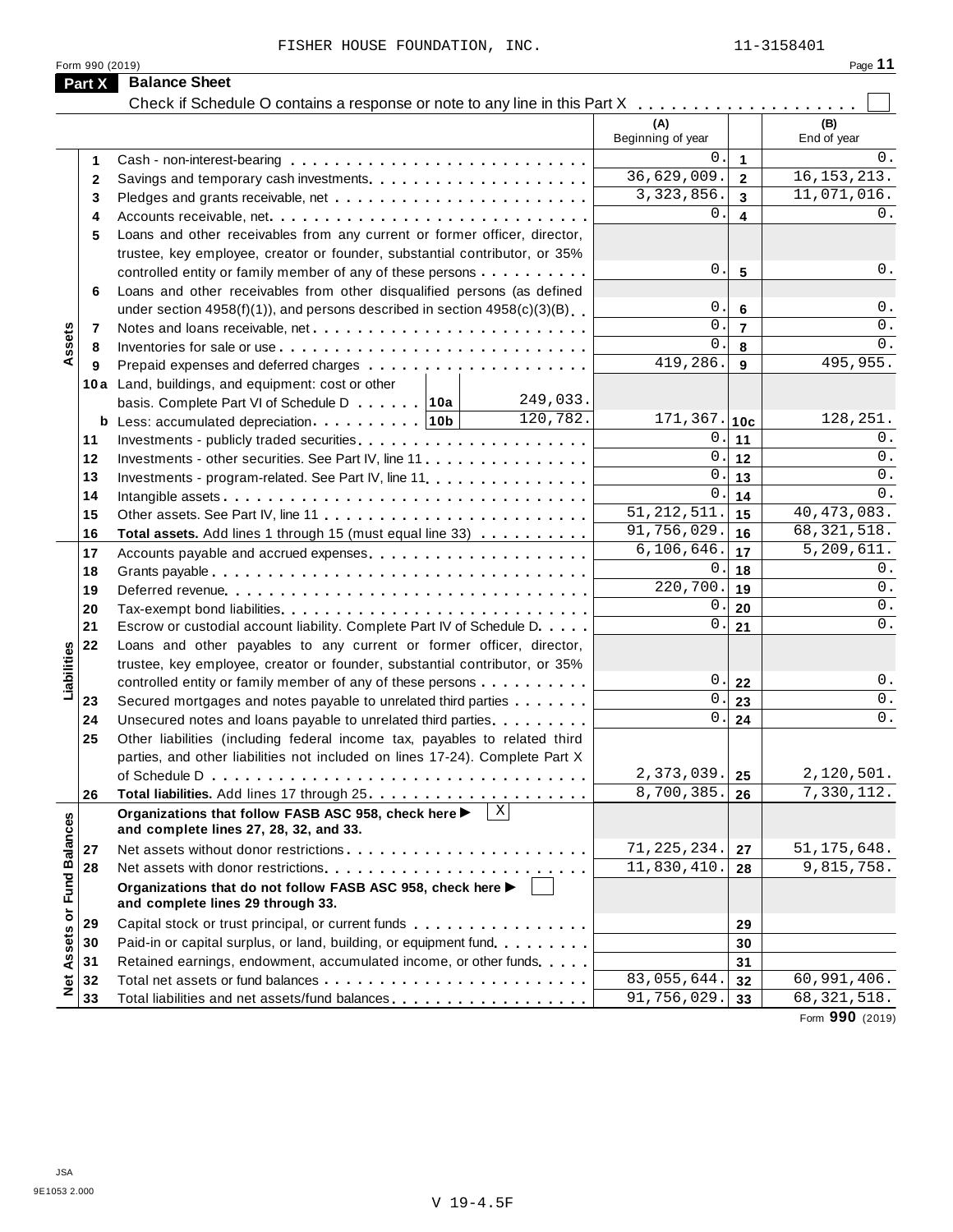FISHER HOUSE FOUNDATION, INC. 11-3158401

|                 | Form 990 (2019)                                                                                                                                                                                                                                                                                                                                                   |                         |                |                  | Page 12      |
|-----------------|-------------------------------------------------------------------------------------------------------------------------------------------------------------------------------------------------------------------------------------------------------------------------------------------------------------------------------------------------------------------|-------------------------|----------------|------------------|--------------|
| <b>Part XI</b>  | <b>Reconciliation of Net Assets</b>                                                                                                                                                                                                                                                                                                                               |                         |                |                  |              |
|                 |                                                                                                                                                                                                                                                                                                                                                                   |                         |                |                  | $\mathbf{x}$ |
| 1               |                                                                                                                                                                                                                                                                                                                                                                   | $\mathbf{1}$            |                | 59,094,371.      |              |
| 2               |                                                                                                                                                                                                                                                                                                                                                                   | $\overline{2}$          |                | 81, 212, 184.    |              |
| 3               |                                                                                                                                                                                                                                                                                                                                                                   | $\overline{3}$          |                | $-22, 117, 813.$ |              |
| 4               | Net assets or fund balances at beginning of year (must equal Part X, line 32, column (A))                                                                                                                                                                                                                                                                         | $\overline{\mathbf{4}}$ |                | 83,055,644.      |              |
| 5               | Net unrealized gains (losses) on investments                                                                                                                                                                                                                                                                                                                      | 5                       |                |                  | $-450.$      |
| 6               |                                                                                                                                                                                                                                                                                                                                                                   | 6                       |                |                  | 0.           |
| 7               |                                                                                                                                                                                                                                                                                                                                                                   | $\overline{7}$          |                |                  | 0.           |
| 8               |                                                                                                                                                                                                                                                                                                                                                                   | 8                       |                |                  | $0$ .        |
| 9               | Other changes in net assets or fund balances (explain on Schedule O)                                                                                                                                                                                                                                                                                              | 9                       |                | 54,025.          |              |
| 10              | Net assets or fund balances at end of year. Combine lines 3 through 9 (must equal Part X, line                                                                                                                                                                                                                                                                    |                         |                |                  |              |
|                 |                                                                                                                                                                                                                                                                                                                                                                   | 10                      |                | 60,991,406.      |              |
| <b>Part XII</b> | <b>Financial Statements and Reporting</b>                                                                                                                                                                                                                                                                                                                         |                         |                |                  |              |
|                 |                                                                                                                                                                                                                                                                                                                                                                   |                         |                |                  |              |
| 1               | $\overline{X}$ Accrual<br>Accounting method used to prepare the Form 990:<br>Cash<br>Other<br>If the organization changed its method of accounting from a prior year or checked "Other," explain in<br>Schedule O.                                                                                                                                                |                         |                | Yes              | No           |
|                 | 2a Were the organization's financial statements compiled or reviewed by an independent accountant?<br>If "Yes," check a box below to indicate whether the financial statements for the year were compiled or<br>reviewed on a separate basis, consolidated basis, or both:<br>Separate basis<br><b>Consolidated basis</b><br>Both consolidated and separate basis |                         | 2a             |                  | Χ            |
|                 | <b>b</b> Were the organization's financial statements audited by an independent accountant?                                                                                                                                                                                                                                                                       |                         | 2b             | х                |              |
|                 | If "Yes," check a box below to indicate whether the financial statements for the year were audited on a<br>separate basis, consolidated basis, or both:<br>$X$ Separate basis<br>Consolidated basis<br>Both consolidated and separate basis                                                                                                                       |                         |                |                  |              |
|                 | c If "Yes" to line 2a or 2b, does the organization have a committee that assumes responsibility for oversight of                                                                                                                                                                                                                                                  |                         |                |                  |              |
|                 | the audit, review, or compilation of its financial statements and selection of an independent accountant?                                                                                                                                                                                                                                                         |                         | 2c             | Χ                |              |
|                 | If the organization changed either its oversight process or selection process during the tax year, explain on<br>Schedule O.                                                                                                                                                                                                                                      |                         |                |                  |              |
|                 | 3a As a result of a federal award, was the organization required to undergo an audit or audits as set forth in the                                                                                                                                                                                                                                                |                         |                |                  |              |
|                 |                                                                                                                                                                                                                                                                                                                                                                   |                         | 3a             | Χ                |              |
|                 | <b>b</b> If "Yes," did the organization undergo the required audit or audits? If the organization did not undergo the<br>required audit or audits, explain why on Schedule O and describe any steps taken to undergo such audits                                                                                                                                  |                         | 3 <sub>b</sub> | Χ                |              |

Form **990** (2019)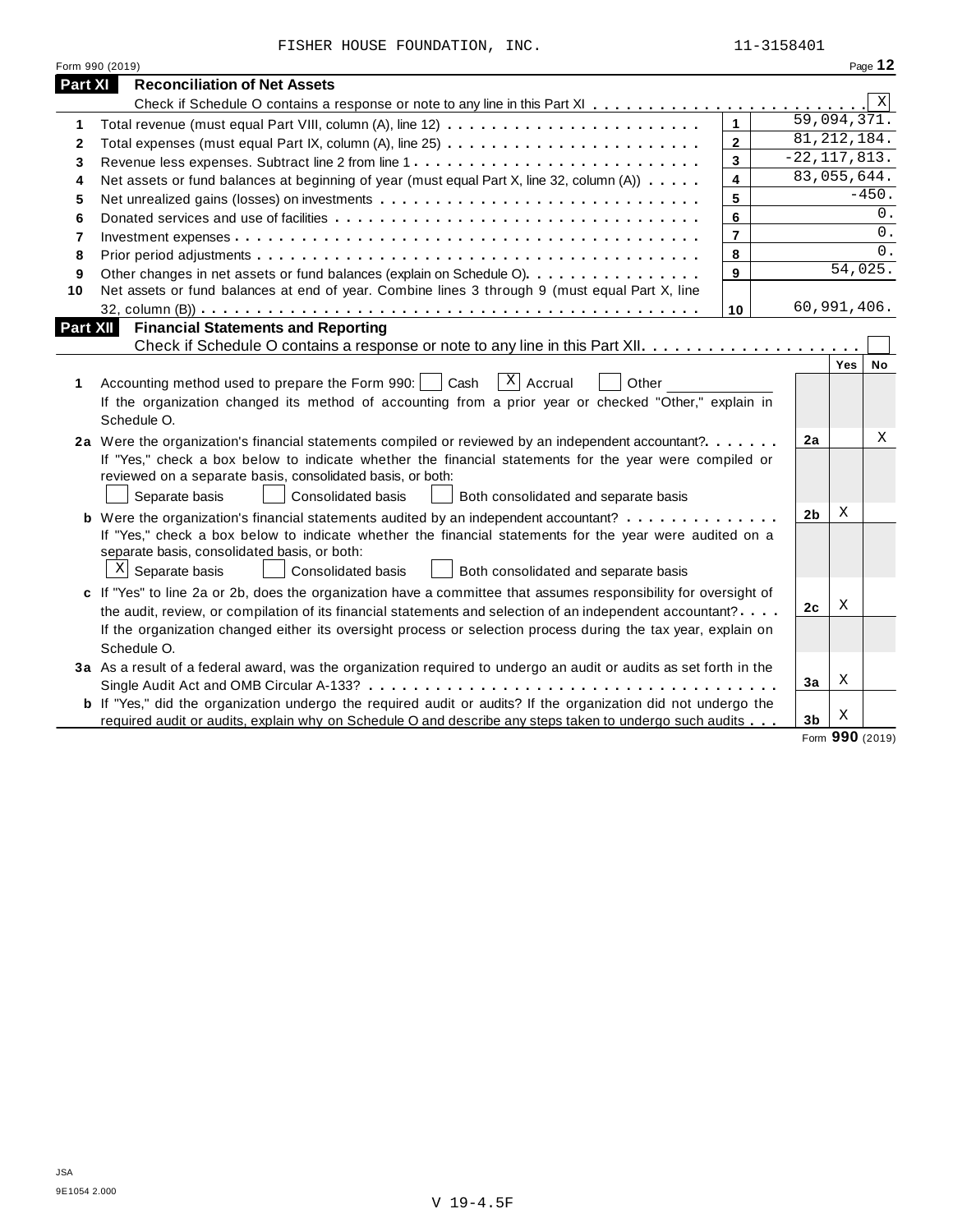## **CHEDULE A Public Charity Status and Public Support**  $\frac{100\text{dB No. }1545-0047}{000\text{dB No.}}$

(Form 990 or 990-EZ) complete if the organization is a section 501(c)(3) organization or a section 4947(a)(1) nonexempt charitable trust.  $2019$ 

|        |   |                                                               |                                                            |                                                                                                              |     |                                       | Complete if the organization is a section 501(c)(3) organization or a section $4947(a)(1)$ nonexempt charitable trust.                                                                                                                                          | ZW IJ                               |
|--------|---|---------------------------------------------------------------|------------------------------------------------------------|--------------------------------------------------------------------------------------------------------------|-----|---------------------------------------|-----------------------------------------------------------------------------------------------------------------------------------------------------------------------------------------------------------------------------------------------------------------|-------------------------------------|
|        |   | Department of the Treasury<br><b>Internal Revenue Service</b> |                                                            | Attach to Form 990 or Form 990-EZ.<br>Go to www.irs.gov/Form990 for instructions and the latest information. |     |                                       |                                                                                                                                                                                                                                                                 | Open to Public<br>Inspection        |
|        |   | Name of the organization                                      |                                                            |                                                                                                              |     |                                       | <b>Employer identification number</b>                                                                                                                                                                                                                           |                                     |
|        |   | FISHER HOUSE FOUNDATION, INC.                                 |                                                            |                                                                                                              |     |                                       | 11-3158401                                                                                                                                                                                                                                                      |                                     |
| Part I |   |                                                               |                                                            |                                                                                                              |     |                                       | Reason for Public Charity Status (All organizations must complete this part.) See instructions.                                                                                                                                                                 |                                     |
|        |   |                                                               |                                                            | The organization is not a private foundation because it is: (For lines 1 through 12, check only one box.)    |     |                                       |                                                                                                                                                                                                                                                                 |                                     |
| 1      |   |                                                               |                                                            | A church, convention of churches, or association of churches described in section 170(b)(1)(A)(i).           |     |                                       |                                                                                                                                                                                                                                                                 |                                     |
| 2      |   |                                                               |                                                            | A school described in section 170(b)(1)(A)(ii). (Attach Schedule E (Form 990 or 990-EZ).)                    |     |                                       |                                                                                                                                                                                                                                                                 |                                     |
| 3      |   |                                                               |                                                            | A hospital or a cooperative hospital service organization described in section 170(b)(1)(A)(iii).            |     |                                       |                                                                                                                                                                                                                                                                 |                                     |
| 4      |   |                                                               |                                                            |                                                                                                              |     |                                       | A medical research organization operated in conjunction with a hospital described in section 170(b)(1)(A)(iii). Enter the                                                                                                                                       |                                     |
|        |   | hospital's name, city, and state:                             |                                                            |                                                                                                              |     |                                       |                                                                                                                                                                                                                                                                 |                                     |
| 5      |   |                                                               |                                                            |                                                                                                              |     |                                       | An organization operated for the benefit of a college or university owned or operated by a governmental unit described in                                                                                                                                       |                                     |
|        |   |                                                               | section 170(b)(1)(A)(iv). (Complete Part II.)              |                                                                                                              |     |                                       |                                                                                                                                                                                                                                                                 |                                     |
| 6      |   |                                                               |                                                            | A federal, state, or local government or governmental unit described in section 170(b)(1)(A)(v).             |     |                                       |                                                                                                                                                                                                                                                                 |                                     |
| 7      | X |                                                               |                                                            |                                                                                                              |     |                                       | An organization that normally receives a substantial part of its support from a governmental unit or from the general public                                                                                                                                    |                                     |
|        |   |                                                               | described in section 170(b)(1)(A)(vi). (Complete Part II.) |                                                                                                              |     |                                       |                                                                                                                                                                                                                                                                 |                                     |
| 8      |   |                                                               |                                                            | A community trust described in section 170(b)(1)(A)(vi). (Complete Part II.)                                 |     |                                       |                                                                                                                                                                                                                                                                 |                                     |
| 9      |   |                                                               |                                                            |                                                                                                              |     |                                       | An agricultural research organization described in section 170(b)(1)(A)(ix) operated in conjunction with a land-grant college<br>or university or a non-land-grant college of agriculture (see instructions). Enter the name, city, and state of the college or |                                     |
|        |   |                                                               |                                                            |                                                                                                              |     |                                       |                                                                                                                                                                                                                                                                 |                                     |
| 10     |   | university:                                                   |                                                            |                                                                                                              |     |                                       | An organization that normally receives: (1) more than 331/3% of its support from contributions, membership fees, and gross                                                                                                                                      |                                     |
|        |   |                                                               |                                                            |                                                                                                              |     |                                       | receipts from activities related to its exempt functions - subject to certain exceptions, and (2) no more than 331/3% of its                                                                                                                                    |                                     |
|        |   |                                                               |                                                            | acquired by the organization after June 30, 1975. See section 509(a)(2). (Complete Part III.)                |     |                                       | support from gross investment income and unrelated business taxable income (less section 511 tax) from businesses                                                                                                                                               |                                     |
| 11     |   |                                                               |                                                            | An organization organized and operated exclusively to test for public safety. See section 509(a)(4).         |     |                                       |                                                                                                                                                                                                                                                                 |                                     |
| 12     |   |                                                               |                                                            |                                                                                                              |     |                                       | An organization organized and operated exclusively for the benefit of, to perform the functions of, or to carry out the purposes                                                                                                                                |                                     |
|        |   |                                                               |                                                            |                                                                                                              |     |                                       | of one or more publicly supported organizations described in section 509(a)(1) or section 509(a)(2). See section 509(a)(3).                                                                                                                                     |                                     |
|        |   |                                                               |                                                            |                                                                                                              |     |                                       | Check the box in lines 12a through 12d that describes the type of supporting organization and complete lines 12e, 12f, and 12g.                                                                                                                                 |                                     |
| a      |   |                                                               |                                                            |                                                                                                              |     |                                       | Type I. A supporting organization operated, supervised, or controlled by its supported organization(s), typically by giving                                                                                                                                     |                                     |
|        |   |                                                               |                                                            |                                                                                                              |     |                                       | the supported organization(s) the power to regularly appoint or elect a majority of the directors or trustees of the                                                                                                                                            |                                     |
|        |   |                                                               |                                                            | supporting organization. You must complete Part IV, Sections A and B.                                        |     |                                       |                                                                                                                                                                                                                                                                 |                                     |
| b      |   |                                                               |                                                            |                                                                                                              |     |                                       | Type II. A supporting organization supervised or controlled in connection with its supported organization(s), by having                                                                                                                                         |                                     |
|        |   |                                                               |                                                            |                                                                                                              |     |                                       | control or management of the supporting organization vested in the same persons that control or manage the supported                                                                                                                                            |                                     |
|        |   |                                                               |                                                            | organization(s). You must complete Part IV, Sections A and C.                                                |     |                                       |                                                                                                                                                                                                                                                                 |                                     |
| c      |   |                                                               |                                                            |                                                                                                              |     |                                       | Type III functionally integrated. A supporting organization operated in connection with, and functionally integrated with,                                                                                                                                      |                                     |
|        |   |                                                               |                                                            | its supported organization(s) (see instructions). You must complete Part IV, Sections A, D, and E.           |     |                                       |                                                                                                                                                                                                                                                                 |                                     |
| d      |   |                                                               |                                                            |                                                                                                              |     |                                       | Type III non-functionally integrated. A supporting organization operated in connection with its supported organization(s)                                                                                                                                       |                                     |
|        |   |                                                               |                                                            |                                                                                                              |     |                                       | that is not functionally integrated. The organization generally must satisfy a distribution requirement and an attentiveness                                                                                                                                    |                                     |
|        |   |                                                               |                                                            | requirement (see instructions). You must complete Part IV, Sections A and D, and Part V.                     |     |                                       |                                                                                                                                                                                                                                                                 |                                     |
| е      |   |                                                               |                                                            | functionally integrated, or Type III non-functionally integrated supporting organization.                    |     |                                       | Check this box if the organization received a written determination from the IRS that it is a Type I, Type II, Type III                                                                                                                                         |                                     |
| t      |   |                                                               |                                                            |                                                                                                              |     |                                       |                                                                                                                                                                                                                                                                 |                                     |
| g      |   |                                                               |                                                            | Provide the following information about the supported organization(s).                                       |     |                                       |                                                                                                                                                                                                                                                                 |                                     |
|        |   | (i) Name of supported organization                            | (ii) EIN                                                   | (iii) Type of organization                                                                                   |     | (iv) Is the organization              | (v) Amount of monetary                                                                                                                                                                                                                                          | (vi) Amount of                      |
|        |   |                                                               |                                                            | (described on lines 1-10<br>above (see instructions))                                                        |     | listed in your governing<br>document? | support (see<br>instructions)                                                                                                                                                                                                                                   | other support (see<br>instructions) |
|        |   |                                                               |                                                            |                                                                                                              | Yes | No                                    |                                                                                                                                                                                                                                                                 |                                     |
| (A)    |   |                                                               |                                                            |                                                                                                              |     |                                       |                                                                                                                                                                                                                                                                 |                                     |
|        |   |                                                               |                                                            |                                                                                                              |     |                                       |                                                                                                                                                                                                                                                                 |                                     |
| (B)    |   |                                                               |                                                            |                                                                                                              |     |                                       |                                                                                                                                                                                                                                                                 |                                     |
|        |   |                                                               |                                                            |                                                                                                              |     |                                       |                                                                                                                                                                                                                                                                 |                                     |
| (C)    |   |                                                               |                                                            |                                                                                                              |     |                                       |                                                                                                                                                                                                                                                                 |                                     |
|        |   |                                                               |                                                            |                                                                                                              |     |                                       |                                                                                                                                                                                                                                                                 |                                     |
| (D)    |   |                                                               |                                                            |                                                                                                              |     |                                       |                                                                                                                                                                                                                                                                 |                                     |
|        |   |                                                               |                                                            |                                                                                                              |     |                                       |                                                                                                                                                                                                                                                                 |                                     |
| (E)    |   |                                                               |                                                            |                                                                                                              |     |                                       |                                                                                                                                                                                                                                                                 |                                     |
|        |   |                                                               |                                                            |                                                                                                              |     |                                       |                                                                                                                                                                                                                                                                 |                                     |

For Paperwork Reduction Act Notice, see the Instructions for Form 990 or 990-EZ. Schedule A (Form 990 or 990-EZ) 2019

**Total**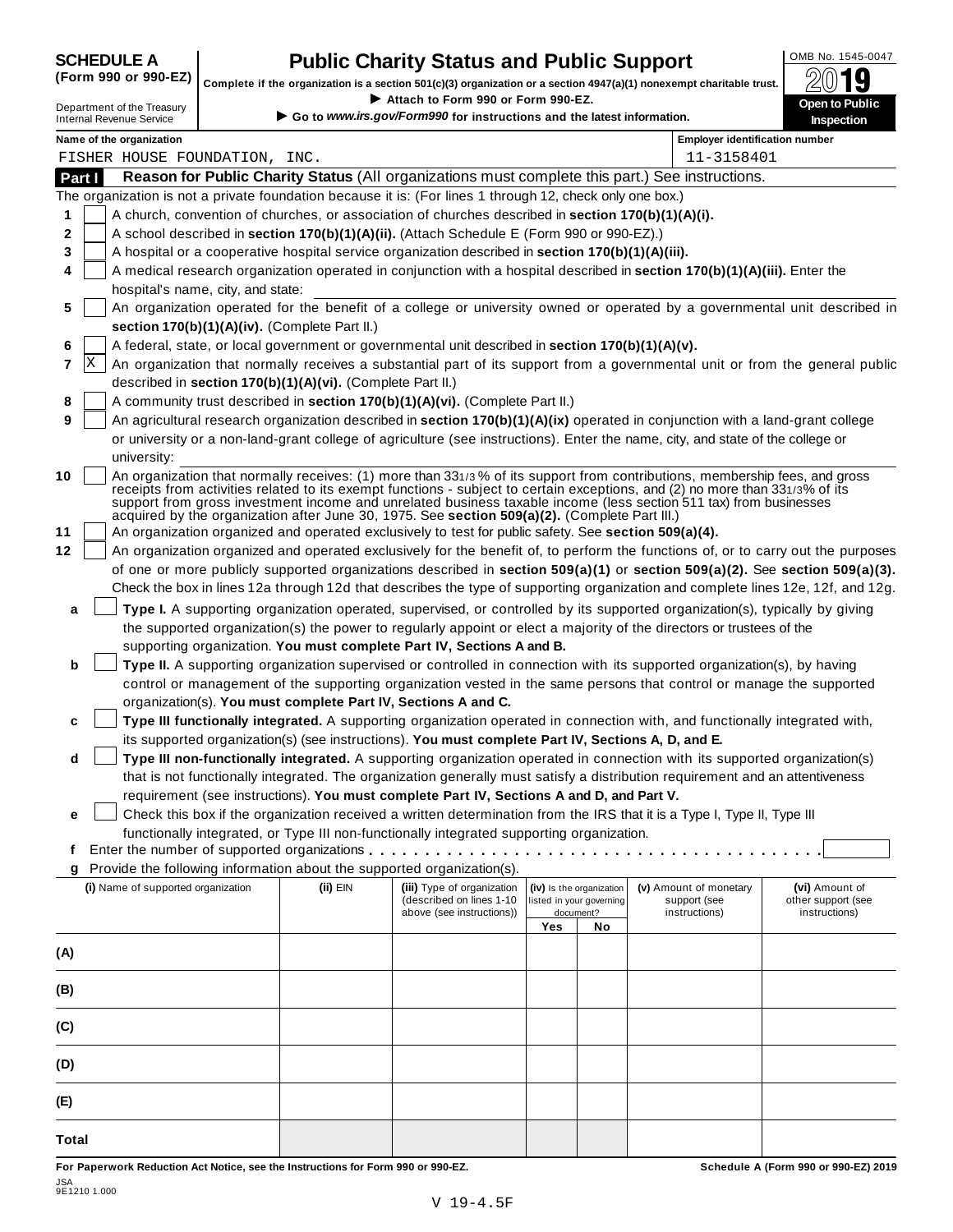## Schedule <sup>A</sup> (Form <sup>990</sup> or 990-EZ) <sup>2019</sup> Page **2**

**Support Schedule for Organizations Described in Sections 170(b)(1)(A)(iv) and 170(b)(1)(A)(vi)** (Complete only if you checked the box on line 5, 7, or 8 of Part I or if the organization failed to qualify under Part III. If the organization fails to qualify under the tests listed below, please complete Part III.) **Part II**

|              | <b>Section A. Public Support</b>                                                                                                                                                                                   |               |               |               |               |               |                |
|--------------|--------------------------------------------------------------------------------------------------------------------------------------------------------------------------------------------------------------------|---------------|---------------|---------------|---------------|---------------|----------------|
|              | Calendar year (or fiscal year beginning in) ▶                                                                                                                                                                      | (a) 2015      | (b) 2016      | (c) 2017      | $(d)$ 2018    | (e) 2019      | (f) Total      |
| 1.           | Gifts, grants, contributions, and<br>membership fees received. (Do not<br>include any "unusual grants.")                                                                                                           | 52, 132, 669. | 51, 184, 361. | 53, 135, 495. | 53, 217, 085. | 58,381,688.   | 268,051,298.   |
| $\mathbf{2}$ | Tax revenues levied for the<br>organization's benefit and either paid<br>to or expended on its behalf                                                                                                              |               |               |               |               |               | 0.             |
| 3            | The value of services or facilities<br>furnished by a governmental unit to the<br>organization without charge                                                                                                      |               |               |               |               |               | 0.             |
| 4            | Total. Add lines 1 through 3                                                                                                                                                                                       | 52, 132, 669  | 51, 184, 361  | 53, 135, 495. | 53, 217, 085. | 58, 381, 688. | 268, 051, 298. |
| 5            | The portion of total contributions by<br>each person (other than a<br>governmental unit or publicly<br>supported organization) included on<br>line 1 that exceeds 2% of the amount<br>shown on line 11, column (f) |               |               |               |               |               | 1,250,384.     |
| 6            | Public support. Subtract line 5 from line 4                                                                                                                                                                        |               |               |               |               |               | 266,800,914.   |
|              | <b>Section B. Total Support</b>                                                                                                                                                                                    |               |               |               |               |               |                |
|              | Calendar year (or fiscal year beginning in) ▶                                                                                                                                                                      | (a) 2015      | (b) 2016      | (c) 2017      | $(d)$ 2018    | (e) 2019      | (f) Total      |
| 7            | Amounts from line 4                                                                                                                                                                                                | 52, 132, 669  | 51, 184, 361. | 53, 135, 495. | 53, 217, 085. | 58, 381, 688. | 268, 051, 298. |
| 8            | Gross income from interest, dividends,<br>payments received on securities loans,<br>rents, royalties, and income from<br>similar sources experiences                                                               | 34,046.       | 358,265.      | 204,166.      | 751,580.      | 491,046.      | 1,839,103.     |
| 9            | Net income from unrelated business<br>activities, whether or not the business<br>is regularly carried on the control of the set of the set of the set of the set of the set of the set of the s                    |               |               |               |               |               | 0.             |
| 10           | Other income. Do not include gain or<br>loss from the sale of capital assets<br>(Explain in Part VI.)                                                                                                              |               |               |               |               |               | 0.             |
| 11           | Total support. Add lines 7 through 10                                                                                                                                                                              |               |               |               |               |               | 269,890,401.   |
| 12           |                                                                                                                                                                                                                    |               |               |               |               |               |                |
| 13           | First five years. If the Form 990 is for the organization's first, second, third, fourth, or fifth tax year as a section 501(c)(3)                                                                                 |               |               |               |               |               |                |
|              | <b>Section C. Computation of Public Support Percentage</b>                                                                                                                                                         |               |               |               |               |               |                |
| 14           | Public support percentage for 2019 (line 6, column (f) divided by line 11, column (f)).                                                                                                                            |               |               |               |               | 14            | 98.86%         |
| 15           |                                                                                                                                                                                                                    |               |               |               |               | 15            | 98.93%         |
|              | 16a 331/3% support test - 2019. If the organization did not check the box on line 13, and line 14 is 331/3% or more, check this                                                                                    |               |               |               |               |               |                |
|              |                                                                                                                                                                                                                    |               |               |               |               |               | Χ              |
|              | b 331/3% support test - 2018. If the organization did not check a box on line 13 or 16a, and line 15 is 331/3% or more, check                                                                                      |               |               |               |               |               |                |
|              |                                                                                                                                                                                                                    |               |               |               |               |               |                |
|              | 17a 10%-facts-and-circumstances test - 2019. If the organization did not check a box on line 13, 16a, or 16b, and line 14 is                                                                                       |               |               |               |               |               |                |
|              | 10% or more, and if the organization meets the "facts-and-circumstances" test, check this box and stop here. Explain in                                                                                            |               |               |               |               |               |                |
|              | Part VI how the organization meets the "facts-and-circumstances" test. The organization qualifies as a publicly supported                                                                                          |               |               |               |               |               |                |
|              |                                                                                                                                                                                                                    |               |               |               |               |               |                |
|              | b 10%-facts-and-circumstances test - 2018. If the organization did not check a box on line 13, 16a, 16b, or 17a, and line                                                                                          |               |               |               |               |               |                |
|              | 15 is 10% or more, and if the organization meets the "facts-and-circumstances" test, check this box and stop here.                                                                                                 |               |               |               |               |               |                |
|              | Explain in Part VI how the organization meets the "facts-and-circumstances" test. The organization qualifies as a publicly                                                                                         |               |               |               |               |               |                |
|              |                                                                                                                                                                                                                    |               |               |               |               |               |                |
| 18           | Private foundation. If the organization did not check a box on line 13, 16a, 16b, 17a, or 17b, check this box and see                                                                                              |               |               |               |               |               |                |
|              |                                                                                                                                                                                                                    |               |               |               |               |               |                |

**Schedule A (Form 990 or 990-EZ) 2019**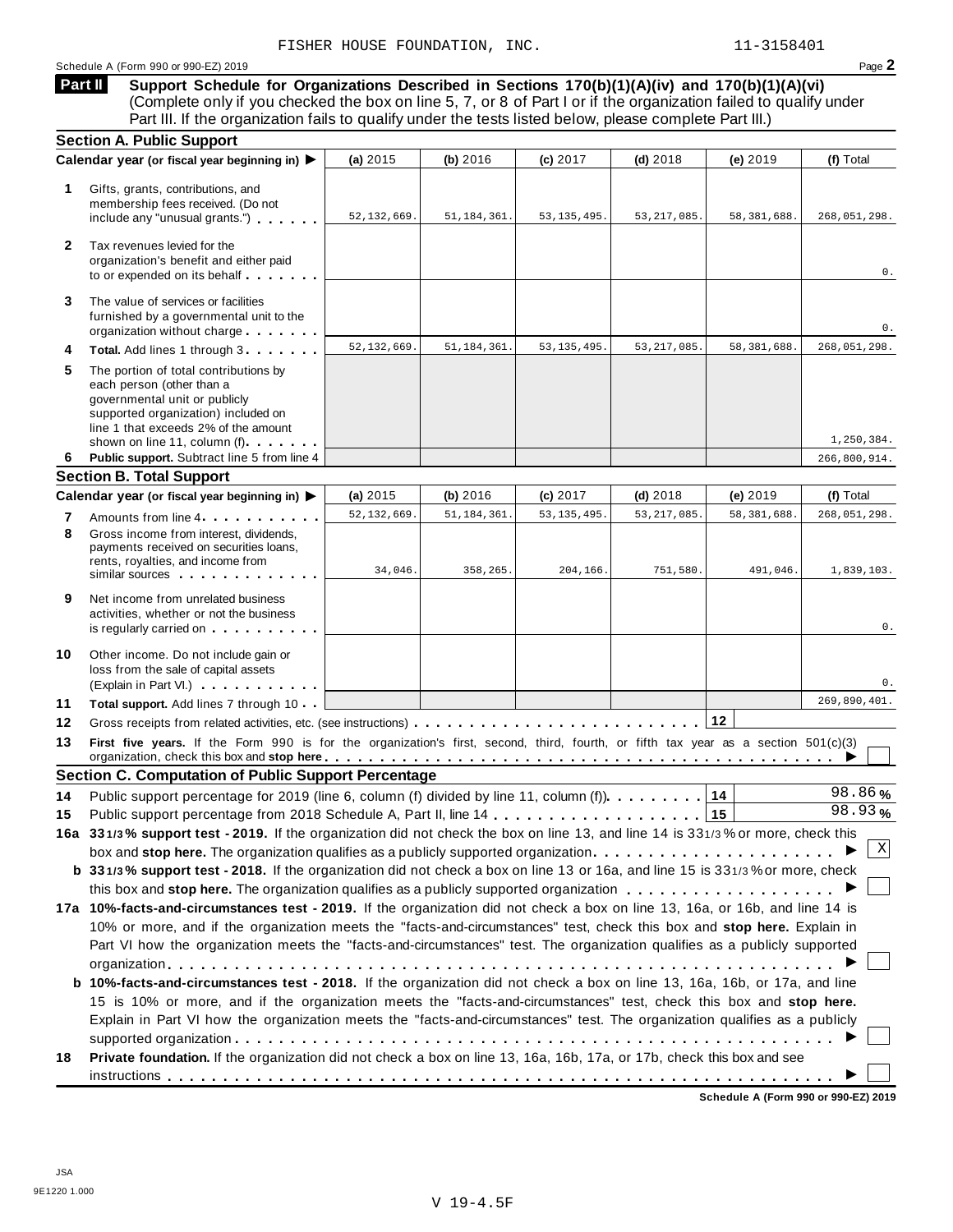## Schedule A (Form 990 or 990-EZ) 2019 Page 3

### **Support Schedule for Organizations Described in Section 509(a)(2) Part III**

(Complete only if you checked the box on line 10 of Part I or if the organization failed to qualify under Part II. If the organization fails to qualify under the tests listed below, please complete Part II.)

|        | <b>Section A. Public Support</b>                                                                                                                                                                                                     |            |          |            |            |          |           |
|--------|--------------------------------------------------------------------------------------------------------------------------------------------------------------------------------------------------------------------------------------|------------|----------|------------|------------|----------|-----------|
|        | Calendar year (or fiscal year beginning in) $\blacktriangleright$                                                                                                                                                                    | (a) $2015$ | (b) 2016 | $(c)$ 2017 | $(d)$ 2018 | (e) 2019 | (f) Total |
| 1.     | Gifts, grants, contributions, and membership fees                                                                                                                                                                                    |            |          |            |            |          |           |
|        | received. (Do not include any "unusual grants.")                                                                                                                                                                                     |            |          |            |            |          |           |
| 2      | Gross receipts from admissions, merchandise                                                                                                                                                                                          |            |          |            |            |          |           |
|        | sold or services performed, or facilities                                                                                                                                                                                            |            |          |            |            |          |           |
|        | furnished in any activity that is related to the                                                                                                                                                                                     |            |          |            |            |          |           |
|        | organization's tax-exempt purpose                                                                                                                                                                                                    |            |          |            |            |          |           |
| 3      | Gross receipts from activities that are not an                                                                                                                                                                                       |            |          |            |            |          |           |
|        | unrelated trade or business under section 513                                                                                                                                                                                        |            |          |            |            |          |           |
| 4      | Tax revenues levied for the                                                                                                                                                                                                          |            |          |            |            |          |           |
|        | organization's benefit and either paid to                                                                                                                                                                                            |            |          |            |            |          |           |
|        | or expended on its behalf <b>contains the set of the set of the set of the set of the set of the set of the set of the set of the set of the set of the set of the set of the set of the set of the set of the set of the set of</b> |            |          |            |            |          |           |
| 5      | The value of services or facilities                                                                                                                                                                                                  |            |          |            |            |          |           |
|        | furnished by a governmental unit to the                                                                                                                                                                                              |            |          |            |            |          |           |
|        | organization without charge                                                                                                                                                                                                          |            |          |            |            |          |           |
| 6      | Total. Add lines 1 through 5                                                                                                                                                                                                         |            |          |            |            |          |           |
|        | 7a Amounts included on lines 1, 2, and 3                                                                                                                                                                                             |            |          |            |            |          |           |
|        | received from disqualified persons                                                                                                                                                                                                   |            |          |            |            |          |           |
|        | <b>b</b> Amounts included on lines 2 and 3                                                                                                                                                                                           |            |          |            |            |          |           |
|        | received from other than disqualified<br>persons that exceed the greater of \$5,000                                                                                                                                                  |            |          |            |            |          |           |
|        | or 1% of the amount on line 13 for the year                                                                                                                                                                                          |            |          |            |            |          |           |
|        | c Add lines 7a and 7b                                                                                                                                                                                                                |            |          |            |            |          |           |
| 8      | <b>Public support.</b> (Subtract line 7c from                                                                                                                                                                                        |            |          |            |            |          |           |
|        | $line 6.)$                                                                                                                                                                                                                           |            |          |            |            |          |           |
|        | <b>Section B. Total Support</b>                                                                                                                                                                                                      |            |          |            |            |          |           |
|        | Calendar year (or fiscal year beginning in) ▶                                                                                                                                                                                        | (a) $2015$ | (b) 2016 | $(c)$ 2017 | $(d)$ 2018 | (e) 2019 | (f) Total |
| 9      | Amounts from line 6 <b>Amounts</b> from line 6                                                                                                                                                                                       |            |          |            |            |          |           |
|        | 10 a Gross income from interest, dividends,<br>payments received on securities loans,<br>rents, royalties, and income from similar<br>sources <b>contracts</b> and <b>sources contracts and contracts contracts and contracts</b>    |            |          |            |            |          |           |
|        | <b>b</b> Unrelated business taxable income (less                                                                                                                                                                                     |            |          |            |            |          |           |
|        | section 511 taxes) from businesses                                                                                                                                                                                                   |            |          |            |            |          |           |
|        | acquired after June 30, 1975                                                                                                                                                                                                         |            |          |            |            |          |           |
|        | c Add lines 10a and 10b                                                                                                                                                                                                              |            |          |            |            |          |           |
| 11     | Net income from unrelated business                                                                                                                                                                                                   |            |          |            |            |          |           |
|        | activities not included in line 10b, whether                                                                                                                                                                                         |            |          |            |            |          |           |
|        | or not the business is regularly carried on                                                                                                                                                                                          |            |          |            |            |          |           |
| 12     | Other income. Do not include gain or                                                                                                                                                                                                 |            |          |            |            |          |           |
|        | loss from the sale of capital assets                                                                                                                                                                                                 |            |          |            |            |          |           |
|        | (Explain in Part VI.) <b>All Accords</b>                                                                                                                                                                                             |            |          |            |            |          |           |
| 13     | Total support. (Add lines 9, 10c, 11,                                                                                                                                                                                                |            |          |            |            |          |           |
|        | and $12.$ ) $\ldots$ $\ldots$ $\ldots$ $\ldots$ $\ldots$                                                                                                                                                                             |            |          |            |            |          |           |
| 14     | First five years. If the Form 990 is for the organization's first, second, third, fourth, or fifth tax year as a section 501(c)(3)                                                                                                   |            |          |            |            |          |           |
|        |                                                                                                                                                                                                                                      |            |          |            |            |          |           |
|        | <b>Section C. Computation of Public Support Percentage</b>                                                                                                                                                                           |            |          |            |            |          |           |
| 15     | Public support percentage for 2019 (line 8, column (f), divided by line 13, column (f)) $\ldots$ ,,,,,,,,,,,,                                                                                                                        |            |          |            |            | 15       | ℅         |
| 16     | Public support percentage from 2018 Schedule A, Part III, line 15                                                                                                                                                                    |            |          |            |            | 16       | %         |
|        | Section D. Computation of Investment Income Percentage                                                                                                                                                                               |            |          |            |            |          |           |
| 17     | Investment income percentage for 2019 (line 10c, column (f), divided by line 13, column (f)).                                                                                                                                        |            |          |            |            | 17       | %         |
| 18     |                                                                                                                                                                                                                                      |            |          |            |            | 18       | %         |
|        | 19a 331/3% support tests - 2019. If the organization did not check the box on line 14, and line 15 is more than 331/3%, and line                                                                                                     |            |          |            |            |          |           |
|        | 17 is not more than 331/3%, check this box and stop here. The organization qualifies as a publicly supported organization                                                                                                            |            |          |            |            |          |           |
|        | b 331/3% support tests - 2018. If the organization did not check a box on line 14 or line 19a, and line 16 is more than 331/3%, and                                                                                                  |            |          |            |            |          |           |
|        | line 18 is not more than 331/3%, check this box and stop here. The organization qualifies as a publicly supported organization                                                                                                       |            |          |            |            |          |           |
| 20     | Private foundation. If the organization did not check a box on line 14, 19a, or 19b, check this box and see instructions                                                                                                             |            |          |            |            |          |           |
| $\sim$ |                                                                                                                                                                                                                                      |            |          |            |            |          |           |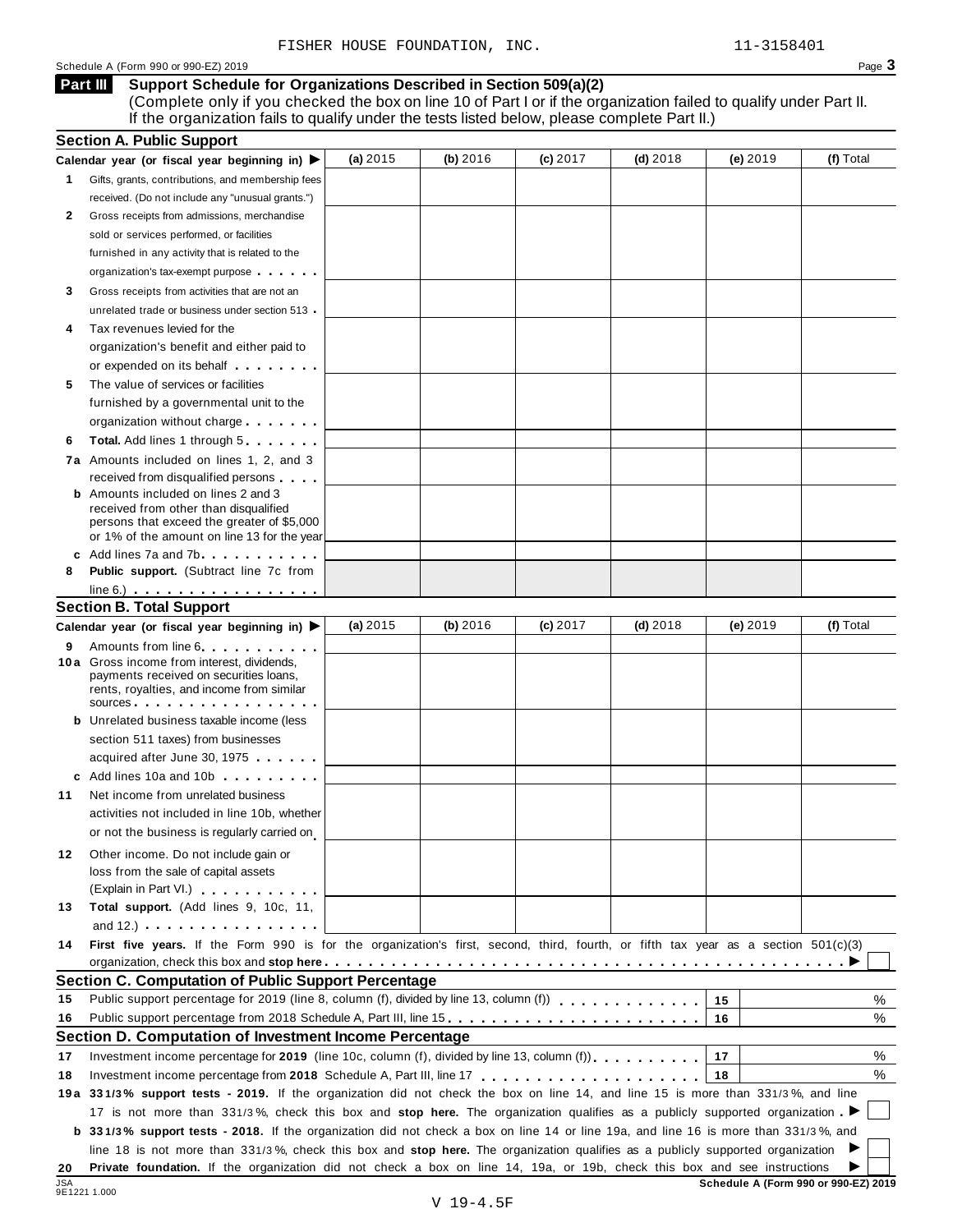## **Part IV Supporting Organizations**

(Complete only if you checked a box in line 12 on Part I. If you checked 12a of Part I, complete Sections A and B. If you checked 12b of Part I, complete Sections A and C. If you checked 12c of Part I, complete Sections A, D, and E. If you checked 12d of Part I, complete Sections A and D, and complete Part V.)

## **Section A. All Supporting Organizations**

- **1** Are all of the organization's supported organizations listed by name in the organization's governing documents? *If "No," describe in Part VI how the supported organizations are designated. If designated by class or purpose, describe the designation. If historic and continuing relationship, explain.* **1**
- **2** Did the organization have any supported organization that does not have an IRS determination of status under section 509(a)(1) or (2)? *If"Yes," explain in Part VI how the organization determined that the supported organization was described in section 509(a)(1) or (2).*
- **3 a** Did the organization have a supported organization described in section 501(c)(4), (5), or (6)? *If "Yes," answer (b) and (c) below.*
- **b** Did the organization confirm that each supported organization qualified under section 501(c)(4), (5), or (6) and | satisfied the public support tests under section 509(a)(2)? *If "Yes," describe in Part VI when and how the organization made the determination.*
- **c** Did the organization ensure that all support to such organizations was used exclusively for section 170(c)(2)(B) purposes? *If"Yes," explain in Part VI what controls the organization put in place to ensure such use.*
- **4 a** Was any supported organization not organized in the United States ("foreign supported organization")? *If "Yes," and if you checked 12a or 12b in Part I, answer (b) and (c) below.*
- **b** Did the organization have ultimate control and discretion in deciding whether to make grants to the foreign | supported organization? *If "Yes," describe in Part VI how the organization had such control and discretion despite being controlled or supervised by or in connection with its supported organizations.*
- **c** Did the organization support any foreign supported organization that does not have an IRS determination | under sections 501(c)(3) and 509(a)(1) or (2)? *If "Yes," explain in Part VI what controls the organization used to ensure that all support to the foreign supported organization was used exclusively for section 170(c)(2)(B) purposes.*
- **5 a** Did the organization add, substitute, or remove any supported organizations during the tax year? *If "Yes,"* answer (b) and (c) below (if applicable). Also, provide detail in Part VI, including (i) the names and EIN *numbers of the supported organizations added, substituted, or removed; (ii) the reasons for each such action;* (iii) the authority under the organization's organizing document authorizing such action; and (iv) how the action *was accomplished (such as by amendment to the organizing document).*
- **b Type I or Type II only.** Was any added or substituted supported organization part of a class already designated in the organization's organizing document?
- **c Substitutions only.** Was the substitution the result of an event beyond the organization's control?
- **6** Did the organization provide support (whether in the form of grants or the provision of services or facilities) to anyone other than (i) its supported organizations, (ii) individuals that are part of the charitable class benefited by one or more of its supported organizations, or (iii) other supporting organizations that also support or benefit one or more of the filing organization's supported organizations? *If"Yes," provide detail in Part VI.*
- **7** Did the organization provide a grant, loan, compensation, or other similar payment to a substantial contributor (as defined in section 4958(c)(3)(C)), a family member of a substantial contributor, or a 35% controlled entity with regard to a substantial contributor? *If"Yes," complete Part I of Schedule L (Form 990 or 990-EZ).*
- **8** Did the organization make a loan to a disqualified person (as defined in section 4958) not described in line 7? *If "Yes," complete Part I of Schedule L (Form 990 or 990-EZ).*
- **9a** Was the organization controlled directly or indirectly at any time during the tax year by one or more | disqualified persons as defined in section 4946 (other than foundation managers and organizations described in section 509(a)(1) or (2))? *If"Yes," provide detail in Part VI.*
- **b** Did one or more disqualified persons (as defined in line 9a) hold a controlling interest in any entity in which | the supporting organization had an interest? *If"Yes," provide detail in Part VI.*
- **c** Did a disqualified person (as defined in line 9a) have an ownership interest in, or derive any personal benefit from, assets in which the supporting organization also had an interest? *If"Yes," provide detail in Part VI.*
- **10a** Was the organization subject to the excess business holdings rules of section 4943 because of section | 4943(f) (regarding certain Type II supporting organizations, and all Type III non-functionally integrated supporting organizations)? *If"Yes," answer 10b below.*
	- **b** Did the organization have any excess business holdings in the tax year? *(Use Schedule C, Form 4720, to determine whether the organization had excess business holdings.)*

**Yes No**

**2**

**3a**

**3b**

**3c**

**4a**

**4b**

**4c**

**5a**

**5b 5c**

**6**

**7**

**8**

**9a**

**9b**

**9c**

**10a**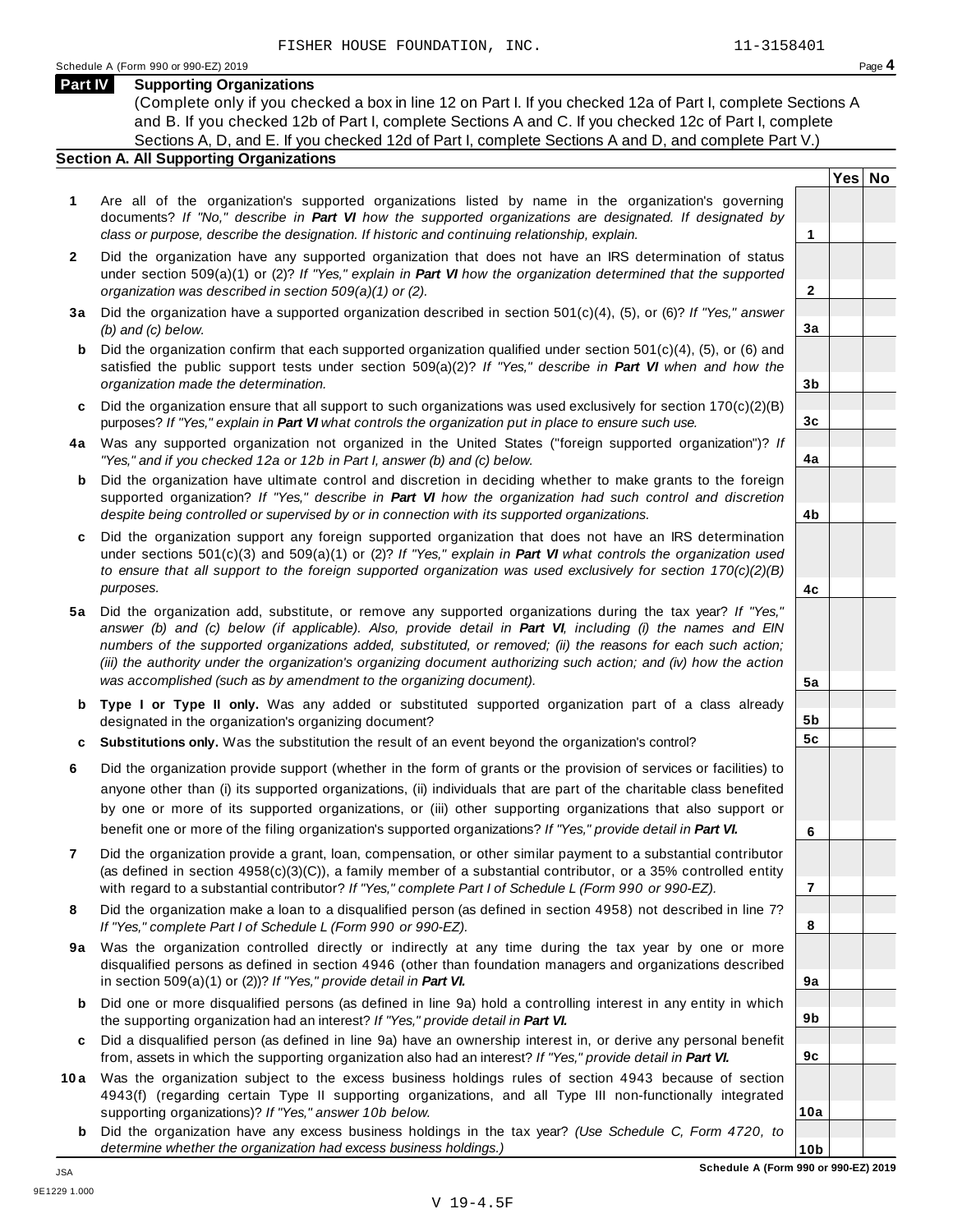|                  | Schedule A (Form 990 or 990-EZ) 2019                                                                                                                                                                                                                                                                                                                                                                                                                                                                                                                                                                                                                                         |                 |        | Page 5 |
|------------------|------------------------------------------------------------------------------------------------------------------------------------------------------------------------------------------------------------------------------------------------------------------------------------------------------------------------------------------------------------------------------------------------------------------------------------------------------------------------------------------------------------------------------------------------------------------------------------------------------------------------------------------------------------------------------|-----------------|--------|--------|
| <b>Part IV</b>   | <b>Supporting Organizations (continued)</b>                                                                                                                                                                                                                                                                                                                                                                                                                                                                                                                                                                                                                                  |                 |        |        |
|                  |                                                                                                                                                                                                                                                                                                                                                                                                                                                                                                                                                                                                                                                                              |                 | Yes No |        |
| 11               | Has the organization accepted a gift or contribution from any of the following persons?<br>a A person who directly or indirectly controls, either alone or together with persons described in (b) and (c)                                                                                                                                                                                                                                                                                                                                                                                                                                                                    |                 |        |        |
|                  | below, the governing body of a supported organization?                                                                                                                                                                                                                                                                                                                                                                                                                                                                                                                                                                                                                       | 11a             |        |        |
| b                | A family member of a person described in (a) above?                                                                                                                                                                                                                                                                                                                                                                                                                                                                                                                                                                                                                          | 11 <sub>b</sub> |        |        |
|                  | c A 35% controlled entity of a person described in (a) or (b) above? If "Yes" to a, b, or c, provide detail in Part VI.                                                                                                                                                                                                                                                                                                                                                                                                                                                                                                                                                      | 11c             |        |        |
|                  | <b>Section B. Type I Supporting Organizations</b>                                                                                                                                                                                                                                                                                                                                                                                                                                                                                                                                                                                                                            |                 |        |        |
|                  |                                                                                                                                                                                                                                                                                                                                                                                                                                                                                                                                                                                                                                                                              |                 | Yes No |        |
| 1                | Did the directors, trustees, or membership of one or more supported organizations have the power to<br>regularly appoint or elect at least a majority of the organization's directors or trustees at all times during the<br>tax year? If "No," describe in Part VI how the supported organization(s) effectively operated, supervised, or<br>controlled the organization's activities. If the organization had more than one supported organization,<br>describe how the powers to appoint and/or remove directors or trustees were allocated among the supported<br>organizations and what conditions or restrictions, if any, applied to such powers during the tax year. | 1               |        |        |
| 2                | Did the organization operate for the benefit of any supported organization other than the supported<br>organization(s) that operated, supervised, or controlled the supporting organization? If "Yes," explain in Part<br>VI how providing such benefit carried out the purposes of the supported organization(s) that operated,<br>supervised, or controlled the supporting organization.                                                                                                                                                                                                                                                                                   | 2               |        |        |
|                  | <b>Section C. Type II Supporting Organizations</b>                                                                                                                                                                                                                                                                                                                                                                                                                                                                                                                                                                                                                           |                 |        |        |
| 1                | Were a majority of the organization's directors or trustees during the tax year also a majority of the directors<br>or trustees of each of the organization's supported organization(s)? If "No," describe in Part VI how control<br>or management of the supporting organization was vested in the same persons that controlled or managed<br>the supported organization(s).                                                                                                                                                                                                                                                                                                | 1               | Yes No |        |
|                  | <b>Section D. All Type III Supporting Organizations</b>                                                                                                                                                                                                                                                                                                                                                                                                                                                                                                                                                                                                                      |                 |        |        |
| 1                | Did the organization provide to each of its supported organizations, by the last day of the fifth month of the<br>organization's tax year, (i) a written notice describing the type and amount of support provided during the prior<br>tax year, (ii) a copy of the Form 990 that was most recently filed as of the date of notification, and (iii) copies of<br>the organization's governing documents in effect on the date of notification, to the extent not previously<br>provided?                                                                                                                                                                                     | 1               | Yes No |        |
| 2                | Were any of the organization's officers, directors, or trustees either (i) appointed or elected by the supported<br>organization(s) or (ii) serving on the governing body of a supported organization? If "No," explain in Part VI how<br>the organization maintained a close and continuous working relationship with the supported organization(s).                                                                                                                                                                                                                                                                                                                        | $\mathbf{2}$    |        |        |
| 3                | By reason of the relationship described in (2), did the organization's supported organizations have a<br>significant voice in the organization's investment policies and in directing the use of the organization's<br>income or assets at all times during the tax year? If "Yes," describe in Part VI the role the organization's<br>supported organizations played in this regard.                                                                                                                                                                                                                                                                                        | 3               |        |        |
|                  | Section E. Type III Functionally Integrated Supporting Organizations                                                                                                                                                                                                                                                                                                                                                                                                                                                                                                                                                                                                         |                 |        |        |
| 1<br>a<br>b<br>c | Check the box next to the method that the organization used to satisfy the Integral Part Test during the year (see instructions).<br>The organization satisfied the Activities Test. Complete line 2 below.<br>The organization is the parent of each of its supported organizations. Complete line 3 below.<br>The organization supported a governmental entity. Describe in Part VI how you supported a government entity (see instructions).                                                                                                                                                                                                                              |                 |        |        |
|                  |                                                                                                                                                                                                                                                                                                                                                                                                                                                                                                                                                                                                                                                                              |                 | Yes No |        |
| 2<br>a           | Activities Test. Answer (a) and (b) below.<br>Did substantially all of the organization's activities during the tax year directly further the exempt purposes of<br>the supported organization(s) to which the organization was responsive? If "Yes," then in Part VI identify<br>those supported organizations and explain how these activities directly furthered their exempt purposes,<br>how the organization was responsive to those supported organizations, and how the organization determined<br>that these activities constituted substantially all of its activities.                                                                                            | 2a              |        |        |
| b                | Did the activities described in (a) constitute activities that, but for the organization's involvement, one or more<br>of the organization's supported organization(s) would have been engaged in? If "Yes," explain in Part VI the<br>reasons for the organization's position that its supported organization(s) would have engaged in these<br>activities but for the organization's involvement.                                                                                                                                                                                                                                                                          | 2 <sub>b</sub>  |        |        |
| 3<br>a           | Parent of Supported Organizations. Answer (a) and (b) below.<br>Did the organization have the power to regularly appoint or elect a majority of the officers, directors, or                                                                                                                                                                                                                                                                                                                                                                                                                                                                                                  |                 |        |        |
|                  | trustees of each of the supported organizations? Provide details in Part VI.                                                                                                                                                                                                                                                                                                                                                                                                                                                                                                                                                                                                 | 3a              |        |        |
| b                | Did the organization exercise a substantial degree of direction over the policies, programs, and activities of each<br>of its supported organizations? If "Yes," describe in Part VI the role played by the organization in this regard.                                                                                                                                                                                                                                                                                                                                                                                                                                     | 3 <sub>b</sub>  |        |        |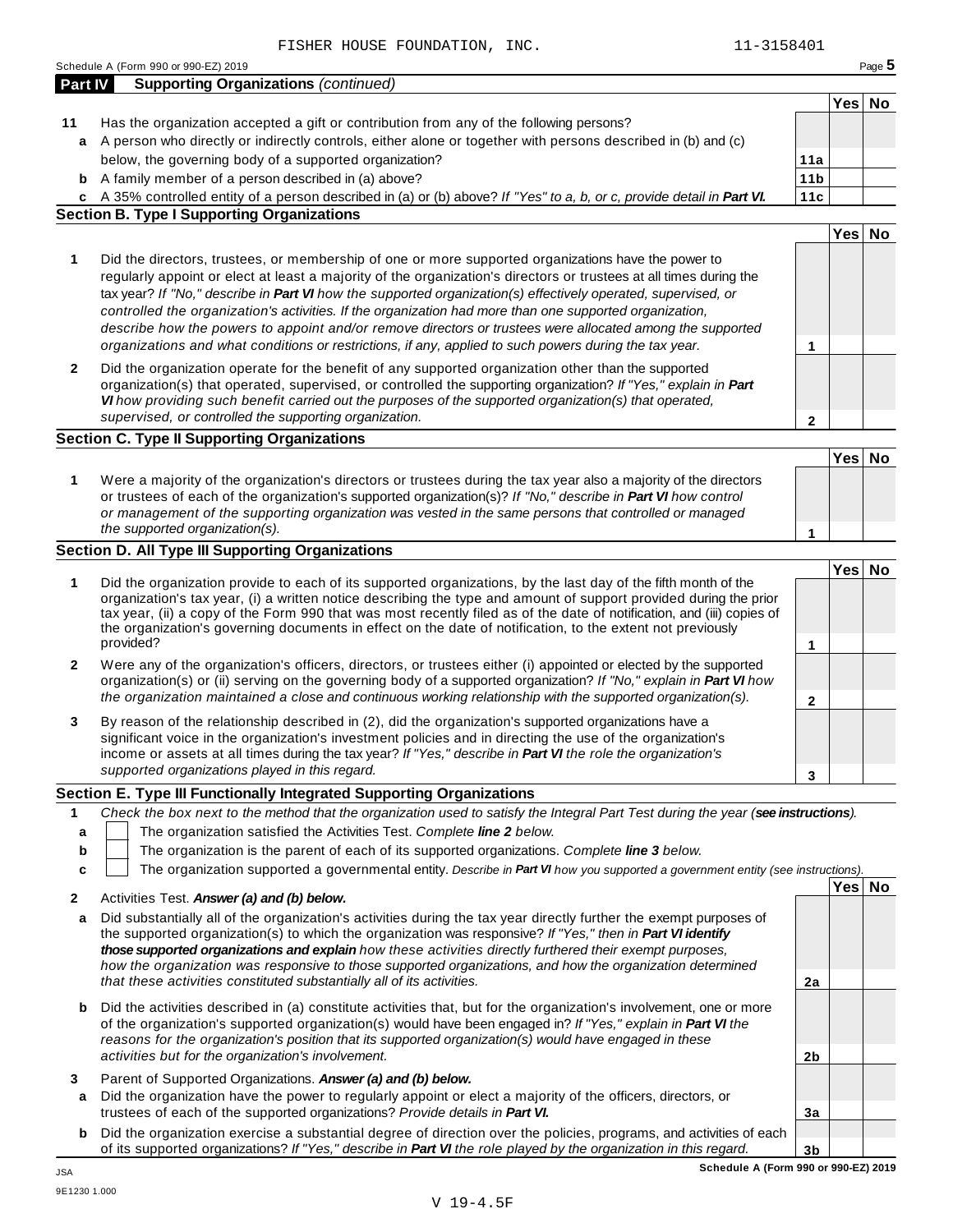| Part V<br>Type III Non-Functionally Integrated 509(a)(3) Supporting Organizations                                                                                                                                |                |                |                                |
|------------------------------------------------------------------------------------------------------------------------------------------------------------------------------------------------------------------|----------------|----------------|--------------------------------|
| Check here if the organization satisfied the Integral Part Test as a qualifying trust on Nov. 20, 1970 (explain in Part VI). See                                                                                 |                |                |                                |
| instructions. All other Type III non-functionally integrated supporting organizations must complete Sections A through E.                                                                                        |                |                |                                |
| <b>Section A - Adjusted Net Income</b>                                                                                                                                                                           |                | (A) Prior Year | (B) Current Year<br>(optional) |
| 1 Net short-term capital gain                                                                                                                                                                                    | 1              |                |                                |
| <b>2</b> Recoveries of prior-year distributions                                                                                                                                                                  | $\mathbf 2$    |                |                                |
| 3 Other gross income (see instructions)                                                                                                                                                                          | 3              |                |                                |
| 4 Add lines 1 through 3.                                                                                                                                                                                         | 4              |                |                                |
| 5 Depreciation and depletion                                                                                                                                                                                     | 5              |                |                                |
| 6 Portion of operating expenses paid or incurred for production or<br>collection of gross income or for management, conservation, or<br>maintenance of property held for production of income (see instructions) | 6              |                |                                |
| 7 Other expenses (see instructions)                                                                                                                                                                              | 7              |                |                                |
| 8 Adjusted Net Income (subtract lines 5, 6, and 7 from line 4)                                                                                                                                                   | 8              |                |                                |
| <b>Section B - Minimum Asset Amount</b>                                                                                                                                                                          |                | (A) Prior Year | (B) Current Year<br>(optional) |
| 1 Aggregate fair market value of all non-exempt-use assets (see<br>instructions for short tax year or assets held for part of year):                                                                             |                |                |                                |
| a Average monthly value of securities                                                                                                                                                                            | 1a             |                |                                |
| <b>b</b> Average monthly cash balances                                                                                                                                                                           | 1 <sub>b</sub> |                |                                |
| c Fair market value of other non-exempt-use assets                                                                                                                                                               | 1 <sub>c</sub> |                |                                |
| d Total (add lines 1a, 1b, and 1c)                                                                                                                                                                               | 1 <sub>d</sub> |                |                                |
| e Discount claimed for blockage or other<br>factors (explain in detail in <b>Part VI)</b> :                                                                                                                      |                |                |                                |
| 2 Acquisition indebtedness applicable to non-exempt-use assets                                                                                                                                                   | $\mathbf 2$    |                |                                |
| 3 Subtract line 2 from line 1d.                                                                                                                                                                                  | 3              |                |                                |
| 4 Cash deemed held for exempt use. Enter 1-1/2% of line 3 (for greater amount,<br>see instructions).                                                                                                             | 4              |                |                                |
| 5 Net value of non-exempt-use assets (subtract line 4 from line 3)                                                                                                                                               | 5              |                |                                |
| 6 Multiply line 5 by .035.                                                                                                                                                                                       | 6              |                |                                |
| 7 Recoveries of prior-year distributions                                                                                                                                                                         | $\overline{7}$ |                |                                |
| 8 Minimum Asset Amount (add line 7 to line 6)                                                                                                                                                                    | 8              |                |                                |
| <b>Section C - Distributable Amount</b>                                                                                                                                                                          |                |                | <b>Current Year</b>            |
| 1 Adjusted net income for prior year (from Section A, line 8, Column A)                                                                                                                                          | 1              |                |                                |
| 2 Enter 85% of line 1.                                                                                                                                                                                           | $\mathbf 2$    |                |                                |
| 3 Minimum asset amount for prior year (from Section B, line 8, Column A)                                                                                                                                         | 3              |                |                                |
| 4 Enter greater of line 2 or line 3.                                                                                                                                                                             | 4              |                |                                |
| 5 Income tax imposed in prior year                                                                                                                                                                               | 5              |                |                                |
| 6 Distributable Amount. Subtract line 5 from line 4, unless subject to<br>emergency temporary reduction (see instructions).                                                                                      | 6              |                |                                |

emergency temporary reduction (see instructions).

**7** | Check here if the current year is the organization's first as a non-functionally integrated Type III supporting organization (see instructions).

**Schedule A (Form 990 or 990-EZ) 2019**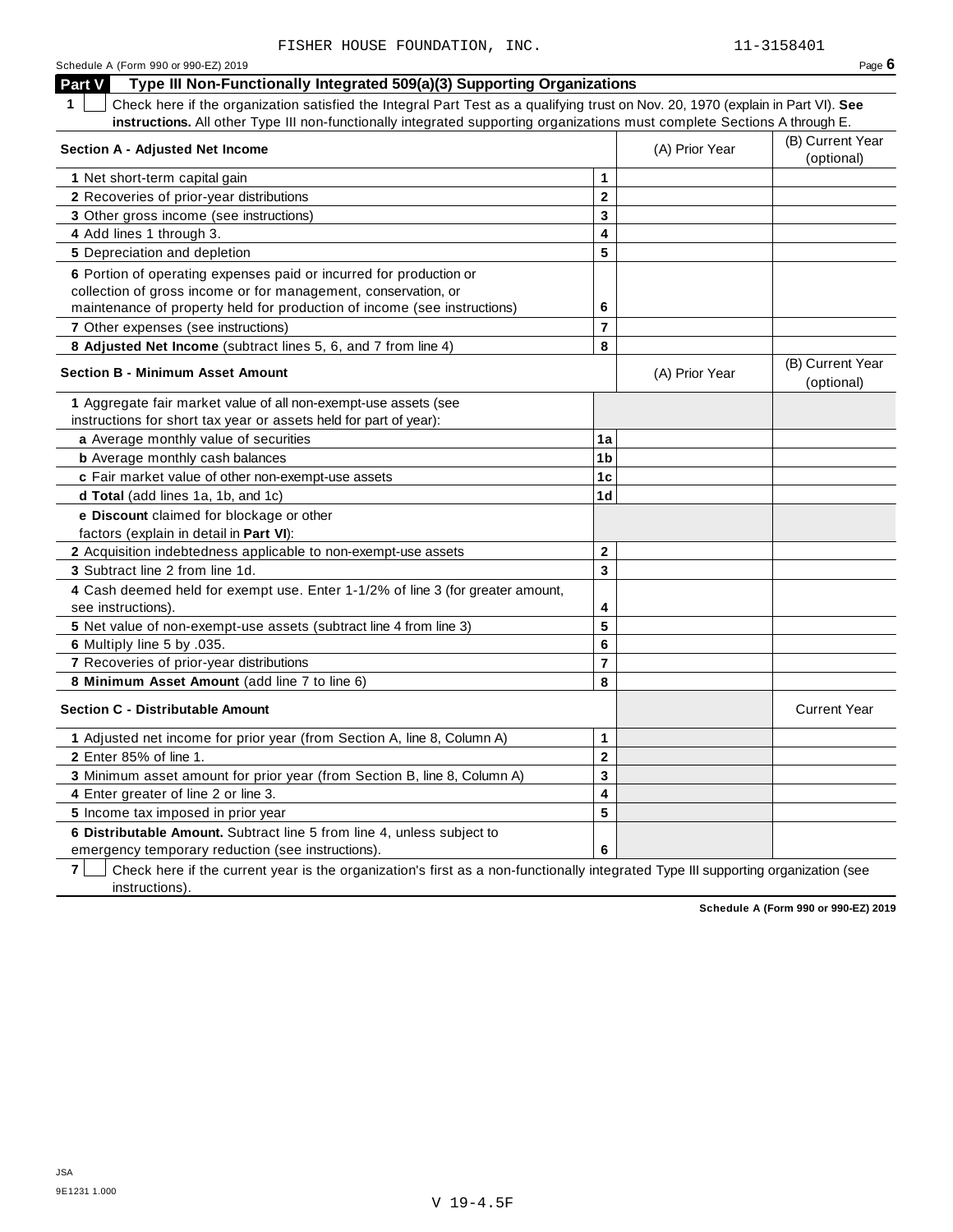|              | Schedule A (Form 990 or 990-EZ) 2019                                                       |                                    |                                               | Page 7                                           |
|--------------|--------------------------------------------------------------------------------------------|------------------------------------|-----------------------------------------------|--------------------------------------------------|
| Part V       | Type III Non-Functionally Integrated 509(a)(3) Supporting Organizations (continued)        |                                    |                                               |                                                  |
|              | <b>Section D - Distributions</b>                                                           |                                    |                                               | <b>Current Year</b>                              |
| 1            | Amounts paid to supported organizations to accomplish exempt purposes                      |                                    |                                               |                                                  |
| $\mathbf{2}$ | Amounts paid to perform activity that directly furthers exempt purposes of supported       |                                    |                                               |                                                  |
|              | organizations, in excess of income from activity                                           |                                    |                                               |                                                  |
| 3            | Administrative expenses paid to accomplish exempt purposes of supported organizations      |                                    |                                               |                                                  |
| 4            | Amounts paid to acquire exempt-use assets                                                  |                                    |                                               |                                                  |
| 5            | Qualified set-aside amounts (prior IRS approval required)                                  |                                    |                                               |                                                  |
| 6            | Other distributions (describe in Part VI). See instructions.                               |                                    |                                               |                                                  |
| 7            | Total annual distributions. Add lines 1 through 6.                                         |                                    |                                               |                                                  |
| 8            | Distributions to attentive supported organizations to which the organization is responsive |                                    |                                               |                                                  |
|              | (provide details in Part VI). See instructions.                                            |                                    |                                               |                                                  |
| 9            | Distributable amount for 2019 from Section C, line 6                                       |                                    |                                               |                                                  |
| 10           | Line 8 amount divided by line 9 amount                                                     |                                    |                                               |                                                  |
|              | <b>Section E - Distribution Allocations (see instructions)</b>                             | (i)<br><b>Excess Distributions</b> | (ii)<br><b>Underdistributions</b><br>Pre-2019 | (iii)<br><b>Distributable</b><br>Amount for 2019 |
| 1            | Distributable amount for 2019 from Section C, line 6                                       |                                    |                                               |                                                  |
| $\mathbf{2}$ | Underdistributions, if any, for years prior to 2019                                        |                                    |                                               |                                                  |
|              | (reasonable cause required - explain in Part VI). See                                      |                                    |                                               |                                                  |
|              | instructions.                                                                              |                                    |                                               |                                                  |
| 3            | Excess distributions carryover, if any, to 2019                                            |                                    |                                               |                                                  |
| а            | From 2014 2014                                                                             |                                    |                                               |                                                  |
| b            |                                                                                            |                                    |                                               |                                                  |
| c            | From 2016 <b></b>                                                                          |                                    |                                               |                                                  |
| d            |                                                                                            |                                    |                                               |                                                  |
| е            | From 2018                                                                                  |                                    |                                               |                                                  |
| f            | Total of lines 3a through e                                                                |                                    |                                               |                                                  |
| g            | Applied to underdistributions of prior years                                               |                                    |                                               |                                                  |
| h            | Applied to 2019 distributable amount                                                       |                                    |                                               |                                                  |
| j.           | Carryover from 2014 not applied (see instructions)                                         |                                    |                                               |                                                  |
|              | Remainder. Subtract lines 3g, 3h, and 3i from 3f.                                          |                                    |                                               |                                                  |
| 4            | Distributions for 2019 from                                                                |                                    |                                               |                                                  |
|              | Section D, line 7:<br>\$                                                                   |                                    |                                               |                                                  |
| a            | Applied to underdistributions of prior years                                               |                                    |                                               |                                                  |
| b            | Applied to 2019 distributable amount<br>Remainder. Subtract lines 4a and 4b from 4.        |                                    |                                               |                                                  |
| 5            | Remaining underdistributions for years prior to 2019, if                                   |                                    |                                               |                                                  |
|              | any. Subtract lines 3g and 4a from line 2. For result                                      |                                    |                                               |                                                  |
|              | greater than zero, explain in Part VI. See instructions.                                   |                                    |                                               |                                                  |
| 6            | Remaining underdistributions for 2019. Subtract lines 3h                                   |                                    |                                               |                                                  |
|              | and 4b from line 1. For result greater than zero, explain in                               |                                    |                                               |                                                  |
|              | Part VI. See instructions.                                                                 |                                    |                                               |                                                  |
| $\mathbf{7}$ | Excess distributions carryover to 2020. Add lines 3j                                       |                                    |                                               |                                                  |
|              | and 4c.                                                                                    |                                    |                                               |                                                  |
| 8            | Breakdown of line 7:                                                                       |                                    |                                               |                                                  |
| a            | Excess from 2015                                                                           |                                    |                                               |                                                  |
| b            | Excess from 2016                                                                           |                                    |                                               |                                                  |
| C            | Excess from 2017                                                                           |                                    |                                               |                                                  |
| d            | Excess from 2018                                                                           |                                    |                                               |                                                  |
| е            | Excess from 2019                                                                           |                                    |                                               |                                                  |
|              |                                                                                            |                                    |                                               |                                                  |

**Schedule A (Form 990 or 990-EZ) 2019**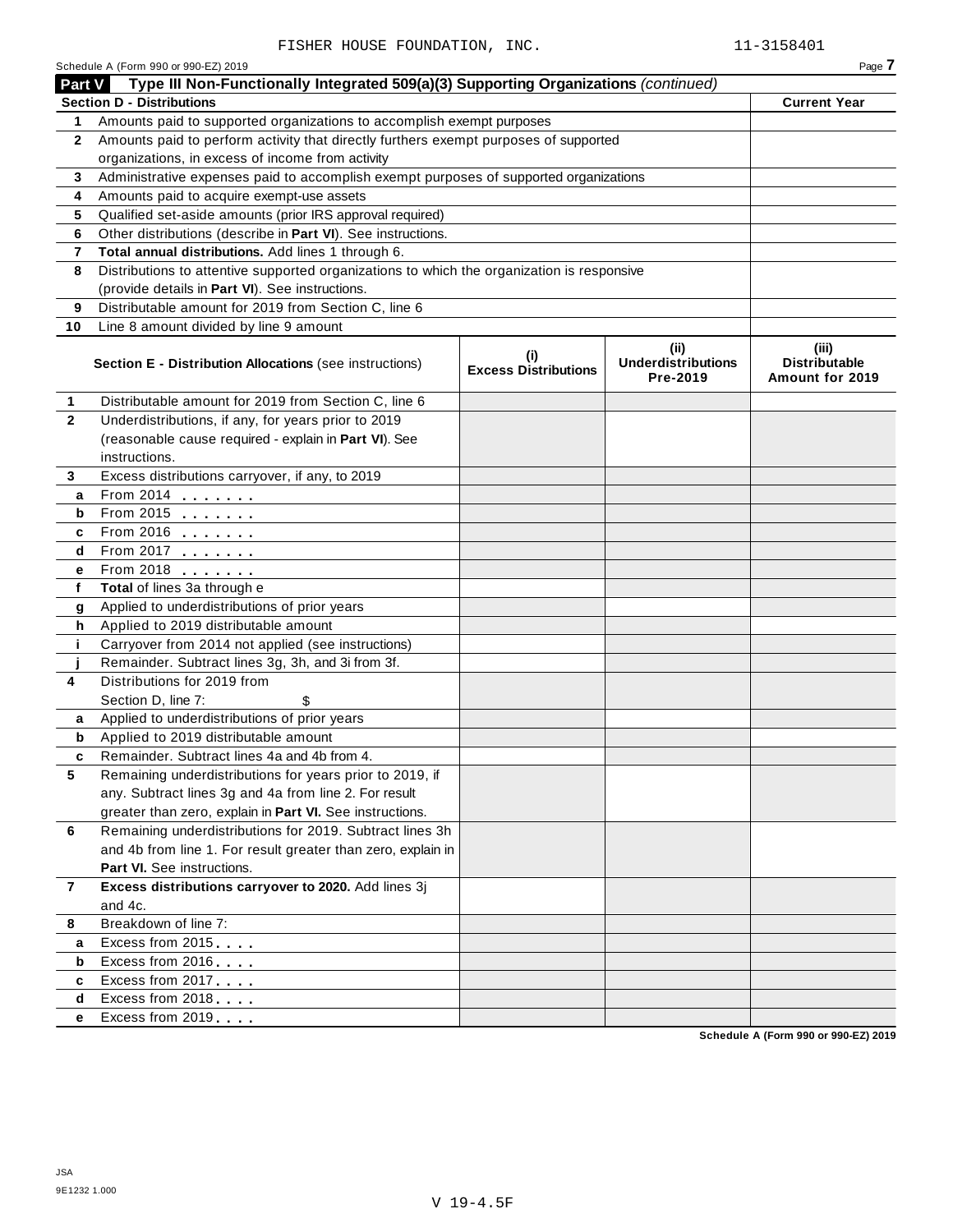Schedule <sup>A</sup> (Form <sup>990</sup> or 990-EZ) <sup>2019</sup> Page **8**

**Supplemental Information.** Provide the explanations required by Part II, line 10; Part II, line 17a or 17b; Part **Part VI** III, line 12; Part IV, Section A, lines 1, 2, 3b, 3c, 4b, 4c, 5a, 6, 9a, 9b, 9c, 11a, 11b, and 11c; Part IV, Section B, lines 1 and 2; Part IV, Section C, line 1; Part IV, Section D, lines 2 and 3; Part IV, Section E, lines 1c, 2a, 2b, 3a and 3b; Part V, line 1; Part V, Section B, line 1e; Part V, Section D, lines 5, 6, and 8; and Part V, Section E, lines 2, 5, and 6. Also complete this part for any additional information. (See instructions.)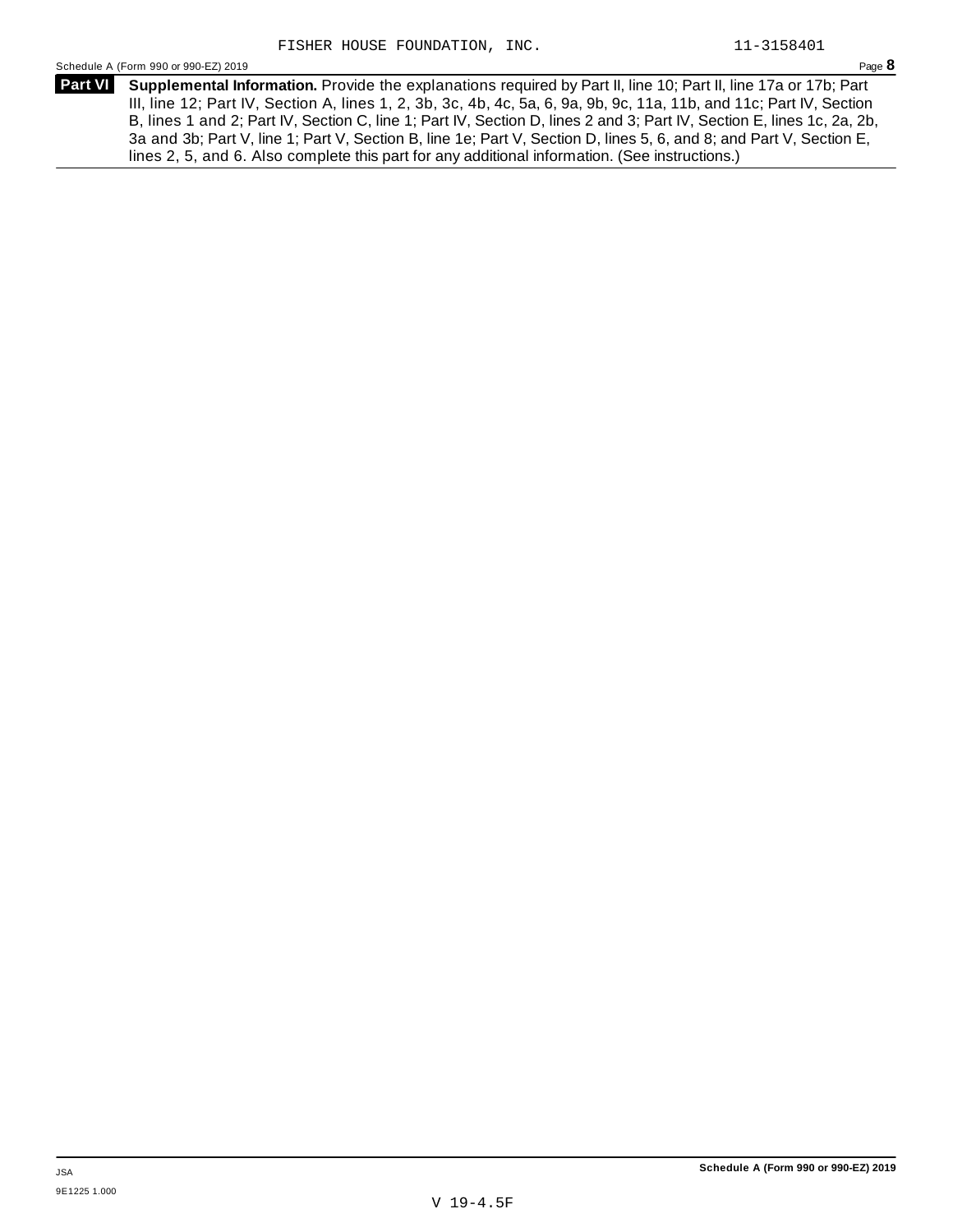**(Form 990, 990-EZ, or 990-PF)** Department of the Treasury<br>Internal Revenue Service

## **Schedule B chedule of Contributors**

(Porm 990, Form 990, Form 990-EZ, or Form 990-PF.<br>Department of the Treasury → Attach to Form 990, Form 990-EZ, or Form 990-PF.<br>Internal Revenue Service → → Go to www.irs.gov/Form990 for the latest information.<br>Name of th

2019

FISHER HOUSE FOUNDATION, INC.

| $11 - 3158401$ |  |
|----------------|--|

## **Organization type** (check one):

| Filers of:         | Section:                                                                  |
|--------------------|---------------------------------------------------------------------------|
| Form 990 or 990-EZ | X<br>$501(c)(3)$ (enter number) organization                              |
|                    | 4947(a)(1) nonexempt charitable trust not treated as a private foundation |
|                    | 527 political organization                                                |
| Form 990-PF        | $501(c)(3)$ exempt private foundation                                     |
|                    | 4947(a)(1) nonexempt charitable trust treated as a private foundation     |
|                    | 501(c)(3) taxable private foundation                                      |

Check if your organization is covered by the **General Rule** or a **Special Rule.**

**Note:** Only a section 501(c)(7), (8), or (10) organization can check boxes for both the General Rule and a Special Rule. See instructions.

## **General Rule**

For an organization filing Form 990, 990-EZ, or 990-PF that received, during the year, contributions totaling \$5,000 or more (in money or property) from any one contributor. Complete Parts I and II. See instructions for determining a contributor's total contributions.

## **Special Rules**

 $\text{X}$  For an organization described in section 501(c)(3) filing Form 990 or 990-EZ that met the 33 1/3% support test of the regulations under sections 509(a)(1) and 170(b)(1)(A)(vi), that checked Schedule A (Form 990 or 990-EZ), Part II, line 13, 16a, or 16b, and that received from any one contributor, during the year, total contributions of the greater of **(1)** \$5,000; or **(2)** 2% of the amount on (i) Form 990, Part VIII, line 1h; or (ii) Form 990-EZ, line 1. Complete Parts I and II.

For an organization described in section 501(c)(7), (8), or (10) filing Form 990 or 990-EZ that received from any one contributor, during the year, total contributions of more than \$1,000 *exclusively* for religious, charitable, scientific, literary, or educational purposes, or for the prevention of cruelty to children or animals. Complete Parts I, II, and III.

For an organization described in section 501(c)(7), (8), or (10) filing Form 990 or 990-EZ that received from any one contributor, during the year, contributions *exclusively* for religious, charitable, etc., purposes, but no such contributions totaled more than \$1,000. If this box is checked, enter here the total contributions that were received during the year for an *exclusively* religious, charitable, etc., purpose. Don't complete any of the parts unless the **General Rule** applies to this organization because it received *nonexclusively* religious, charitable, etc., contributions totaling \$5,000 or more during the year m m m m m m m m m m m m m m m m m m m m m m m m m m m m m m m I \$

**Caution:** An organization that isn't covered by the General Rule and/or the Special Rules doesn't file Schedule B (Form 990, 990-EZ, or 990-PF), but it **must** answer "No" on Part IV, line 2, of its Form 990; or check the box on line H of its Form 990-EZ or on its Form 990-PF, Part I, line 2, to certify that it doesn't meet the filing requirements of Schedule B (Form 990, 990-EZ, or 990-PF).

For Paperwork Reduction Act Notice, see the instructions for Form 990, 990-EZ, or 990-PF. Schedule B (Form 990, 990-EZ, or 990-PF) (2019)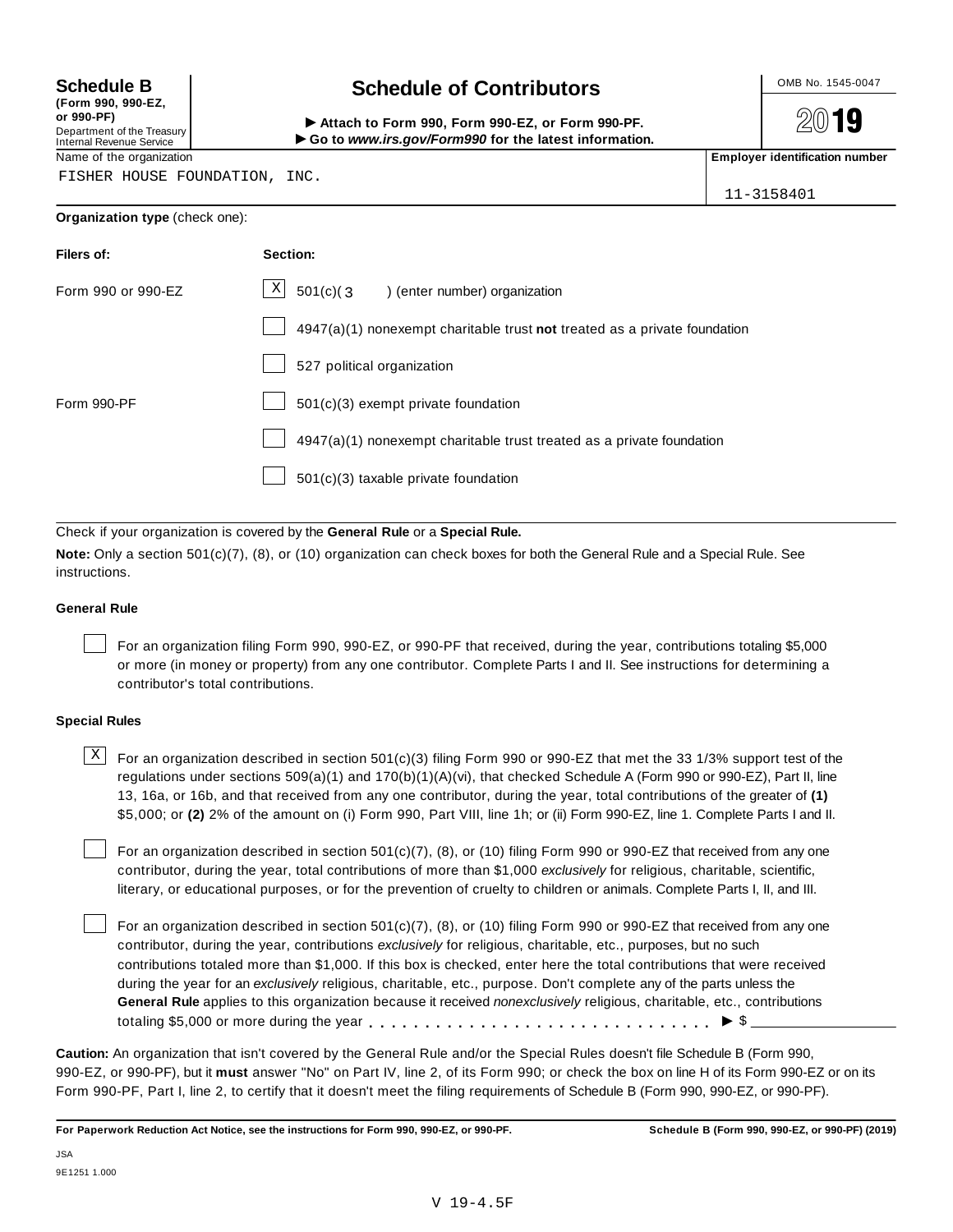| (a) | (b)                        | (c)                        | (d)                                                                                          |
|-----|----------------------------|----------------------------|----------------------------------------------------------------------------------------------|
| No. | Name, address, and ZIP + 4 | <b>Total contributions</b> | Type of contribution                                                                         |
| 1   |                            | 16, 253, 949.<br>\$        | Χ<br>Person<br>Payroll<br><b>Noncash</b><br>(Complete Part II for<br>noncash contributions.) |
| (a) | (b)                        | (c)                        | (d)                                                                                          |
| No. | Name, address, and ZIP + 4 | <b>Total contributions</b> | Type of contribution                                                                         |
| 2   |                            | 2,000,000.<br>\$           | Χ<br>Person<br>Payroll<br><b>Noncash</b><br>(Complete Part II for<br>noncash contributions.) |
| (a) | (b)                        | (c)                        | (d)                                                                                          |
| No. | Name, address, and ZIP + 4 | <b>Total contributions</b> | Type of contribution                                                                         |
| 3   |                            | 2,000,000.<br>\$           | Χ<br>Person<br>Payroll<br><b>Noncash</b><br>(Complete Part II for<br>noncash contributions.) |
| (a) | (b)                        | (c)                        | (d)                                                                                          |
| No. | Name, address, and ZIP + 4 | <b>Total contributions</b> | Type of contribution                                                                         |
|     |                            | \$                         | Person<br>Payroll<br><b>Noncash</b><br>(Complete Part II for<br>noncash contributions.)      |
| (a) | (b)                        | (c)                        | (d)                                                                                          |
| No. | Name, address, and ZIP + 4 | <b>Total contributions</b> | Type of contribution                                                                         |
|     |                            | \$                         | Person<br>Payroll<br>Noncash<br>(Complete Part II for<br>noncash contributions.)             |
| (a) | (b)                        | (c)                        | (d)                                                                                          |
| No. | Name, address, and ZIP + 4 | <b>Total contributions</b> | Type of contribution                                                                         |
|     |                            | \$                         | Person<br>Payroll<br><b>Noncash</b><br>(Complete Part II for<br>noncash contributions.)      |

**Schedule B (Form 990, 990-EZ, or 990-PF) (2019)** JSA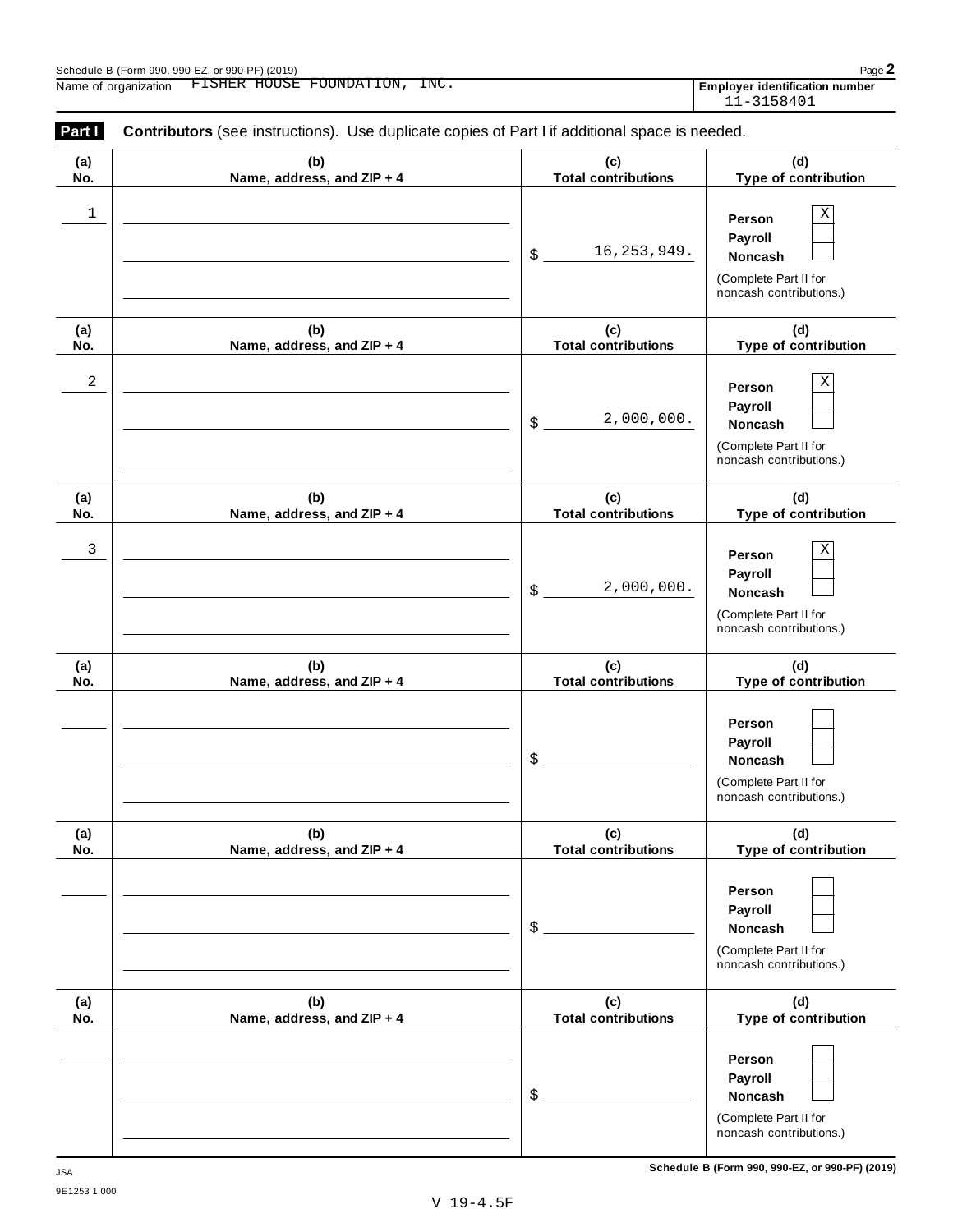| (2019)<br>Schedule<br>or $QQ(1, \mathsf{PF})$<br>. 990-E7<br>Form 990<br>. ວວບ.<br>. 990- |  |   |  | Page |
|-------------------------------------------------------------------------------------------|--|---|--|------|
| $- - - - -$                                                                               |  | . |  |      |

Name of organization FISHER HOUSE FOUNDATION, INC. **Employer identification number** 

11-3158401

| (a) No.                   |                                              | (c)                                             |                      |
|---------------------------|----------------------------------------------|-------------------------------------------------|----------------------|
| from<br>Part I            | (b)<br>Description of noncash property given | FMV (or estimate)<br>(See instructions.)        | (d)<br>Date received |
|                           |                                              | \$.                                             |                      |
|                           |                                              |                                                 |                      |
| (a) No.<br>from<br>Part I | (b)<br>Description of noncash property given | (c)<br>FMV (or estimate)<br>(See instructions.) | (d)<br>Date received |
|                           |                                              |                                                 |                      |
|                           |                                              | \$                                              |                      |
| (a) No.<br>from<br>Part I | (b)<br>Description of noncash property given | (c)<br>FMV (or estimate)<br>(See instructions.) | (d)<br>Date received |
|                           |                                              |                                                 |                      |
|                           |                                              |                                                 |                      |
|                           |                                              | \$                                              |                      |
| (a) No.<br>from<br>Part I | (b)<br>Description of noncash property given | (c)<br>FMV (or estimate)<br>(See instructions.) | (d)<br>Date received |
|                           |                                              |                                                 |                      |
|                           |                                              |                                                 |                      |
|                           |                                              | \$                                              |                      |
| (a) No.<br>from<br>Part I | (b)<br>Description of noncash property given | (c)<br>FMV (or estimate)<br>(See instructions.) | (d)<br>Date received |
|                           |                                              |                                                 |                      |
|                           |                                              |                                                 |                      |
|                           |                                              | \$                                              |                      |
| (a) No.<br>from<br>Part I | (b)<br>Description of noncash property given | (c)<br>FMV (or estimate)<br>(See instructions.) | (d)<br>Date received |
|                           |                                              |                                                 |                      |
|                           |                                              |                                                 |                      |
|                           |                                              | \$                                              |                      |

**Schedule B (Form 990, 990-EZ, or 990-PF) (2019)** JSA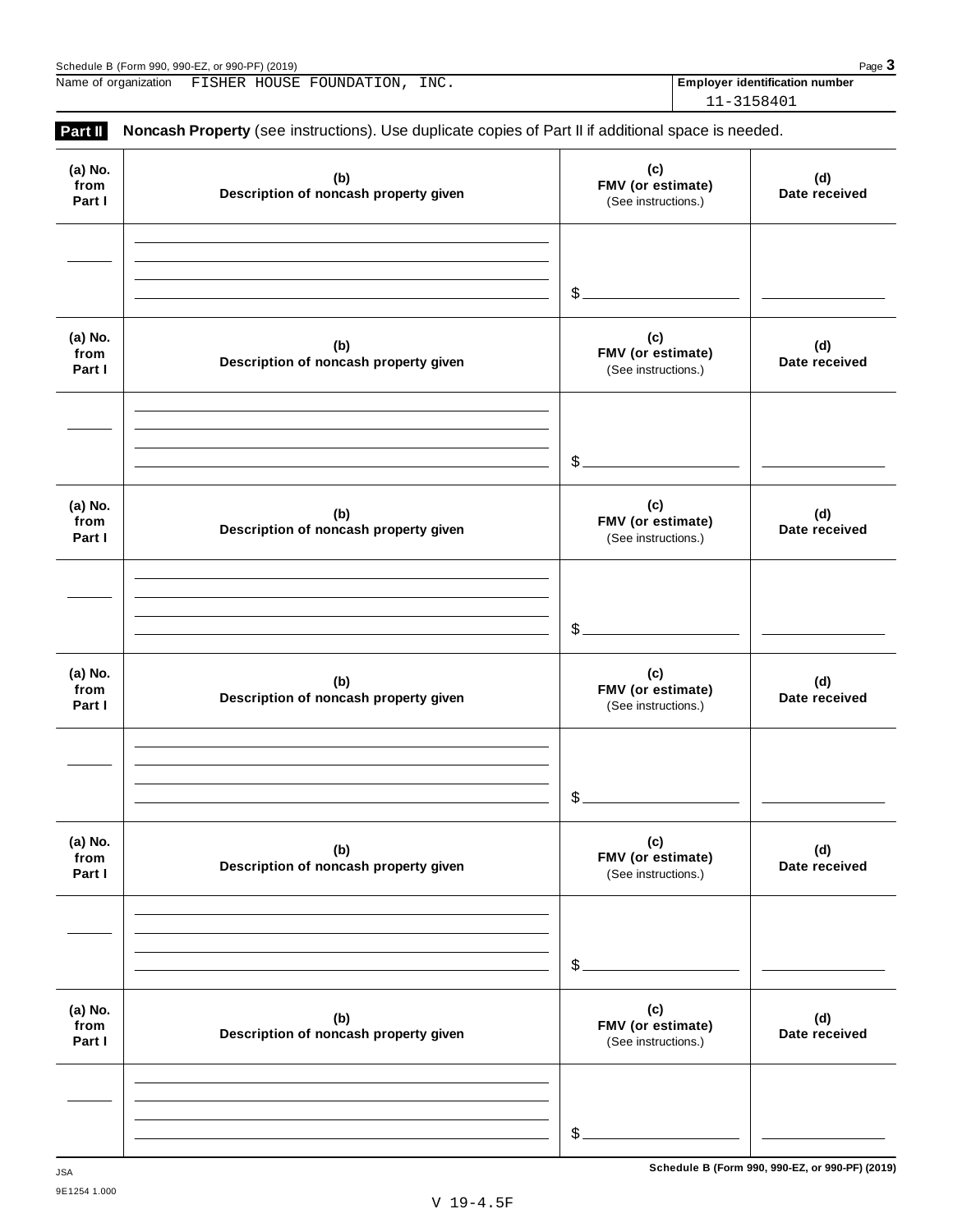|                             | Schedule B (Form 990, 990-EZ, or 990-PF) (2019)                                                                                                                                                                                                                                                                                                                                                                                                                                                                                                            |                      | Page 4                                              |
|-----------------------------|------------------------------------------------------------------------------------------------------------------------------------------------------------------------------------------------------------------------------------------------------------------------------------------------------------------------------------------------------------------------------------------------------------------------------------------------------------------------------------------------------------------------------------------------------------|----------------------|-----------------------------------------------------|
|                             | Name of organization FISHER HOUSE FOUNDATION, INC.                                                                                                                                                                                                                                                                                                                                                                                                                                                                                                         |                      | <b>Employer identification number</b><br>11-3158401 |
| Part III                    | Exclusively religious, charitable, etc., contributions to organizations described in section 501(c)(7), (8), or<br>(10) that total more than \$1,000 for the year from any one contributor. Complete columns (a) through (e) and<br>the following line entry. For organizations completing Part III, enter the total of exclusively religious, charitable, etc.,<br>contributions of \$1,000 or less for the year. (Enter this information once. See instructions.) $\triangleright$ \$<br>Use duplicate copies of Part III if additional space is needed. |                      |                                                     |
| $(a)$ No.<br>from<br>Part I | (b) Purpose of gift                                                                                                                                                                                                                                                                                                                                                                                                                                                                                                                                        | (c) Use of gift      | (d) Description of how gift is held                 |
|                             |                                                                                                                                                                                                                                                                                                                                                                                                                                                                                                                                                            |                      |                                                     |
|                             | Transferee's name, address, and ZIP + 4                                                                                                                                                                                                                                                                                                                                                                                                                                                                                                                    | (e) Transfer of gift | Relationship of transferor to transferee            |
|                             |                                                                                                                                                                                                                                                                                                                                                                                                                                                                                                                                                            |                      |                                                     |
| (a) No.<br>from<br>Part I   | (b) Purpose of gift                                                                                                                                                                                                                                                                                                                                                                                                                                                                                                                                        | (c) Use of gift      | (d) Description of how gift is held                 |
|                             |                                                                                                                                                                                                                                                                                                                                                                                                                                                                                                                                                            | (e) Transfer of gift |                                                     |
|                             | Transferee's name, address, and ZIP + 4                                                                                                                                                                                                                                                                                                                                                                                                                                                                                                                    |                      | Relationship of transferor to transferee            |
| (a) No.<br>from<br>Part I   | (b) Purpose of gift                                                                                                                                                                                                                                                                                                                                                                                                                                                                                                                                        | (c) Use of gift      | (d) Description of how gift is held                 |
|                             |                                                                                                                                                                                                                                                                                                                                                                                                                                                                                                                                                            | (e) Transfer of gift |                                                     |
|                             | Transferee's name, address, and ZIP + 4                                                                                                                                                                                                                                                                                                                                                                                                                                                                                                                    |                      | Relationship of transferor to transferee            |
| $(a)$ No.<br>from<br>Part I | (b) Purpose of gift                                                                                                                                                                                                                                                                                                                                                                                                                                                                                                                                        | (c) Use of gift      | (d) Description of how gift is held                 |
|                             |                                                                                                                                                                                                                                                                                                                                                                                                                                                                                                                                                            | (e) Transfer of gift |                                                     |
|                             | Transferee's name, address, and ZIP + 4                                                                                                                                                                                                                                                                                                                                                                                                                                                                                                                    |                      | Relationship of transferor to transferee            |
|                             |                                                                                                                                                                                                                                                                                                                                                                                                                                                                                                                                                            |                      |                                                     |

**Schedule B (Form 990, 990-EZ, or 990-PF) (2019)** JSA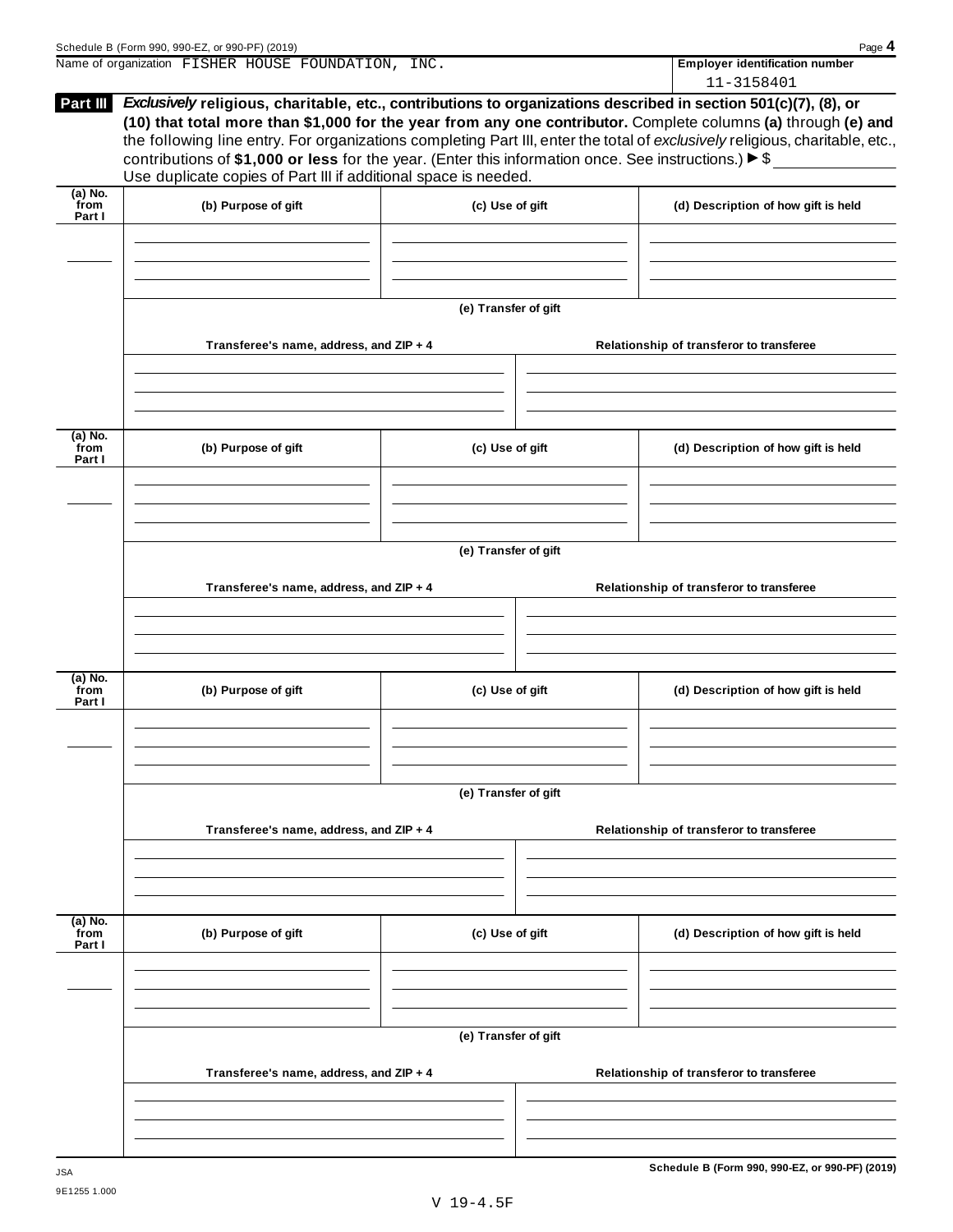|            | <b>SCHEDULE D</b> |
|------------|-------------------|
| (Form 990) |                   |

# CHEDULE D<br>
Supplemental Financial Statements<br>
Complete if the organization answered "Yes" on Form 990,<br>
Part IV, line 6, 7, 8, 9, 10, 11a, 11b, 11c, 11d, 11e, 11f, 12a, or 12b.<br>
Attach to Form 990.<br>
Deen to Public

|              |                                     |                                                                            | Part IV, line 6, 7, 8, 9, 10, 11a, 11b, 11c, 11d, 11e, 11f, 12a, or 12b.                                                                  | ZW IJ                                                                                                                                                                                                                                                                  |
|--------------|-------------------------------------|----------------------------------------------------------------------------|-------------------------------------------------------------------------------------------------------------------------------------------|------------------------------------------------------------------------------------------------------------------------------------------------------------------------------------------------------------------------------------------------------------------------|
|              | Department of the Treasury          |                                                                            | Attach to Form 990.                                                                                                                       | <b>Open to Public</b>                                                                                                                                                                                                                                                  |
|              | <b>Internal Revenue Service</b>     |                                                                            | Go to www.irs.gov/Form990 for instructions and the latest information.                                                                    | <b>Inspection</b>                                                                                                                                                                                                                                                      |
|              | Name of the organization            |                                                                            |                                                                                                                                           | <b>Employer identification number</b>                                                                                                                                                                                                                                  |
|              |                                     | FISHER HOUSE FOUNDATION, INC.                                              |                                                                                                                                           | 11-3158401                                                                                                                                                                                                                                                             |
| Part I       |                                     |                                                                            | Organizations Maintaining Donor Advised Funds or Other Similar Funds or Accounts.                                                         |                                                                                                                                                                                                                                                                        |
|              |                                     |                                                                            | Complete if the organization answered "Yes" on Form 990, Part IV, line 6.                                                                 |                                                                                                                                                                                                                                                                        |
|              |                                     |                                                                            | (a) Donor advised funds                                                                                                                   | (b) Funds and other accounts                                                                                                                                                                                                                                           |
| 1            |                                     | Total number at end of year example.                                       |                                                                                                                                           |                                                                                                                                                                                                                                                                        |
| $\mathbf{2}$ |                                     | Aggregate value of contributions to (during year)                          |                                                                                                                                           |                                                                                                                                                                                                                                                                        |
| 3            |                                     | Aggregate value of grants from (during year)                               |                                                                                                                                           |                                                                                                                                                                                                                                                                        |
| 4            |                                     | Aggregate value at end of year                                             |                                                                                                                                           |                                                                                                                                                                                                                                                                        |
| 5            |                                     |                                                                            | Did the organization inform all donors and donor advisors in writing that the assets held in donor advised                                |                                                                                                                                                                                                                                                                        |
|              |                                     |                                                                            | funds are the organization's property, subject to the organization's exclusive legal control?                                             | <b>Yes</b><br>No                                                                                                                                                                                                                                                       |
| 6            |                                     |                                                                            | Did the organization inform all grantees, donors, and donor advisors in writing that grant funds can be used                              |                                                                                                                                                                                                                                                                        |
|              |                                     |                                                                            | only for charitable purposes and not for the benefit of the donor or donor advisor, or for any other purpose                              |                                                                                                                                                                                                                                                                        |
|              |                                     |                                                                            |                                                                                                                                           | <b>Yes</b><br>No                                                                                                                                                                                                                                                       |
| Part II      |                                     | <b>Conservation Easements.</b>                                             |                                                                                                                                           |                                                                                                                                                                                                                                                                        |
|              |                                     |                                                                            | Complete if the organization answered "Yes" on Form 990, Part IV, line 7.                                                                 |                                                                                                                                                                                                                                                                        |
| 1            |                                     |                                                                            | Purpose(s) of conservation easements held by the organization (check all that apply).                                                     |                                                                                                                                                                                                                                                                        |
|              |                                     | Preservation of land for public use (for example, recreation or education) |                                                                                                                                           | Preservation of a historically important land area                                                                                                                                                                                                                     |
|              |                                     | Protection of natural habitat                                              |                                                                                                                                           | Preservation of a certified historic structure                                                                                                                                                                                                                         |
|              |                                     | Preservation of open space                                                 |                                                                                                                                           |                                                                                                                                                                                                                                                                        |
| $\mathbf{2}$ |                                     |                                                                            | Complete lines 2a through 2d if the organization held a qualified conservation contribution in the form of a conservation                 |                                                                                                                                                                                                                                                                        |
|              |                                     | easement on the last day of the tax year.                                  |                                                                                                                                           | Held at the End of the Tax Year                                                                                                                                                                                                                                        |
| a            |                                     |                                                                            |                                                                                                                                           | 2a                                                                                                                                                                                                                                                                     |
| b            |                                     |                                                                            | Total acreage restricted by conservation easements                                                                                        | 2b                                                                                                                                                                                                                                                                     |
| c            |                                     |                                                                            | Number of conservation easements on a certified historic structure included in (a)                                                        | 2c                                                                                                                                                                                                                                                                     |
| d            |                                     |                                                                            | Number of conservation easements included in (c) acquired after 7/25/06, and not on a                                                     |                                                                                                                                                                                                                                                                        |
|              |                                     |                                                                            | historic structure listed in the National Register                                                                                        | 2d                                                                                                                                                                                                                                                                     |
| 3            |                                     |                                                                            |                                                                                                                                           | Number of conservation easements modified, transferred, released, extinguished, or terminated by the organization during the                                                                                                                                           |
|              | tax year $\blacktriangleright$ ____ |                                                                            |                                                                                                                                           |                                                                                                                                                                                                                                                                        |
| 4            |                                     |                                                                            | Number of states where property subject to conservation easement is located ▶ _____                                                       |                                                                                                                                                                                                                                                                        |
| 5            |                                     |                                                                            | Does the organization have a written policy regarding the periodic monitoring, inspection, handling of                                    |                                                                                                                                                                                                                                                                        |
|              |                                     |                                                                            |                                                                                                                                           | <b>Yes</b><br>No                                                                                                                                                                                                                                                       |
| 6            |                                     |                                                                            | Staff and volunteer hours devoted to monitoring, inspecting, handling of violations, and enforcing conservation easements during the year |                                                                                                                                                                                                                                                                        |
|              |                                     |                                                                            |                                                                                                                                           |                                                                                                                                                                                                                                                                        |
| 7            |                                     |                                                                            | Amount of expenses incurred in monitoring, inspecting, handling of violations, and enforcing conservation easements during the year       |                                                                                                                                                                                                                                                                        |
|              | $\triangleright$ \$                 |                                                                            |                                                                                                                                           |                                                                                                                                                                                                                                                                        |
| 8            |                                     |                                                                            | Does each conservation easement reported on line 2(d) above satisfy the requirements of section 170(h)(4)(B)(i)                           |                                                                                                                                                                                                                                                                        |
|              |                                     |                                                                            |                                                                                                                                           | <b>Yes</b><br><b>No</b>                                                                                                                                                                                                                                                |
| 9            |                                     |                                                                            | In Part XIII, describe how the organization reports conservation easements in its revenue and expense statement and                       |                                                                                                                                                                                                                                                                        |
|              |                                     |                                                                            | balance sheet, and include, if applicable, the text of the footnote to the organization's financial statements that describes the         |                                                                                                                                                                                                                                                                        |
|              |                                     | organization's accounting for conservation easements.                      |                                                                                                                                           |                                                                                                                                                                                                                                                                        |
|              | Part III                            |                                                                            | Organizations Maintaining Collections of Art, Historical Treasures, or Other Similar Assets.                                              |                                                                                                                                                                                                                                                                        |
|              |                                     |                                                                            | Complete if the organization answered "Yes" on Form 990, Part IV, line 8.                                                                 |                                                                                                                                                                                                                                                                        |
| 1a           |                                     |                                                                            | service, provide in Part XIII the text of the footnote to its financial statements that describes these items.                            | If the organization elected, as permitted under FASB ASC 958, not to report in its revenue statement and balance sheet works<br>of art, historical treasures, or other similar assets held for public exhibition, education, or research in furtherance of public      |
| b            |                                     | provide the following amounts relating to these items:                     |                                                                                                                                           | If the organization elected, as permitted under FASB ASC 958, to report in its revenue statement and balance sheet works of<br>art, historical treasures, or other similar assets held for public exhibition, education, or research in furtherance of public service, |
|              |                                     |                                                                            |                                                                                                                                           |                                                                                                                                                                                                                                                                        |
|              |                                     |                                                                            |                                                                                                                                           | $\triangleright$ \$                                                                                                                                                                                                                                                    |
| 2            |                                     |                                                                            |                                                                                                                                           | If the organization received or held works of art, historical treasures, or other similar assets for financial gain, provide the                                                                                                                                       |
|              |                                     |                                                                            | following amounts required to be reported under FASB ASC 958 relating to these items:                                                     |                                                                                                                                                                                                                                                                        |
| a            |                                     | $\mathbf{A}$ is a book of the Figure 000 $\mathbf{D}$ and $\mathbf{V}$     |                                                                                                                                           |                                                                                                                                                                                                                                                                        |

Assets included in Form 990, Part X **<sup>b</sup>** m m m m m m m m m m m m m m m m m m m m m m m m m m m m m m m m m m m m m m I \$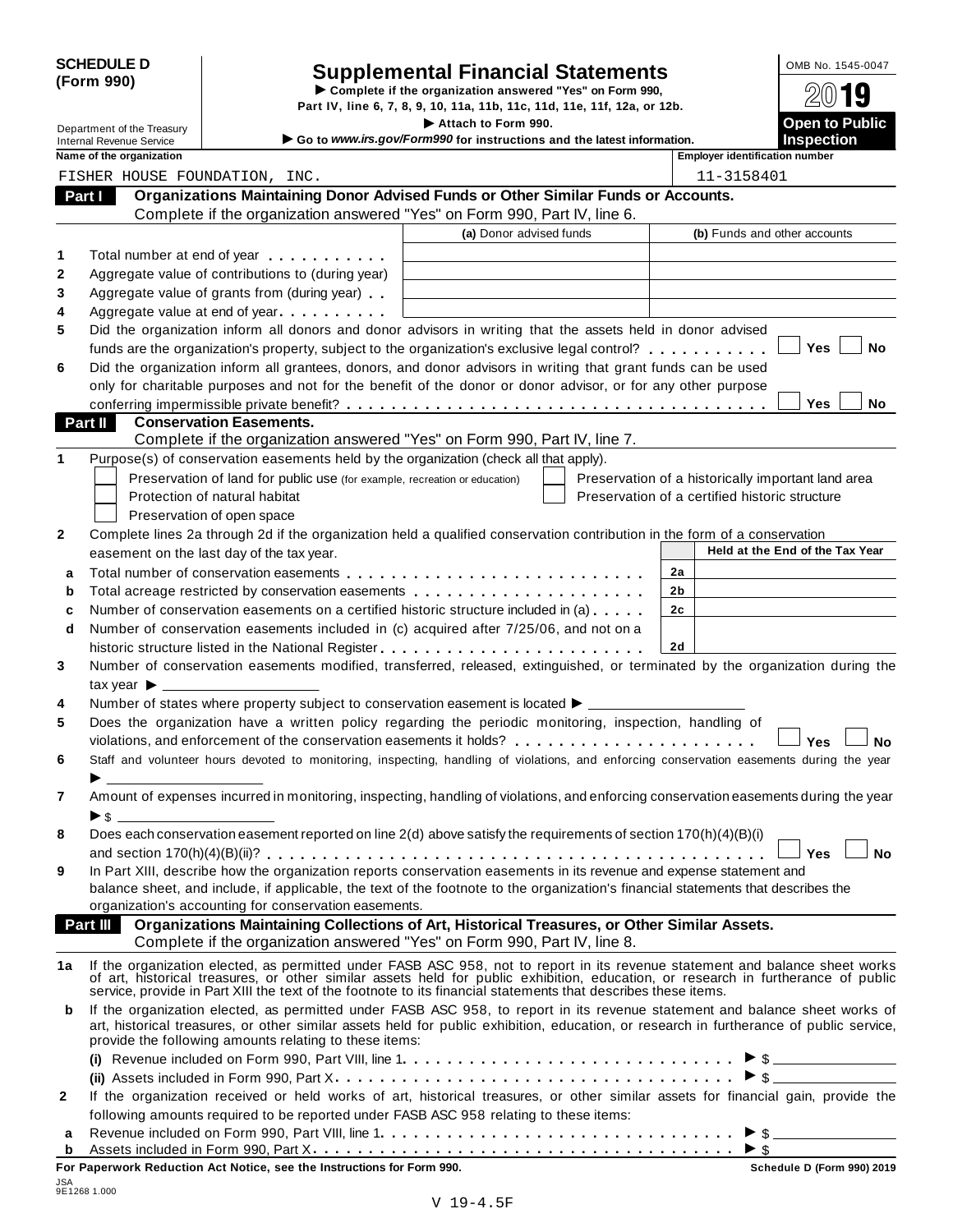FISHER HOUSE FOUNDATION, INC.  $11-3158401$ 

|    | Schedule D (Form 990) 2019                                                                                                                                                  |                                         |                |                                    |                                 |                       | Page 2              |
|----|-----------------------------------------------------------------------------------------------------------------------------------------------------------------------------|-----------------------------------------|----------------|------------------------------------|---------------------------------|-----------------------|---------------------|
|    | Organizations Maintaining Collections of Art, Historical Treasures, or Other Similar Assets (continued)<br>Part III                                                         |                                         |                |                                    |                                 |                       |                     |
| 3  | Using the organization's acquisition, accession, and other records, check any of the following that make significant use of its<br>collection items (check all that apply): |                                         |                |                                    |                                 |                       |                     |
| a  | Public exhibition                                                                                                                                                           |                                         | d              | Loan or exchange program           |                                 |                       |                     |
| b  | Scholarly research                                                                                                                                                          |                                         | Other<br>е     |                                    |                                 |                       |                     |
| c  | Preservation for future generations                                                                                                                                         |                                         |                |                                    |                                 |                       |                     |
| 4  | Provide a description of the organization's collections and explain how they further the organization's exempt purpose in Part<br>XIII.                                     |                                         |                |                                    |                                 |                       |                     |
| 5  | During the year, did the organization solicit or receive donations of art, historical treasures, or other similar                                                           |                                         |                |                                    |                                 |                       |                     |
|    | assets to be sold to raise funds rather than to be maintained as part of the organization's collection?                                                                     |                                         |                |                                    |                                 |                       | Yes<br>No           |
|    | <b>Escrow and Custodial Arrangements.</b><br><b>Part IV</b><br>Complete if the organization answered "Yes" on Form 990, Part IV, line 9, or reported an amount on Form      |                                         |                |                                    |                                 |                       |                     |
|    | 990, Part X, line 21.                                                                                                                                                       |                                         |                |                                    |                                 |                       |                     |
|    | 1a Is the organization an agent, trustee, custodian or other intermediary for contributions or other assets not                                                             |                                         |                |                                    |                                 |                       |                     |
|    |                                                                                                                                                                             |                                         |                |                                    |                                 |                       | Yes<br>No           |
|    | b If "Yes," explain the arrangement in Part XIII and complete the following table:                                                                                          |                                         |                |                                    |                                 |                       |                     |
|    |                                                                                                                                                                             |                                         |                |                                    |                                 | Amount                |                     |
| c  | Beginning balance enterpreteration of the contract of the contract of the contract of the contract of the contr                                                             |                                         |                | 1c                                 |                                 |                       |                     |
|    |                                                                                                                                                                             |                                         |                | 1d                                 |                                 |                       |                     |
| е  |                                                                                                                                                                             |                                         |                | 1e                                 |                                 |                       |                     |
| f  | Ending balance $\ldots$ , $\ldots$ , $\ldots$ , $\ldots$ , $\ldots$ , $\ldots$ , $\ldots$ , $\ldots$ , $\ldots$ , $\ldots$ , $\ldots$                                       |                                         |                | 1f                                 |                                 |                       |                     |
| 2a | Did the organization include an amount on Form 990, Part X, line 21, for escrow or custodial account liability?                                                             |                                         |                |                                    |                                 |                       | <b>Yes</b><br>No    |
|    | <b>b</b> If "Yes," explain the arrangement in Part XIII. Check here if the explanation has been provided on Part XIII                                                       |                                         |                |                                    |                                 |                       |                     |
|    | <b>Endowment Funds.</b><br>Part V                                                                                                                                           |                                         |                |                                    |                                 |                       |                     |
|    | Complete if the organization answered "Yes" on Form 990, Part IV, line 10.                                                                                                  |                                         |                |                                    |                                 |                       |                     |
|    |                                                                                                                                                                             | (a) Current year                        | (b) Prior year | (c) Two years back                 | (d) Three years back            |                       | (e) Four years back |
| 1a | Beginning of year balance                                                                                                                                                   | 715,774.                                | 715,774.       | 715,774.                           |                                 | 701,340.              | 813,703.            |
| b  | Contributions                                                                                                                                                               |                                         |                |                                    |                                 |                       |                     |
| c  | Net investment earnings, gains,                                                                                                                                             |                                         |                |                                    |                                 |                       |                     |
|    | and losses                                                                                                                                                                  | 11,555.                                 | 11,105.        |                                    | 4,475.                          | 25, 212.              | $-26,828.$          |
| d  | Grants or scholarships <b>State of State State</b>                                                                                                                          |                                         | 11,105.        |                                    |                                 |                       | 17,043.             |
| е  | Other expenditures for facilities                                                                                                                                           |                                         |                |                                    |                                 |                       |                     |
|    | and programs                                                                                                                                                                |                                         |                |                                    |                                 | 5,836.                | 63,552.             |
| Ť. | Administrative expenses                                                                                                                                                     |                                         |                |                                    | 4,475.                          | $\overline{4}$ , 942. | 4,940.              |
| g  | End of year balance                                                                                                                                                         | 727, 329.                               | 715,774.       | 715,774.                           |                                 | 715,774.              | 701,340.            |
| 2  | Provide the estimated percentage of the current year end balance (line 1g, column (a)) held as:                                                                             |                                         |                |                                    |                                 |                       |                     |
| a  | Board designated or quasi-endowment >                                                                                                                                       |                                         | $\%$           |                                    |                                 |                       |                     |
| b  | Permanent endowment ▶ 100.0000 %                                                                                                                                            |                                         |                |                                    |                                 |                       |                     |
| c  | Term endowment ▶                                                                                                                                                            | $\frac{0}{0}$                           |                |                                    |                                 |                       |                     |
|    | The percentages on lines 2a, 2b, and 2c should equal 100%.                                                                                                                  |                                         |                |                                    |                                 |                       |                     |
|    | 3a Are there endowment funds not in the possession of the organization that are held and administered for the                                                               |                                         |                |                                    |                                 |                       |                     |
|    | organization by:                                                                                                                                                            |                                         |                |                                    |                                 |                       | Yes<br>No           |
|    |                                                                                                                                                                             |                                         |                |                                    |                                 |                       | X<br>3a(i)          |
|    |                                                                                                                                                                             |                                         |                |                                    |                                 |                       | Χ<br> 3a(i)         |
|    | If "Yes" on line 3a(ii), are the related organizations listed as required on Schedule R?                                                                                    |                                         |                |                                    |                                 |                       | 3 <sub>b</sub>      |
| 4  | Describe in Part XIII the intended uses of the organization's endowment funds.                                                                                              |                                         |                |                                    |                                 |                       |                     |
|    | Land, Buildings, and Equipment.<br><b>Part VI</b><br>Complete if the organization answered "Yes" on Form 990, Part IV, line 11a. See Form 990, Part X, line 10.             |                                         |                |                                    |                                 |                       |                     |
|    | Description of property                                                                                                                                                     | (a) Cost or other basis<br>(investment) |                | (b) Cost or other basis<br>(other) | (c) Accumulated<br>depreciation |                       | (d) Book value      |
| 1a |                                                                                                                                                                             |                                         |                |                                    |                                 |                       |                     |
| b  |                                                                                                                                                                             |                                         |                |                                    |                                 |                       |                     |
| c  | Leasehold improvements experiences                                                                                                                                          |                                         |                | 37,618.                            | 30,780                          |                       | 6,838.              |
| d  | Equipment                                                                                                                                                                   |                                         |                | 31,911.                            | 24,150                          |                       | 7,761.              |
|    |                                                                                                                                                                             |                                         |                | 179,504.                           | 65,852                          |                       | 113,652.            |
|    |                                                                                                                                                                             |                                         |                |                                    |                                 |                       |                     |
| е  | Total. Add lines 1a through 1e. (Column (d) must equal Form 990, Part X, column (B), line 10c.)                                                                             |                                         |                |                                    | ▶<br>and a state                |                       | 128, 251.           |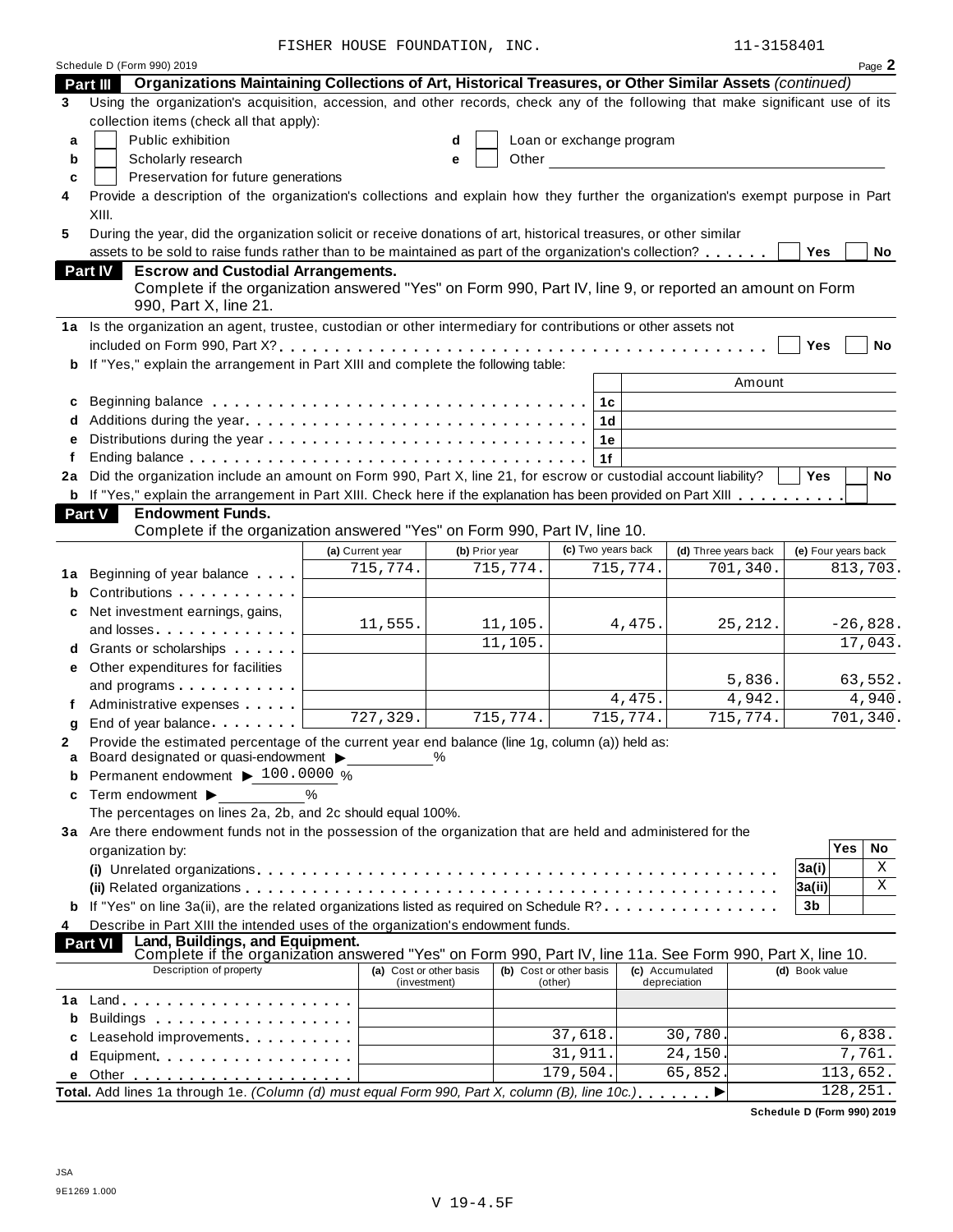| Schedule D (Form 990) 2019 |  |  |
|----------------------------|--|--|

| Part VII         | Schedule D (Form 990) 2019<br><b>Investments - Other Securities.</b>                                                 |                              |                                                              | Page 3         |
|------------------|----------------------------------------------------------------------------------------------------------------------|------------------------------|--------------------------------------------------------------|----------------|
|                  | Complete if the organization answered "Yes" on Form 990, Part IV, line 11b. See Form 990, Part X, line 12.           |                              |                                                              |                |
|                  | (a) Description of security or category<br>(including name of security)                                              | (b) Book value               | (c) Method of valuation:<br>Cost or end-of-year market value |                |
|                  | (1) Financial derivatives <b>All Accords</b> Financial derivatives                                                   |                              |                                                              |                |
|                  | (2) Closely held equity interests                                                                                    |                              |                                                              |                |
| $(3)$ Other      |                                                                                                                      |                              |                                                              |                |
| (A)              |                                                                                                                      |                              |                                                              |                |
| (B)              |                                                                                                                      |                              |                                                              |                |
| (C)              |                                                                                                                      |                              |                                                              |                |
| (D)              |                                                                                                                      |                              |                                                              |                |
| (E)              |                                                                                                                      |                              |                                                              |                |
| (F)              |                                                                                                                      |                              |                                                              |                |
| (G)              |                                                                                                                      |                              |                                                              |                |
| (H)              |                                                                                                                      |                              |                                                              |                |
|                  | Total. (Column (b) must equal Form 990, Part X, col. (B) line 12.) $\blacktriangleright$                             |                              |                                                              |                |
| <b>Part VIII</b> | <b>Investments - Program Related.</b>                                                                                |                              |                                                              |                |
|                  | Complete if the organization answered "Yes" on Form 990, Part IV, line 11c. See Form 990, Part X, line 13.           |                              |                                                              |                |
|                  | (a) Description of investment                                                                                        | (b) Book value               | (c) Method of valuation:<br>Cost or end-of-year market value |                |
| (1)              |                                                                                                                      |                              |                                                              |                |
| (2)              |                                                                                                                      |                              |                                                              |                |
| (3)              |                                                                                                                      |                              |                                                              |                |
| (4)              |                                                                                                                      |                              |                                                              |                |
| (5)              |                                                                                                                      |                              |                                                              |                |
| (6)              |                                                                                                                      |                              |                                                              |                |
| (7)              |                                                                                                                      |                              |                                                              |                |
| (8)              |                                                                                                                      |                              |                                                              |                |
| (9)              |                                                                                                                      |                              |                                                              |                |
|                  | Total. (Column (b) must equal Form 990, Part X, col. (B) line $13$ .)                                                |                              |                                                              |                |
| Part IX          | Other Assets.                                                                                                        |                              |                                                              |                |
|                  | Complete if the organization answered "Yes" on Form 990, Part IV, line 11d. See Form 990, Part X, line 15.           |                              |                                                              |                |
|                  |                                                                                                                      | (a) Description              |                                                              | (b) Book value |
| (1)              | CONSTRUCTION IN PROGRESS                                                                                             |                              |                                                              | 30, 324, 174.  |
| (2)              | RESTRICTED USE                                                                                                       |                              |                                                              | 9,088,429.     |
|                  | (3) RESTRICTED INVESTMENT                                                                                            |                              |                                                              | 750,000.       |
| (4)              | SPLIT-INTEREST AGREEMENT REC                                                                                         |                              |                                                              | 310,480.       |
| (5)              |                                                                                                                      |                              |                                                              |                |
| (6)              |                                                                                                                      |                              |                                                              |                |
| (7)              |                                                                                                                      |                              |                                                              |                |
| (8)              |                                                                                                                      |                              |                                                              |                |
| (9)              |                                                                                                                      |                              |                                                              |                |
|                  |                                                                                                                      |                              |                                                              | 40, 473, 083.  |
| Part X           | <b>Other Liabilities.</b>                                                                                            |                              |                                                              |                |
|                  | Complete if the organization answered "Yes" on Form 990, Part IV, line 11e or 11f. See Form 990, Part X,<br>line 25. |                              |                                                              |                |
| 1.               |                                                                                                                      | (a) Description of liability |                                                              | (b) Book value |
| (1)              | Federal income taxes                                                                                                 |                              |                                                              |                |
| (2)              | RETAINAGE PAYABLE                                                                                                    |                              |                                                              | 1,921,696.     |
| (3)              | DEFERRED RENT                                                                                                        |                              |                                                              | 198,805.       |
| (4)              |                                                                                                                      |                              |                                                              |                |
| (5)              |                                                                                                                      |                              |                                                              |                |
| (6)              |                                                                                                                      |                              |                                                              |                |
| (7)              |                                                                                                                      |                              |                                                              |                |
| (8)              |                                                                                                                      |                              |                                                              |                |
| (9)              |                                                                                                                      |                              |                                                              |                |
|                  |                                                                                                                      |                              |                                                              |                |
|                  |                                                                                                                      |                              |                                                              | 2,120,501.     |

**2.** Liability for uncertain tax positions. In Part XIII, provide the text of the footnote to the organization's financial statements that reports the organization's liability for uncertain tax positions under FASB ASC 740. Check here if the text of the footnote has been provided in Part XIII<br>
9E1270 1.000 **Schedule D (Form** 

X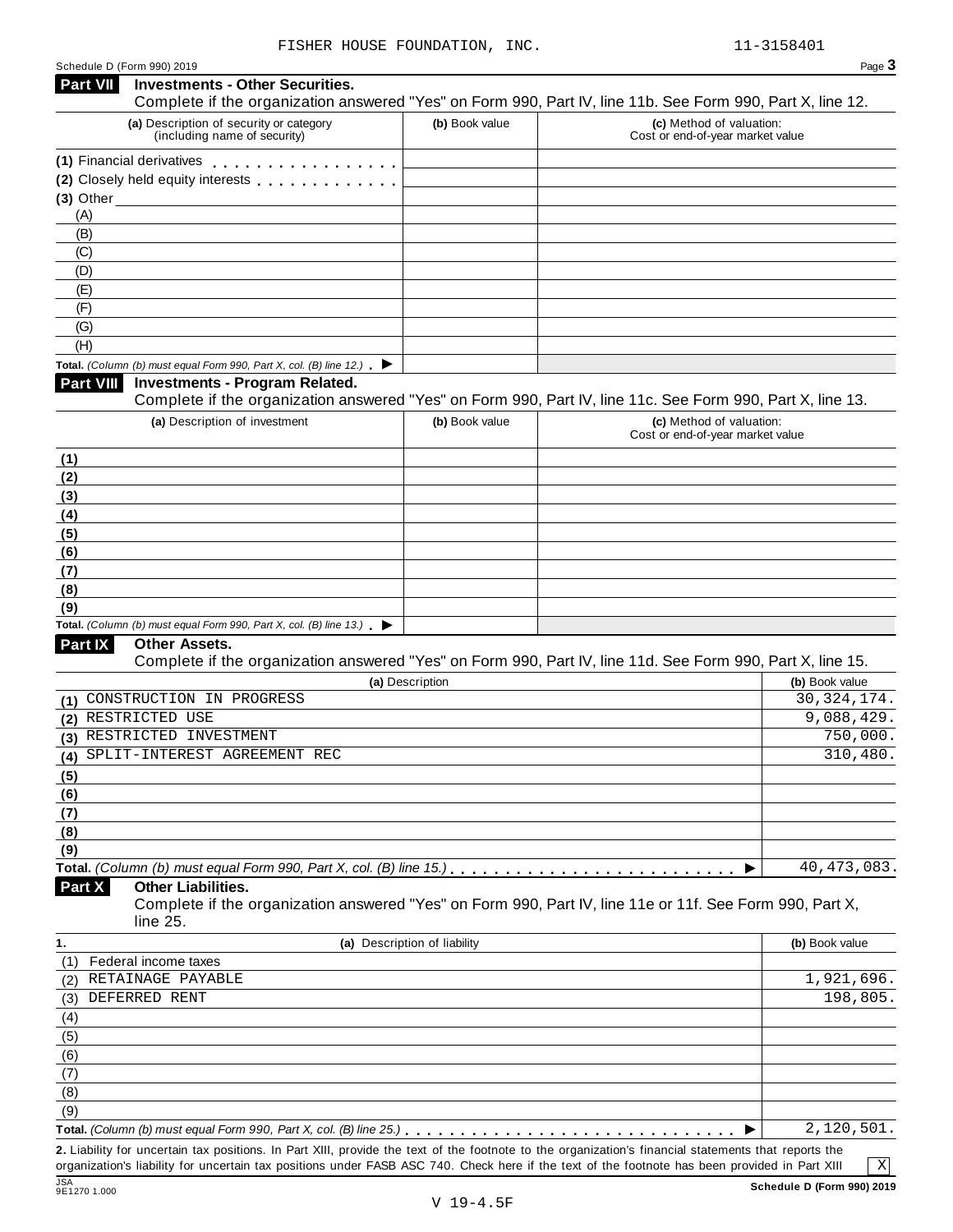|                | Schedule D (Form 990) 2019                                                                                                                                         |                      | Page 4                      |
|----------------|--------------------------------------------------------------------------------------------------------------------------------------------------------------------|----------------------|-----------------------------|
| <b>Part XI</b> | Reconciliation of Revenue per Audited Financial Statements With Revenue per Return.<br>Complete if the organization answered "Yes" on Form 990, Part IV, line 12a. |                      |                             |
| 1              | Total revenue, gains, and other support per audited financial statements                                                                                           | $\blacktriangleleft$ | 64, 125, 814.               |
| $\mathbf{2}$   | Amounts included on line 1 but not on Form 990, Part VIII, line 12:                                                                                                |                      |                             |
| a              | $-450.$<br>2a                                                                                                                                                      |                      |                             |
| b              | 4,847,000.<br>2 <sub>b</sub>                                                                                                                                       |                      |                             |
| c              |                                                                                                                                                                    |                      |                             |
| d              |                                                                                                                                                                    |                      |                             |
| e              |                                                                                                                                                                    | 2e                   | 4,846,550.                  |
| 3              |                                                                                                                                                                    | 3                    | $\overline{59}$ , 279, 264. |
| 4              | Amounts included on Form 990, Part VIII, line 12, but not on line 1:                                                                                               |                      |                             |
| a              | Investment expenses not included on Form 990, Part VIII, line 7b $\boxed{4a}$                                                                                      |                      |                             |
| b              | $-184,893.$<br>4b                                                                                                                                                  |                      |                             |
| C.             |                                                                                                                                                                    | 4c                   | $-184,893.$                 |
| 5.             | Total revenue. Add lines 3 and 4c. (This must equal Form 990, Part I, line 12.)                                                                                    | 5                    | 59,094,371.                 |
| Part XII       | Reconciliation of Expenses per Audited Financial Statements With Expenses per Return.                                                                              |                      |                             |
|                | Complete if the organization answered "Yes" on Form 990, Part IV, line 12a.                                                                                        |                      |                             |
| 1              |                                                                                                                                                                    | $\mathbf{1}$         | 86,190,052.                 |
| $\mathbf{2}$   | Amounts included on line 1 but not on Form 990, Part IX, line 25:                                                                                                  |                      |                             |
| a              | 4,847,000.<br>2a                                                                                                                                                   |                      |                             |
| b              | 2 <sub>b</sub>                                                                                                                                                     |                      |                             |
| c              | 2c                                                                                                                                                                 |                      |                             |
| d              | 130,868.                                                                                                                                                           |                      |                             |
| е              |                                                                                                                                                                    | 2e                   | 4,977,868.                  |
| 3              |                                                                                                                                                                    | 3                    | 81, 212, 184.               |
| 4              | Amounts included on Form 990, Part IX, line 25, but not on line 1:                                                                                                 |                      |                             |
| a              | 4а<br>Investment expenses not included on Form 990, Part VIII, line 7b                                                                                             |                      |                             |
| b              |                                                                                                                                                                    |                      |                             |
| c              |                                                                                                                                                                    | 4c                   |                             |
| 5.             | Total expenses. Add lines 3 and 4c. (This must equal Form 990, Part I, line 18.).                                                                                  | 5                    | 81, 212, 184.               |
|                | <b>Part XIII</b> Supplemental Information.                                                                                                                         |                      |                             |
|                | Provide the descriptions required for Part II, lines 3, 5, and 9; Part III, lines 1a and 4; Part IV, lines 1b and 2b; Part V, line 4; Part X, line                 |                      |                             |
|                | 2; Part XI, lines 2d and 4b; and Part XII, lines 2d and 4b. Also complete this part to provide any additional information.                                         |                      |                             |

SEE PAGE 5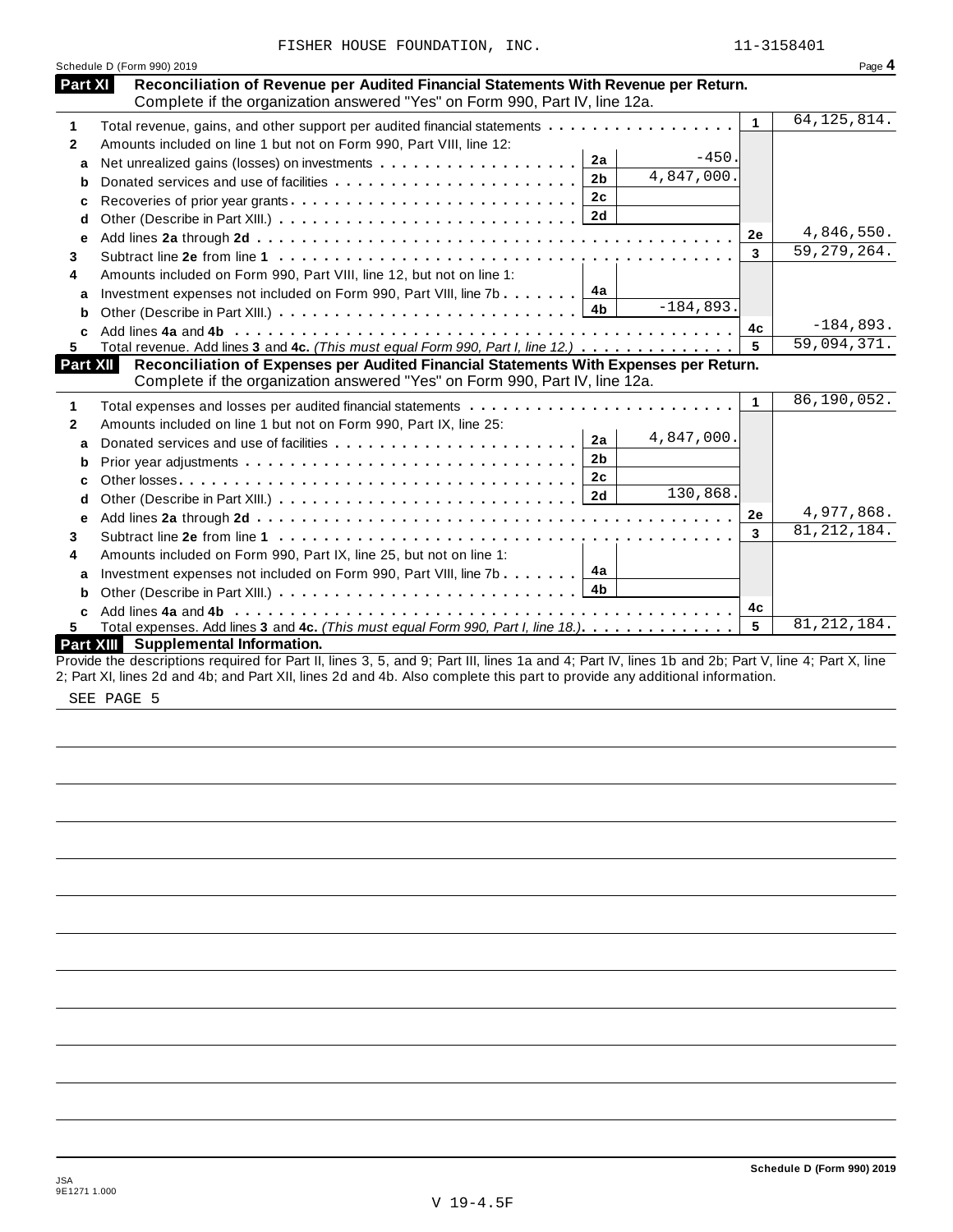PART X, LINE 2:

IN ACCORDANCE WITH AUTHORITATIVE GUIDANCE ISSUED BY THE FINANCIAL ACCOUNTING STANDARDS BOARD (FASB), THE FOUNDATION RECOGNIZES TAX LIABILITIES WHEN, DESPITE THE MANAGEMENT'S BELIEF THAT THE RETURN POSITIONS ARE SUPPORTABLE, THE FOUNDATION BELIEVES THAT CERTAIN POSITIONS MAY NOT BE FULLY SUSTAINED UPON REVIEW BY TAX AUTHORITIES. BENEFITS FROM TAX POSITIONS ARE MEASURED AT THE LARGEST AMOUNT OF BENEFIT THAT IS GREATER THAN 50% LIKELY OF BEING REALIZED UPON SETTLEMENT. TO THE EXTENT THAT THE FINAL TAX OUTCOME OF THESE MATTERS IS DIFFERENT THAN THE AMOUNTS RECORDED, SUCH DIFFERENCES IMPACT INCOME TAX EXPENSE IN THE PERIOD IN WHICH SUCH DETERMINATION IS MADE. INTEREST AND PENALTIES, IF ANY, RELATED TO ACCRUED LIABILITIES FOR POTENTIAL TAX ASSESSMENTS ARE INCLUDED IN INCOME TAX EXPENSE. WITH FEW EXCEPTIONS, THE FOUNDATION IS NO LONGER SUBJECT TO INCOME TAX EXAMINATIONS BY THE U.S. FEDERAL, STATE, OR LOCAL TAX AUTHORITIES FOR YEARS ENDED DECEMBER 31, 2015 AND PRIOR. MANAGEMENT HAS EVALUATED THE FOUNDATION'S TAX POSITIONS AND HAS CONCLUDED THAT THE FOUNDATION HAS TAKEN NO MATERIAL UNCERTAIN TAX POSITIONS THAT REQUIRE ADJUSTMENT TO THE FINANCIAL STATEMENTS TO COMPLY WITH THE PROVISIONS OF THIS GUIDANCE.

PART XI, LINE 2D:

FUNDRAISING EXPENSES: \$184,893

PART XII, LINE 2D: FUNDRAISING EXPENSES:  $$ 184,893$ CANCELLED GRANTS: \$ (54,025)

------------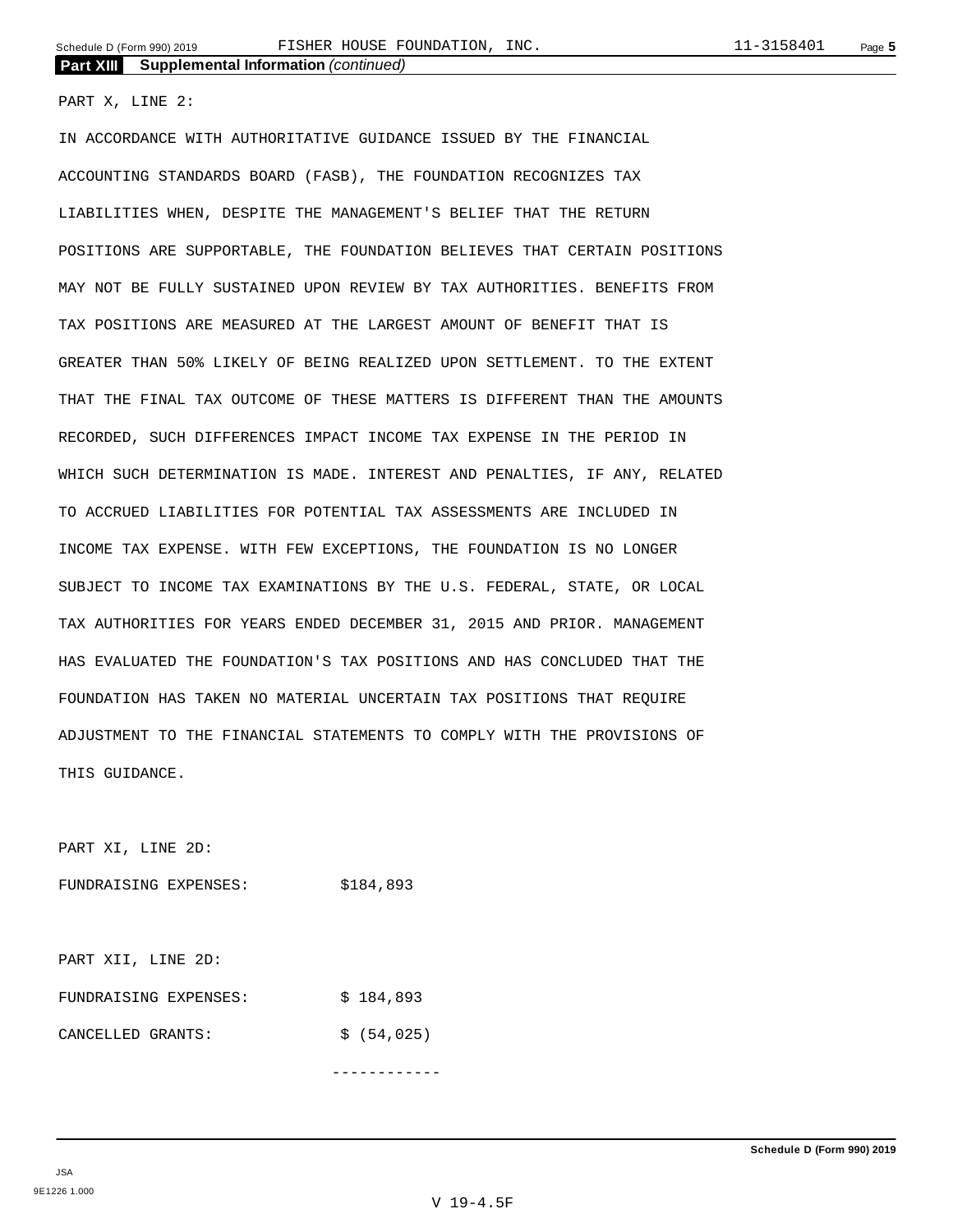\$ 130,868

PART V, LINE 4:

THE PRINCIPAL IS PERMANENTLY RESTRICTED. INCOME EARNED ON THE PRINCIPAL

CAN ONLY BE USED FOR THE SCHOLARSHIP PROGRAM.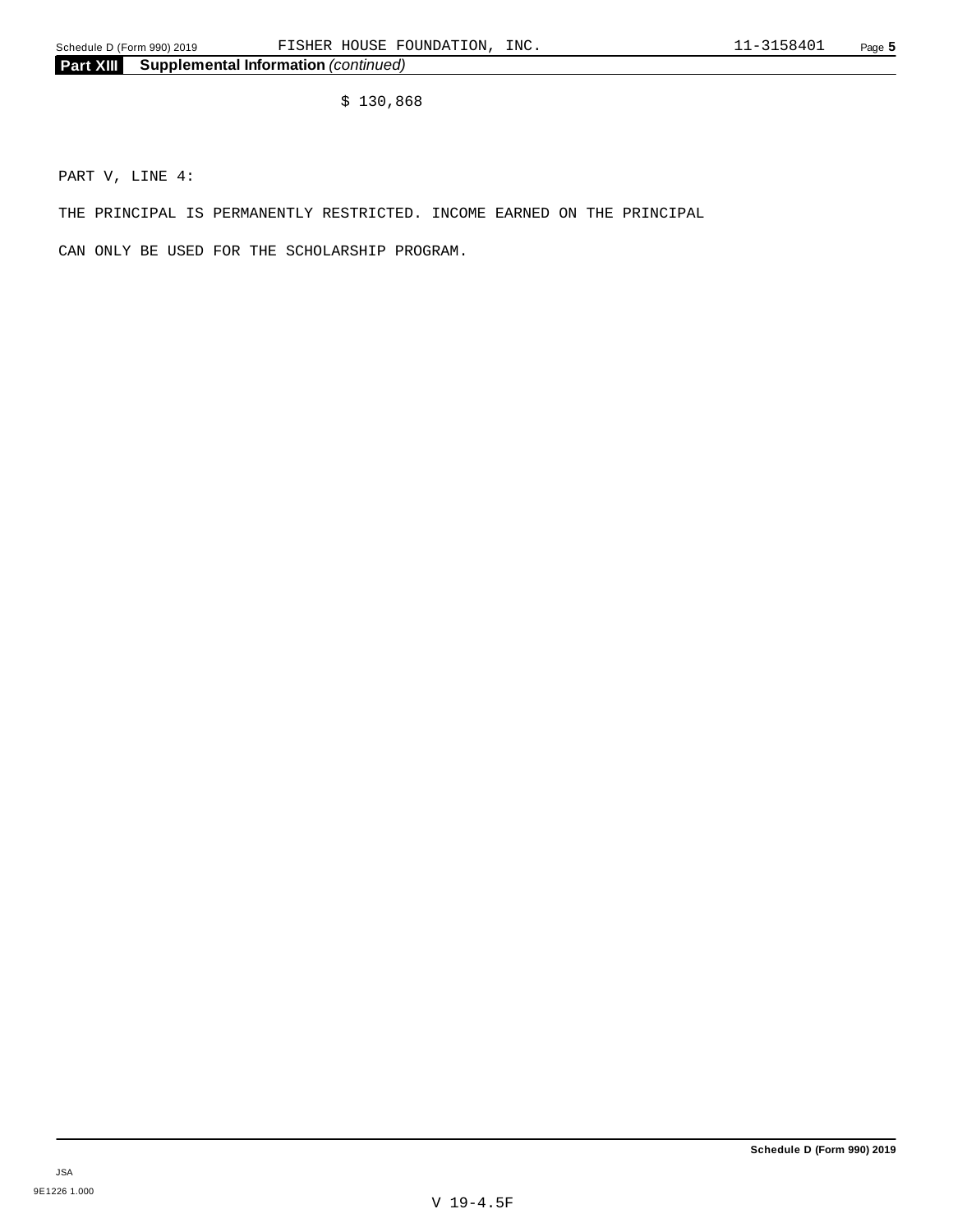| <b>SCHEDULE F</b>                                                    | <b>Statement of Activities Outside the United States</b>                                                                                                                                                             |                                                    | OMB No. 1545-0047                     |
|----------------------------------------------------------------------|----------------------------------------------------------------------------------------------------------------------------------------------------------------------------------------------------------------------|----------------------------------------------------|---------------------------------------|
| (Form 990)<br>Department of the Treasury<br>Internal Revenue Service | ► Complete if the organization answered "Yes" on Form 990, Part IV, line 14b, 15, or 16.<br>Attach to Form 990.<br>Go to www.irs.gov/Form990 for instructions and the latest information.                            | 2019<br><b>Open to Public</b><br><b>Inspection</b> |                                       |
| Name of the organization                                             |                                                                                                                                                                                                                      |                                                    | <b>Employer identification number</b> |
| FISHER HOUSE FOUNDATION, INC.                                        |                                                                                                                                                                                                                      |                                                    | 11-3158401                            |
| Part I                                                               | General Information on Activities Outside the United States. Complete if the organization answered "Yes" on<br>Form 990, Part IV, line 14b.                                                                          |                                                    |                                       |
| 1.<br>award the grants or assistance?                                | For grantmakers. Does the organization maintain records to substantiate the amount of its grants and<br>other assistance, the grantees' eligibility for the grants or assistance, and the selection criteria used to |                                                    | X<br>Yes<br>No                        |
|                                                                      | Eas graphmalare Decembe in Dert V the exacujusticals precedured for menitoring the use of its graph and other espistance                                                                                             |                                                    |                                       |

**2 For grantmakers.** Describe in Part V the organization's procedures for monitoring the use of its grants and other assistance outside the United States.

## **3** Activities per Region. (The following Part I, line 3 table can be duplicated if additional space is needed.)

| Protective por region. This reliefing ment it, line is taken can be<br>(a) Region                          | (b) Number<br>of offices in<br>the region | (c) Number of<br>employees,<br>agents, and<br>independent<br>contractors<br>in the region | adprisated in duditional opace is necessary<br>(d) Activities conducted in the<br>region (by type) (such as,<br>fundraising, program services,<br>investments, grants to recipients<br>located in the region) | (e) If activity listed in (d) is<br>a program service,<br>describe specific type of<br>service(s) in the region | (f) Total<br>expenditures for<br>and investments<br>in the region |
|------------------------------------------------------------------------------------------------------------|-------------------------------------------|-------------------------------------------------------------------------------------------|---------------------------------------------------------------------------------------------------------------------------------------------------------------------------------------------------------------|-----------------------------------------------------------------------------------------------------------------|-------------------------------------------------------------------|
| (1)<br><b>EUROPE</b>                                                                                       | $\mathsf{0}$ .                            | $\mathsf{0}$ .                                                                            | PROGRAM SERVICES                                                                                                                                                                                              | INVICTUS GAMES                                                                                                  | 5,214.                                                            |
| EUROPE<br>(2)                                                                                              | $\mathsf{0}$ .                            | $0$ .                                                                                     | <b>GRANTMAKING</b>                                                                                                                                                                                            | INVICTUS GAMES                                                                                                  | 782,796.                                                          |
|                                                                                                            |                                           |                                                                                           |                                                                                                                                                                                                               |                                                                                                                 |                                                                   |
| (3)                                                                                                        |                                           |                                                                                           |                                                                                                                                                                                                               |                                                                                                                 |                                                                   |
| (4)                                                                                                        |                                           |                                                                                           |                                                                                                                                                                                                               |                                                                                                                 |                                                                   |
| (5)                                                                                                        |                                           |                                                                                           |                                                                                                                                                                                                               |                                                                                                                 |                                                                   |
| (6)                                                                                                        |                                           |                                                                                           |                                                                                                                                                                                                               |                                                                                                                 |                                                                   |
| (7)                                                                                                        |                                           |                                                                                           |                                                                                                                                                                                                               |                                                                                                                 |                                                                   |
| (8)                                                                                                        |                                           |                                                                                           |                                                                                                                                                                                                               |                                                                                                                 |                                                                   |
| (9)<br><u> 1990 - Johann Barn, mars ann an t-</u>                                                          |                                           |                                                                                           |                                                                                                                                                                                                               |                                                                                                                 |                                                                   |
| (10)                                                                                                       |                                           |                                                                                           |                                                                                                                                                                                                               |                                                                                                                 |                                                                   |
| (11)                                                                                                       |                                           |                                                                                           |                                                                                                                                                                                                               |                                                                                                                 |                                                                   |
| (12)                                                                                                       |                                           |                                                                                           |                                                                                                                                                                                                               |                                                                                                                 |                                                                   |
| (13)                                                                                                       |                                           |                                                                                           |                                                                                                                                                                                                               |                                                                                                                 |                                                                   |
| (14)                                                                                                       |                                           |                                                                                           |                                                                                                                                                                                                               |                                                                                                                 |                                                                   |
| (15)                                                                                                       |                                           |                                                                                           |                                                                                                                                                                                                               |                                                                                                                 |                                                                   |
| (16)                                                                                                       |                                           |                                                                                           |                                                                                                                                                                                                               |                                                                                                                 |                                                                   |
| (17)                                                                                                       |                                           |                                                                                           |                                                                                                                                                                                                               |                                                                                                                 |                                                                   |
| Subtotal experiences<br>3a<br>Total<br>$\mathbf b$<br>from<br>continuation                                 |                                           |                                                                                           |                                                                                                                                                                                                               |                                                                                                                 | 788,010.                                                          |
| sheets to Part I                                                                                           |                                           |                                                                                           |                                                                                                                                                                                                               |                                                                                                                 |                                                                   |
| Totals (add lines 3a and 3b)<br>C<br>For Panerwork Peduction Act Notice, see the Instructions for Form 000 |                                           |                                                                                           |                                                                                                                                                                                                               |                                                                                                                 | 788,010.<br>Schodule E (Form 000) 2010                            |

**For Paperwork Reduction Act Notice, see the Instructions for Form 990. Schedule F (Form 990) 2019**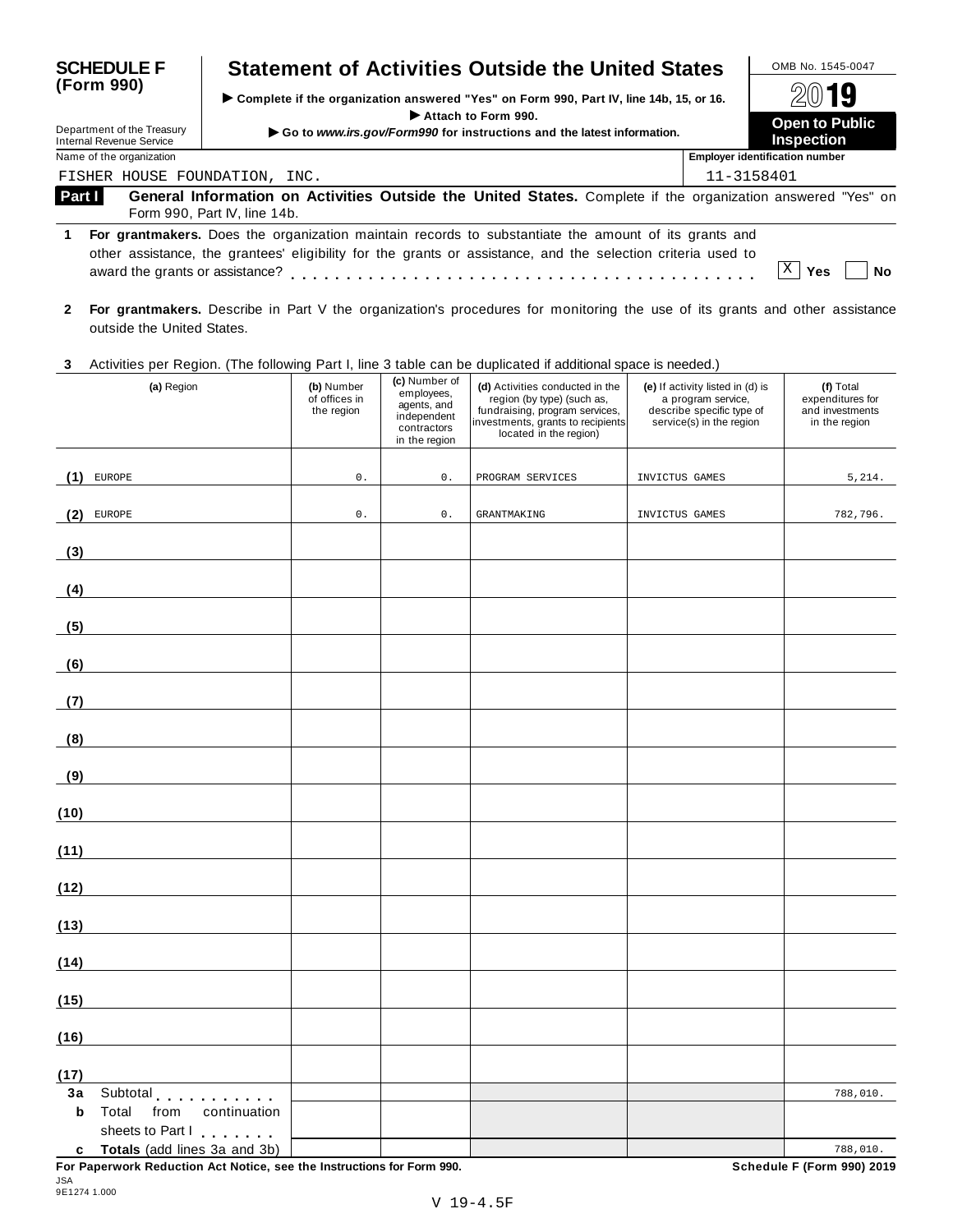| Schedule F (Form 990) 2019 | $P$ aqe $\blacktriangle$ |  |
|----------------------------|--------------------------|--|
|                            |                          |  |

| (1)<br>(2)<br>(3)<br>(4) |  |                                                                                                                                              |                 | (e) Amount of<br>cash grant | cash<br>disbursement | noncash<br>assistance | of noncash<br>assistance | valuation<br>(book, FMV,<br>appraisal, other) |
|--------------------------|--|----------------------------------------------------------------------------------------------------------------------------------------------|-----------------|-----------------------------|----------------------|-----------------------|--------------------------|-----------------------------------------------|
|                          |  |                                                                                                                                              | <b>INVICTUS</b> |                             |                      |                       |                          |                                               |
|                          |  | EUROPE/ICELAND/GREENLAND                                                                                                                     | GAMES           | 782,796.                    | <b>DRAFT</b>         |                       |                          |                                               |
|                          |  |                                                                                                                                              |                 |                             |                      |                       |                          |                                               |
|                          |  |                                                                                                                                              |                 |                             |                      |                       |                          |                                               |
|                          |  |                                                                                                                                              |                 |                             |                      |                       |                          |                                               |
| (5)                      |  |                                                                                                                                              |                 |                             |                      |                       |                          |                                               |
| (6)                      |  |                                                                                                                                              |                 |                             |                      |                       |                          |                                               |
| (7)                      |  |                                                                                                                                              |                 |                             |                      |                       |                          |                                               |
| (8)                      |  |                                                                                                                                              |                 |                             |                      |                       |                          |                                               |
| (9)                      |  |                                                                                                                                              |                 |                             |                      |                       |                          |                                               |
| (10)                     |  |                                                                                                                                              |                 |                             |                      |                       |                          |                                               |
| (11)                     |  |                                                                                                                                              |                 |                             |                      |                       |                          |                                               |
| (12)                     |  |                                                                                                                                              |                 |                             |                      |                       |                          |                                               |
| (13)                     |  |                                                                                                                                              |                 |                             |                      |                       |                          |                                               |
| (14)                     |  |                                                                                                                                              |                 |                             |                      |                       |                          |                                               |
| (15)                     |  |                                                                                                                                              |                 |                             |                      |                       |                          |                                               |
| (16)                     |  |                                                                                                                                              |                 |                             |                      |                       |                          |                                               |
| $\mathbf{2}$             |  | Enter total number of recipient organizations listed above that are recognized as charities by the foreign country, recognized as tax-exempt |                 |                             |                      |                       |                          |                                               |

**Schedule F (Form 990) 2019**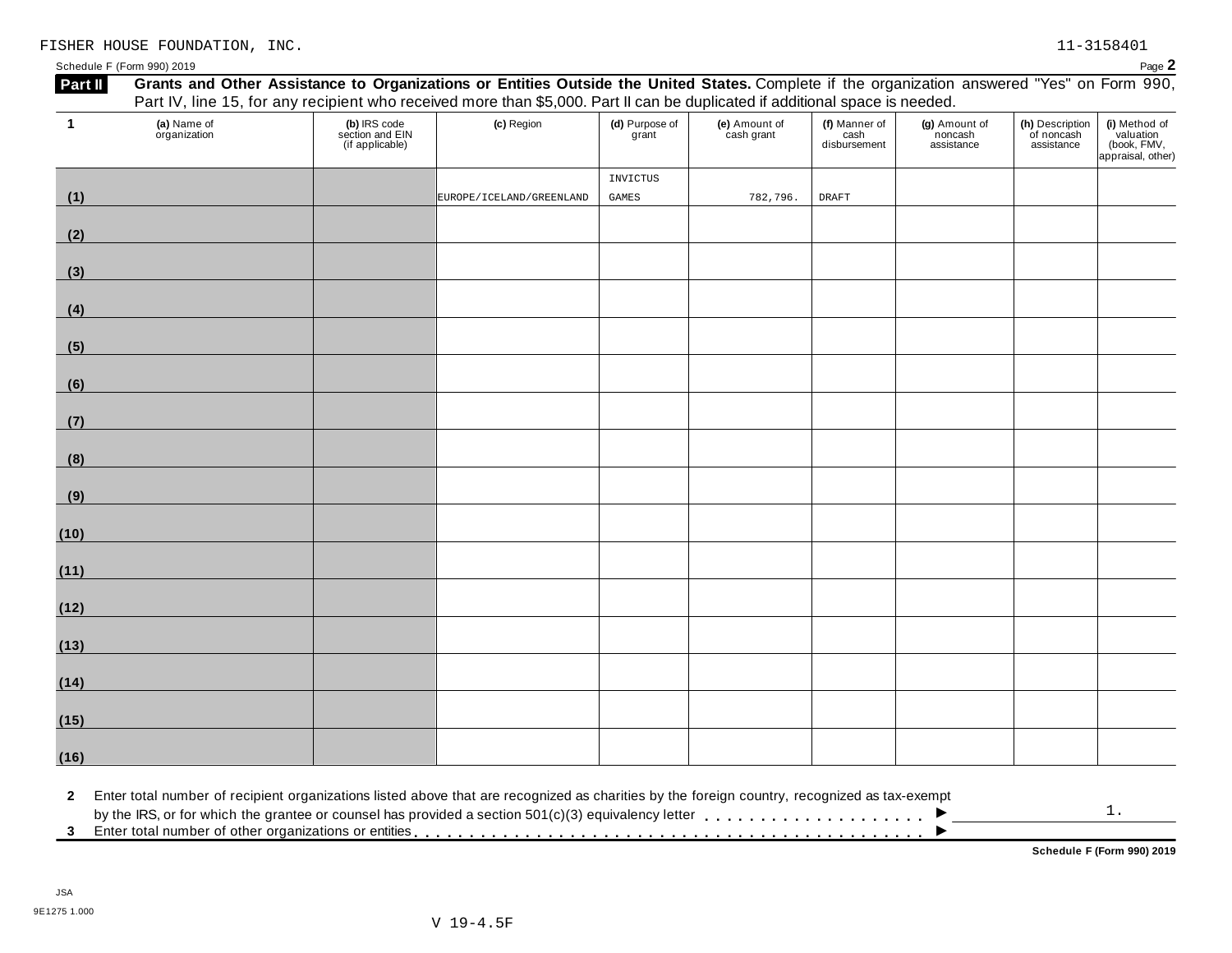| Grants and Other Assistance to Individuals Outside the United States. Complete if the organization answered "Yes" on Form 990, Part IV, line 16.<br>Part III<br>Part III can be duplicated if additional space is needed. |            |                             |                             |                                       |                                        |                                             |                                                                |
|---------------------------------------------------------------------------------------------------------------------------------------------------------------------------------------------------------------------------|------------|-----------------------------|-----------------------------|---------------------------------------|----------------------------------------|---------------------------------------------|----------------------------------------------------------------|
| (a) Type of grant or assistance                                                                                                                                                                                           | (b) Region | (c) Number of<br>recipients | (d) Amount of<br>cash grant | (e) Manner of<br>cash<br>disbursement | (f) Amount of<br>noncash<br>assistance | (g) Description<br>of noncash<br>assistance | (h) Method of<br>valuation<br>(book, FMV,<br>appraisal, other) |
| (1)                                                                                                                                                                                                                       |            |                             |                             |                                       |                                        |                                             |                                                                |
| (2)                                                                                                                                                                                                                       |            |                             |                             |                                       |                                        |                                             |                                                                |
| (3)                                                                                                                                                                                                                       |            |                             |                             |                                       |                                        |                                             |                                                                |
| (4)<br><u> 1980 - Johann Barbara, martxa a</u>                                                                                                                                                                            |            |                             |                             |                                       |                                        |                                             |                                                                |
| (5)                                                                                                                                                                                                                       |            |                             |                             |                                       |                                        |                                             |                                                                |
| (6)                                                                                                                                                                                                                       |            |                             |                             |                                       |                                        |                                             |                                                                |
| (7)                                                                                                                                                                                                                       |            |                             |                             |                                       |                                        |                                             |                                                                |
| (8)                                                                                                                                                                                                                       |            |                             |                             |                                       |                                        |                                             |                                                                |
| (9)                                                                                                                                                                                                                       |            |                             |                             |                                       |                                        |                                             |                                                                |
| (10)                                                                                                                                                                                                                      |            |                             |                             |                                       |                                        |                                             |                                                                |
| (11)                                                                                                                                                                                                                      |            |                             |                             |                                       |                                        |                                             |                                                                |
| (12)                                                                                                                                                                                                                      |            |                             |                             |                                       |                                        |                                             |                                                                |
| (13)                                                                                                                                                                                                                      |            |                             |                             |                                       |                                        |                                             |                                                                |
| (14)                                                                                                                                                                                                                      |            |                             |                             |                                       |                                        |                                             |                                                                |
| (15)                                                                                                                                                                                                                      |            |                             |                             |                                       |                                        |                                             |                                                                |
| (16)                                                                                                                                                                                                                      |            |                             |                             |                                       |                                        |                                             |                                                                |
| (17)                                                                                                                                                                                                                      |            |                             |                             |                                       |                                        |                                             |                                                                |
| (18)                                                                                                                                                                                                                      |            |                             |                             |                                       |                                        |                                             |                                                                |

**Schedule F (Form 990) 2019**

Schedule F (Form 990) 2019 Page 3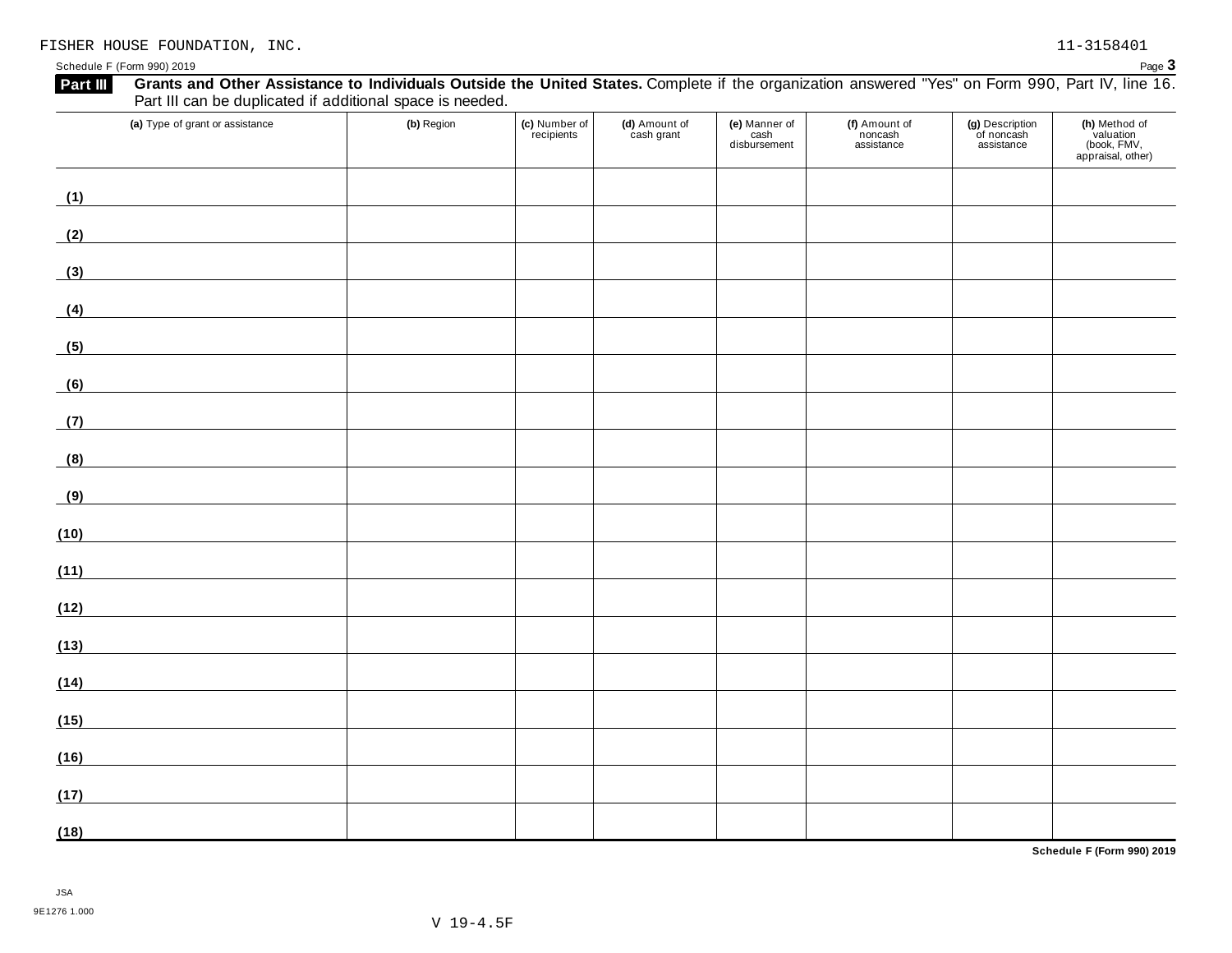|                | Schedule F (Form 990) 2019                                                                                                                                                                                                                                                                                                                                                                                                    | Page 4                       |
|----------------|-------------------------------------------------------------------------------------------------------------------------------------------------------------------------------------------------------------------------------------------------------------------------------------------------------------------------------------------------------------------------------------------------------------------------------|------------------------------|
| <b>Part IV</b> | <b>Foreign Forms</b>                                                                                                                                                                                                                                                                                                                                                                                                          |                              |
| 1              | Was the organization a U.S. transferor of property to a foreign corporation during the tax year? If "Yes,"<br>the organization may be required to file Form 926, Return by a U.S. Transferor of Property to a Foreign<br>Yes                                                                                                                                                                                                  | X <br><b>No</b>              |
| 2              | Did the organization have an interest in a foreign trust during the tax year? If "Yes," the organization<br>may be required to separately file Form 3520, Annual Return To Report Transactions With Foreign<br>Trusts and Receipt of Certain Foreign Gifts, and/or Form 3520-A, Annual Information Return of Foreign<br>Trust With a U.S. Owner (see Instructions for Forms 3520 and 3520-A; don't file with Form 990)<br>Yes | $\vert X \vert$<br><b>No</b> |
| 3              | Did the organization have an ownership interest in a foreign corporation during the tax year? If "Yes,"<br>the organization may be required to file Form 5471, Information Return of U.S. Persons With Respect to<br>Yes                                                                                                                                                                                                      | X <br><b>No</b>              |
| 4              | Was the organization a direct or indirect shareholder of a passive foreign investment company or a<br>qualified electing fund during the tax year? If "Yes," the organization may be required to file Form 8621,<br>Information Return by a Shareholder of a Passive Foreign Investment Company or Qualified Electing<br>Fund (see Instructions for Form 8621)<br>Yes                                                         | $\vert X \vert$<br><b>No</b> |
| 5              | Did the organization have an ownership interest in a foreign partnership during the tax year? If "Yes,"<br>the organization may be required to file Form 8865, Return of U.S. Persons With Respect to Certain<br>Foreign Partnerships (see Instructions for Form 8865)<br>Yes                                                                                                                                                 | $\vert X \vert$<br><b>No</b> |
| 6              | Did the organization have any operations in or related to any boycotting countries during the tax year? If<br>"Yes," the organization may be required to separately file Form 5713, International Boycott Report (see<br><b>Yes</b>                                                                                                                                                                                           | X <br><b>No</b>              |

**Schedule F (Form 990) 2019**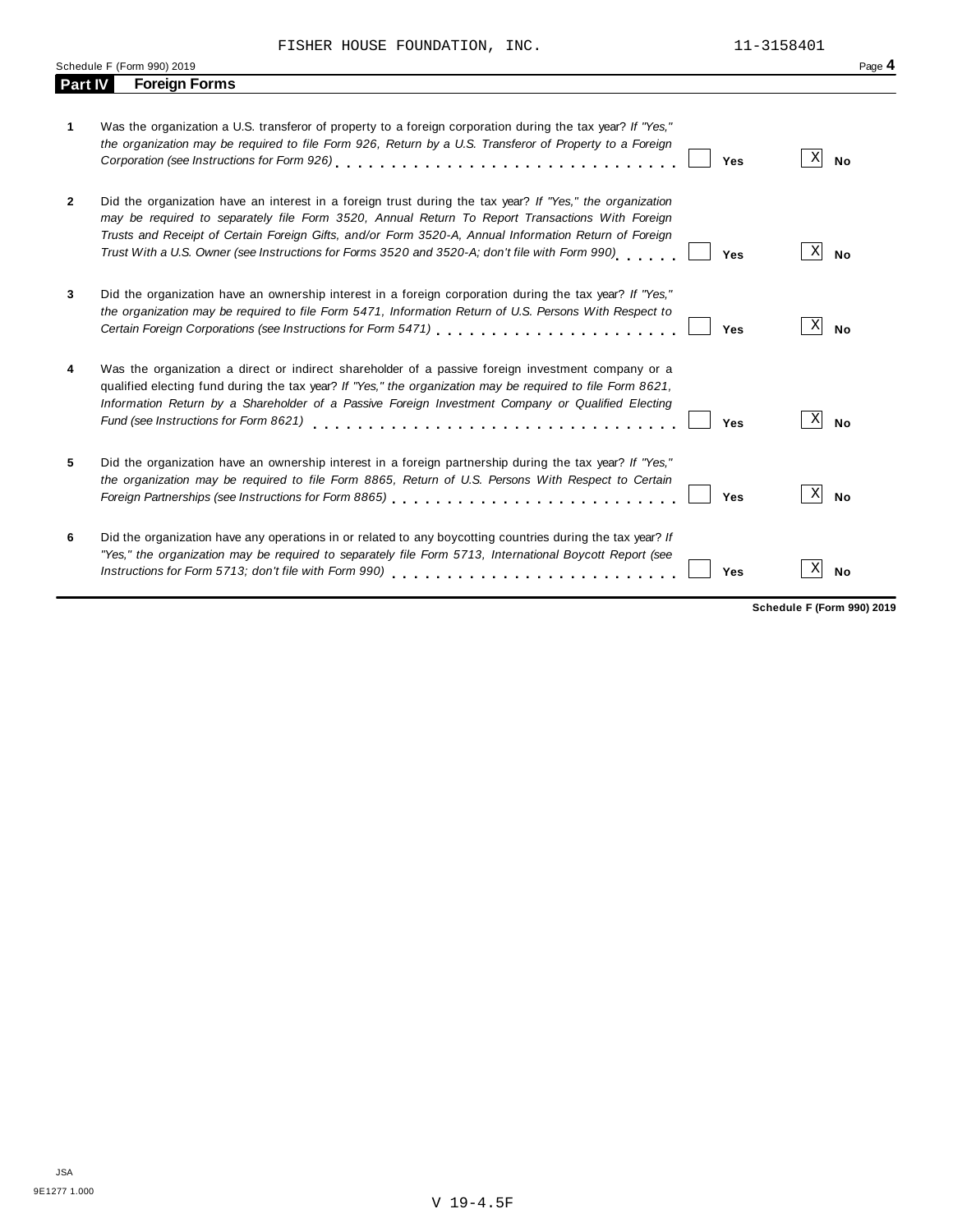**Part V Supplemental Information** Provide the information required by Part I, line 2 (monitoring of funds); Part I, line 3, column (f) (accounting method; amounts of investments vs. expenditures per region); Part II, line 1 (accounting method); Part III (accounting method); and Part III, column (c) (estimated number of recipients), as applicable. Also complete this part to provide any additional information (see instructions).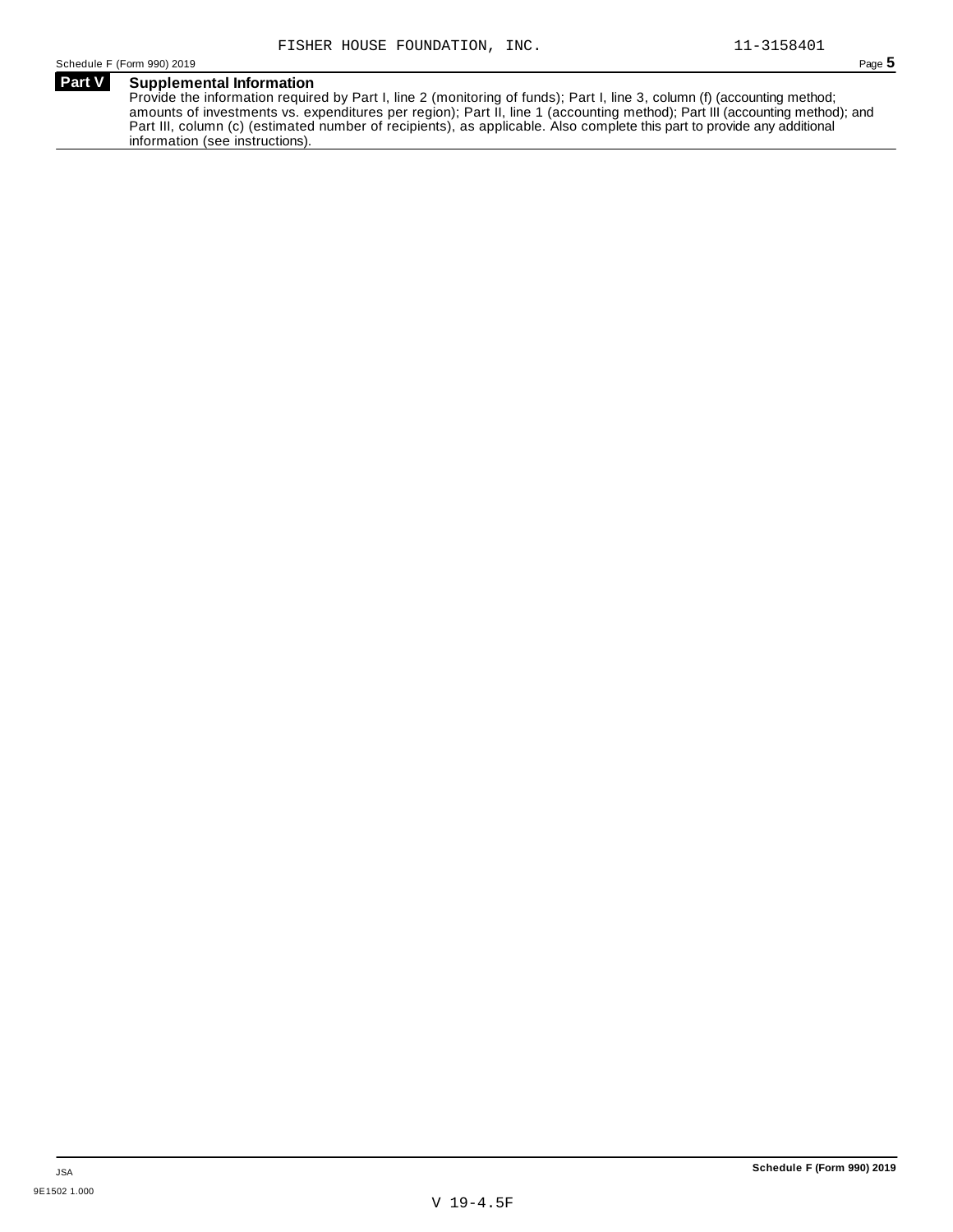| <b>SCHEDULE G</b><br>(Form 990 or 990-EZ)<br>Department of the Treasury<br><b>Internal Revenue Service</b><br>Name of the organization<br>FISHER HOUSE FOUNDATION, INC.<br>Fundraising Activities. Complete if the organization answered "Yes" on Form 990, Part IV, line 17.<br>Part I<br>Form 990-EZ filers are not required to complete this part.<br>Indicate whether the organization raised funds through any of the following activities. Check all that apply.<br>1 | Supplemental Information Regarding Fundraising or Gaming Activities<br>Complete if the organization answered "Yes" on Form 990, Part IV, line 17, 18, or 19, or if the<br>organization entered more than \$15,000 on Form 990-EZ, line 6a.<br>Go to www.irs.gov/Form990 for instructions and the latest information. | Attach to Form 990 or Form 990-EZ. |                                                                      |                                       |                                                                            |                                                         |
|-----------------------------------------------------------------------------------------------------------------------------------------------------------------------------------------------------------------------------------------------------------------------------------------------------------------------------------------------------------------------------------------------------------------------------------------------------------------------------|----------------------------------------------------------------------------------------------------------------------------------------------------------------------------------------------------------------------------------------------------------------------------------------------------------------------|------------------------------------|----------------------------------------------------------------------|---------------------------------------|----------------------------------------------------------------------------|---------------------------------------------------------|
|                                                                                                                                                                                                                                                                                                                                                                                                                                                                             |                                                                                                                                                                                                                                                                                                                      |                                    |                                                                      |                                       |                                                                            |                                                         |
|                                                                                                                                                                                                                                                                                                                                                                                                                                                                             |                                                                                                                                                                                                                                                                                                                      |                                    |                                                                      |                                       |                                                                            | Open to Public<br><b>Inspection</b>                     |
|                                                                                                                                                                                                                                                                                                                                                                                                                                                                             |                                                                                                                                                                                                                                                                                                                      |                                    |                                                                      |                                       | <b>Employer identification number</b>                                      |                                                         |
|                                                                                                                                                                                                                                                                                                                                                                                                                                                                             |                                                                                                                                                                                                                                                                                                                      |                                    |                                                                      |                                       |                                                                            |                                                         |
|                                                                                                                                                                                                                                                                                                                                                                                                                                                                             |                                                                                                                                                                                                                                                                                                                      |                                    |                                                                      |                                       | 11-3158401                                                                 |                                                         |
|                                                                                                                                                                                                                                                                                                                                                                                                                                                                             |                                                                                                                                                                                                                                                                                                                      |                                    |                                                                      |                                       |                                                                            |                                                         |
|                                                                                                                                                                                                                                                                                                                                                                                                                                                                             |                                                                                                                                                                                                                                                                                                                      |                                    |                                                                      |                                       |                                                                            |                                                         |
| Mail solicitations<br>a                                                                                                                                                                                                                                                                                                                                                                                                                                                     | е                                                                                                                                                                                                                                                                                                                    | Χ                                  |                                                                      | Solicitation of non-government grants |                                                                            |                                                         |
| Internet and email solicitations<br>b                                                                                                                                                                                                                                                                                                                                                                                                                                       | f                                                                                                                                                                                                                                                                                                                    | X                                  |                                                                      | Solicitation of government grants     |                                                                            |                                                         |
| <b>Phone solicitations</b><br>c                                                                                                                                                                                                                                                                                                                                                                                                                                             | a                                                                                                                                                                                                                                                                                                                    | X                                  |                                                                      | Special fundraising events            |                                                                            |                                                         |
| In-person solicitations<br>d                                                                                                                                                                                                                                                                                                                                                                                                                                                |                                                                                                                                                                                                                                                                                                                      |                                    |                                                                      |                                       |                                                                            |                                                         |
| 2a Did the organization have a written or oral agreement with any individual (including officers, directors, trustees,<br>or key employees listed in Form 990, Part VII) or entity in connection with professional fundraising services?<br><b>b</b> If "Yes," list the 10 highest paid individuals or entities (fundraisers) pursuant to agreements under which the fundraiser is to be<br>compensated at least \$5,000 by the organization.                               |                                                                                                                                                                                                                                                                                                                      |                                    |                                                                      |                                       |                                                                            | $X \mid Y$ es<br>No                                     |
|                                                                                                                                                                                                                                                                                                                                                                                                                                                                             |                                                                                                                                                                                                                                                                                                                      |                                    |                                                                      |                                       |                                                                            |                                                         |
| (i) Name and address of individual<br>or entity (fundraiser)                                                                                                                                                                                                                                                                                                                                                                                                                | (ii) Activity                                                                                                                                                                                                                                                                                                        |                                    | (iii) Did fundraiser have<br>custody or control of<br>contributions? | (iv) Gross receipts<br>from activity  | (v) Amount paid to<br>(or retained by)<br>fundraiser listed in<br>col. (i) | (vi) Amount paid to<br>(or retained by)<br>organization |
|                                                                                                                                                                                                                                                                                                                                                                                                                                                                             |                                                                                                                                                                                                                                                                                                                      | Yes                                | No                                                                   |                                       |                                                                            |                                                         |
| 1                                                                                                                                                                                                                                                                                                                                                                                                                                                                           |                                                                                                                                                                                                                                                                                                                      |                                    |                                                                      |                                       |                                                                            |                                                         |
| DATOCWITTEN GROUP, INC.<br>$\mathbf{2}$                                                                                                                                                                                                                                                                                                                                                                                                                                     | <b>GOLF EVENT</b>                                                                                                                                                                                                                                                                                                    |                                    | Χ                                                                    | 994,743                               | 30,000                                                                     | 964,743.                                                |
| 3                                                                                                                                                                                                                                                                                                                                                                                                                                                                           |                                                                                                                                                                                                                                                                                                                      |                                    |                                                                      |                                       |                                                                            |                                                         |
| 4                                                                                                                                                                                                                                                                                                                                                                                                                                                                           |                                                                                                                                                                                                                                                                                                                      |                                    |                                                                      |                                       |                                                                            |                                                         |
|                                                                                                                                                                                                                                                                                                                                                                                                                                                                             |                                                                                                                                                                                                                                                                                                                      |                                    |                                                                      |                                       |                                                                            |                                                         |
| 5                                                                                                                                                                                                                                                                                                                                                                                                                                                                           |                                                                                                                                                                                                                                                                                                                      |                                    |                                                                      |                                       |                                                                            |                                                         |
| 6                                                                                                                                                                                                                                                                                                                                                                                                                                                                           |                                                                                                                                                                                                                                                                                                                      |                                    |                                                                      |                                       |                                                                            |                                                         |
| $\overline{7}$                                                                                                                                                                                                                                                                                                                                                                                                                                                              |                                                                                                                                                                                                                                                                                                                      |                                    |                                                                      |                                       |                                                                            |                                                         |
| я                                                                                                                                                                                                                                                                                                                                                                                                                                                                           |                                                                                                                                                                                                                                                                                                                      |                                    |                                                                      |                                       |                                                                            |                                                         |
| 9                                                                                                                                                                                                                                                                                                                                                                                                                                                                           |                                                                                                                                                                                                                                                                                                                      |                                    |                                                                      |                                       |                                                                            |                                                         |
| 10                                                                                                                                                                                                                                                                                                                                                                                                                                                                          |                                                                                                                                                                                                                                                                                                                      |                                    |                                                                      |                                       |                                                                            |                                                         |
|                                                                                                                                                                                                                                                                                                                                                                                                                                                                             |                                                                                                                                                                                                                                                                                                                      |                                    |                                                                      |                                       |                                                                            |                                                         |
|                                                                                                                                                                                                                                                                                                                                                                                                                                                                             | List all states in which the organization is registered or licensed to solicit contributions or has been notified it is exempt from                                                                                                                                                                                  |                                    |                                                                      | 994,743.                              | 30,000.                                                                    | 964,743.                                                |

**For Paperwork Reduction Act Notice, see the Instructions for Form 990 or 990-EZ. Schedule G (Form 990 or 990-EZ) 2019** JSA 9E1281 1.000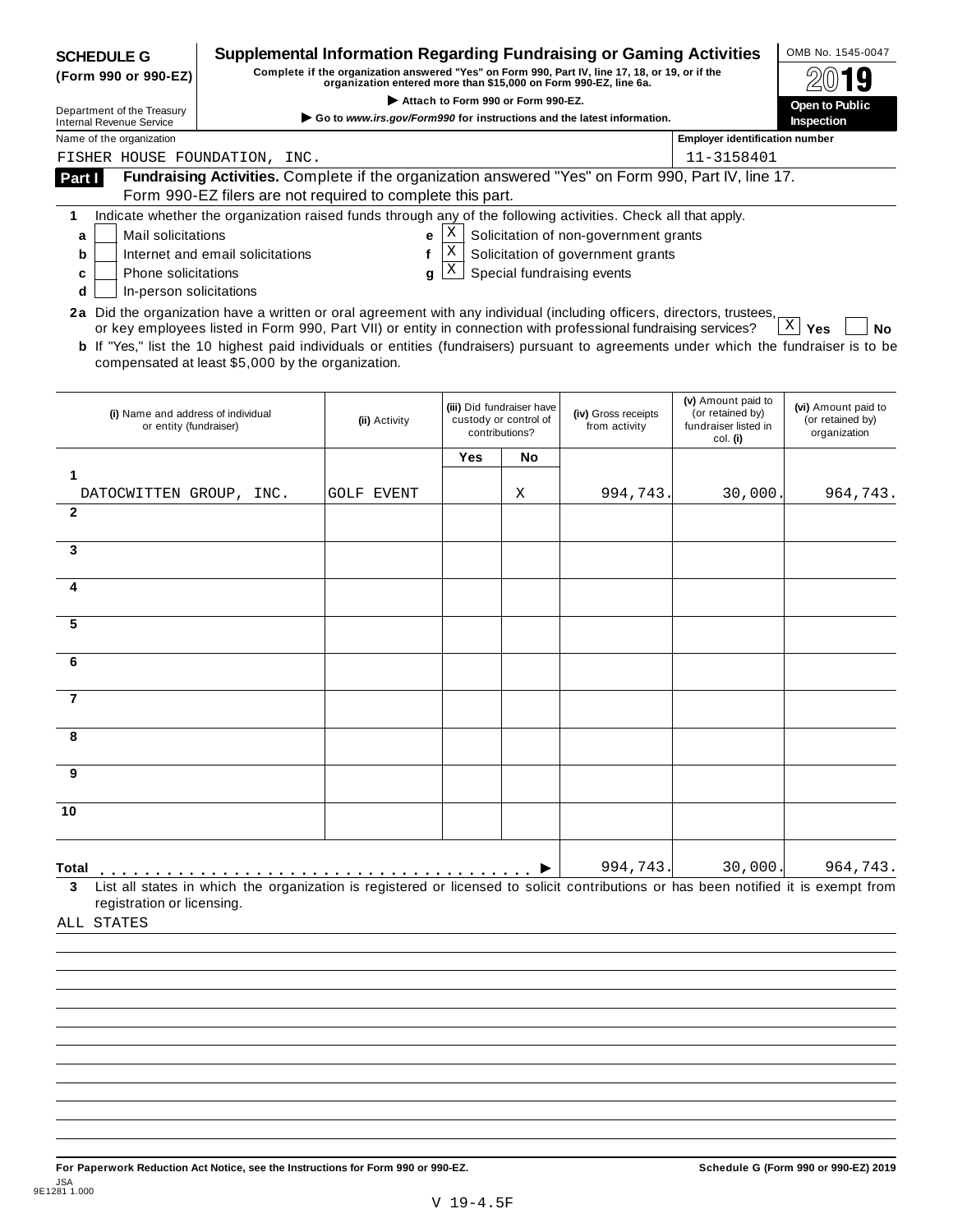|                 | more than \$15,000 of fundraising event contributions and gross income on Form 990-EZ, lines 1 and 6b. List<br>events with gross receipts greater than \$5,000. |                                          |                                  |                        | Fundraising Events. Complete if the organization answered "Yes" on Form 990, Part IV, line 18, or reported |
|-----------------|-----------------------------------------------------------------------------------------------------------------------------------------------------------------|------------------------------------------|----------------------------------|------------------------|------------------------------------------------------------------------------------------------------------|
|                 |                                                                                                                                                                 | (a) Event $#1$<br><b>GOLF TOURNAMENT</b> | (b) Event $#2$<br>MARINE CORP MA | (c) Other events<br>3. | (d) Total events<br>(add col. (a) through                                                                  |
|                 |                                                                                                                                                                 | (event type)                             | (event type)                     | (total number)         | col. (c)                                                                                                   |
| Revenue         | Gross receipts <b>Container and Street Street Street</b><br>1                                                                                                   | 994,743.                                 | 281,707.                         | 221,462.               | 1,497,912.                                                                                                 |
|                 | 2 Less: Contributions                                                                                                                                           | 842,902.                                 | 276, 259.                        | 213,576.               | 1,332,737.                                                                                                 |
|                 | 3 Gross income (line 1 minus<br>$line 2)$                                                                                                                       | 151,841.                                 | 5,448.                           | 7,886.                 | 165,175.                                                                                                   |
|                 | 4 Cash prizes                                                                                                                                                   | 900.                                     |                                  | $\Omega$ .             | 900.                                                                                                       |
|                 | 5 Noncash prizes                                                                                                                                                | 657.                                     |                                  | 0                      | 657.                                                                                                       |
|                 | 6 Rent/facility costs <b>6 Rent/facility</b> costs                                                                                                              |                                          | 1,173.                           | $\overline{0}$ .       | 1,173.                                                                                                     |
|                 | 7 Food and beverages                                                                                                                                            | 29,497.                                  | 11,963.                          | 127.                   | 41,587.                                                                                                    |
| Direct Expenses | 8 Entertainment                                                                                                                                                 | 16,600.                                  |                                  | $\mathbf{0}$ .         | 16,600.                                                                                                    |
|                 | 9 Other direct expenses [1994]                                                                                                                                  | 62,311.                                  | 12,357.                          | 49,308.                | 123,976.                                                                                                   |

| 10 Direct expense summary. Add lines 4 through 9 in column (d) $\ldots$ , ▶ | 184,893. |
|-----------------------------------------------------------------------------|----------|
|                                                                             | -19,718. |

| Part III | <b>Gaming.</b> Complete if the organization answered "Yes" on Form 990, Part IV, line 19, or reported more than |  |
|----------|-----------------------------------------------------------------------------------------------------------------|--|
|          | \$15,000 on Form 990-EZ, line 6a.                                                                               |  |

|                 | If the concentrative summary. Our data fine to from line 0, column (0) $\ldots$ , $\ldots$ , $\ldots$ , $\vdots$<br>Gaming. Complete if the organization answered "Yes" on Form 990, Part IV, line 19, or reported more than<br>Part III<br>\$15,000 on Form 990-EZ, line 6a. |                                                                                                                       |                                                  |                          |                                                     |
|-----------------|-------------------------------------------------------------------------------------------------------------------------------------------------------------------------------------------------------------------------------------------------------------------------------|-----------------------------------------------------------------------------------------------------------------------|--------------------------------------------------|--------------------------|-----------------------------------------------------|
| Revenue         |                                                                                                                                                                                                                                                                               | (a) Bingo                                                                                                             | (b) Pull tabs/instant<br>bingo/progressive bingo | (c) Other gaming         | (d) Total gaming (add<br>col. (a) through col. (c)) |
|                 | 1 Gross revenue                                                                                                                                                                                                                                                               |                                                                                                                       |                                                  |                          |                                                     |
|                 | 2 Cash prizes <u>  _ _ _ _ _ _ _ _</u>                                                                                                                                                                                                                                        |                                                                                                                       |                                                  |                          |                                                     |
| Direct Expenses |                                                                                                                                                                                                                                                                               |                                                                                                                       |                                                  |                          |                                                     |
|                 | 4 Rent/facility costs    _ _ _ _ _ _ _                                                                                                                                                                                                                                        |                                                                                                                       |                                                  |                          |                                                     |
|                 | 5 Other direct expenses ________                                                                                                                                                                                                                                              |                                                                                                                       |                                                  |                          |                                                     |
|                 | 6 Volunteer labor                                                                                                                                                                                                                                                             | Yes<br>%<br>No                                                                                                        | Yes<br>$\frac{9}{6}$<br><b>No</b>                | Yes<br>$\%$<br><b>No</b> |                                                     |
|                 | Direct expense summary. Add lines 2 through 5 in column (d)<br>[2008]                                                                                                                                                                                                         |                                                                                                                       |                                                  |                          |                                                     |
|                 | 8 Net gaming income summary. Subtract line 7 from line 1, column (d)  ▶                                                                                                                                                                                                       |                                                                                                                       |                                                  |                          |                                                     |
| 9<br>a<br>b     | Enter the state(s) in which the organization conducts gaming activities:<br>Is the organization licensed to conduct gaming activities in each of these states?<br>If "No," explain:                                                                                           | <u> 1989 - Johann Harry Harry Harry Harry Harry Harry Harry Harry Harry Harry Harry Harry Harry Harry Harry Harry</u> |                                                  |                          | <b>Yes</b><br><b>No</b>                             |
| 10a<br>b        | Were any of the organization's gaming licenses revoked, suspended, or terminated during the tax year?<br>If "Yes," explain:                                                                                                                                                   |                                                                                                                       |                                                  |                          | <b>No</b><br><b>Yes</b>                             |

|  | id the organization nooncod to conduct gammig actinued in each c |
|--|------------------------------------------------------------------|
|  | <b>b</b> If "No," explain:                                       |

| 10a Were any of the organization's gaming licenses revoked, suspended, or terminated during the tax year? $\Box$ Yes $\Box$ No |  |  |
|--------------------------------------------------------------------------------------------------------------------------------|--|--|
| <b>b</b> If "Yes," explain:                                                                                                    |  |  |

 $\overline{\phantom{a}}$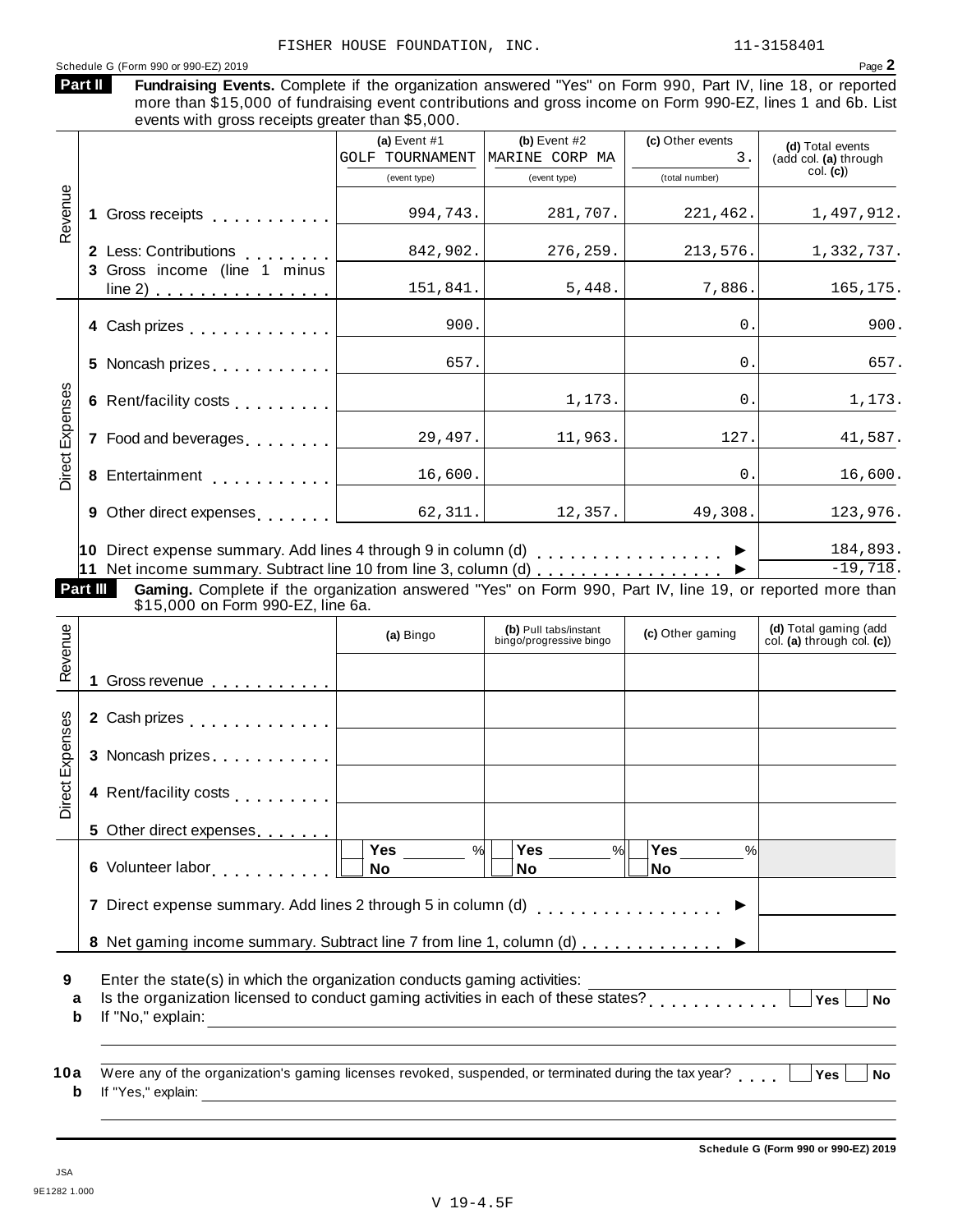| FISHER HOUSE FOUNDATION, | INC. |
|--------------------------|------|
|--------------------------|------|

| Page 3<br>Schedule G (Form 990 or 990-EZ) 2019                                                                                                                                                                                                                  |
|-----------------------------------------------------------------------------------------------------------------------------------------------------------------------------------------------------------------------------------------------------------------|
| Yes<br><b>No</b>                                                                                                                                                                                                                                                |
| Is the organization a grantor, beneficiary or trustee of a trust or a member of a partnership or other entity                                                                                                                                                   |
| Yes<br><b>No</b>                                                                                                                                                                                                                                                |
| Indicate the percentage of gaming activity conducted in:                                                                                                                                                                                                        |
| %                                                                                                                                                                                                                                                               |
| $\%$<br>An outside facility enterpretence in the series of the series of the series of the series of the series of the series of the series of the series of the series of the series of the series of the series of the series of the                          |
| Enter the name and address of the person who prepares the organization's gaming/special events books and                                                                                                                                                        |
| records:                                                                                                                                                                                                                                                        |
|                                                                                                                                                                                                                                                                 |
|                                                                                                                                                                                                                                                                 |
|                                                                                                                                                                                                                                                                 |
|                                                                                                                                                                                                                                                                 |
| 15a Does the organization have a contract with a third party from whom the organization receives gaming                                                                                                                                                         |
| Yes  <br><b>No</b>                                                                                                                                                                                                                                              |
| If "Yes," enter the amount of gaming revenue received by the organization $\triangleright$ \$______________ and the                                                                                                                                             |
| amount of gaming revenue retained by the third party $\triangleright$ \$ _______________.<br>If "Yes," enter name and address of the third party:                                                                                                               |
|                                                                                                                                                                                                                                                                 |
|                                                                                                                                                                                                                                                                 |
|                                                                                                                                                                                                                                                                 |
| Gaming manager information:                                                                                                                                                                                                                                     |
|                                                                                                                                                                                                                                                                 |
| Name $\sum_{-2}$                                                                                                                                                                                                                                                |
|                                                                                                                                                                                                                                                                 |
| Gaming manager compensation $\triangleright$ \$ _______________                                                                                                                                                                                                 |
| Description of services provided ▶                                                                                                                                                                                                                              |
|                                                                                                                                                                                                                                                                 |
| Employee<br>Director/officer<br>Independent contractor                                                                                                                                                                                                          |
|                                                                                                                                                                                                                                                                 |
| Mandatory distributions:                                                                                                                                                                                                                                        |
| Is the organization required under state law to make charitable distributions from the gaming proceeds to                                                                                                                                                       |
| Yes<br>No                                                                                                                                                                                                                                                       |
| Enter the amount of distributions required under state law to be distributed to other exempt organizations                                                                                                                                                      |
| or spent in the organization's own exempt activities during the tax year $\triangleright$ \$                                                                                                                                                                    |
| Supplemental Information. Provide the explanation required by Part I, line 2b, columns (iii) and (v), and<br><b>Part IV</b><br>Part III, lines 9, 9b, 10b, 15b, 15c, 16, and 17b, as applicable. Also provide any additional information<br>(see instructions). |
|                                                                                                                                                                                                                                                                 |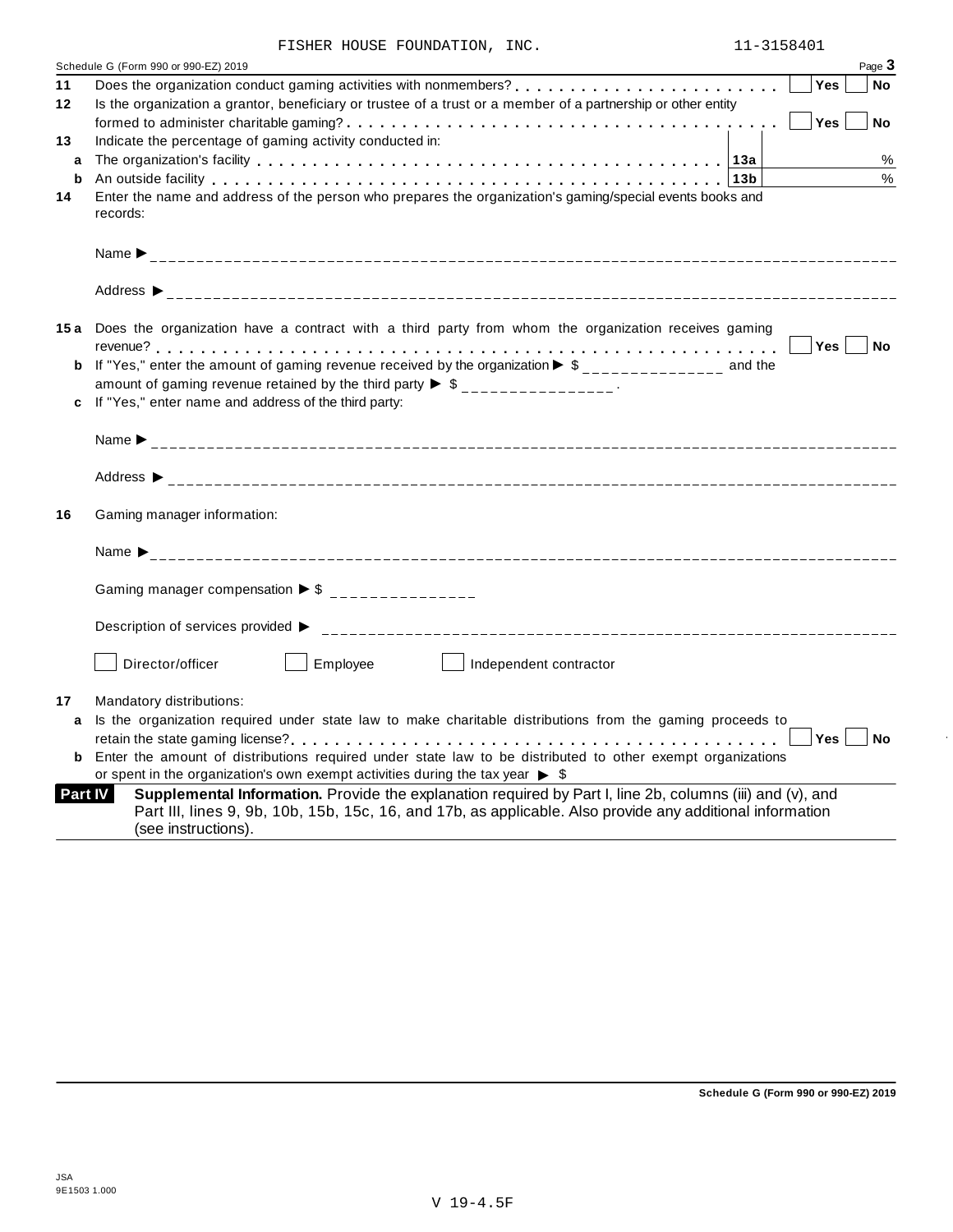| <b>SCHEDULE I</b><br>(Form 990)         |                                                                                                                                                                                                                                                                               | <b>Grants and Other Assistance to Organizations,</b><br>Governments, and Individuals in the United States |                                    |                                                                                                         |                                       |                                                             |                                          |                                       |  |  |  |  |
|-----------------------------------------|-------------------------------------------------------------------------------------------------------------------------------------------------------------------------------------------------------------------------------------------------------------------------------|-----------------------------------------------------------------------------------------------------------|------------------------------------|---------------------------------------------------------------------------------------------------------|---------------------------------------|-------------------------------------------------------------|------------------------------------------|---------------------------------------|--|--|--|--|
| Department of the Treasury              |                                                                                                                                                                                                                                                                               |                                                                                                           |                                    | Complete if the organization answered "Yes" on Form 990, Part IV, line 21 or 22.<br>Attach to Form 990. |                                       |                                                             |                                          | 20019<br><b>Open to Public</b>        |  |  |  |  |
| <b>Internal Revenue Service</b>         |                                                                                                                                                                                                                                                                               |                                                                                                           |                                    | Go to www.irs.gov/Form990 for the latest information.                                                   |                                       |                                                             |                                          | Inspection                            |  |  |  |  |
| Name of the organization                |                                                                                                                                                                                                                                                                               |                                                                                                           |                                    |                                                                                                         |                                       |                                                             | <b>Employer identification number</b>    |                                       |  |  |  |  |
| FISHER HOUSE FOUNDATION, INC.<br>Part I | <b>General Information on Grants and Assistance</b>                                                                                                                                                                                                                           |                                                                                                           |                                    |                                                                                                         |                                       |                                                             | 11-3158401                               |                                       |  |  |  |  |
| 1                                       | Does the organization maintain records to substantiate the amount of the grants or assistance, the grantees' eligibility for the grants or assistance, and<br>2 Describe in Part IV the organization's procedures for monitoring the use of grant funds in the United States. |                                                                                                           |                                    |                                                                                                         |                                       |                                                             |                                          | $X$ Yes<br>No                         |  |  |  |  |
| Part II                                 | Grants and Other Assistance to Domestic Organizations and Domestic Governments. Complete if the organization answered "Yes" on Form 990,<br>Part IV, line 21, for any recipient that received more than \$5,000. Part II can be duplicated if additional space is needed.     |                                                                                                           |                                    |                                                                                                         |                                       |                                                             |                                          |                                       |  |  |  |  |
|                                         | 1 (a) Name and address of organization<br>or government                                                                                                                                                                                                                       | $(b)$ EIN                                                                                                 | (c) IRC section<br>(if applicable) | (d) Amount of cash<br>grant                                                                             | (e) Amount of non-<br>cash assistance | (f) Method of valuation<br>(book, FMV, appraisal,<br>other) | (g) Description of<br>noncash assistance | (h) Purpose of grant<br>or assistance |  |  |  |  |
| $(1)$ SEE ATTACHMENT A                  |                                                                                                                                                                                                                                                                               |                                                                                                           |                                    | 3,676,103.                                                                                              |                                       |                                                             |                                          |                                       |  |  |  |  |
| (2) SEE ATTACHMENT A                    |                                                                                                                                                                                                                                                                               |                                                                                                           |                                    |                                                                                                         | 62, 328, 298.                         |                                                             |                                          |                                       |  |  |  |  |
| (3)                                     |                                                                                                                                                                                                                                                                               |                                                                                                           |                                    |                                                                                                         |                                       |                                                             |                                          |                                       |  |  |  |  |
| (4)                                     |                                                                                                                                                                                                                                                                               |                                                                                                           |                                    |                                                                                                         |                                       |                                                             |                                          |                                       |  |  |  |  |
| (5)                                     |                                                                                                                                                                                                                                                                               |                                                                                                           |                                    |                                                                                                         |                                       |                                                             |                                          |                                       |  |  |  |  |
| (6)                                     |                                                                                                                                                                                                                                                                               |                                                                                                           |                                    |                                                                                                         |                                       |                                                             |                                          |                                       |  |  |  |  |
| (7)                                     |                                                                                                                                                                                                                                                                               |                                                                                                           |                                    |                                                                                                         |                                       |                                                             |                                          |                                       |  |  |  |  |
| (8)                                     |                                                                                                                                                                                                                                                                               |                                                                                                           |                                    |                                                                                                         |                                       |                                                             |                                          |                                       |  |  |  |  |
| (9)                                     |                                                                                                                                                                                                                                                                               |                                                                                                           |                                    |                                                                                                         |                                       |                                                             |                                          |                                       |  |  |  |  |
| (10)                                    |                                                                                                                                                                                                                                                                               |                                                                                                           |                                    |                                                                                                         |                                       |                                                             |                                          |                                       |  |  |  |  |
| (11)                                    |                                                                                                                                                                                                                                                                               |                                                                                                           |                                    |                                                                                                         |                                       |                                                             |                                          |                                       |  |  |  |  |
| (12)                                    |                                                                                                                                                                                                                                                                               |                                                                                                           |                                    |                                                                                                         |                                       |                                                             |                                          |                                       |  |  |  |  |
| 3                                       |                                                                                                                                                                                                                                                                               |                                                                                                           |                                    |                                                                                                         |                                       |                                                             |                                          | 51.<br>2.                             |  |  |  |  |
|                                         | For Paperwork Reduction Act Notice, see the Instructions for Form 990.                                                                                                                                                                                                        |                                                                                                           |                                    |                                                                                                         |                                       |                                                             |                                          | Schedule I (Form 990) (2019)          |  |  |  |  |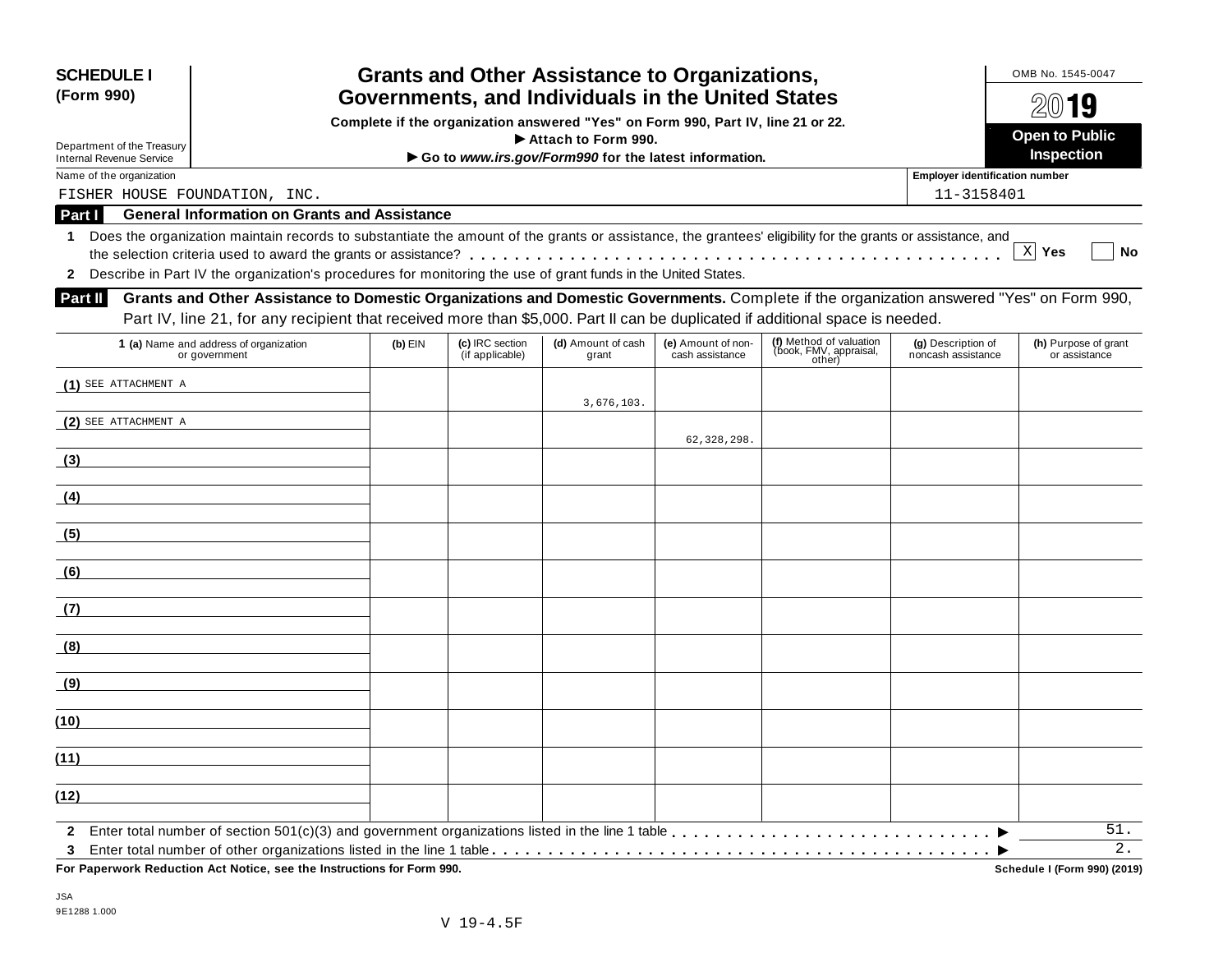## **Grants and Other Assistance to Domestic Individuals.** Complete if the organization answered "Yes" on Form 990, Part IV, line 22. Part III can be duplicated if additional space is needed. **Part III**  (a) Type of grant or assistance **(b)** Number of **(c)** Amount of **(d)** Amount of **(e)** Method of valuation (book, **(f)** Description of non-cash assistance FMV, appraisal, other) **(b)** Number of recipients **(d)** Amount of non-cash assistance **(c)** Amount of cash grant 1 SCHOLARSHIPS FOR MILITARY CHILDREN 500. 1,000,000. **2** HERO'S LEGACY SCHOLARSHIPS 543. 543. 2,172,000. **3** HERO MILES AIRLINE TICKETS 2,897. 2,394,699. COST AIRFARE **4** HOTELS FOR HEROES HOTEL NIGHTS **4,230.** 4,230. **696,157.** COST **HOTEL ROOMS 5** FAMILY SUPPORT **6 7 Supplemental Information.** Provide the information required in Part I, line 2, Part III, column (b); and any other additional information. **Part IV**  FAMILY SUPPORT SUPPORT TEMS PART I, LINE 2:

FISHER HOUSE FOUNDATION MONITORS ITS GRANT SPENDING UTILIZING VARIOUS

METHODS DEPENDING ON THE TYPE AND AMOUNT OF THE GRANT:

1. PAYMENT FOR THE GRANT AMOUNT IS MADE TO THE VENDOR DIRECTLY OR IN

CONJUNCTION WITH THE RECIPIENT.

2. FHF IS INVOLVED IN THE PLANNING AND/OR PARTICIPATE IN THE EVENT WHICH

THE GRANTS ARE SUPPORTING.

3. NEEDS RELATIVE TO FISHER HOUSES ARE IDENTIFIED BY PROGRAM MANAGERS AND

V 19-4.5F

COMMUNITY GROUPS.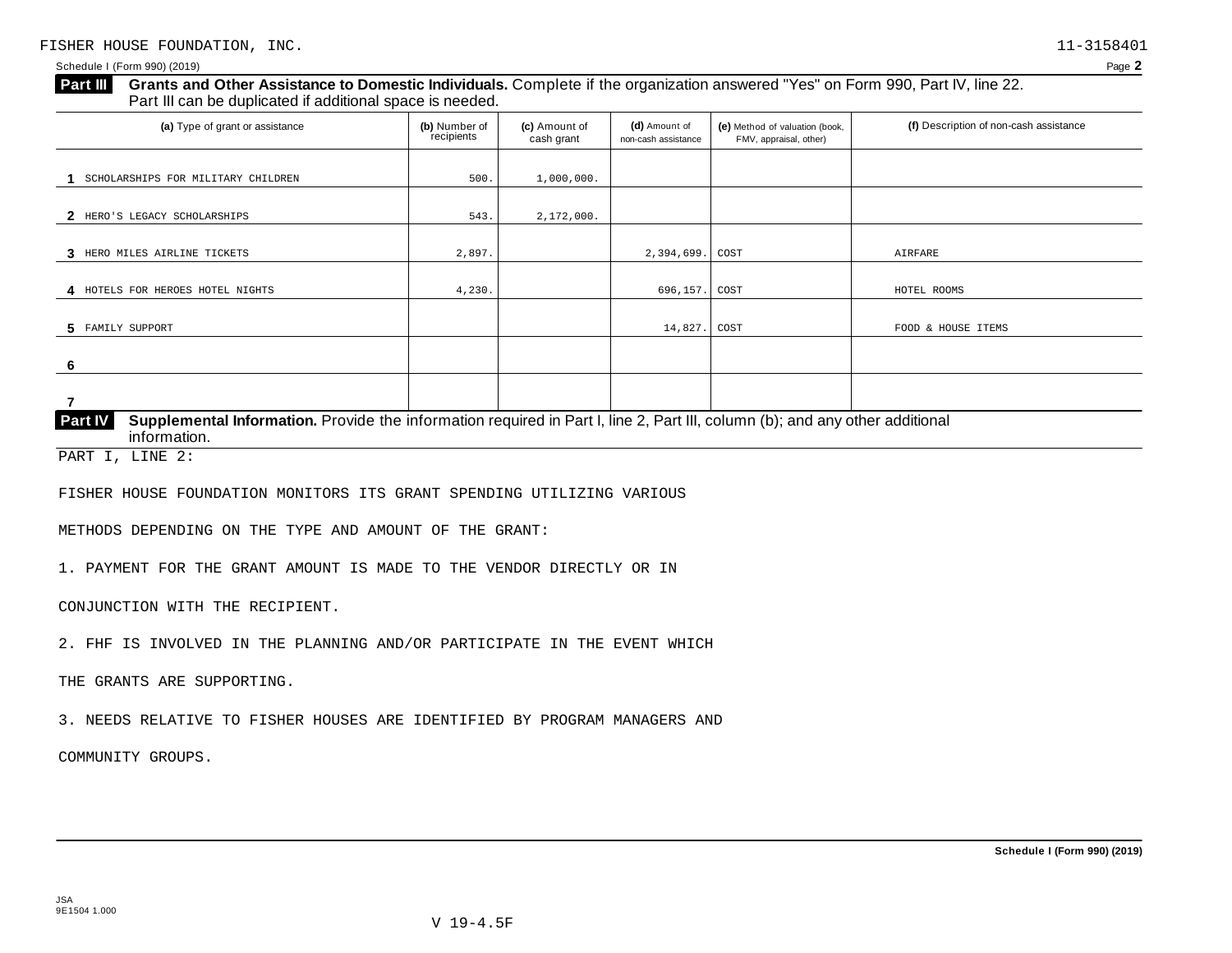## **Schedule I - Organization or Government Info**

## **Organization or Government Information - Part II Grants/Assistance to Governments and Organizations in the U.S. of \$5,001 or More**

| <b>Grantee</b>                                                    |                                     | <b>Address Information</b>                                                                  |                                           |                        |                     | <b>Foreign Address</b> |                 |                                   | <b>Non-Cash Property or Assistance</b> |                                             |           |                    |                                                        |
|-------------------------------------------------------------------|-------------------------------------|---------------------------------------------------------------------------------------------|-------------------------------------------|------------------------|---------------------|------------------------|-----------------|-----------------------------------|----------------------------------------|---------------------------------------------|-----------|--------------------|--------------------------------------------------------|
| <b>Name</b>                                                       | <b>Employer ID</b><br><b>Number</b> | <b>Street</b>                                                                               | City                                      | <b>State</b>           | <b>ZIP Code</b>     | <b>Province</b>        | Country<br>Code | <b>IRC Code</b><br><b>Section</b> | <b>Amount of</b><br><b>Cash Grants</b> | <b>Amount of Donated Method of</b><br>Items | Valuation | <b>Description</b> | <b>Purpose of Grant or Assistance</b>                  |
|                                                                   |                                     |                                                                                             |                                           |                        |                     |                        |                 |                                   |                                        |                                             |           |                    |                                                        |
| Air Force Fisher House Fund                                       | 53-0228403                          | HQ AFSVA/SVF, 2261 Hughes Ave., Ste 156                                                     | Lackland AFB                              | TX                     | 78236-9852          |                        |                 | Air Force                         | 273,480                                |                                             |           |                    |                                                        |
| <b>Fisher House Inc.</b>                                          | 53-0228403                          | 7323 West Highway 90, Suite 107                                                             | San Antonio                               | TX                     | 78227-3562          |                        |                 | Air Force                         | 73,520                                 |                                             |           |                    | $\ddot{\phantom{1}}$                                   |
| Andrews AFB Fisher House, Inc.                                    | 53-0228403                          | 1076 W. Perimeter Road                                                                      | Andrews AFB                               | MD                     | 20762               |                        |                 | Air Force                         | 18,175                                 |                                             |           |                    | $\ddot{\phantom{0}}$                                   |
| Dover Fisher House                                                | 51-0072748                          | 116 Purple Heart Dr.                                                                        | Dover                                     | DE                     | 19902               |                        |                 | Air Force                         | 13,165                                 |                                             |           |                    |                                                        |
| Fisher House Keesler, Inc.                                        | 53-0228403                          | 509 Fisher Street                                                                           | Keesler AFB                               | MS                     | 39534               |                        |                 | Air Force                         | 5,700                                  |                                             |           |                    |                                                        |
| Fisher House of Alaska                                            | 92-0027934                          | 724 E. 15th Ave                                                                             | Anchorage                                 | AK                     | 99501               |                        |                 | Air Force                         | 25,255                                 |                                             |           |                    |                                                        |
| Fisher House of the Emerald Coast, Inc.                           | 26-0283970                          | PO Box 2007                                                                                 | Eglin AFB                                 | FL                     | 32542               |                        |                 | Air Force                         | 6,300                                  |                                             |           |                    |                                                        |
| Fisher/Nightingale Houses, Inc.<br>Friends of Travis Fisher House | 53-0228403<br>53-0228403            | PO Box 33871<br>100 Bodin Circle                                                            | Wright Patterson AFB<br><b>Travis AFB</b> | OH<br>CA               | 45433<br>94535-1804 |                        |                 | Air Force                         | 49,249                                 |                                             |           |                    |                                                        |
| Army Fisher Houses                                                | 76-0573980                          | Attn: MCFA-FH 2748 Worth Road                                                               | Fort Sam Houston                          | TX                     | 78234-6022          |                        |                 | Air Force                         | 117,578                                |                                             |           |                    |                                                        |
|                                                                   |                                     |                                                                                             |                                           |                        |                     |                        |                 | Army                              | 854,933                                |                                             |           |                    |                                                        |
| Navy Fisher Houses                                                | 52-0813349                          | Navy Installations Command, Millington Detachment<br>(N924C), 5720 Integrity Dr., Bldg. 457 | Millington                                | <b>TN</b>              | 38054-6591          |                        |                 | Navy                              | 644,593                                |                                             |           |                    |                                                        |
| Albuquerque FH                                                    | 83-2292089                          | PO Box 14276                                                                                | Albuquerque                               | <b>NM</b>              | 87191               |                        |                 | Dept. of VA                       |                                        | 7,743,239                                   | Cost      |                    |                                                        |
| Bay Pines VA Fisher House                                         | 59-3206683                          | 10000 Bay Pine Boulevard                                                                    | <b>Bay Pines</b>                          | FL.                    | 33744               |                        |                 | Dept. of VA                       | 6,000                                  |                                             |           |                    |                                                        |
| Bronx VA Fisher House                                             | 11-3158401                          | GPF 8138, 130 West Kingsbridge Road                                                         | Bronx                                     | NY                     | 10468               |                        |                 | Dept. of V/                       | 2,050                                  | 19,757,767                                  | Cost      | isher House (2)    |                                                        |
| Cincinnati Fisher House                                           | 74-1612229                          | 3200 Vine Street                                                                            | Cincinnati                                | OH                     | 45220               |                        |                 | Dept. of VA                       |                                        |                                             |           |                    |                                                        |
|                                                                   |                                     | GPF #1174 - Fisher House Voluntary Srvcs (RM                                                |                                           |                        |                     |                        |                 |                                   |                                        |                                             |           |                    |                                                        |
| Clement J. Zablocki VA Medical Center                             | 74-1612229                          | C176), 5555 W. National Ave.                                                                | Milwaukee                                 | WI                     | 53295               |                        |                 | Dept. of VA                       | 18,670                                 |                                             |           |                    |                                                        |
|                                                                   |                                     |                                                                                             |                                           |                        |                     |                        |                 |                                   |                                        |                                             |           |                    |                                                        |
| VA Northeast Ohio Healthcare System                               | 31-1575142                          | 10701 East Boulevard                                                                        | Cleveland                                 | OH                     | 44106               |                        |                 | Jept. of VA                       | 31,423                                 | 16,271,930                                  | Cost      | 'isher House (2)   |                                                        |
| <b>CNVAMC Fisher House</b>                                        | 74-1612229                          | PO Box 31358                                                                                | Augusta                                   | GA                     | 30903               |                        |                 | Dept. of VA                       | 8,525                                  |                                             |           |                    |                                                        |
| Dayton VA Medical Center                                          | 31-0540155                          | 4100 West Third Street                                                                      | Davton                                    | OH                     | 45428               |                        |                 | Dept. of VA                       | 5,722                                  |                                             |           |                    |                                                        |
| Denver VA Fisher House                                            | 74-1612229                          | 1055 Clermont Street                                                                        | Denver                                    | CO                     | 80220-3873          |                        |                 | Dept. of VA                       |                                        |                                             |           |                    |                                                        |
| Department of Veterans Affairs                                    | 75-6108647                          | S. Lancaster Rd., Bldg. 79                                                                  | Dallas                                    | TX                     | 75216               |                        |                 | Dept. of VA                       | 145,235                                |                                             |           |                    |                                                        |
| Department of Veterans Affairs                                    | 94-1179505                          | Voluntary Service (135), 3801 Miranda Avenue                                                | Palo Alto                                 | CA                     | 94303               |                        |                 | Dept. of VA                       | 80,849                                 | 9,561,488                                   | Cost      | 'isher House       |                                                        |
|                                                                   |                                     | Voluntary Services - GPF 7053, 7400 Merton Minter                                           |                                           |                        |                     |                        |                 |                                   |                                        |                                             |           |                    |                                                        |
| Department of Veterans Affairs<br>Department of Veterans Affairs  | 74-2112082<br>87-0372919            | Blvd.                                                                                       | San Antonio                               | TX                     | 78229<br>84148      |                        |                 | Dept. of VA                       | 66,365                                 |                                             |           |                    |                                                        |
|                                                                   |                                     | Voluntary Services - GPF1053, 500 Foothill Drive                                            | Salt Lake City                            | UT                     |                     |                        |                 | Dept. of VA                       | 23, 211                                |                                             |           |                    |                                                        |
| Department of Veterans Affairs (DCVAMC)                           | 52-1856279                          | GPF #1189 Fisher House - Voluntary Services, 50<br>Irving St., NW                           | Washington                                | DC                     | 20422               |                        |                 |                                   |                                        |                                             |           |                    |                                                        |
| Fisher House of Boston, Inc.                                      | 26-0190895                          | P.O. Box 230                                                                                | South Walpole                             | MA                     | 02071               |                        |                 | Dept. of VA<br>Dept. of VA        | 6,400<br>19,158                        |                                             |           |                    |                                                        |
| Friends of the Pittsburgh Fisher House                            | 25-1723912                          | 3945 Forbes Ave. #240                                                                       | Pittsburgh                                | PA                     | 15213               |                        |                 | Dept. of VA                       |                                        |                                             |           |                    |                                                        |
| Friends of VAPS Fisher House                                      | 91-0565166                          | PO Box 18253                                                                                | Seattle                                   | <b>WA</b>              | 98118               |                        |                 | Dept. of VA                       |                                        |                                             |           |                    |                                                        |
| Gainesville VAMC #8137                                            | 26-3806088                          | GPF #8137                                                                                   | Gainesville                               | FL.                    | 32601               |                        |                 | Dept. of VA                       | 15,400                                 |                                             |           |                    |                                                        |
| Hines VA Hospital GPF 1056                                        | 97-8145105                          | 5000 S. 5th Ave                                                                             | Hines                                     | IL.                    | 60141               |                        |                 | Dept. of VA                       | 34,533                                 |                                             |           |                    |                                                        |
| MEDVAMC                                                           | 74-1612229                          | GPF #9031 - Fisher House, 2002 Holcombe Blvd                                                | Houston                                   | TX                     | 77030               |                        |                 | Dept. of VA                       | 33, 378                                |                                             |           |                    |                                                        |
|                                                                   |                                     | GPF #8033 - Voluntary Service, 1201 NW 16th                                                 |                                           |                        |                     |                        |                 |                                   |                                        |                                             |           |                    |                                                        |
| Miami VAHS Voluntary Service                                      | 85-8016462                          | Street                                                                                      | Miami                                     | FL                     | 33125               |                        |                 | Dept. of VA                       | 11,050                                 |                                             |           |                    |                                                        |
| Minneapolis Fisher House                                          | 41-0696270                          | One Veterans Drive                                                                          | Minneapolis                               | MN                     | 55417               |                        |                 | Dept. of VA                       | 27,940                                 |                                             |           |                    |                                                        |
| Orlando VA Medical Center                                         | 81-1630073                          | 13800 Veterans Wav                                                                          | Orlando                                   | FL.                    | 32827               |                        |                 | 501C(3)                           | 7,076                                  |                                             |           |                    |                                                        |
| Ralph H. Johnson VA Medical Center                                | 46-2521401                          | 109 Bee Streeet                                                                             | Charleston                                | SC                     | 29401               |                        |                 | 501C(3)                           | 7,840                                  |                                             |           |                    |                                                        |
| Southern Arizona VA Health Care System                            | 86-0096757                          | Voluntary Services (9-135), 3601 S 6th Avenue                                               | Tucson                                    | AZ                     | 85723               |                        |                 | Dept. of VA                       | 86,164                                 |                                             |           |                    |                                                        |
| <b>Stratton Fisher House</b>                                      | 74-1612229                          | 113 Holland Avenue                                                                          | Albany                                    | NY                     | 12208               |                        |                 | Dept. of VA                       | 10,825                                 |                                             |           |                    |                                                        |
| Tampa Fisher House                                                | 59-3214855                          | 13000 Bruce B. Downs Blvd                                                                   | Tampa                                     | FL.                    | 33612               |                        |                 | Dept. of VA                       | 75,878                                 |                                             |           |                    |                                                        |
| Tennessee Valley Healthcare System                                | 62-0484828                          | GPF #9143, 3400 Lebanon Pike                                                                | Murfreesboro                              | TN                     | 37129               |                        |                 | Dent of VA                        |                                        |                                             |           |                    |                                                        |
| The Fisher House Foundation of Richmond, Inc.                     | 27-3852276                          | 9201 Arboretum Pkwy, Suite 200                                                              | Richmond                                  | VA                     | 23236               |                        |                 | Dept. of VA                       | 5,750                                  |                                             |           |                    |                                                        |
| Togus FH                                                          | 11-3158401                          | 12300 Twinbrook Pkwy, STE 410                                                               | Rockville                                 | <b>MD</b>              | 20852               |                        |                 | Dept. of VA                       |                                        | 8,993,874                                   | Cost      | 'isher House       |                                                        |
| VA Connecticut Healthcare System                                  | 06-1379945                          | 950 Campbell Avenue                                                                         | West Haver                                | CT                     | 06516<br>90073      |                        |                 | Dept. of VA                       | 24,159                                 |                                             |           |                    |                                                        |
| VA Greater Los Angeles Healthcare System                          | 95-3626252                          | 11301 Wilshire Blvd.                                                                        | Los Angeles                               | CA                     |                     |                        |                 | Dept. of VA                       | 26,260                                 |                                             |           |                    |                                                        |
| VA Long Beach Healthcare System                                   | 74-1612229                          | FCP 1143, 5901 E 7th St.<br>GPF # 1030 - LV Fisher House Voluntary Services                 | Long Beach                                | CA                     | 90822               |                        |                 | Dept. of VA                       |                                        |                                             |           |                    |                                                        |
| VA Southern Nevada Health Care System                             | 45-3363846                          | (135), 6900 N. Pecos Rd.                                                                    | N. Las Vegas                              | <b>NV</b>              | 89086               |                        |                 | Dept. of VA                       | 7,775                                  |                                             |           |                    |                                                        |
| VAMC St. Louis Voluntary Service                                  | 01-2315757                          | GPF #8198 Fisher House, 1 Jefferson Barracks Rd.                                            | St. Louis                                 | <b>MO</b>              | 63125               |                        |                 | Dept. of VA                       |                                        |                                             |           |                    |                                                        |
|                                                                   |                                     | GPF #9312 - Portland FH Voluntary Services Mail                                             |                                           |                        |                     |                        |                 |                                   |                                        |                                             |           |                    |                                                        |
| <b>VAPORHCS</b>                                                   | 93-1127631                          | Code: P4VOL, 3710 SW US Veterans Hosp Rd.                                                   | Portland                                  | OR                     | 97239               |                        |                 | Dept. of VA                       | 26,925                                 |                                             |           |                    |                                                        |
| West Palm Beach Fisher House                                      | 59-3275434                          | 7305 North Military Trail                                                                   | West Palm Beach                           | EL.                    | 33410               |                        |                 | Dept. of VA                       | 7,596                                  |                                             |           |                    |                                                        |
| <b>Blue Star Families</b>                                         | 80-0369895                          | PO Box 230637                                                                               | <b>Encinitas</b>                          | CA                     | 92023               |                        |                 | 501C(3)                           | 15,000                                 |                                             |           |                    | Armed Forces                                           |
| Congressional Medal of Honor Covention                            | 81-3537682                          | 925 Ovster Cove Drive                                                                       | Grasonville                               | <b>MD</b>              | 21638               |                        |                 | 501C(3)                           |                                        |                                             |           |                    | Armed Forces                                           |
| George W. Bush Foundation                                         | 20-4119317                          | 2943 SMU Boulevard                                                                          | Dallas                                    | TX                     | 75205               |                        |                 | 501C(3)                           |                                        |                                             |           |                    | Armed Forces                                           |
| <b>Healthcare Hospitality Network</b>                             | 38-2693343                          | 22640 Hazel Lane                                                                            | Rapid City                                | SD                     | 57702               |                        |                 | 501C(3)                           | 25,000                                 |                                             |           |                    | Support hospitality network                            |
| Henry M. Jackson Foundation                                       | 52-1317896                          | 6720 - A Rockledge Drive                                                                    | Bethesda                                  | <b>MD</b>              | 20817               |                        |                 | 501C(3)                           | 25,000                                 |                                             |           |                    | Armed Forces                                           |
| Hope for the Warriors                                             | 20-5182295                          | 8003 Forbes PI, Ste 201                                                                     | Springfield                               | VA                     | 22151               |                        |                 | 501C(3)                           | 97,500                                 |                                             |           |                    | our Armed Forces                                       |
| Intrepid Museum Foundation                                        | 13-3062419                          | One Intrepid Square W 46th Street & 12th Avenue                                             | New York                                  | NY                     | 10036               |                        |                 | 501C(3)                           |                                        |                                             |           |                    | Armed Forces                                           |
| Military Charity Organization                                     | 82-2080731                          | 9720 Wilshire Boulevard                                                                     | <b>Beverly Hills</b>                      | CA                     | 90212               |                        |                 | 501C(3)                           | 85,000                                 |                                             |           |                    | Armed Forces                                           |
| Military Influencer Conference<br>Newman's Own Foundation         | 83-4482681<br>06-1606588            | 8235 Agora Parkway                                                                          | Selma<br>Westport                         | <b>TX</b><br><b>CT</b> | 78154<br>06880      |                        |                 | S Corp                            | 12,000                                 |                                             |           |                    |                                                        |
| National Military Family Association                              | 52-0899384                          | One Morningside Dr N<br>3601 Eisenhower Ave., Ste 425                                       | Alexandria                                | VA                     | 22304               |                        |                 | 501C(3)<br>501C(3)                | 310,000                                |                                             |           |                    | helped Armed Forces<br>Scholarship program for spouses |
| Stack Up                                                          | 47-5424265                          | 14913 W Navarre Way                                                                         | Los Angeles                               | C.A                    | 91342               |                        |                 | 501C(3)                           | 37,500                                 |                                             |           |                    |                                                        |
| Tee it Up for the Troops                                          | 20-2974507                          | 515 West Travelers Trail                                                                    | Burnsville                                | $\mathsf{MN}$          | 55337               |                        |                 | 501C(3)                           | 40,000                                 |                                             |           |                    | Support wounded soldiers                               |
| The QL Plus Program                                               | 27-0172688                          | 6748 Old McLean Village Drive                                                               | McLean                                    | VA                     | 22101               |                        |                 | 501C(3)                           | 50,000                                 |                                             |           |                    | Support wounded soldiers                               |
| The Rosie Network                                                 | 46-1522625                          | 9242 Lightwave Avenue #120                                                                  | San Diego                                 | CA                     | 92123               |                        |                 | S Corp                            | 37,500                                 |                                             |           |                    |                                                        |
| The Trustees of Columbia Univ in the City of NY 13-5598093        |                                     | 516 West 168th Street, 5th Floor                                                            | New York                                  | <b>NY</b>              | 10032               |                        |                 | 501C(3)                           | 37,500                                 |                                             |           |                    |                                                        |
|                                                                   |                                     |                                                                                             |                                           |                        |                     |                        |                 |                                   |                                        |                                             |           |                    |                                                        |

\* Constructing and donating Fisher Houses to various branches of the United States armed services and the Department of Veterans Affairs. **3,676,103 62,328,298** 

\*\* Providing assistance in connection with the donees' management and operation of the Fisher Houses.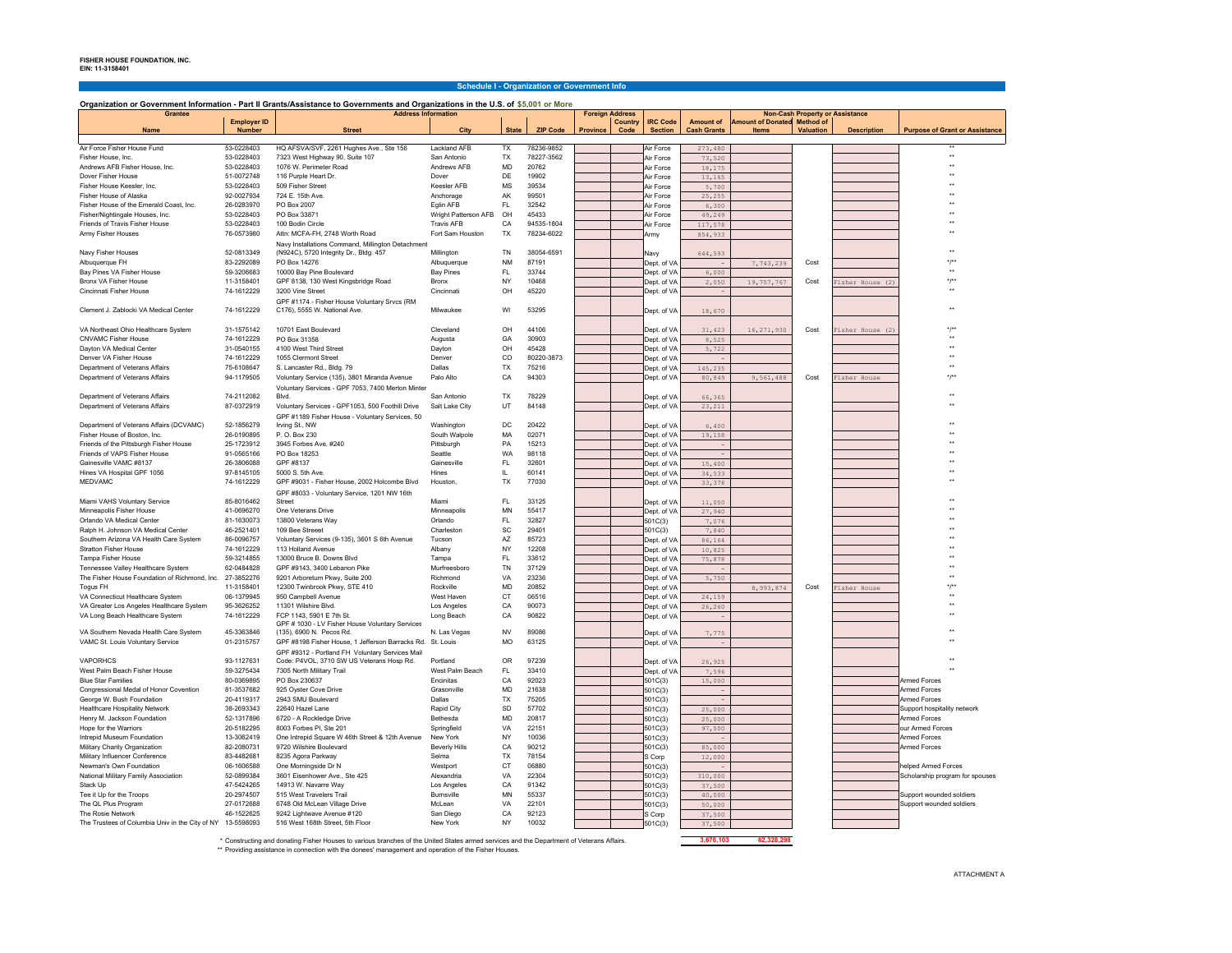|              | <b>SCHEDULE J</b><br>(Form 990)<br>Department of the Treasury |                                                                                                                                                                                                                                                                                                                                                             | <b>Compensation Information</b><br>For certain Officers, Directors, Trustees, Key Employees, and Highest<br><b>Compensated Employees</b><br>Complete if the organization answered "Yes" on Form 990, Part IV, line 23.<br>Attach to Form 990.                                                                                                                                                                                                       |                            |     |                         |  |  |  |  |
|--------------|---------------------------------------------------------------|-------------------------------------------------------------------------------------------------------------------------------------------------------------------------------------------------------------------------------------------------------------------------------------------------------------------------------------------------------------|-----------------------------------------------------------------------------------------------------------------------------------------------------------------------------------------------------------------------------------------------------------------------------------------------------------------------------------------------------------------------------------------------------------------------------------------------------|----------------------------|-----|-------------------------|--|--|--|--|
|              | <b>Internal Revenue Service</b>                               |                                                                                                                                                                                                                                                                                                                                                             | Go to www.irs.gov/Form990 for instructions and the latest information.                                                                                                                                                                                                                                                                                                                                                                              | Inspection                 |     |                         |  |  |  |  |
|              | Name of the organization                                      |                                                                                                                                                                                                                                                                                                                                                             | <b>Employer identification number</b>                                                                                                                                                                                                                                                                                                                                                                                                               |                            |     |                         |  |  |  |  |
|              |                                                               | FISHER HOUSE FOUNDATION, INC.                                                                                                                                                                                                                                                                                                                               | 11-3158401                                                                                                                                                                                                                                                                                                                                                                                                                                          |                            |     |                         |  |  |  |  |
| Part I       |                                                               | <b>Questions Regarding Compensation</b>                                                                                                                                                                                                                                                                                                                     |                                                                                                                                                                                                                                                                                                                                                                                                                                                     |                            |     |                         |  |  |  |  |
|              |                                                               | First-class or charter travel<br>Travel for companions<br>Tax indemnification and gross-up payments<br>Discretionary spending account                                                                                                                                                                                                                       | 1a Check the appropriate box(es) if the organization provided any of the following to or for a person listed on Form<br>990, Part VII, Section A, line 1a. Complete Part III to provide any relevant information regarding these items.<br>Housing allowance or residence for personal use<br>Payments for business use of personal residence<br>Health or social club dues or initiation fees<br>Personal services (such as maid, chauffeur, chef) |                            | Yes | No                      |  |  |  |  |
| b            |                                                               |                                                                                                                                                                                                                                                                                                                                                             | If any of the boxes on line 1a are checked, did the organization follow a written policy regarding payment<br>or reimbursement or provision of all of the expenses described above? If "No," complete Part III to                                                                                                                                                                                                                                   |                            |     |                         |  |  |  |  |
|              |                                                               |                                                                                                                                                                                                                                                                                                                                                             |                                                                                                                                                                                                                                                                                                                                                                                                                                                     | 1 <sub>b</sub>             |     |                         |  |  |  |  |
| $\mathbf{2}$ |                                                               |                                                                                                                                                                                                                                                                                                                                                             | Did the organization require substantiation prior to reimbursing or allowing expenses incurred by all                                                                                                                                                                                                                                                                                                                                               |                            |     |                         |  |  |  |  |
|              |                                                               |                                                                                                                                                                                                                                                                                                                                                             | directors, trustees, and officers, including the CEO/Executive Director, regarding the items checked on line                                                                                                                                                                                                                                                                                                                                        |                            |     |                         |  |  |  |  |
|              |                                                               |                                                                                                                                                                                                                                                                                                                                                             |                                                                                                                                                                                                                                                                                                                                                                                                                                                     | $\mathbf{2}$               |     |                         |  |  |  |  |
|              | Χ                                                             | Indicate which, if any, of the following the organization used to establish the compensation of the<br>related organization to establish compensation of the CEO/Executive Director, but explain in Part III.<br>Compensation committee<br>$\mathbf X$<br>Independent compensation consultant<br>$\overline{\mathbf{x}}$<br>Form 990 of other organizations | organization's CEO/Executive Director. Check all that apply. Do not check any boxes for methods used by a<br>Written employment contract<br>Compensation survey or study<br>Approval by the board or compensation committee                                                                                                                                                                                                                         |                            |     |                         |  |  |  |  |
| 4            |                                                               | During the year, did any person listed on Form 990, Part VII, Section A, line 1a, with respect to the filing<br>organization or a related organization:                                                                                                                                                                                                     |                                                                                                                                                                                                                                                                                                                                                                                                                                                     |                            |     |                         |  |  |  |  |
| a            |                                                               |                                                                                                                                                                                                                                                                                                                                                             | Receive a severance payment or change-of-control payment?                                                                                                                                                                                                                                                                                                                                                                                           | 4a                         |     | Χ                       |  |  |  |  |
| b            |                                                               |                                                                                                                                                                                                                                                                                                                                                             | Participate in, or receive payment from, a supplemental nonqualified retirement plan?                                                                                                                                                                                                                                                                                                                                                               | 4b                         |     | $\overline{\text{X}}$   |  |  |  |  |
| c            |                                                               |                                                                                                                                                                                                                                                                                                                                                             | If "Yes" to any of lines 4a-c, list the persons and provide the applicable amounts for each item in Part III.                                                                                                                                                                                                                                                                                                                                       | 4c                         |     | $\overline{\textbf{x}}$ |  |  |  |  |
|              |                                                               | Only section $501(c)(3)$ , $501(c)(4)$ , and $501(c)(29)$ organizations must complete lines 5-9.                                                                                                                                                                                                                                                            |                                                                                                                                                                                                                                                                                                                                                                                                                                                     |                            |     |                         |  |  |  |  |
| 5            |                                                               | compensation contingent on the revenues of:                                                                                                                                                                                                                                                                                                                 | For persons listed on Form 990, Part VII, Section A, line 1a, did the organization pay or accrue any                                                                                                                                                                                                                                                                                                                                                |                            |     |                         |  |  |  |  |
|              |                                                               |                                                                                                                                                                                                                                                                                                                                                             |                                                                                                                                                                                                                                                                                                                                                                                                                                                     | 5a                         |     | Χ                       |  |  |  |  |
| b            |                                                               | If "Yes" on line 5a or 5b, describe in Part III.                                                                                                                                                                                                                                                                                                            |                                                                                                                                                                                                                                                                                                                                                                                                                                                     | 5b                         |     | Χ                       |  |  |  |  |
| 6            |                                                               | compensation contingent on the net earnings of:                                                                                                                                                                                                                                                                                                             | For persons listed on Form 990, Part VII, Section A, line 1a, did the organization pay or accrue any                                                                                                                                                                                                                                                                                                                                                |                            |     |                         |  |  |  |  |
| а            |                                                               |                                                                                                                                                                                                                                                                                                                                                             |                                                                                                                                                                                                                                                                                                                                                                                                                                                     | 6a                         |     | Χ                       |  |  |  |  |
| b            |                                                               | If "Yes" on line 6a or 6b, describe in Part III.                                                                                                                                                                                                                                                                                                            |                                                                                                                                                                                                                                                                                                                                                                                                                                                     | 6b                         |     | Χ                       |  |  |  |  |
| 7            |                                                               |                                                                                                                                                                                                                                                                                                                                                             | For persons listed on Form 990, Part VII, Section A, line 1a, did the organization provide any nonfixed<br>payments not described on lines 5 and 6? If "Yes," describe in Part III.                                                                                                                                                                                                                                                                 | 7                          |     | X                       |  |  |  |  |
| 8            |                                                               |                                                                                                                                                                                                                                                                                                                                                             | Were any amounts reported on Form 990, Part VII, paid or accrued pursuant to a contract that was subject<br>to the initial contract exception described in Regulations section 53.4958-4(a)(3)? If "Yes," describe                                                                                                                                                                                                                                  |                            |     |                         |  |  |  |  |
| 9            |                                                               |                                                                                                                                                                                                                                                                                                                                                             | If "Yes" on line 8, did the organization also follow the rebuttable presumption procedure described in                                                                                                                                                                                                                                                                                                                                              | 8<br>9                     |     | х                       |  |  |  |  |
|              |                                                               | For Paperwork Reduction Act Notice, see the Instructions for Form 990.                                                                                                                                                                                                                                                                                      |                                                                                                                                                                                                                                                                                                                                                                                                                                                     | Schedule J (Form 990) 2019 |     |                         |  |  |  |  |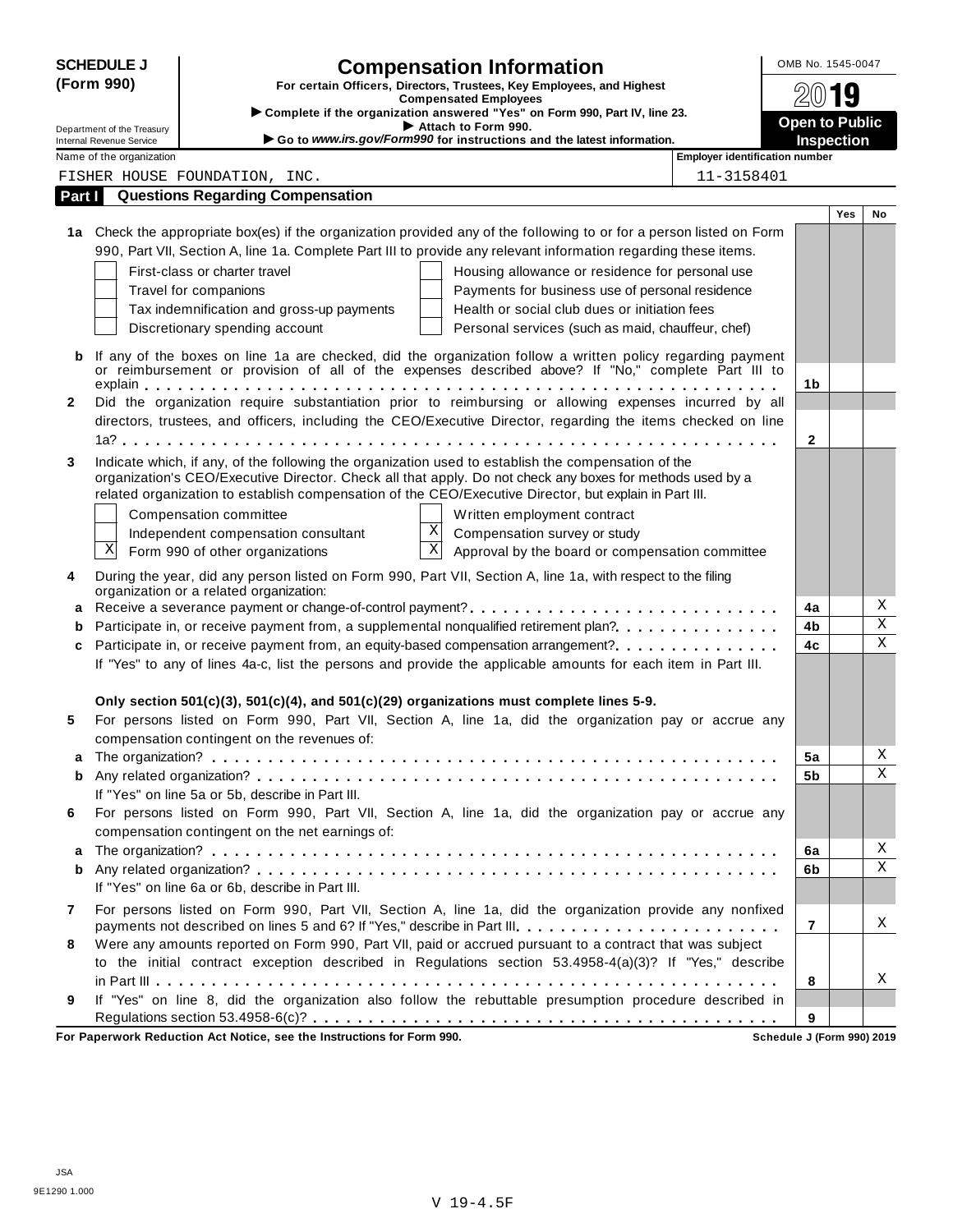Schedule <sup>J</sup> (Form 990) <sup>2019</sup> Page **2**

## **Part II** Officers, Directors, Trustees, Key Employees, and Highest Compensated Employees. Use duplicate copies if additional space is needed.

For each individual whose compensation must be reported on Schedule J, report compensation from the organization on row (i) and from related organizations, described in the instructions, on row (ii). Do not list any individuals that aren't listed on Form 990, Part VII.

Note: The sum of columns (B)(i)-(iii) for each listed individual must equal the total amount of Form 990, Part VII, Section A, line 1a, applicable column (D) and (E) amounts for that individual.

|                                           |                              |                          | (B) Breakdown of W-2 and/or 1099-MISC compensation |                                           |                                | (D) Nontaxable   | (E) Total of columns | (F) Compensation                                           |  |
|-------------------------------------------|------------------------------|--------------------------|----------------------------------------------------|-------------------------------------------|--------------------------------|------------------|----------------------|------------------------------------------------------------|--|
| (A) Name and Title                        |                              | (i) Base<br>compensation | (ii) Bonus & incentive<br>compensation             | (iii) Other<br>reportable<br>compensation | other deferred<br>compensation | benefits         | $(B)(i)-(D)$         | in column (B) reported<br>as deferred on prior<br>Form 990 |  |
| MR. DAVID A. COKER                        | (i)                          | 325,638.                 | 158,000.                                           | 3,564.                                    | 11,200.                        | 25,856.          | 524,258.             | $0$ .                                                      |  |
| PRESIDENT                                 | (ii)                         | $\Omega$                 | $\Omega$                                           | $\Omega$ .                                | $\Omega$                       | $\Omega$ .       | $\Omega$ .           |                                                            |  |
| MS. MARY B. CONSIDINE                     | (i)                          | 186,668                  | 20,000                                             | 350.                                      | 7,979.                         | 8,757.           | 223,754.             | $0$ .                                                      |  |
| $2^{\text{CHIEF OF STAFF}}$               | (i)                          | 0                        | $\mathsf{O}$ .                                     | $\overline{0}$ .                          | $\mathbf{0}$ .                 | 0.               | $\mathbf{0}$ .       | $0$ .                                                      |  |
| MRS. KERRI CHILDRESS                      | (i)                          | 141,313                  | $\mathbf{0}$ .                                     | 3,509.                                    | 5,719                          | 14,073.          | 164,614              | $0$ .                                                      |  |
| $3^{\text{VP}}$ , COMMUNICATIONS (FORMER) | (i)                          | $\mathbf 0$              | $\Omega$ .                                         | $\overline{0}$ .                          | $\Omega$ .                     | 0.               | $\mathbf{0}$ .       | $0$ .                                                      |  |
| MRS. DENISE DOLAN                         | (i)                          | 157,755                  | 12,834                                             | 748                                       | 6,931                          | 33, 242.         | 211,510              | $0$ .                                                      |  |
| $4^{\text{VP}}$ , DEVELOPMENT             | (ii)                         | $\Omega$                 | $\Omega$ .                                         | $\Omega$ .                                | $\mathbf{0}$ .                 | $\overline{0}$ . | $\mathbf{0}$ .       | $\overline{0}$ .                                           |  |
| MR. BRIAN GAWNE                           | (i)                          | 157,549                  | 12,834.                                            | 1,398.                                    | 6,931                          | 3,071.           | 181,783.             | $\overline{0}$ .                                           |  |
| 5 <sup>VP, COMMUNITY RELATIONS</sup>      |                              | 0                        | 0                                                  | $\mathbf{0}$ .                            | $\mathbf{0}$ .                 | 0.               | $\overline{0}$ .     |                                                            |  |
| MRS. LETICIA STROPES                      | (i)                          | 160,430                  | 25,000                                             | 487.                                      | 6,417.                         | 27,319.          | 219,653.             | $0$ .<br>$\overline{0}$ .                                  |  |
| 6 <sup>VP, STRATEGIC INITIATIVES</sup>    |                              | $\overline{0}$           | $\Omega$ .                                         | $\mathbf{0}$ .                            | $\mathbf{0}$ .                 | 0.               | $\overline{0}$ .     |                                                            |  |
| MR. BRUCE PHILLIPS                        | (i)                          | 111,835.                 | 10,000.                                            | 1,426.                                    | 5,000.                         | 27,288.          | 155,549.             | $\overline{0}$ .                                           |  |
| DIRECTOR, OPERATIONS                      | (ii)                         | $\Omega$                 | $\Omega$ .                                         | $\mathbf{0}$ .                            | $\Omega$                       | 0.               | $\mathbf{0}$ .       | $0$ .                                                      |  |
| MRS. ANGELA RANERO                        | (i)                          | 115,510                  | 10,000.                                            | 334.                                      | 5,110.                         | 20,474.          | 151,428.             | $\overline{0}$ .                                           |  |
| 8 <sup>CHIEF</sup> ACCOUNTANT             | (i)                          | $\Omega$                 | $\Omega$                                           | $\overline{0}$ .                          | $\Omega$ .                     | 0.               | $\Omega$             | $\overline{0}$ .                                           |  |
| MRS. STACY THOMAS                         | (i)                          | 113,604.                 | 10,000                                             | 216.                                      | 5,000.                         | 21,741.          | 150,561              | $0$ .                                                      |  |
| Q <sup>DIRECTOR, CORP/FDN RELATIONS</sup> | (i)                          | 0                        | $\Omega$ .                                         | $\mathbf{0}$ .                            | 0                              | $\Omega$ .       | $\Omega$ .           | $0$ .                                                      |  |
|                                           | (i)                          |                          |                                                    |                                           |                                |                  |                      |                                                            |  |
| 10                                        | (i)                          |                          |                                                    |                                           |                                |                  |                      |                                                            |  |
|                                           | $\qquad \qquad \textbf{(i)}$ |                          |                                                    |                                           |                                |                  |                      |                                                            |  |
| 11                                        | (i)                          |                          |                                                    |                                           |                                |                  |                      |                                                            |  |
|                                           | (i)                          |                          |                                                    |                                           |                                |                  |                      |                                                            |  |
| 12                                        | (ii)                         |                          |                                                    |                                           |                                |                  |                      |                                                            |  |
|                                           | (i)                          |                          |                                                    |                                           |                                |                  |                      |                                                            |  |
| 13                                        | (ii)                         |                          |                                                    |                                           |                                |                  |                      |                                                            |  |
|                                           | (i)                          |                          |                                                    |                                           |                                |                  |                      |                                                            |  |
| 14                                        | (ii)                         |                          |                                                    |                                           |                                |                  |                      |                                                            |  |
|                                           | (i)                          |                          |                                                    |                                           |                                |                  |                      |                                                            |  |
| 15                                        | (i)                          |                          |                                                    |                                           |                                |                  |                      |                                                            |  |
|                                           | (i)                          |                          |                                                    |                                           |                                |                  |                      |                                                            |  |
| 16                                        | (i)                          |                          |                                                    |                                           |                                |                  |                      |                                                            |  |

**Schedule J (Form 990) 2019**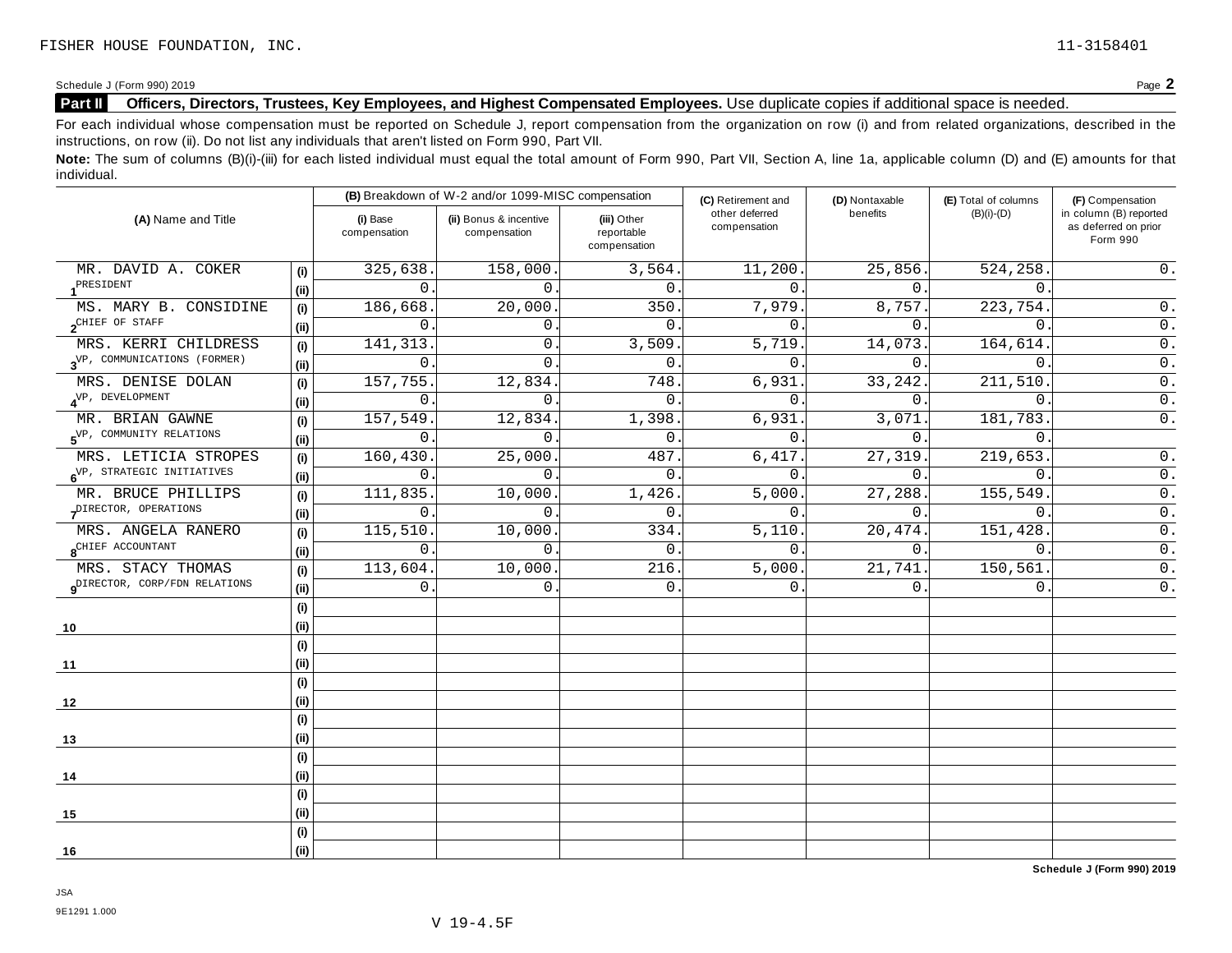## **Part III Supplemental Information**

Provide the information, explanation, or descriptions required for Part I, lines 1a, 1b, 3, 4a, 4b, 4c, 5a, 5b, 6a, 6b, 7, and 8, and for Part II. Also complete this part for any additional information.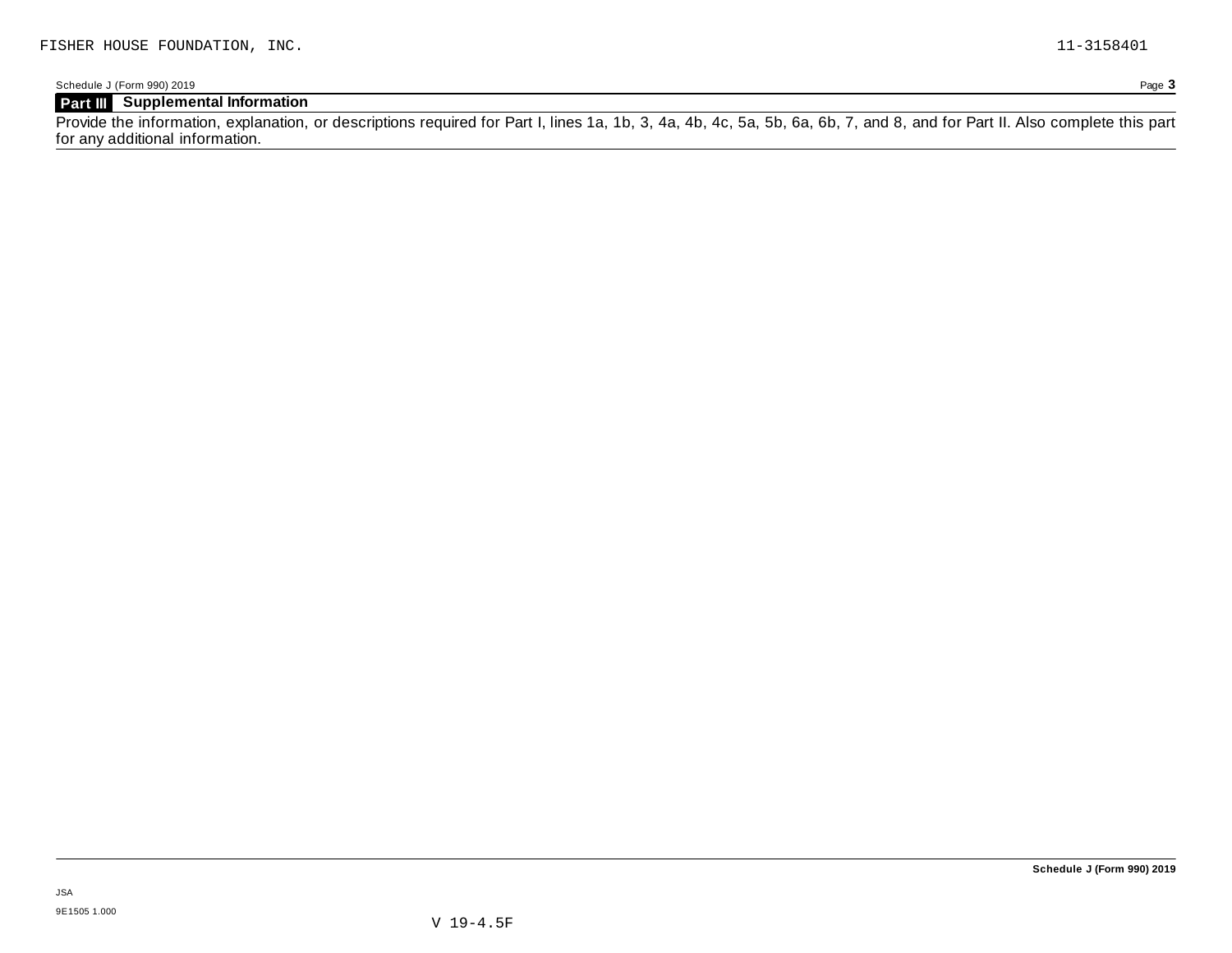| Department of the Treasury<br><b>Internal Revenue Service</b> | <b>SCHEDULE L</b>                                                      |                                                                                                                                          |                                                                                                           |    |              | 28b, or 28c, or Form 990-EZ, Part V, line 38a or 40b.<br>Attach to Form 990 or Form 990-EZ. |                 | <b>Transactions With Interested Persons</b><br>(Form 990 or 990-EZ) > Complete if the organization answered "Yes" on Form 990, Part IV, line 25a, 25b, 26, 27, 28a,<br>Go to www.irs.gov/Form990 for instructions and the latest information. |                                       |            |                                                           | OMB No. 1545-0047<br><b>Open To Public</b><br>Inspection |                           |                          |
|---------------------------------------------------------------|------------------------------------------------------------------------|------------------------------------------------------------------------------------------------------------------------------------------|-----------------------------------------------------------------------------------------------------------|----|--------------|---------------------------------------------------------------------------------------------|-----------------|-----------------------------------------------------------------------------------------------------------------------------------------------------------------------------------------------------------------------------------------------|---------------------------------------|------------|-----------------------------------------------------------|----------------------------------------------------------|---------------------------|--------------------------|
| Name of the organization                                      |                                                                        |                                                                                                                                          |                                                                                                           |    |              |                                                                                             |                 |                                                                                                                                                                                                                                               | <b>Employer identification number</b> |            |                                                           |                                                          |                           |                          |
|                                                               |                                                                        | FISHER HOUSE FOUNDATION, INC.                                                                                                            |                                                                                                           |    |              |                                                                                             |                 |                                                                                                                                                                                                                                               |                                       | 11-3158401 |                                                           |                                                          |                           |                          |
| Part I                                                        |                                                                        |                                                                                                                                          |                                                                                                           |    |              |                                                                                             |                 | Excess Benefit Transactions (section $501(c)(3)$ , section $501(c)(4)$ , and $501(c)(29)$ organizations only).<br>Complete if the organization answered "Yes" on Form 990, Part IV, line 25a or 25b, or Form 990-EZ, Part V, line 40b.        |                                       |            |                                                           |                                                          |                           |                          |
| 1                                                             | (a) Name of disqualified person                                        |                                                                                                                                          |                                                                                                           |    | organization | (b) Relationship between disqualified person and                                            |                 |                                                                                                                                                                                                                                               | (c) Description of transaction        |            |                                                           |                                                          |                           | (d) Corrected?<br>Yes No |
| (1)                                                           |                                                                        |                                                                                                                                          |                                                                                                           |    |              |                                                                                             |                 |                                                                                                                                                                                                                                               |                                       |            |                                                           |                                                          |                           |                          |
| (2)<br>(3)                                                    |                                                                        |                                                                                                                                          |                                                                                                           |    |              |                                                                                             |                 |                                                                                                                                                                                                                                               |                                       |            |                                                           |                                                          |                           |                          |
| (4)                                                           |                                                                        |                                                                                                                                          |                                                                                                           |    |              |                                                                                             |                 |                                                                                                                                                                                                                                               |                                       |            |                                                           |                                                          |                           |                          |
| (5)                                                           |                                                                        |                                                                                                                                          |                                                                                                           |    |              |                                                                                             |                 |                                                                                                                                                                                                                                               |                                       |            |                                                           |                                                          |                           |                          |
| (6)                                                           |                                                                        |                                                                                                                                          |                                                                                                           |    |              |                                                                                             |                 |                                                                                                                                                                                                                                               |                                       |            |                                                           |                                                          |                           |                          |
| 3<br>Part II                                                  |                                                                        | Loans to and/or From Interested Persons.<br>organization reported an amount on Form 990, Part X, line 5, 6, or 22.                       |                                                                                                           |    |              |                                                                                             |                 | Enter the amount of tax, if any, on line 2, above, reimbursed by the organization.<br>Complete if the organization answered "Yes" on Form 990-EZ, Part V, line 38a or Form 990, Part IV, line 26; or if the                                   |                                       |            |                                                           | $\blacktriangleright$ \$                                 |                           |                          |
|                                                               | (a) Name of interested person<br>(b) Relationship<br>with organization |                                                                                                                                          | (e) Original<br>(c) Purpose of<br>(d) Loan to or<br>principal amount<br>from the<br>loan<br>organization? |    |              |                                                                                             | (f) Balance due |                                                                                                                                                                                                                                               |                                       |            | (g) In default? (h) Approved<br>by board or<br>committee? |                                                          | (i) Written<br>agreement? |                          |
|                                                               |                                                                        |                                                                                                                                          |                                                                                                           | To | From         |                                                                                             |                 |                                                                                                                                                                                                                                               | <b>Yes</b>                            | No         | Yes                                                       | No                                                       | Yes                       | No                       |
| (1)                                                           |                                                                        |                                                                                                                                          |                                                                                                           |    |              |                                                                                             |                 |                                                                                                                                                                                                                                               |                                       |            |                                                           |                                                          |                           |                          |
| (2)                                                           |                                                                        |                                                                                                                                          |                                                                                                           |    |              |                                                                                             |                 |                                                                                                                                                                                                                                               |                                       |            |                                                           |                                                          |                           |                          |
| (3)                                                           |                                                                        |                                                                                                                                          |                                                                                                           |    |              |                                                                                             |                 |                                                                                                                                                                                                                                               |                                       |            |                                                           |                                                          |                           |                          |
| (4)                                                           |                                                                        |                                                                                                                                          |                                                                                                           |    |              |                                                                                             |                 |                                                                                                                                                                                                                                               |                                       |            |                                                           |                                                          |                           |                          |
| (5)                                                           |                                                                        |                                                                                                                                          |                                                                                                           |    |              |                                                                                             |                 |                                                                                                                                                                                                                                               |                                       |            |                                                           |                                                          |                           |                          |
| (6)                                                           |                                                                        |                                                                                                                                          |                                                                                                           |    |              |                                                                                             |                 |                                                                                                                                                                                                                                               |                                       |            |                                                           |                                                          |                           |                          |
| (7)                                                           |                                                                        |                                                                                                                                          |                                                                                                           |    |              |                                                                                             |                 |                                                                                                                                                                                                                                               |                                       |            |                                                           |                                                          |                           |                          |
| (8)                                                           |                                                                        |                                                                                                                                          |                                                                                                           |    |              |                                                                                             |                 |                                                                                                                                                                                                                                               |                                       |            |                                                           |                                                          |                           |                          |
| (9)<br>(10)                                                   |                                                                        |                                                                                                                                          |                                                                                                           |    |              |                                                                                             |                 |                                                                                                                                                                                                                                               |                                       |            |                                                           |                                                          |                           |                          |
| Total                                                         |                                                                        |                                                                                                                                          |                                                                                                           |    |              |                                                                                             |                 | \$                                                                                                                                                                                                                                            |                                       |            |                                                           |                                                          |                           |                          |
| Part III                                                      |                                                                        | <b>Grants or Assistance Benefiting Interested Persons.</b><br>Complete if the organization answered "Yes" on Form 990, Part IV, line 27. |                                                                                                           |    |              |                                                                                             |                 |                                                                                                                                                                                                                                               |                                       |            |                                                           |                                                          |                           |                          |
| (a) Name of interested person                                 |                                                                        | (b) Relationship between interested (c) Amount of assistance                                                                             | person and the organization                                                                               |    |              |                                                                                             |                 | (d) Type of assistance                                                                                                                                                                                                                        |                                       |            |                                                           | (e) Purpose of assistance                                |                           |                          |
| (1)                                                           |                                                                        |                                                                                                                                          |                                                                                                           |    |              |                                                                                             |                 |                                                                                                                                                                                                                                               |                                       |            |                                                           |                                                          |                           |                          |
| (2)                                                           |                                                                        |                                                                                                                                          |                                                                                                           |    |              |                                                                                             |                 |                                                                                                                                                                                                                                               |                                       |            |                                                           |                                                          |                           |                          |
| (3)                                                           |                                                                        |                                                                                                                                          |                                                                                                           |    |              |                                                                                             |                 |                                                                                                                                                                                                                                               |                                       |            |                                                           |                                                          |                           |                          |
| (4)                                                           |                                                                        |                                                                                                                                          |                                                                                                           |    |              |                                                                                             |                 |                                                                                                                                                                                                                                               |                                       |            |                                                           |                                                          |                           |                          |
|                                                               |                                                                        |                                                                                                                                          |                                                                                                           |    |              |                                                                                             |                 |                                                                                                                                                                                                                                               |                                       |            |                                                           |                                                          |                           |                          |
|                                                               |                                                                        |                                                                                                                                          |                                                                                                           |    |              |                                                                                             |                 |                                                                                                                                                                                                                                               |                                       |            |                                                           |                                                          |                           |                          |
|                                                               |                                                                        |                                                                                                                                          |                                                                                                           |    |              |                                                                                             |                 |                                                                                                                                                                                                                                               |                                       |            |                                                           |                                                          |                           |                          |
| (5)<br>(6)<br>(7)                                             |                                                                        |                                                                                                                                          |                                                                                                           |    |              |                                                                                             |                 |                                                                                                                                                                                                                                               |                                       |            |                                                           |                                                          |                           |                          |
| (8)<br>(9)                                                    |                                                                        |                                                                                                                                          |                                                                                                           |    |              |                                                                                             |                 |                                                                                                                                                                                                                                               |                                       |            |                                                           |                                                          |                           |                          |

 $\ddot{\phantom{a}}$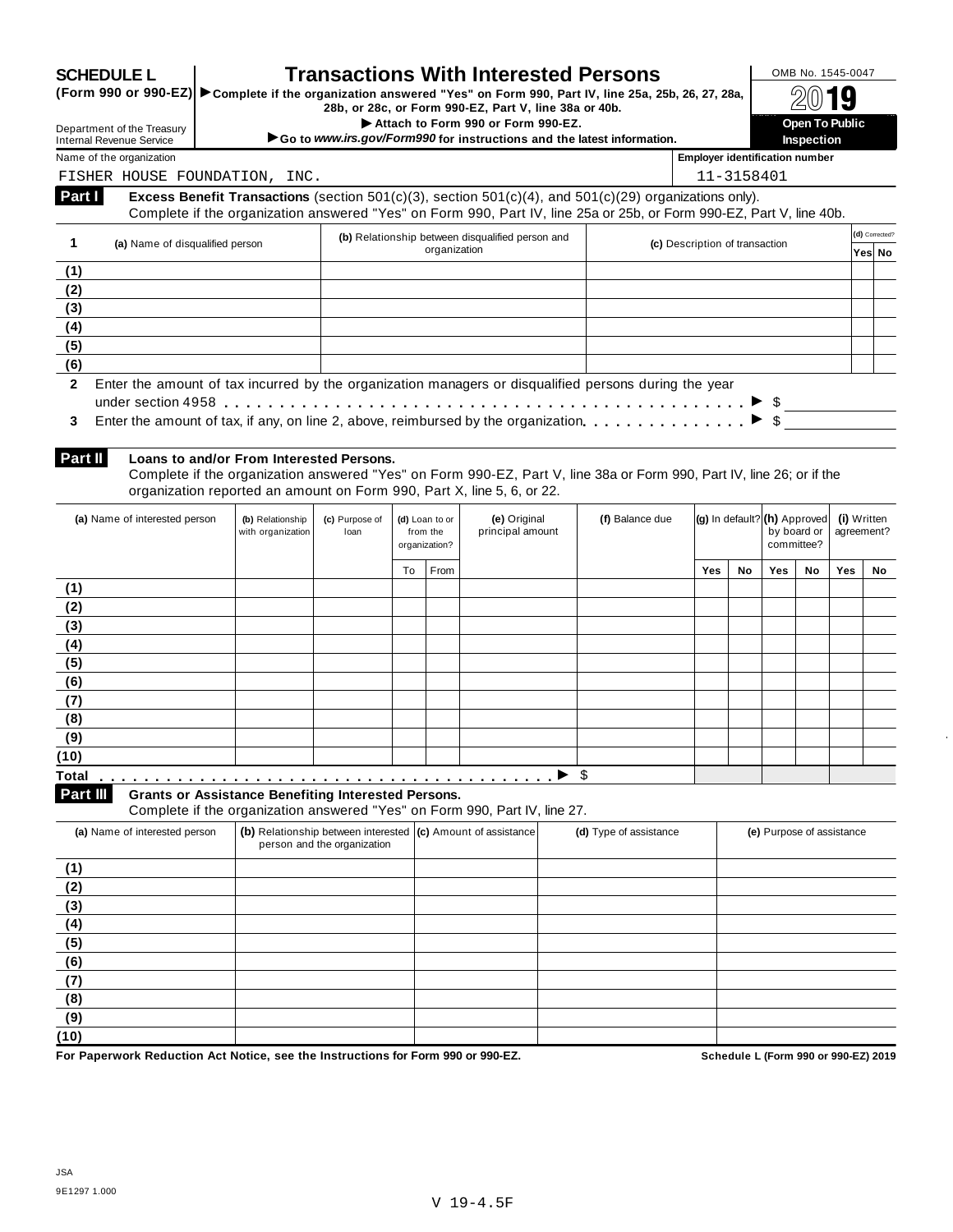## Schedule <sup>L</sup> (Form <sup>990</sup> or 990-EZ) <sup>2019</sup> Page **2**

## **Business Transactions Involving Interested Persons.** Complete if the organization answered "Yes" on Form 990, Part IV, line 28a, 28b, or 28c.

| (a) Name of interested person             | (b) Relationship between<br>interested person and the<br>organization | (c) Amount of<br>transaction | (d) Description of transaction | (e) Sharing of<br>revenues? | organization's |
|-------------------------------------------|-----------------------------------------------------------------------|------------------------------|--------------------------------|-----------------------------|----------------|
|                                           |                                                                       |                              |                                | Yes                         | No             |
| (1)<br>JIM WEISKOPF                       | VP EMERITUS                                                           | 57,251.                      | COMPENSATION FOR SERVICES      |                             | Χ              |
| (2)                                       |                                                                       |                              |                                |                             |                |
| (3)                                       |                                                                       |                              |                                |                             |                |
| (4)                                       |                                                                       |                              |                                |                             |                |
| (5)                                       |                                                                       |                              |                                |                             |                |
| (6)                                       |                                                                       |                              |                                |                             |                |
| (7)                                       |                                                                       |                              |                                |                             |                |
| (8)                                       |                                                                       |                              |                                |                             |                |
| (9)                                       |                                                                       |                              |                                |                             |                |
| (10)                                      |                                                                       |                              |                                |                             |                |
| Part V<br><b>Supplemental Information</b> |                                                                       |                              |                                |                             |                |

**Provide additional information for responses to questions on Schedule L (see instructions).**<br>Provide additional information for responses to questions on Schedule L (see instructions).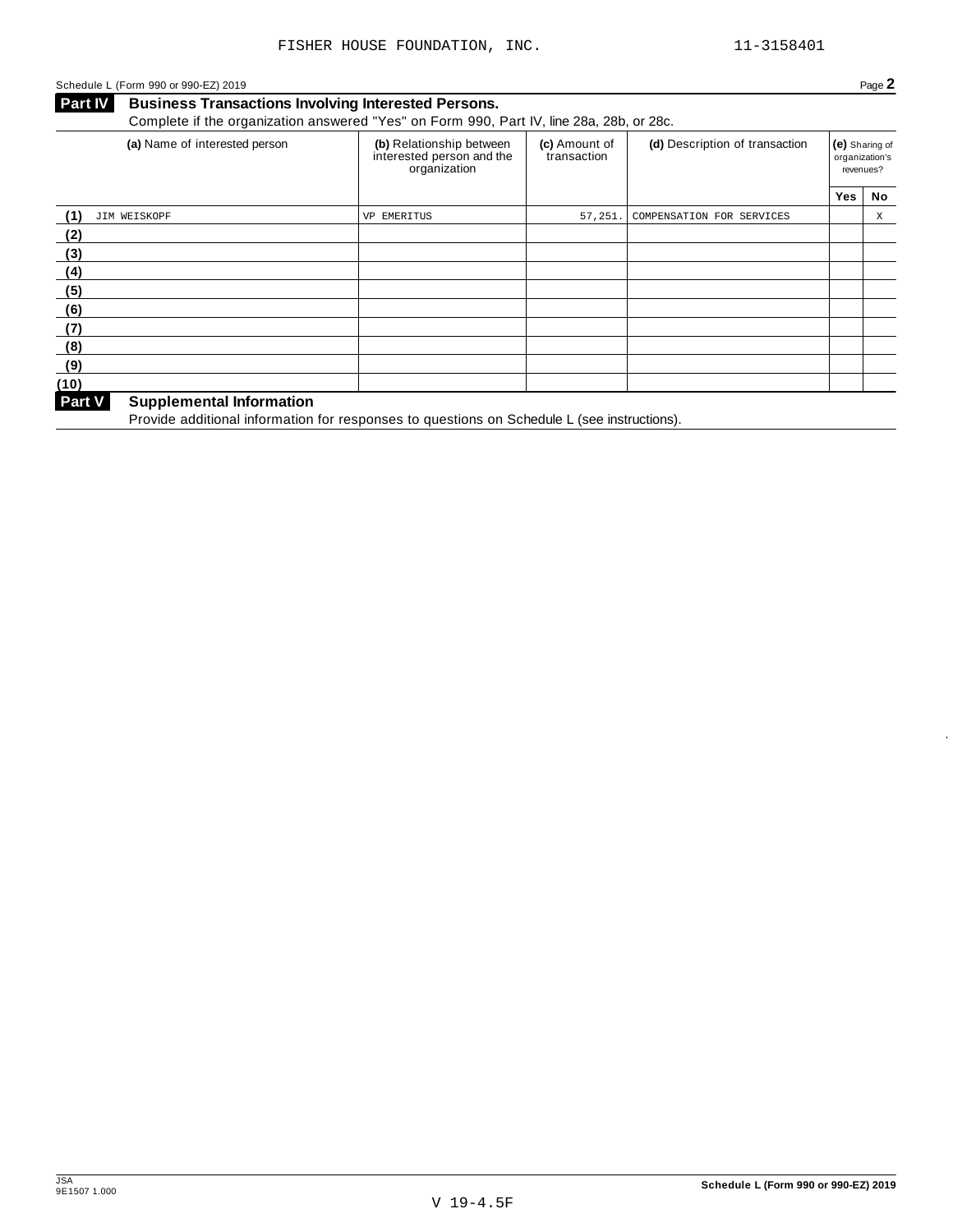# SCHEDULE M<br>
(Form 990) **Supplementary of the organizations answered** "Yes" on Form 990 Part IV lines 29 or 30

Department of the Treasury<br>
Internal Revenue Service<br> **Internal Revenue Service**<br> **Co to www.irs.gov/Form** 

**Examplete if the organizations answered "Yes" on Form 990, Part IV, lines 29 or 30.** ★ Attach to Form 990.

 **Open to Public**  ▶ Go to *www.irs.gov/Form990* for instructions and the latest information. **INSPECTION** 

Name of the organization **Employer identification number Employer identification number** 

|              | FISHER HOUSE FOUNDATION, INC.                                                                                      |                                   |                                                                            |                                                                                    | 11-3158401                                                   |
|--------------|--------------------------------------------------------------------------------------------------------------------|-----------------------------------|----------------------------------------------------------------------------|------------------------------------------------------------------------------------|--------------------------------------------------------------|
| Part I       | <b>Types of Property</b>                                                                                           |                                   |                                                                            |                                                                                    |                                                              |
|              |                                                                                                                    | (a)<br>Check if<br>applicable     | (b)<br>Number of contributions or<br>items contributed                     | (c)<br>Noncash contribution<br>amounts reported on<br>Form 990, Part VIII, line 1g | (d)<br>Method of determining<br>noncash contribution amounts |
| 1.           | Art - Works of art example and all                                                                                 |                                   |                                                                            |                                                                                    |                                                              |
| $\mathbf{2}$ | Art - Historical treasures                                                                                         |                                   |                                                                            |                                                                                    |                                                              |
| 3            | Art - Fractional interests                                                                                         | the control of the control of the |                                                                            |                                                                                    |                                                              |
| 4            | Books and publications [19]                                                                                        |                                   |                                                                            |                                                                                    |                                                              |
| 5            | Clothing and household                                                                                             |                                   |                                                                            |                                                                                    |                                                              |
|              |                                                                                                                    |                                   |                                                                            |                                                                                    |                                                              |
| 6            | Cars and other vehicles                                                                                            |                                   | the control of the control of the control of the control of the control of |                                                                                    |                                                              |
| 7            | Boats and planes <u>  _ _ _ _ _</u>                                                                                |                                   | the control of the control of the control of the control of the control of |                                                                                    |                                                              |
| 8            | Intellectual property [1,1,1,1,1,1]                                                                                |                                   |                                                                            |                                                                                    |                                                              |
| 9            | Securities - Publicly traded                                                                                       | X                                 | 102.                                                                       | 560,054.                                                                           | FMV ON DATE OF GIFT                                          |
| 10           | Securities - Closely held stock                                                                                    |                                   |                                                                            |                                                                                    |                                                              |
| 11           | Securities - Partnership, LLC,                                                                                     |                                   |                                                                            |                                                                                    |                                                              |
|              |                                                                                                                    |                                   |                                                                            |                                                                                    |                                                              |
| 12           | Securities - Miscellaneous                                                                                         |                                   |                                                                            |                                                                                    |                                                              |
| 13           | Qualified conservation                                                                                             |                                   |                                                                            |                                                                                    |                                                              |
|              | contribution - Historic                                                                                            |                                   |                                                                            |                                                                                    |                                                              |
|              |                                                                                                                    |                                   |                                                                            |                                                                                    |                                                              |
|              | 14 Qualified conservation                                                                                          |                                   |                                                                            |                                                                                    |                                                              |
|              |                                                                                                                    |                                   |                                                                            |                                                                                    |                                                              |
| 15           | Real estate - Residential                                                                                          |                                   | the control of the control of the control of the control of the control of |                                                                                    |                                                              |
| 16           |                                                                                                                    |                                   |                                                                            |                                                                                    |                                                              |
| 17           |                                                                                                                    |                                   |                                                                            |                                                                                    |                                                              |
| 18           |                                                                                                                    |                                   |                                                                            |                                                                                    |                                                              |
| 19           | Food inventory $\ldots \ldots \ldots$ $\boxed{\phantom{a} \phantom{a}}$                                            |                                   |                                                                            |                                                                                    |                                                              |
| 20           | Drugs and medical supplies                                                                                         |                                   | <u> 1989 - John Stein, Amerikaansk politiker († 1908)</u>                  |                                                                                    |                                                              |
| 21           |                                                                                                                    |                                   |                                                                            |                                                                                    |                                                              |
| 22           | Historical artifacts [10]                                                                                          | <b>Contract Contract Contract</b> | the control of the control of the control of the control of the control of |                                                                                    |                                                              |
| 23           | Scientific specimens <u>  _ _ _ _ _</u>                                                                            |                                   | <u> 1989 - Johann Barn, mars eta inperiodo</u>                             |                                                                                    |                                                              |
| 24           | Archeological artifacts                                                                                            |                                   |                                                                            |                                                                                    |                                                              |
| 25           | Other $\blacktriangleright$ ( ATCH 1                                                                               |                                   | 69, 131, 500.                                                              | 1,628,047.                                                                         |                                                              |
| 26           | Other $\blacktriangleright$ ( $\qquad \qquad$                                                                      |                                   |                                                                            |                                                                                    |                                                              |
| 27           | Other $\blacktriangleright$ (                                                                                      |                                   |                                                                            |                                                                                    |                                                              |
| 28           | Other $\blacktriangleright$ (                                                                                      |                                   |                                                                            |                                                                                    |                                                              |
| 29           | Number of Forms 8283 received by the organization during the tax year for contributions for                        |                                   |                                                                            |                                                                                    |                                                              |
|              | which the organization completed Form 8283, Part IV, Donee Acknowledgement                                         |                                   |                                                                            |                                                                                    | 29                                                           |
|              |                                                                                                                    |                                   |                                                                            |                                                                                    | Yes   No                                                     |
|              | 30a During the year, did the organization receive by contribution any property reported in Part I, lines 1 through |                                   |                                                                            |                                                                                    |                                                              |
|              | 28, that it must hold for at least three years from the date of the initial contribution, and which isn't required |                                   |                                                                            |                                                                                    | Χ                                                            |
|              |                                                                                                                    |                                   |                                                                            |                                                                                    | 30a                                                          |
|              | <b>b</b> If "Yes," describe the arrangement in Part II.                                                            |                                   |                                                                            |                                                                                    |                                                              |
| 31           | Does the organization have a gift acceptance policy that requires the review of any nonstandard                    |                                   |                                                                            |                                                                                    | Χ<br>31                                                      |
|              |                                                                                                                    |                                   |                                                                            |                                                                                    |                                                              |
|              | 32a Does the organization hire or use third parties or related organizations to solicit, process, or sell noncash  |                                   |                                                                            |                                                                                    | Χ<br>32a                                                     |
|              | <b>b</b> If "Yes," describe in Part II.                                                                            |                                   |                                                                            |                                                                                    |                                                              |
|              | If the organization didn't report an amount in column (c) for a type of property for which column (a) is checked,  |                                   |                                                                            |                                                                                    |                                                              |
| 33           | describe in Part II.                                                                                               |                                   |                                                                            |                                                                                    |                                                              |

**For Paperwork Reduction Act Notice, see the Instructions for Form 990. Schedule M (Form 990) 2019**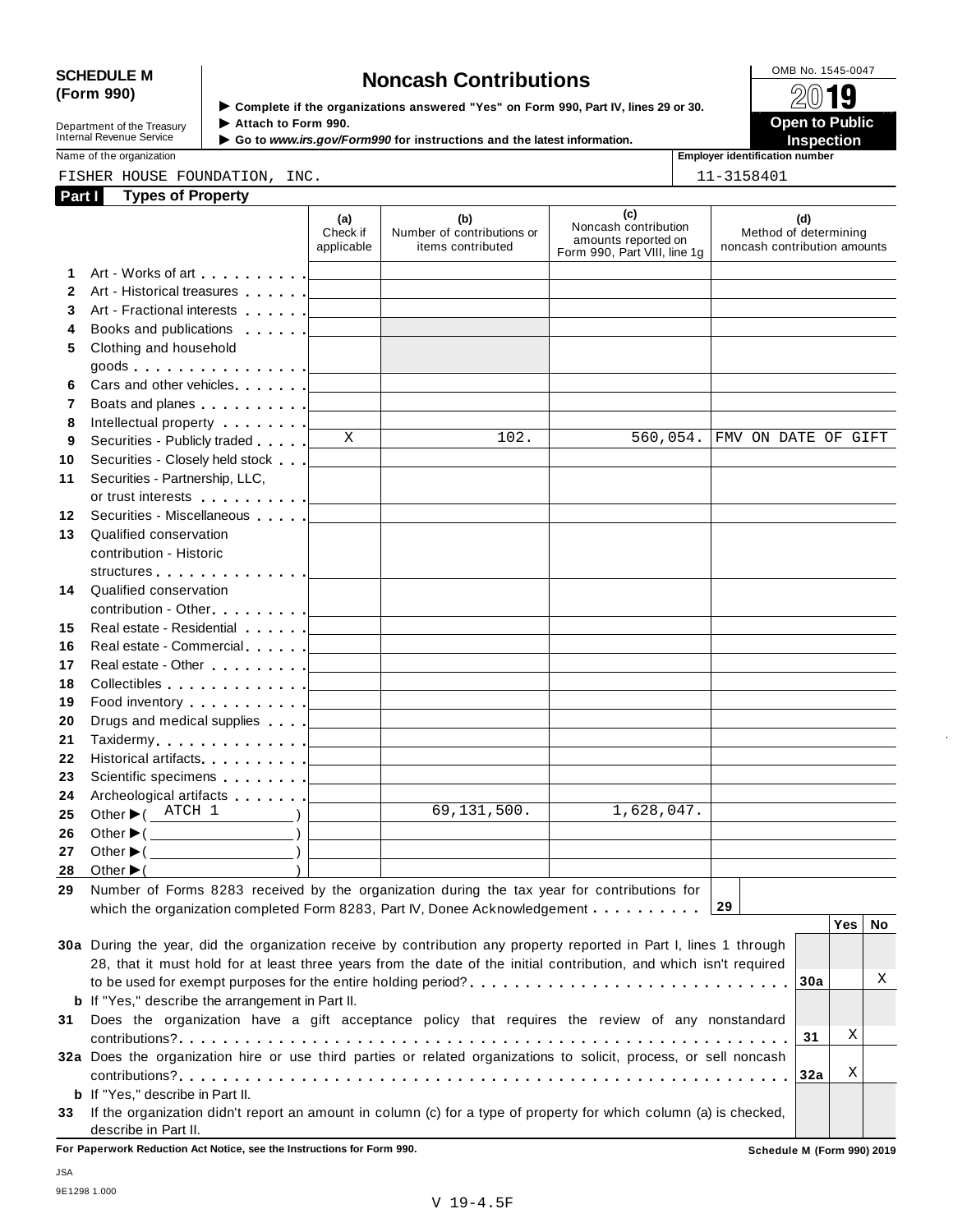**Supplemental Information.** Provide the information required by Part I, lines 30b, 32b, and 33, and whether the organization is reporting in Part I, column (b), the number of contributions, the number of items received, or a combination of both. Also complete this part for any additional information. **Part II**

SCHEDULE M SUPPLEMENTAL INFO

PART I, LINE 25, COLUMN B:

THE AMOUNT LISTED IN COLUMN B IS THE TOTAL AIRLINE MILES/HOTEL POINTS

RECEIVED AND NOT NUMBER OF CONTRIBUTIONS.

PART I, LINE 32A:

FISHER HOUSE FOUNDATION DOES NOT SELL VEHICLES DIRECTLY, RATHER A THIRD PARTY, NON-PROFIT, SELLS VEHICLES FOR OUR DONORS AND THEY SEND US THE PROCEEDS FROM SALE AFTER TAKING THEIR FEES. THEY PRODUCE ALL TAX DOCUMENTATION FOR THE DONORS.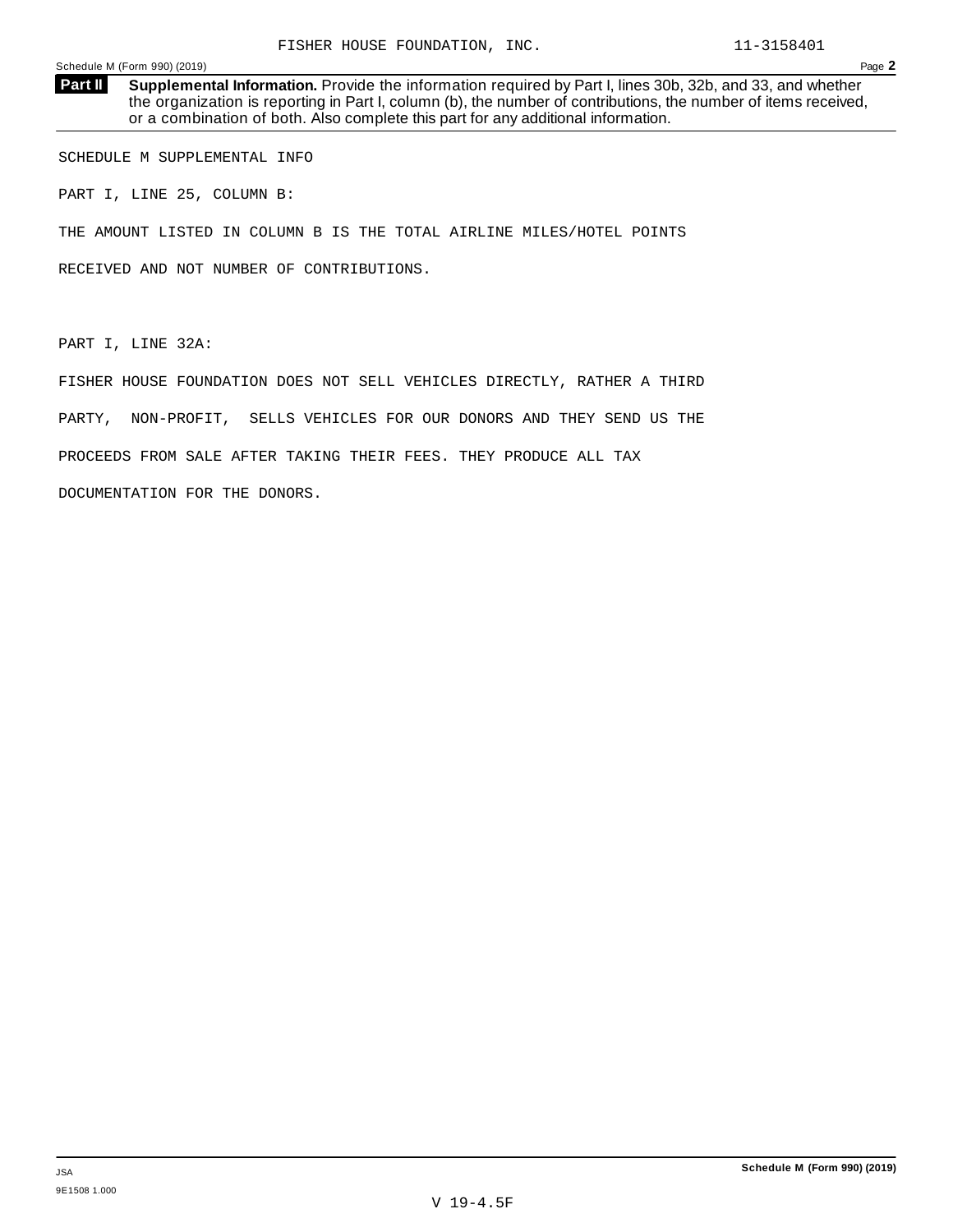**Supplemental Information.** Provide the information required by Part I, lines 30b, 32b, and 33, and whether the organization is reporting in Part I, column (b), the number of contributions, the number of items received, or a combination of both. Also complete this part for any additional information. **Part II** 

ATTACHMENT 1

## SCHEDULE M, PART I - OTHER NONCASH CONTRIBUTIONS

| DESCRIPTION              | (A) CHECK | NUMBER OF<br>$\vert B \vert$<br>CONTRIBUTIONS | REVENUES<br>, C)<br>REPORTED | METHOD OF<br>$\mathbf{D}$<br>DETERMINING |
|--------------------------|-----------|-----------------------------------------------|------------------------------|------------------------------------------|
| AIRLINE MILES/TICKETS    | X         | 43918500.                                     | 1,340,346.                   | FMV ON DATE OF USE                       |
| HOTEL POINTS/ROOM NIGHTS | X         | 25213000.                                     | 287,701.                     | FMV ON DATE OF USE                       |
| TOTALS                   |           | 69,131,500.                                   | 1,628,047.                   |                                          |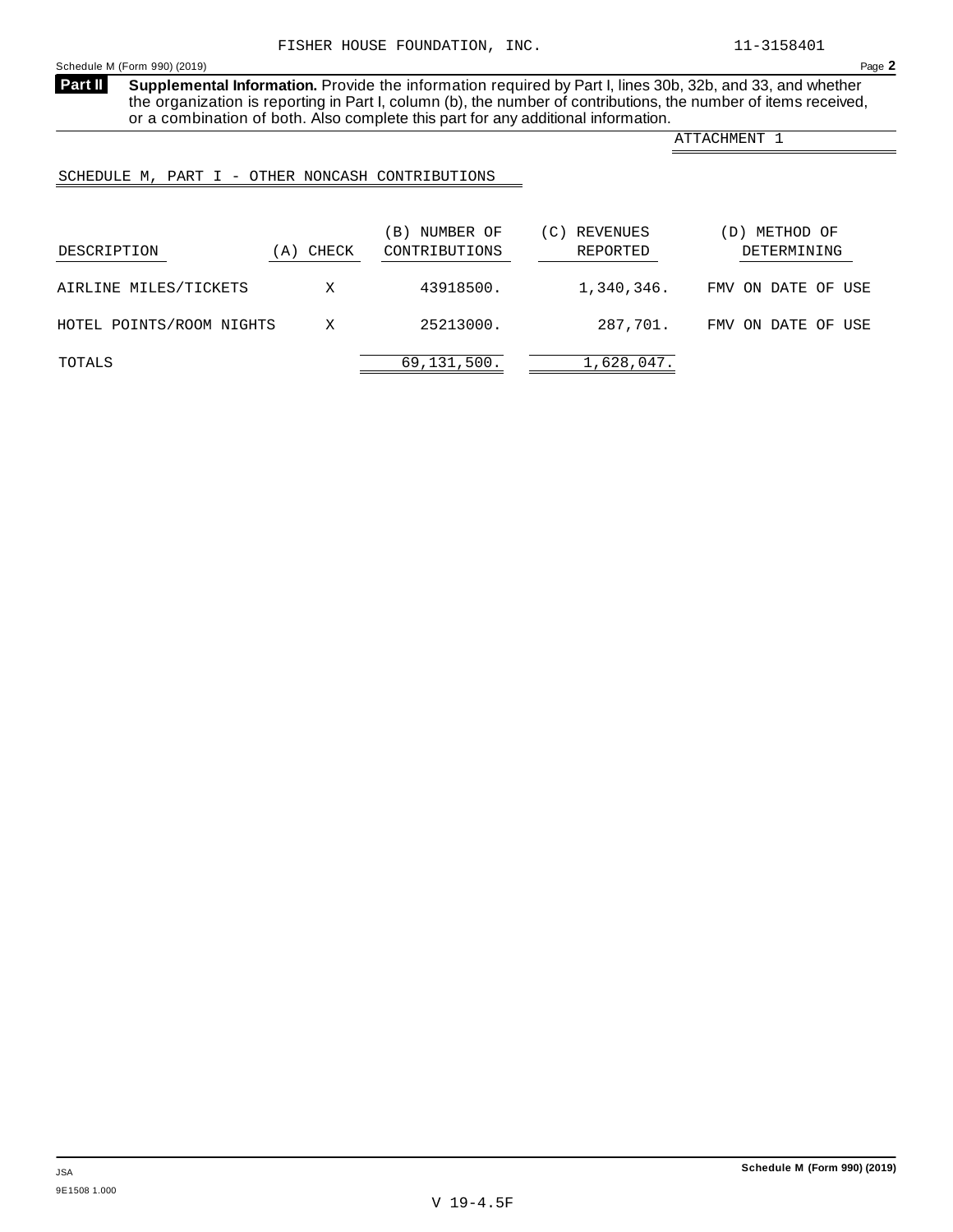## **SCHEDULE O** Supplemental Information to Form 990 or 990-EZ MB No. 1545-0047

**(Form 990 or 990-EZ) Complete to provide information for responses to specific questions on** plete to provide information for responses to specific questions on  $\mathbb{Z} \setminus \mathbb{R}$ **I Attach to Form 990 or 990-EZ.**<br>
Attach to Form 990 or 990-EZ.<br>
and a contract of Public and a contract of Public and a contract of the COP of Density of the COP of Density of A **INSPECTED OF OPPORTUNISM**<br>Department of the Treasury<br>Internal Revenue Service III information about Schedule O (Form 990 or 990-EZ) and its instructions is at *www.irs.gov/form990.*<br>Internal Revenue Service III insp**ecti** 



Name of the organization **Employer identification number Employer identification number** FISHER HOUSE FOUNDATION, INC.  $|11-3158401$ 

FORM 990, PART VI, SECTION A, LINE 1A: THE EXECUTIVE COMMITTEE IS MADE UP OF TRUSTEES TO ACT ON BEHALF OF THE SCHEDULED BOARD MEETINGS, EXCEPT FOR ADOPTING, AMENDING OR REPEALING ANY PROVISION OF THE CERTIFICATE OF INCORPORATIONS, BYLAWS, ORGANIZATION'S MISSION OR FILLING BOARD VACANCIES.

FORM 990, PART VI, SECTION A, LINE 2:

## RELATIONSHIP OF OFFICERS/DIRECTORS

- \* BOARD MEMBERS KENNETH FISHER AND TAMMY FISHER ARE SPOUSES.
- \* BOARD MEMBER ARNOLD FISHER IS THE FATHER OF BOARD MEMBER KENNETH

FISHER.

- \* BOARD MEMBERS ARNOLD FISHER AND AUDREY FISHER ARE SPOUSES.
- \* BOARD MEMBERS KEN FISHER AND WINSTON FISHER ARE COUSINS.
- \* BOARD MEMBERS GEN. RICHARD MYERS (RET.) AND MARY JO MYERS ARE SPOUSES

FORM 990, PART VI, SECTION B, LINE 11A:

REVIEW OF FORM 990

A COPY OF FORM 990 IS PROVIDED TO THE ENTIRE BOARD OF TRUSTEES FOR REVIEW AFTER THE AUDIT COMMITTEE AND PRESIDENT OF THE FOUNDATION HAVE REVIEWED IT FOR ACCURACY AND COMPARISON WITH THE FINANCIAL STATEMENTS. ONCE THE BOARD OF TRUSTEES AND PRESIDENT ARE SATISFIED WITH FORM 990, THE PRESIDENT PROVIDES AUTHORIZATION FOR THE ACCOUNTANTS TO E-FILE THE RETURN.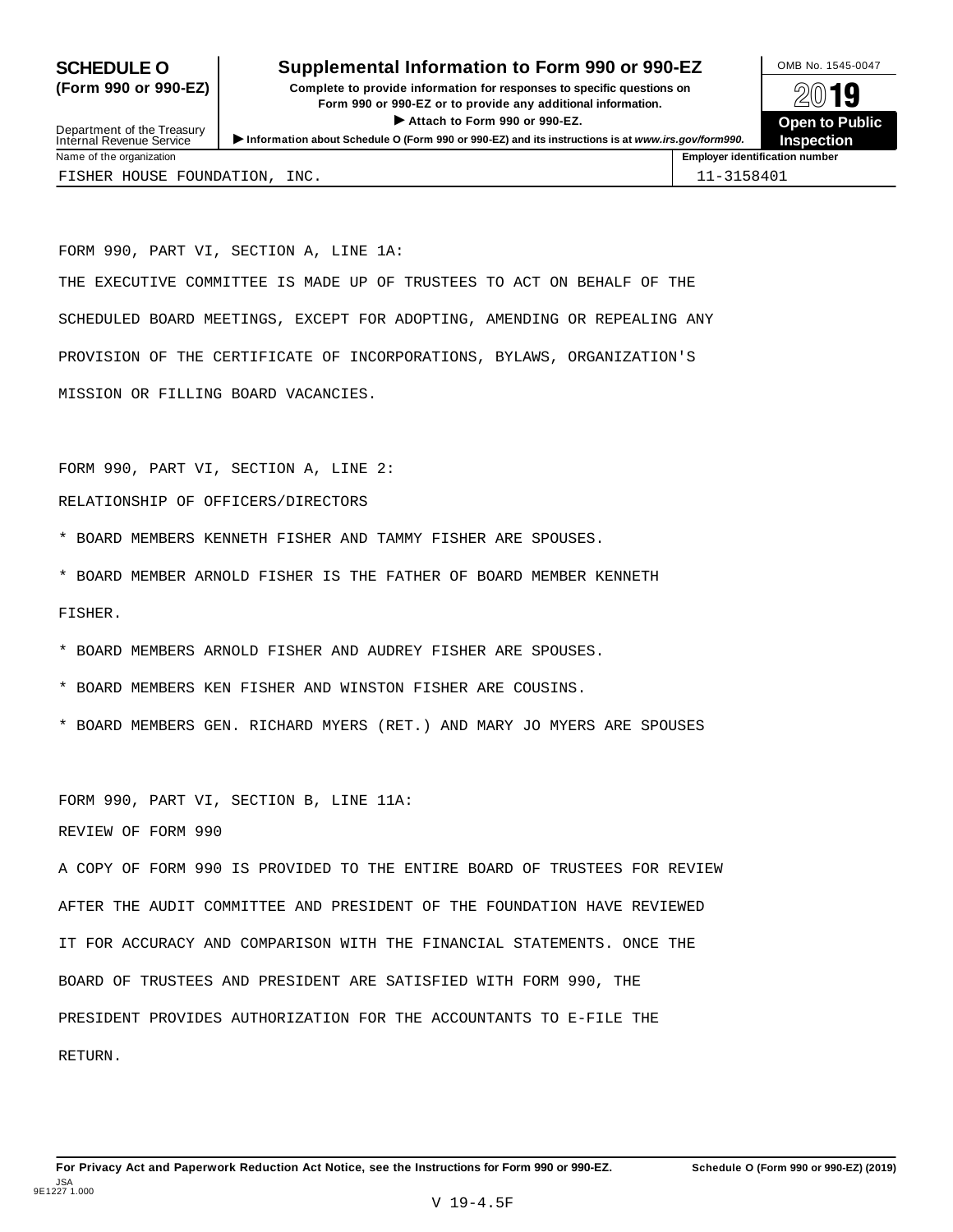FISHER HOUSE FOUNDATION, INC.  $\vert$  11-3158401

FORM 990, PART VI, SECTION B, LINE 12C: CONFLICT OF INTEREST POLICY

THE CONFLICT OF INTEREST POLICY IS MONITORED AND ENFORCED. BI-WEEKLY MEETINGS WITH STAFF, MONTHLY REPORTS TO THE CHAIRMAN OF THE BOARD AND REASURER AND REGULAR BOARD MEETINGS COMMUNICATE EVENTS OCCURRING IN THE FUTURE, ALLOWING TIME FOR CONFLICTS OF INTEREST TO BE DISCLOSED.

FORM 990, PART VI, SECTION B, LINE 15B:

## COMPENSATION REVIEW PROCESS

THE FOUNDATION'S PRESIDENT IS REVIEWED BY THE CHAIRMAN OF THE BOARD. THE COMPENSATION IS ESTABLISHED BY THE CHAIRMAN AFTER A REVIEW OF INDEPENDENT COMPENSATION STUDIES, AND DATA FROM OTHER SIMILAR ORGANIZATIONS TO ENSURE THAT EXECUTIVE COMPENSATION IS WITHIN THE RANGE OF THAT PAID TO COMPARABLE EXECUTIVES FOR COMPARABLE SERVICES, AND THEREFORE REASONABLE. OTHER OFFICERS AND KEY EMPLOYEES ARE REVIEWED BY THE PRESIDENT USING THE SAME METHODOLOGY.

FORM 990, PART VI, SECTION C, LINE 18 & 19: PUBLIC DISCLOSURE

FORM 990 AND THE ANNUAL FINANCIAL STATEMENTS ARE POSTED ON THE ORGANIZATION'S WEBSITE. THESE DOCUMENTS, ALONG WITH FORM 1023 AND FORM 990-T, ARE ALSO AVAILABLE IN PERSON AT THE ORGANIZATION'S ROCKVILLE, MD OFFICE OR BY WRITTEN REQUEST. THE FORM 990 IS ALSO AVAILABLE ON GUIDESTAR.

FORM 990, PART XI, LINE 9: CANCELLED GRANTS \$54,025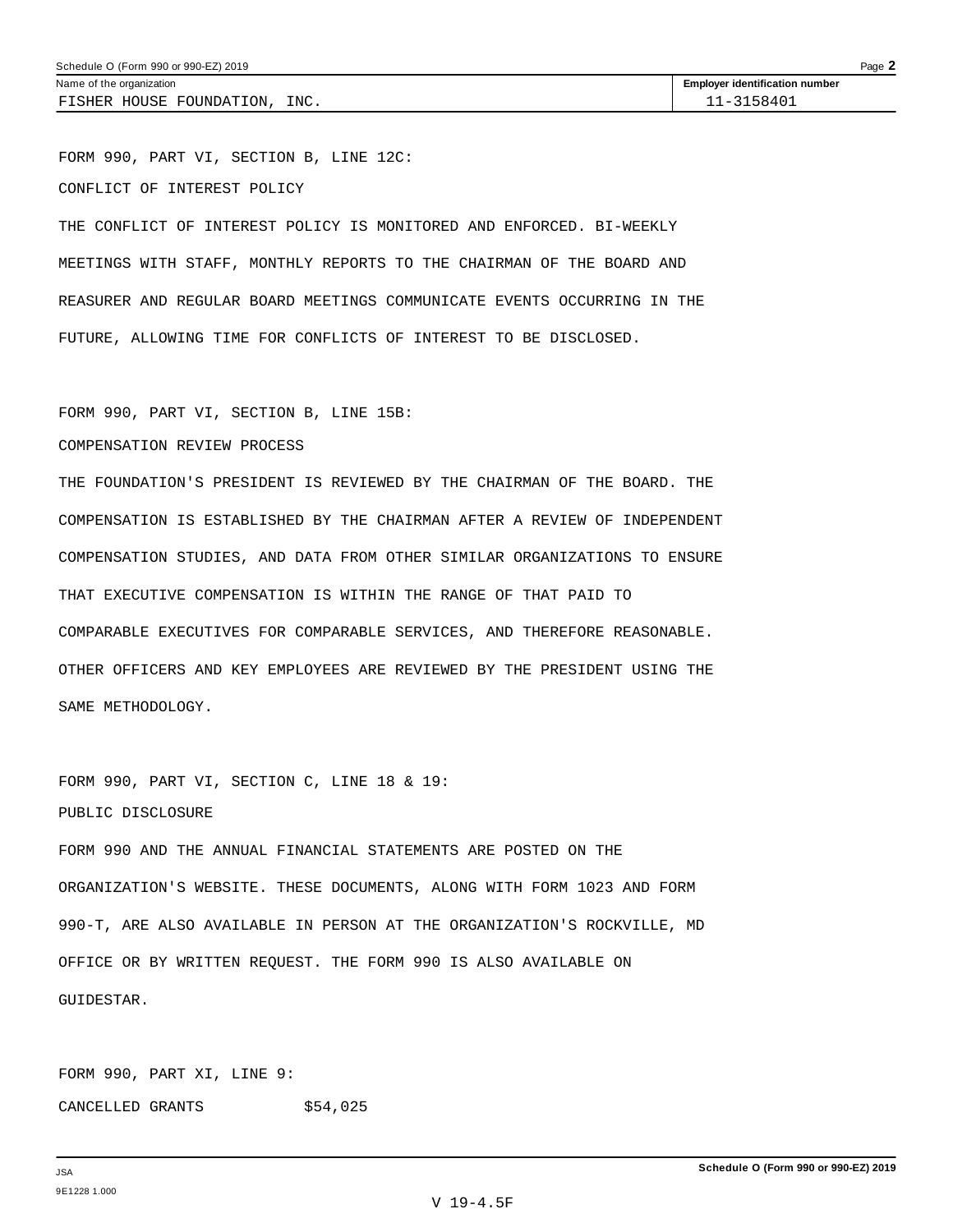ATTACHMENT 1

## FORM 990, PART III, LINE 1 - ORGANIZATION'S MISSION

TO PROMOTE AND ENHANCE THE PUBLIC PERCEPTION AND IMAGE OF FISHER HOUSES AND THE UNITED STATES ARMED FORCES, AND TO PROVIDE FINANCIAL ASSISTANCE TO CURRENT MEMBERS OF THE UNITED STATES ARMED FORCES, VETERANS AND THEIR FAMILIES. TO CONSTRUCT AND FURNISH FISHER HOUSES AND OTHER FACILITIES TO TEMPORARILY HOUSE OR PROVIDE FAMILIES AND LOVED ONES VISITING MILITARY PERSONNEL, OR THEIR FAMILIES, OR OTHER PERSONS QUALIFIED TO USE SUCH FACILITIES.

ATTACHMENT 2

## FORM 990, PART VI, LINE 17 - STATES

AL,AK,AR,CA,CO,CT,DC, FL,GA,HI,IL,KS,KY,ME,MD,MA,MI, MN,MS,NH,NJ,NM,NY,NC,ND,OH,OK,OR,PA,

RI,SC,TN,UT,VA,WA,WV,WI,

|                                                                       | ATTACHMENT 3            |              |  |
|-----------------------------------------------------------------------|-------------------------|--------------|--|
| 990, PART VII- COMPENSATION OF THE FIVE HIGHEST PAID IND. CONTRACTORS |                         |              |  |
| NAME AND ADDRESS                                                      | DESCRIPTION OF SERVICES | COMPENSATION |  |
| ABBIENTE DESIGN GROUP<br>4800 PROMISE LAND DRIVE<br>FRISCO, TX 75035  | INTERIOR DESIGN         | 6,818,542.   |  |
| METRIC CONSTRUCTION CO.<br>55 HENSHAW STREET<br>BOSTON, MA 02135      | CONSTRUCTION            | 5,774,198.   |  |